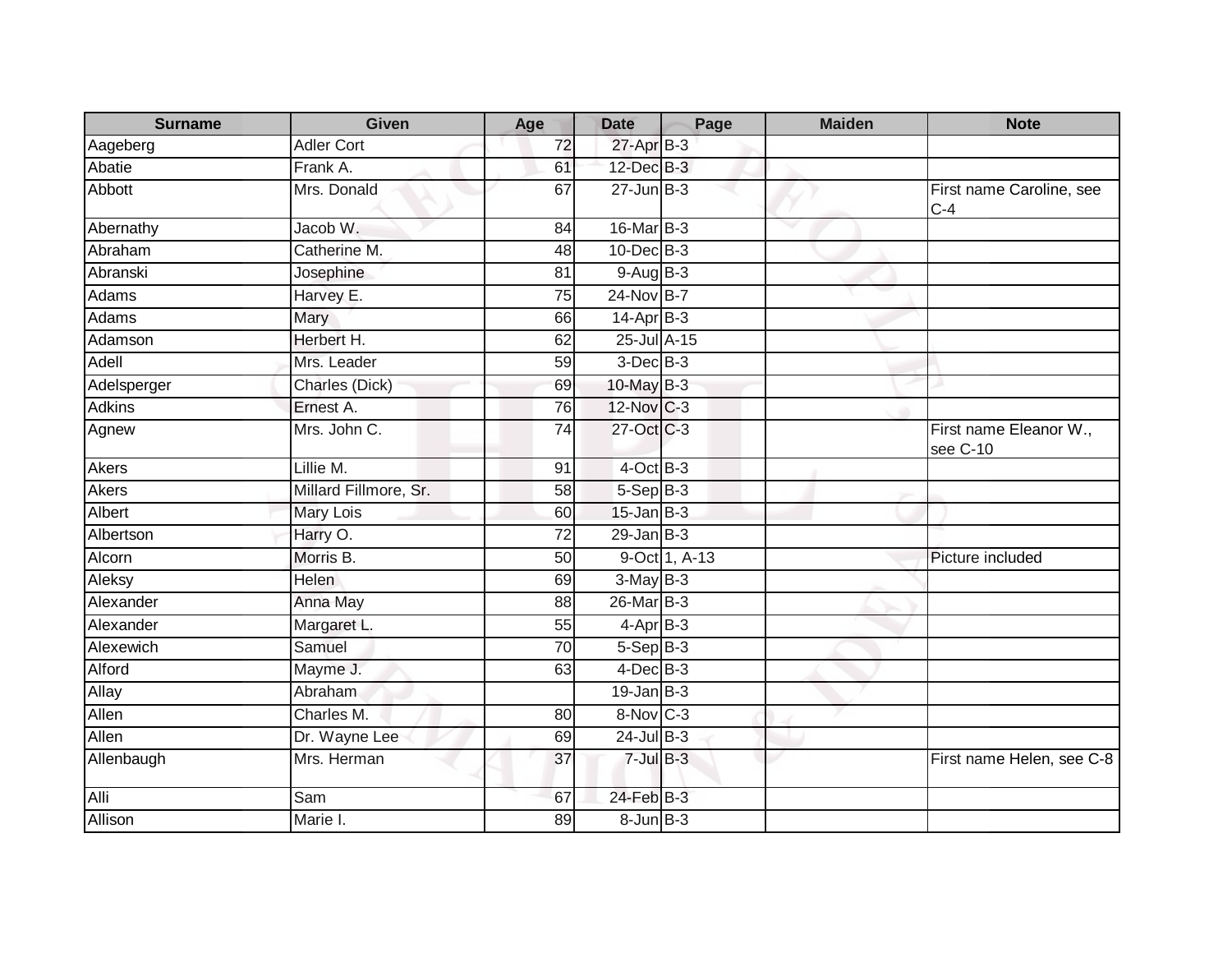| Ally       | Mrs. James        | 32              | 15-May A-11                |   |              | First name Evelyn, see<br>May 15, B-6 |
|------------|-------------------|-----------------|----------------------------|---|--------------|---------------------------------------|
| Almason    | <b>Rose Marie</b> | Infant          | 31-Aug B-3                 |   |              |                                       |
| Alongi     | Joseph            | 80              | $22$ -Jun $B-3$            |   |              |                                       |
| Alt        | Henrietta E.      | 70              | $17 -$ Jul B-3             |   |              |                                       |
| Alvarez    | Guadalupe         | 68              | 16-Nov A-13                |   | $\checkmark$ |                                       |
| Alvarez    | Socorro           | 68              | $11-Apr$ B-3               |   |              |                                       |
| Amalong    | Herman Melvin     | 58              | 3-Jul A-11                 |   |              |                                       |
| Amkin      | Isadore           |                 | 26-Nov B-3                 |   |              |                                       |
| Ammerman   | Mrs. Alfred       | 87              | $5$ -May B-3               |   |              |                                       |
| Amoss      | Martin W.         | 67              | $7 - Jun$ B-3              |   |              |                                       |
| Anadell    | Etta E.           | $\overline{71}$ | $4$ -May B-3               |   |              |                                       |
| Anaya      | Mary              | 19              | 8-Mar B-3                  |   |              |                                       |
| Anderson   | Alma              | 74              | 11-Jul A-15                |   |              |                                       |
| Anderson   | Carl A.           | 62              | 24-Jan A-15                |   |              |                                       |
| Anderson   | Edward            | 69              | 19-May C-3                 |   |              |                                       |
| Anderson   | George Edwin      | 66              | $9$ -Mar $\overline{B}$ -3 |   |              |                                       |
| Anderson   | Harry R.          | 57              | $21-Sep$ B-3               |   |              |                                       |
| Anderson   | Johanna T.        | 75              | 12-Mar B-3                 |   |              |                                       |
| Anderson   | Leslie G.         | 48              | $24$ -May B-3              |   |              |                                       |
| Anderson   | Louis L.          | 89              | 22-Nov B-3                 |   |              |                                       |
| Anderson   | Oscar             | 75              | $15 - Jan$ $B-3$           |   |              |                                       |
| Anderson   | Ray Arthur        | 55              | $22$ -Jan B-3              |   |              | photo included                        |
| Anderson   | Roy               | 26              | 3-Feb                      |   |              |                                       |
| andrade    | Guadalupe J.      | 40              | $7-MayB-3$                 |   |              |                                       |
| Andresen   | <b>Alice</b>      | $\overline{75}$ | $13$ -Feb $B-3$            |   |              |                                       |
| Andrews    | Cora M.           | 82              | 15-Nov B-3                 |   |              |                                       |
| Anich      | Mrs. Joseph       | 76              | $23$ -Jul $B-3$            |   |              | Frist name Anna, see C-6              |
| Anker      | Nicholas          | 72              | 6-Oct C-3                  |   |              |                                       |
| Annen      | Harry             | 66              | 9-Oct A-13                 |   |              |                                       |
| Antolovich | Charles J.        | 67              | 3-Mar B-3                  |   |              |                                       |
| Antoni     | Alphonse          | 87              | 15-Feb                     | 1 |              |                                       |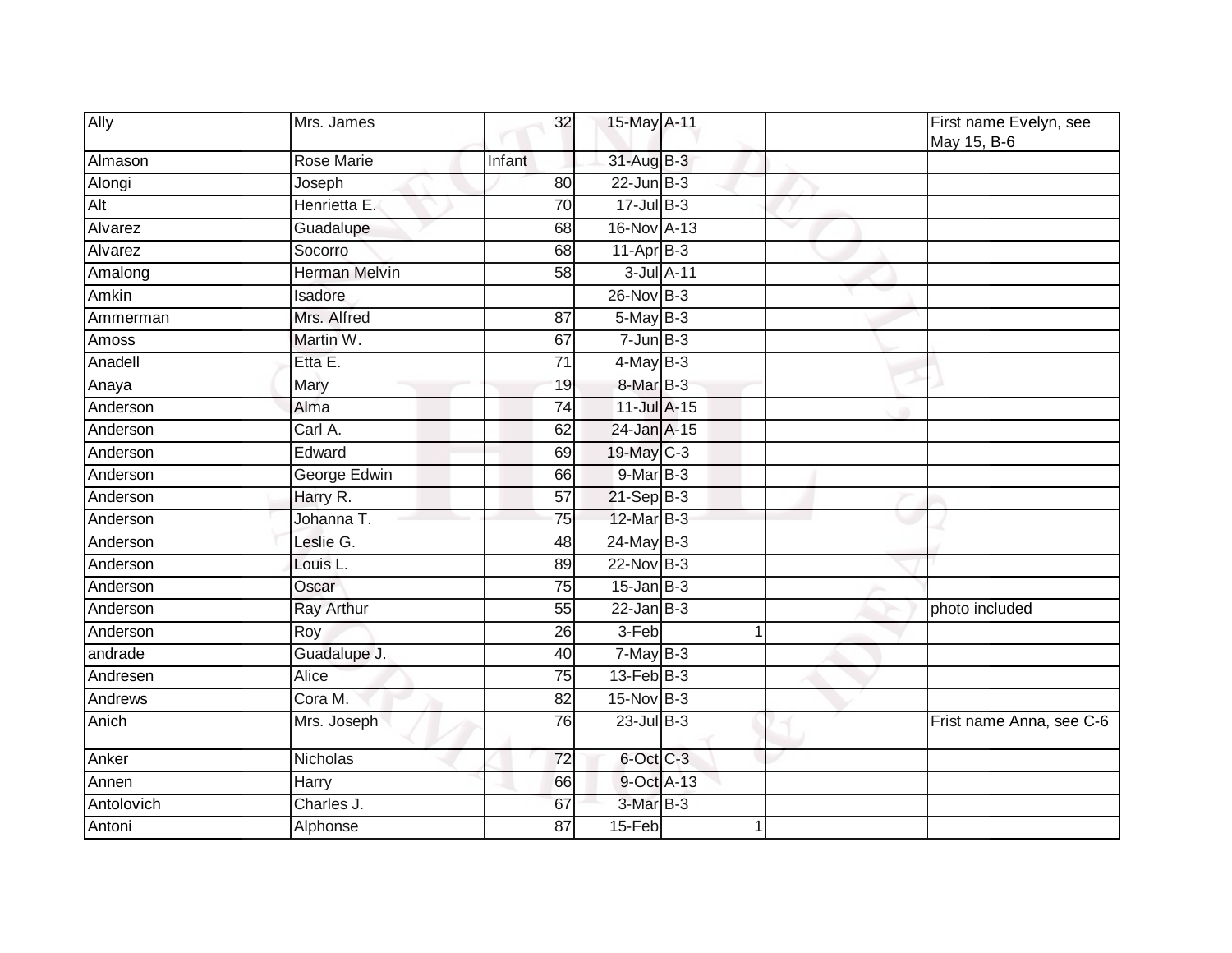| Antonietti      | Albina T.               | 72              | 2-Oct A-15      |  |                                             |
|-----------------|-------------------------|-----------------|-----------------|--|---------------------------------------------|
| Antonietti      | Bernard F.              | 48              | $4$ -Jun $B-3$  |  |                                             |
| Apachi          | Esther                  | 74              | $21$ -Dec $B-3$ |  |                                             |
| Arch            | Stephen                 | 79              | 9-Jan A-11      |  |                                             |
| Arends          | Henry F.                | 63              | 30-Jun B-3      |  |                                             |
| Argus           | Mary                    | 53              | 6-Feb B-3       |  | See also Feb. 7, p. A-11,<br>photo included |
| Argus           | William                 | 50              | $7-MayB-3$      |  |                                             |
| Arms            | Leon                    | 36              | $8-FebB-3$      |  |                                             |
| Arrigo          | Joseph                  | 52              | $26$ -Jan $A-9$ |  |                                             |
| Artim           | <b>Mark Michael</b>     | Infant          | 8-Mar B-3       |  |                                             |
| Asche           | Harry                   | 49              | $1-OctB-3$      |  |                                             |
| Ashcraft        | Jack                    | 36              | 14-Dec          |  |                                             |
| Askew           | LaMore                  | 4               | 6-Aug           |  |                                             |
| Assenheimer     | Mrs. Ernest             | 73              | 15-Sep B-7      |  |                                             |
| <b>Atkins</b>   | Charles S.              | 81              | 21-Dec B-3      |  |                                             |
| Atkinson        | <b>Lillian Knipp</b>    |                 | $5-Sep$ B-3     |  |                                             |
| Atkinson        | Margaruit L.            | 81              | 15-Aug B-3      |  |                                             |
| Aubry           | Katherine H.            | 84              | 7-May B-3       |  |                                             |
| August          | <b>Steve</b>            | 88              | 24-Jan A-15     |  |                                             |
| Augustyn        | Julian                  | 78              | $6-Sep$ $C-3$   |  |                                             |
| Austgen         | Mrs. Nicholas (Mary L.) | 72              | 2-May A-15      |  |                                             |
| Austgen         | <b>Nicholas</b>         | $\overline{77}$ | $5-Nov$ B-3     |  |                                             |
| Austin          | <b>William Arthur</b>   | 61              | $11$ -Jan $B-3$ |  |                                             |
| Avery           | Dr. Samuel              | 81              | $7-NovB-3$      |  |                                             |
| Ayres           | Roy E.                  | 76              | $4$ -Jun $B-3$  |  |                                             |
| Bach            | Herman E.               | 59              | 15-Mar B-3      |  |                                             |
| <b>Backcock</b> | James B.                | 64              | 14-Nov B-3      |  |                                             |
| <b>Backe</b>    | Anna                    | 65              | $21$ -Jun B-3   |  |                                             |
| Badanish        | Mrs. Emery A.(Helen)    | 47              | 4-May B-3       |  |                                             |
| Badnarik        | Michael                 | 69              | $2$ -Jun $B-3$  |  |                                             |
| Baginski        | Anthony J.              | 57              | $13$ -Jan $B-3$ |  |                                             |
|                 |                         |                 |                 |  |                                             |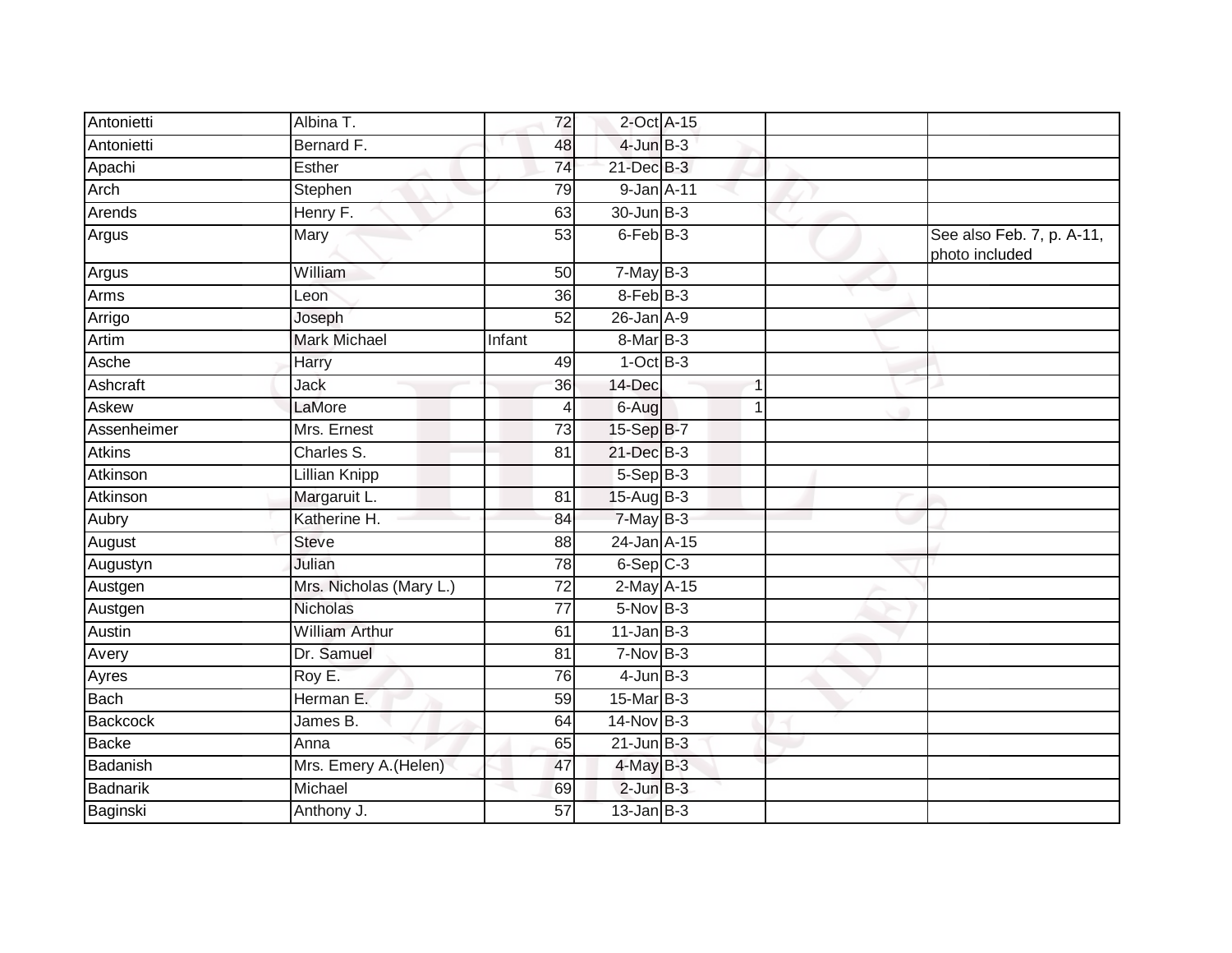| Bagley          | Claude E.           |                 | 20-Mar B-3                 |             |                                    |
|-----------------|---------------------|-----------------|----------------------------|-------------|------------------------------------|
| Bagley          | Harry M.            | 71              | 16-Jun B-3                 |             |                                    |
| Bagwell         | <b>Fred Ivan</b>    | 14              | $13$ -Jan $B-3$            |             |                                    |
| <b>Bailey</b>   | Wilbur C.           | 83              | $20$ -Jun $B-3$            |             |                                    |
| Baitinger       | Herbert Miller, Dr. | 63              | $17 - Feb$ $B-3$           |             |                                    |
| Bajkowski       | Zenon               |                 | $22$ -Jan B-3              |             |                                    |
| Baker           | Elbert L.           | 51              | $22$ -Jun $B-3$            |             |                                    |
| Baker           | Joseph O.           | 64              | 17-Nov B-3                 |             |                                    |
| <b>Baker</b>    | Olie E.             |                 | $24$ -Dec $B-3$            |             |                                    |
| Baker           | Thomas W.           | 60              | $23$ -Jun $B-3$            |             |                                    |
| <b>Baker</b>    | Walter A.           | 69              | 28-Nov B-3                 |             |                                    |
| <b>Baldwina</b> | Sister M.           | 78              | 7-Feb A-11                 |             |                                    |
| Balka           | Mrs. Joseph, Sr.    | 65              | 20-Dec B-3                 |             | First name Kazimiera, see<br>$D-5$ |
| Balkcon         | Margaret T.         | 90              | 28-Dec A-15                |             |                                    |
| Ball            | Mrs. Clarence       | 54              | $9-AugB-3$                 |             | First name Ruth H., see D-<br>4    |
| Ballatore       | Peter               | 83              | $31$ -AugB-3               |             |                                    |
| <b>Balok</b>    | Mrs. John G.        | 55              | $1-MayB-3$                 |             |                                    |
| Banner          | R. Percy            | 57              | 3-Aug A-11                 |             |                                    |
| Bannister       | Lynn H.             | $\overline{21}$ | 27-Oct                     | -1          |                                    |
| Baran           | Mrs. Theodore       | $\overline{73}$ | $12$ -Dec $B-3$            |             | First name Mary, see B-8           |
| Baran           | Thomas W.           | 48              | $5-AprB-3$                 |             |                                    |
| Barbauld        | Jeanette            | 74              | 21-Aug A-11                |             |                                    |
| Baribeau        | Joseph              | $\overline{57}$ | $9$ -Mar $\overline{B}$ -3 |             |                                    |
| <b>Barlo</b>    | Andrew, Sr.         |                 | 22-Dec B-3                 |             |                                    |
| Barman          | George N.           | 62              | $1-MayB-3$                 |             |                                    |
| Barman          | Walter M.           | 70              | 8-Feb B-3                  |             |                                    |
| Barnacky        | Steve, Sr.          | 34              | 16-Nov A-13                |             |                                    |
| Barnett         | <b>Billy Ray</b>    | 26              | 14-Nov                     | $\mathbf 1$ |                                    |
| Barnett         | Jessie              | 33              | 26-Feb B-3                 |             |                                    |
| <b>Barnhill</b> | Shirley             | 8               | 21-Nov A-11                |             |                                    |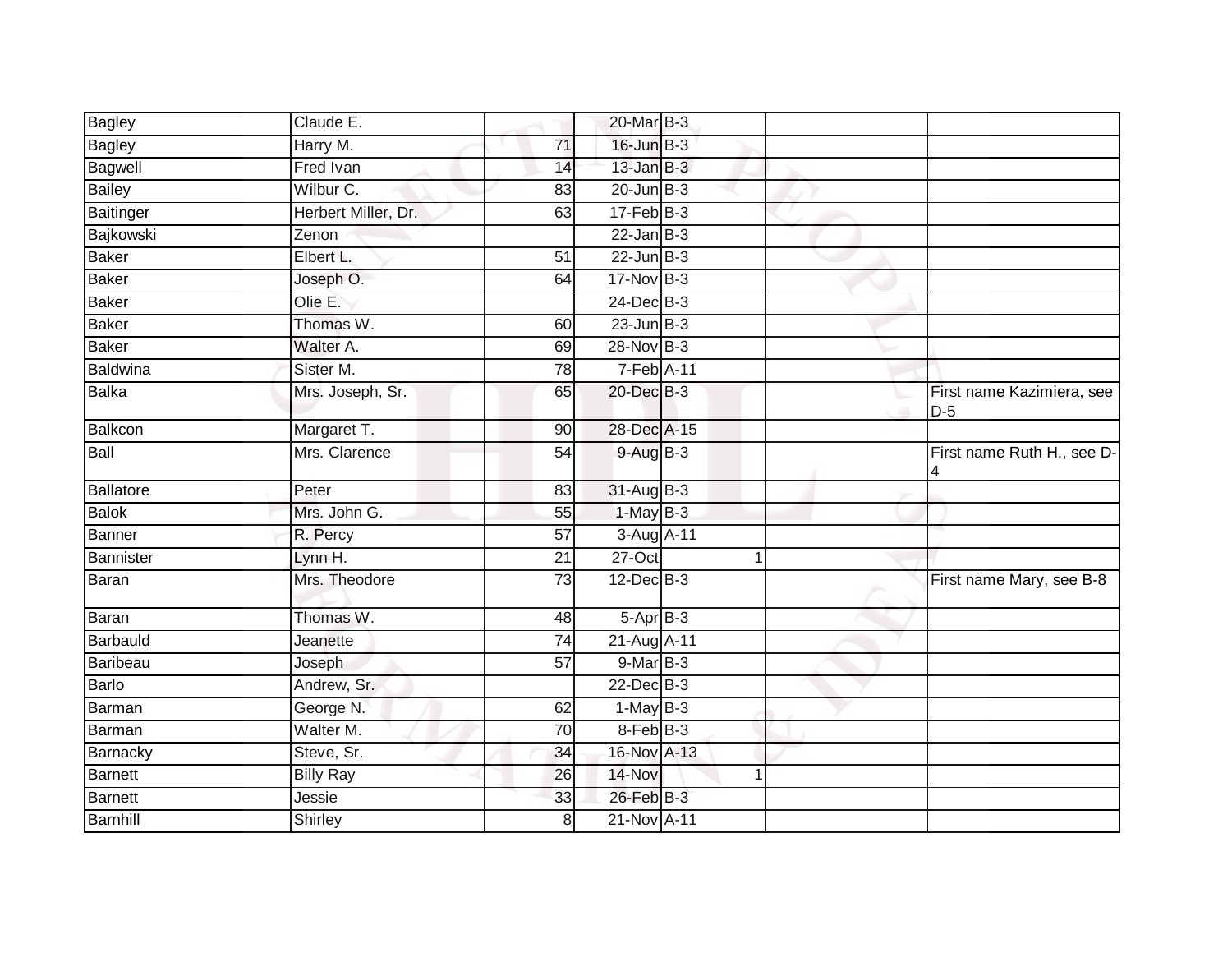| Baronowski    | Joseph A.          | 70              | $17$ -Apr $B-3$ |              |   |                                            |
|---------------|--------------------|-----------------|-----------------|--------------|---|--------------------------------------------|
| Barrell       | Myron J.           | 67              | 31-Dec B-3      |              |   |                                            |
| Barrickman    | <b>Henry Grant</b> | 55              | 31-Jan A-11     |              |   |                                            |
| <b>Barrie</b> | Mrs. William       | 60              | $21$ -Sep B-3   |              |   | First name Lucy, see D-4                   |
| Barry         | Theodore           | 60              | $23$ -Feb $B-3$ |              | v |                                            |
| <b>Bartok</b> | Susie              | 76              | $13$ -Feb $B-3$ |              |   |                                            |
| <b>Barton</b> | <b>Guy Edward</b>  | 72              | 9-Jan A-11      |              |   |                                            |
| <b>Bartz</b>  | Otto               | 76              | $20$ -Nov $B-3$ |              |   |                                            |
| Barzdys       | Frank              | 68              | 9-Feb A-11      |              |   |                                            |
| Basala        | <b>Mary</b>        | 76              | 30-Mar B-3      |              |   |                                            |
| <b>Bassow</b> | Charles W.         | 73              | $2$ -Apr $C-3$  |              |   |                                            |
| Battesimo     | Vincenzo A.        | 66              | 2-May A-15      |              |   |                                            |
| Bauer         | Ceclia             | 62              | 11-Dec B-3      |              |   |                                            |
| Baumgart      | George A.          | 79              | $13$ -Jun $B-3$ |              |   |                                            |
| <b>Baxter</b> | Christopher        | Infant          | 3-Jul A-11      |              |   |                                            |
| <b>Baydik</b> | Rudy R.            | 30              | 8-Aug A-13      |              |   |                                            |
| <b>Baylis</b> | Agnes M.           | 87              | $1-Nov$ B-3     |              |   |                                            |
| <b>Bazdys</b> | Frank              | 68              | 8-Feb B-3       |              |   |                                            |
| Bazrucka      | Theodore F.        | 43              | 14-Mar B-3      |              |   |                                            |
| Bean          | Mable Josephine    | $\overline{73}$ | 8-Oct B-3       |              |   |                                            |
| <b>Beatty</b> | Calvin E.          | 75              | 19-Oct A-2      |              |   |                                            |
| Becerra       | Abundia            | 65              | $22$ -Jan B-3   |              |   |                                            |
| <b>Beck</b>   | Laura I.           | 71              | $6$ -Jul $B-3$  |              |   |                                            |
| Beger         | Arthur T.          | 55              | $14$ -Jul B-3   |              |   |                                            |
| Behning       | Mrs. Edwin         | 58              | 20-Apr B-3      |              |   |                                            |
| Behringer     | Hazel              | $\overline{73}$ | 26-Dec A-15     |              |   |                                            |
| <b>Beilke</b> | Dr. Clifford A.    | 42              | $23 -$ Jul      | $\mathbf{1}$ |   | Picture included, also see<br>July 24, B-3 |
| Belanger      | John Douglas       | 42              | 6-Nov B-3       |              |   |                                            |
| Bell          | Charlotte          | 13              | 27-Mar          | 1            |   | Also see March 28, A-15                    |
| Bell          | Kenneth            | 4               | 27-Mar          |              |   | Also see March 28, A-15                    |
| Bell          | Mary F.            | 70              | $21-Sep$ B-3    |              |   |                                            |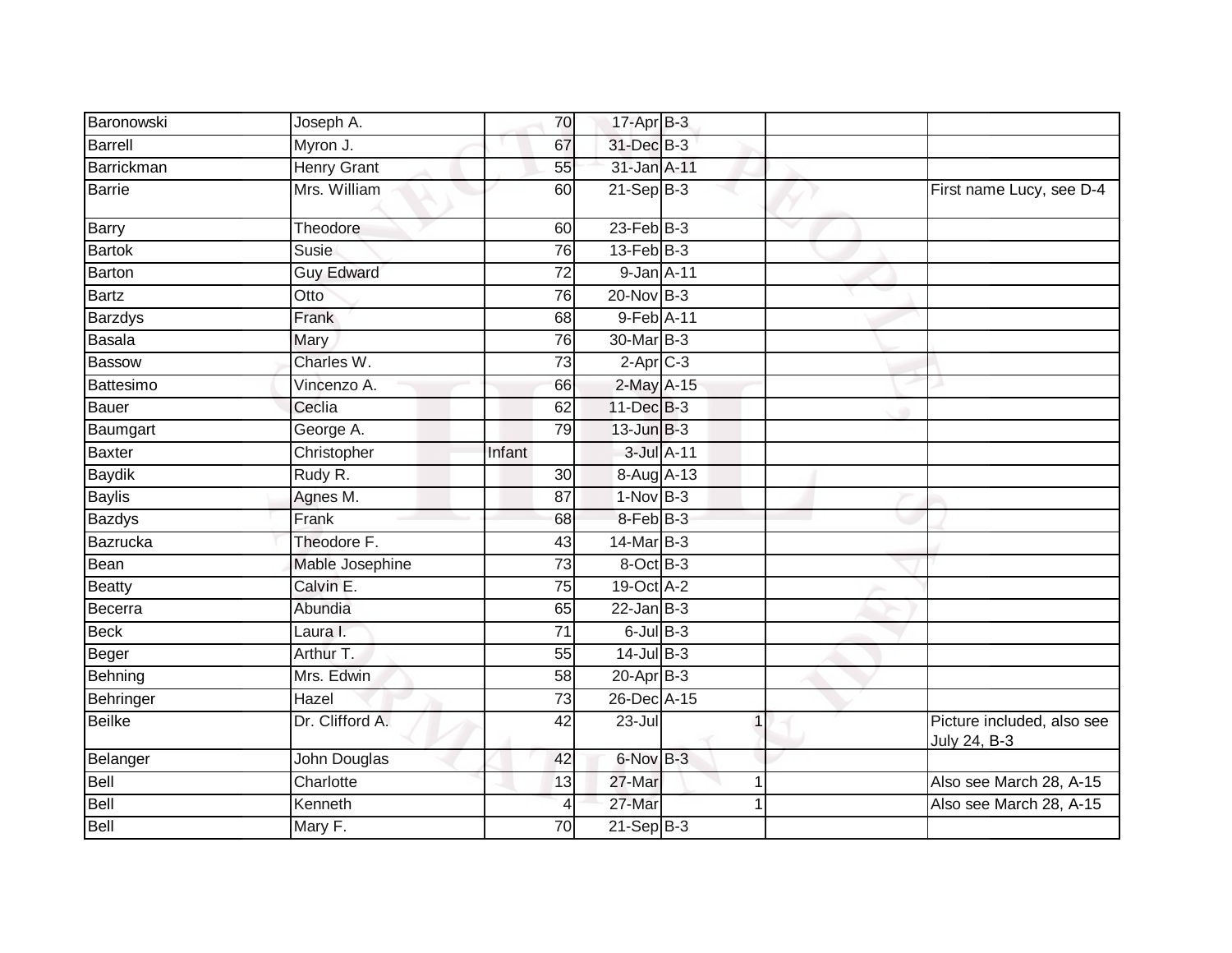| Bell            | Mrs. Arch         | 47              | 18-Dec B-3       |         | First name Mae, see B-8               |
|-----------------|-------------------|-----------------|------------------|---------|---------------------------------------|
| Bell            | Theodora          | 5               | 27-Mar           |         | Also see March 28, A-15               |
| <b>Belos</b>    | James             | $\overline{72}$ | 3-Aug A-11       |         |                                       |
| Bencho          | Mary              | 68              | 21-Dec B-3       |         |                                       |
| Benedict        | Helen L.          | $\overline{42}$ | 31-Jul A-11      |         |                                       |
| <b>Bennett</b>  | Quimby V.         | 59              | 22-Oct B-3       |         |                                       |
| Benson          | John              | 71              | 14-Sep B-3       |         |                                       |
| <b>Berbeco</b>  | Mrs. Michael      | 48              | 31-May B-3       |         | First name Millie, see<br>June 1, D-5 |
| <b>Berendt</b>  | Andrew A.         | 87              | $3-Nov$ $C-3$    |         |                                       |
| Berg            | <b>Esther</b>     | 89              | 7-Feb A-11       |         |                                       |
| Bergan          | Rev. Cornelius P. | 45              | $31$ -May B-3    |         |                                       |
| Berger          | Michael           | 80              | 29-Jun B-3       |         |                                       |
| Bergren         | Berg G.           | $\overline{74}$ | $18$ -Jul $B-3$  |         |                                       |
| Bergslien       | Leif C.           | 56              | 17-Dec B-3       |         |                                       |
| Berkowicz       | Joseph            | 76              | 2-Oct A-15       |         |                                       |
| <b>Bermette</b> | Mary E.           | $\overline{75}$ | 12-Mar B-3       |         |                                       |
| Bernardich      | <b>Steve</b>      | 68              | 18-Aug B-3       |         |                                       |
| <b>Berquist</b> | Clara             | 81              | $12$ -Feb $B-3$  |         |                                       |
| Berry           | James R.          | $\overline{71}$ | $24$ -Feb $B-3$  |         |                                       |
| Berwanger       | John J.           | $\overline{73}$ | 15-May A-11      |         |                                       |
| Berwanger       | Mrs. Herbert      | $\overline{42}$ | 18-Sep A-11      | Bergold | First name Lois O., see B-<br>4       |
| <b>Besser</b>   | Darci Jean        | Infant          | $12-AprB-3$      |         |                                       |
| Beucka          | Theodore F.       | 43              | 13-Mar A-15      |         |                                       |
| <b>Beuglas</b>  | Jack E.           | 35              | 27-Mar B-3       |         |                                       |
| Bevacqua        | Thomas            | 54              | $4$ -Oct $B-3$   |         |                                       |
| Bevan           | Lulu              | 86              | $15$ -Jan $B-3$  |         |                                       |
| <b>Bewley</b>   | Arto P.           | 69              | $6$ -Jan $B$ -3  |         |                                       |
| <b>Bialas</b>   | Walter            | 45              | 3-Jul A-11       |         |                                       |
| <b>Bick</b>     | Mary E.           | 82              | 1-Mar B-3        |         |                                       |
| Bieboer         | Cornelia          | 66              | 5-Nov B-3        |         |                                       |
| Bielinski       | John              | 61              | $5$ -Jun $A$ -15 |         |                                       |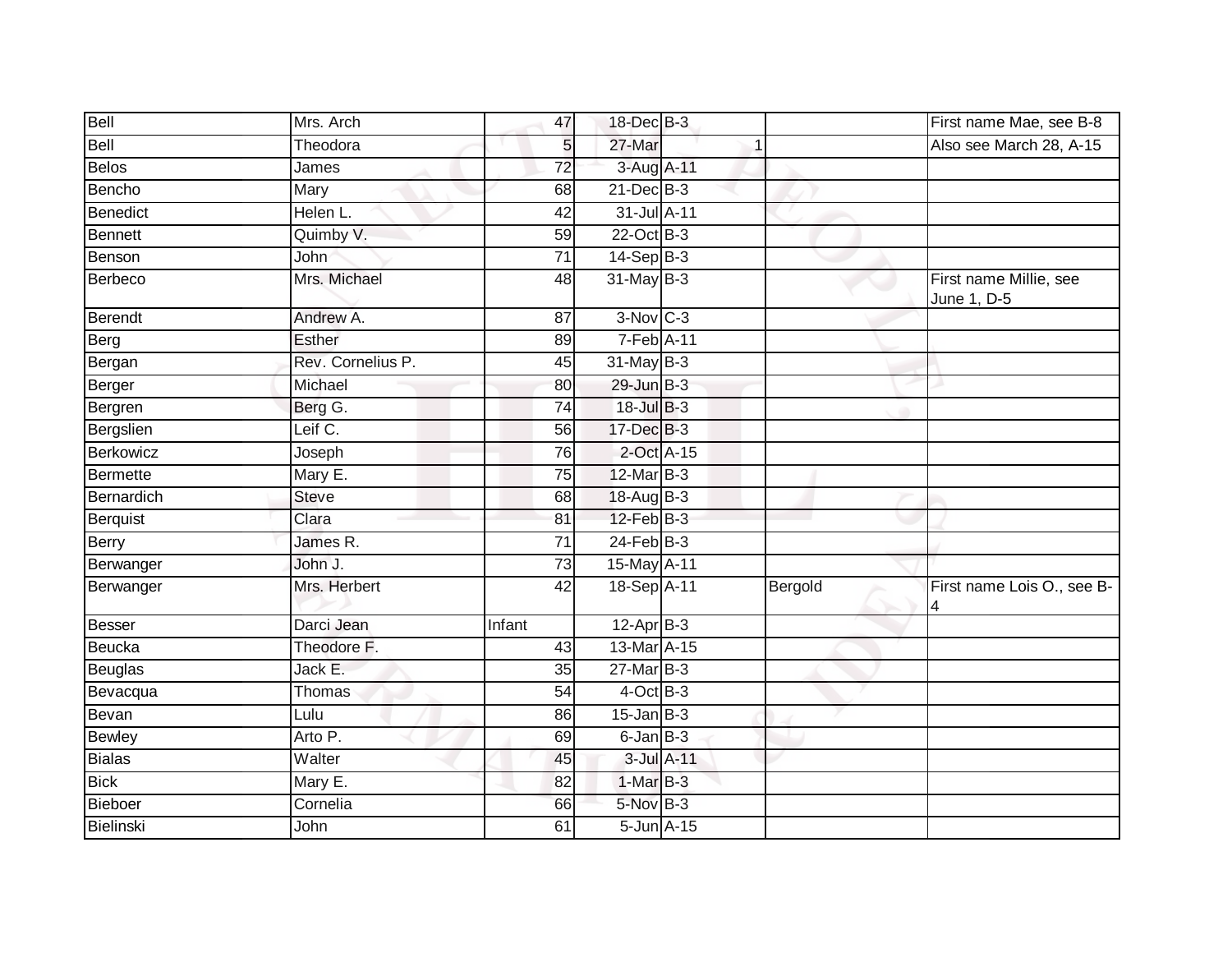| Bielski         | Walter            | 64              | $2$ -Jul $B-3$  |            |   |               |                                          |
|-----------------|-------------------|-----------------|-----------------|------------|---|---------------|------------------------------------------|
| Bierma          | Joe               | 73              | 26-Nov B-3      |            |   |               |                                          |
| Biermann        | Martha F.         |                 | 22-Oct B-3      |            |   |               |                                          |
| Bierschbach     | Marion C.         | 65              | 30-Mar B-3      |            |   |               |                                          |
| Bieszczat       | Walter "Stogie"   | 55              | $4$ -Oct B-3    |            |   |               |                                          |
| Bilar           | Mrs. Frank        | 51              | $25$ -Jun $B-3$ |            |   |               | First name Julia Eleanor,<br>see C-7     |
| Bilinski        | Mary Margaret     | 35              | $5-MarB-3$      |            |   |               |                                          |
| <b>Billick</b>  | Peter             | $\overline{51}$ | 18-May A-11     |            |   |               |                                          |
| <b>Billings</b> | Marie             | 47              | $9$ -Mar $B-3$  |            |   |               |                                          |
| <b>Bissey</b>   | John A.           | 87              | $7 - Jun$ B-3   |            |   |               |                                          |
| Bitner          | Ann               |                 | $31$ -May B-3   |            |   |               |                                          |
| Bixenman        | Clara             | 73              |                 | 3-Jul A-11 |   |               |                                          |
| <b>Bizzell</b>  | <b>Neal</b>       | 9               | 1-Jan           |            | 1 |               |                                          |
| Bjornbom        | Rev. Carl A.      | 100             | 18-Apr B-3      |            |   |               |                                          |
| <b>Black</b>    | Barbara           | $\overline{37}$ | $1-Feb$ $C-3$   |            |   |               |                                          |
| <b>Black</b>    | Clifton           | 55              | 8-May A-15      |            |   |               |                                          |
| <b>Black</b>    | Nathalia (Kotzan) |                 | 10-Apr B-3      |            |   |               |                                          |
| Blakely         | Edward            | 47              | 28-Nov          |            |   |               |                                          |
| Blanchard       | Dorothy           | 49              | 20-Jan A-15     |            |   | <b>DeFoor</b> |                                          |
| <b>Blaskick</b> | Martin, Sr.       | 80              | $22$ -Dec $B-3$ |            |   |               |                                          |
| Blasko          | Mrs. Joseph       | 36              | 24-Nov B-7      |            |   |               | First name Margaret, see<br>$F-3$        |
| Blazej          | Mrs. John         | 83              | 25-Jul A-15     |            |   |               | First name Karolina, see<br>July 26, D-8 |
| <b>Bleck</b>    | Eva               | $\overline{93}$ | 28-Sep A-13     |            |   |               |                                          |
| Blooodworth     | Henry J.          | 84              | $24$ -May B-3   |            |   |               |                                          |
| Bloski          | <b>Bessie</b>     | 61              | $2$ -Jul $B-3$  |            |   |               |                                          |
| <b>Blume</b>    | Newton J.         | 60              | $17-Sep$ B-3    |            |   |               |                                          |
| <b>Bobalik</b>  | Anna (Dufallo)    | 95              | $3-MayB-3$      |            |   |               |                                          |
| <b>Bobeck</b>   | Joseph            | 62              |                 | 3-Jul A-11 |   |               |                                          |
| <b>Bobin</b>    | Josephine         | 68              | 15-Dec B-3      |            |   |               |                                          |
| Bodnar          | <b>John</b>       | $\overline{51}$ | $28$ -May B-3   |            |   |               |                                          |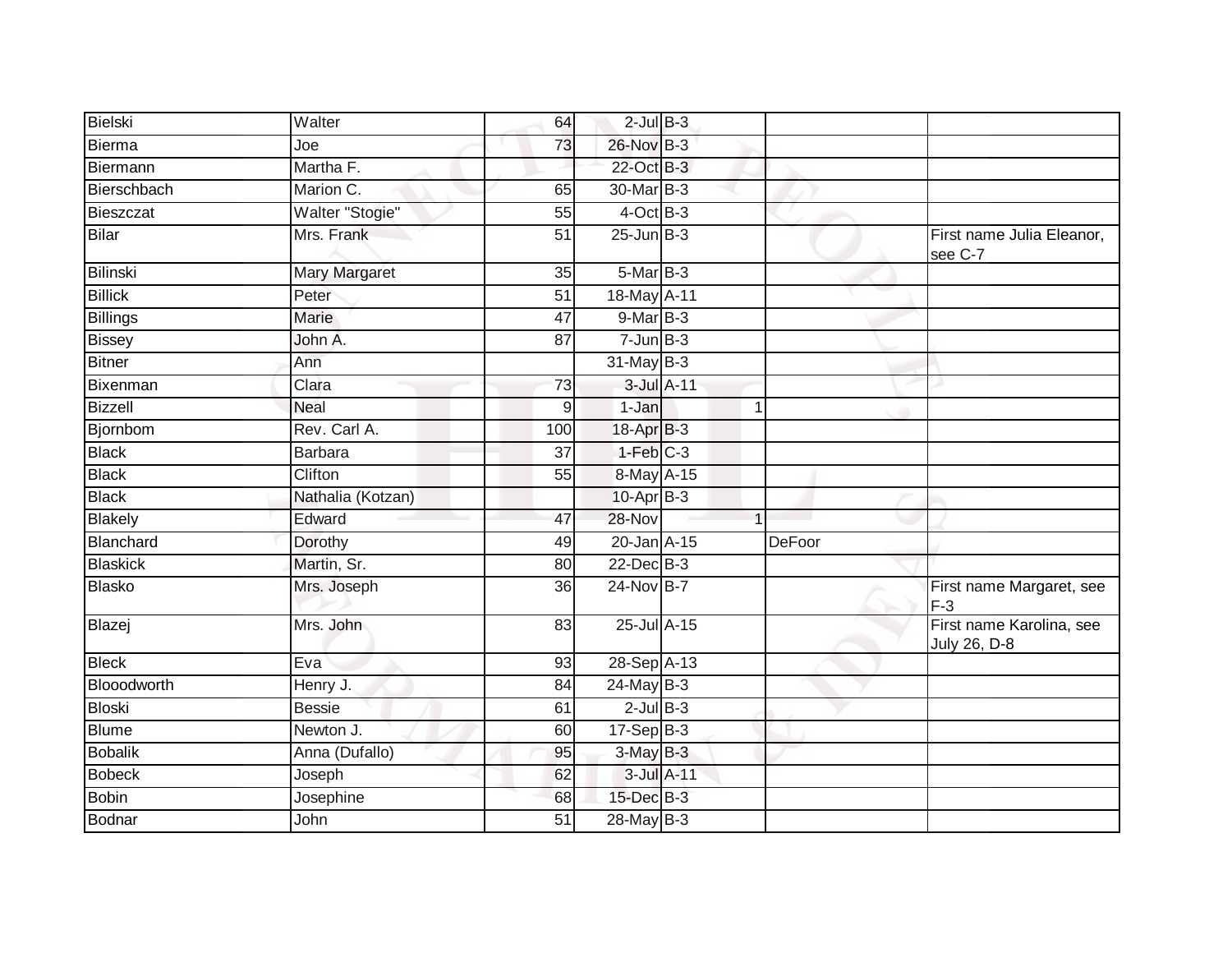| Bodnar         | Mary             | 87              | $5-$ Sep $B-3$    |              |                                    |
|----------------|------------------|-----------------|-------------------|--------------|------------------------------------|
| Boedeker       | William (Bill)   | 99              | 23-Oct A-15       |              | Picture included                   |
| Boer           | Anna             | 54              | $2$ -Feb $A-15$   |              |                                    |
| Boglarsky      | Mary T.          | 80              | 28-Nov B-3        |              |                                    |
| Bohacik        | Mary             | $\overline{50}$ | $22-Sep$ B-3      |              |                                    |
| <b>Bohl</b>    | Emil             | 68              | 8-Sep B-3         |              |                                    |
| <b>Bohling</b> | <b>Emma Mary</b> | 64              | $17-Oct$ B-3      |              |                                    |
| Bohling        | John E.          | 85              | 27-Nov A-11       |              |                                    |
| <b>Boilek</b>  | Joseph           | 72              | $4$ -Jun $B-3$    |              |                                    |
| <b>Boland</b>  | Michael J.       | 65              | $10-Apr$ B-3      |              |                                    |
| <b>Boles</b>   | Elizabeth F.     | 78              | 30-Aug B-3        |              |                                    |
| Bolin          | Leonard M.       | 62              | $21$ -May B-3     |              |                                    |
| Bonaventura    | Leo              | 68              | $10 -$ Jul        | $\mathbf{1}$ | Picture included                   |
| Bonczyk        | Frances          | 94              | $23$ -Jun $B-3$   |              |                                    |
| <b>Bonds</b>   | Fred J.          | 84              | 14-Aug B-3        |              |                                    |
| Bonebrake      | Goldie           | 75              | 18-May A-11       |              |                                    |
| Boonstra       | Petronella       | 71              | $20$ -Jun $B-3$   |              |                                    |
| Borowski       | Edward           | 54              | 19-Oct A-2        |              |                                    |
| Borowski       | Helen            | 58              | $2$ -Feb $A-15$   |              |                                    |
| Borum          | Mrs. John        | 38              | $6$ -Aug $B-3$    |              | First name Martha Jean,<br>see C-6 |
| <b>Bossard</b> | Albert (Pat)     | 75              | 28-Mar A-15       |              |                                    |
| Both           | William          | 69              | $16$ -Jan $B-3$   |              |                                    |
| <b>Botma</b>   | <b>Nellie</b>    | 59              | $19$ -Feb $ B-3 $ |              |                                    |
| Botsford       | Marie            | 68              | 17-Oct B-3        |              |                                    |
| Bouchard       | Harold J.        | 59              | 3-Aug A-11        |              |                                    |
| Bouslog        | Levi             | 65              | $2$ -Oct $A-15$   |              |                                    |
| Bout           | Andy             | 80              | 24-Apr A-15       |              |                                    |
| Bowen          | Floyd J.         | 60              | 22-Sep B-3        |              |                                    |
| <b>Bowers</b>  | A. I.            |                 | 16-Apr B-3        |              |                                    |
| Bowers         | Robert H.        | 38              | 12-Apr B-3        |              |                                    |
| <b>Bowers</b>  | William E.       | 72              | 31-Dec B-3        |              |                                    |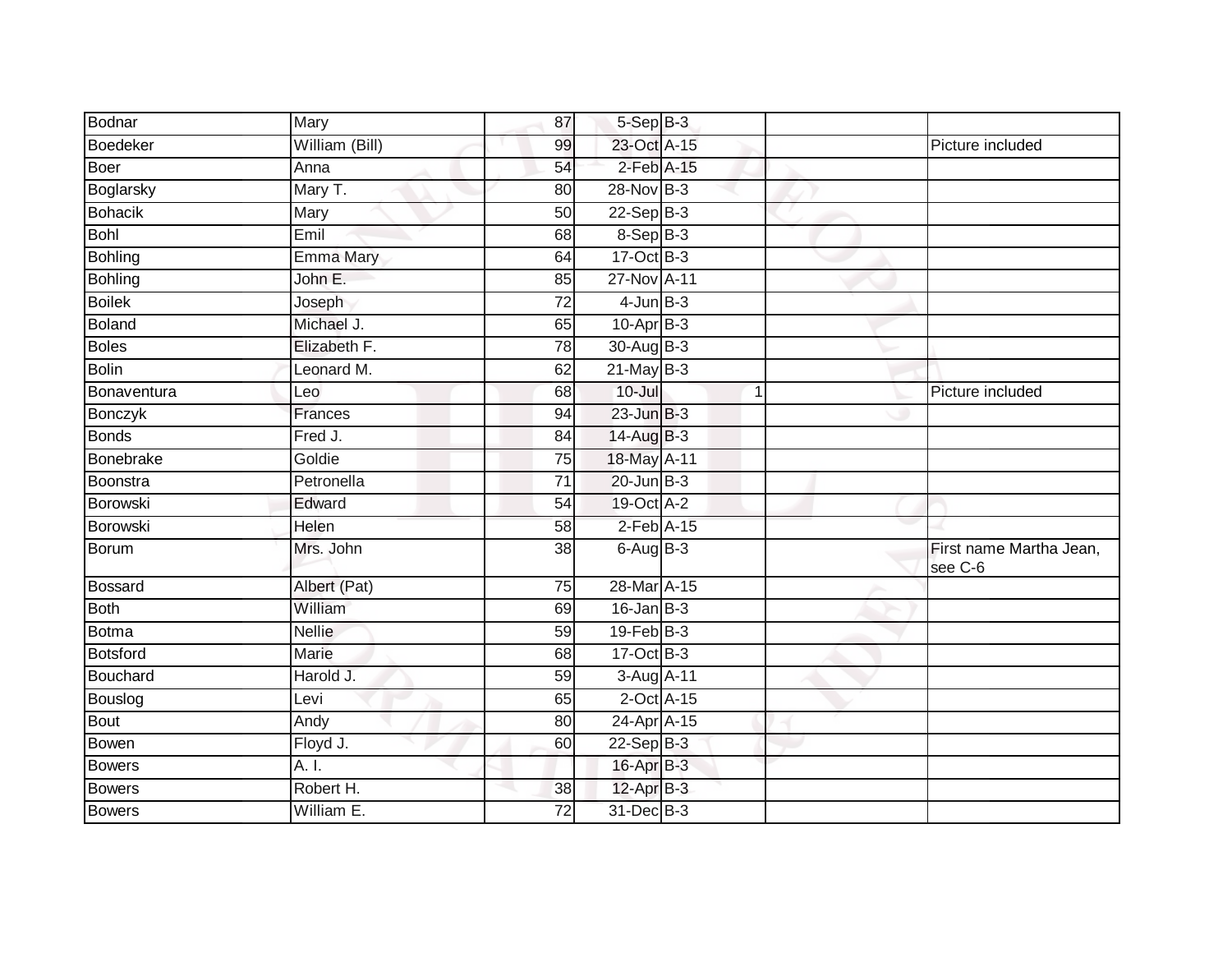| <b>Bowes</b>     | Mearl                   | 54              | 31-Oct B-3      |                |                                           |
|------------------|-------------------------|-----------------|-----------------|----------------|-------------------------------------------|
| Bowman           | Robert                  | 15              | $11$ -Jul       |                | Also see July 12, B-3<br>Picture included |
| Bowman           | William                 | 55              | 3-Oct A-19      |                |                                           |
| Boyan            | Mrs. John G.            | 51              | 27-Sep A-12     |                | First name Mildred J., see<br>$C-16$      |
| <b>Boyce</b>     | <b>Nathaniel Hollis</b> | 79              | $4$ -Jan $B-3$  |                |                                           |
| <b>Boyd</b>      | Addie M.                | 85              | 13-Nov A-15     |                |                                           |
| <b>Bozek</b>     | <b>Albert</b>           | 77              | $23$ -Jul B-3   |                |                                           |
| <b>Brack</b>     | Robert C.               | $\overline{24}$ | $20$ -Jul B-3   |                |                                           |
| <b>Bradburn</b>  | Mrs. Stanley W.         | 56              | 18-Apr B-3      |                |                                           |
| <b>Brady</b>     | Ezra                    | $\overline{51}$ | $22$ -Feb $C-3$ |                |                                           |
| Brandenburg      | James E.                | 55              | 30-Apr B-3      |                |                                           |
| Brandenburg      | Oliver C., Dr.          | 84              | $6$ -Feb $B-3$  |                |                                           |
| <b>Breen</b>     | William E.              | 50              | 24-Dec B-3      |                |                                           |
| <b>Breisch</b>   | Adama                   | 83              | $2$ -Jul $B-3$  |                |                                           |
| <b>Bremmer</b>   | Lottie                  |                 | $4$ -Jan $B-3$  |                |                                           |
| Brenman          | Dora                    | 74              | 16-Oct A-15     |                |                                           |
| <b>Brennell</b>  | John R.                 | 84              | $27$ -Feb $B-3$ |                |                                           |
| <b>Brewer</b>    | Frances                 | 67              | $10-AprB-3$     |                |                                           |
| <b>Brezinski</b> | Frank                   | 79              | 18-May A-11     |                |                                           |
| <b>Briener</b>   | Walter                  | $\overline{77}$ | $13 - Jan$      | $\overline{1}$ |                                           |
| <b>Briggs</b>    | Stephen B.              | 67              | $21-Sep$ B-3    |                |                                           |
| <b>Brilmyer</b>  | Maurice A.              | 55              | $13$ -Dec $C-3$ |                |                                           |
| Brinckmann       | Arthur W.               | 67              | $22$ -Jan B-3   |                |                                           |
| <b>Brindley</b>  | Gilbert A.              | 66              | $27$ -Apr $B-3$ |                | Photo included                            |
| <b>Brisco</b>    | Thomas                  |                 | $6$ -Oct $C$ -3 |                |                                           |
| <b>Briska</b>    | William H.              | 48              | $19$ -May C-3   |                |                                           |
| <b>Brkovich</b>  | Pete                    | 70              | $1-Oct$ B-3     |                |                                           |
| Brogdon          | Ervin                   | 56              | 11-Sep A-11     |                |                                           |
| <b>Brogdon</b>   | Mrs. John               | 56              | 27-Aug B-3      |                | First name Mary, see D-5                  |
| <b>Brooke</b>    | Amanda                  |                 | $22-Sep$ B-3    |                |                                           |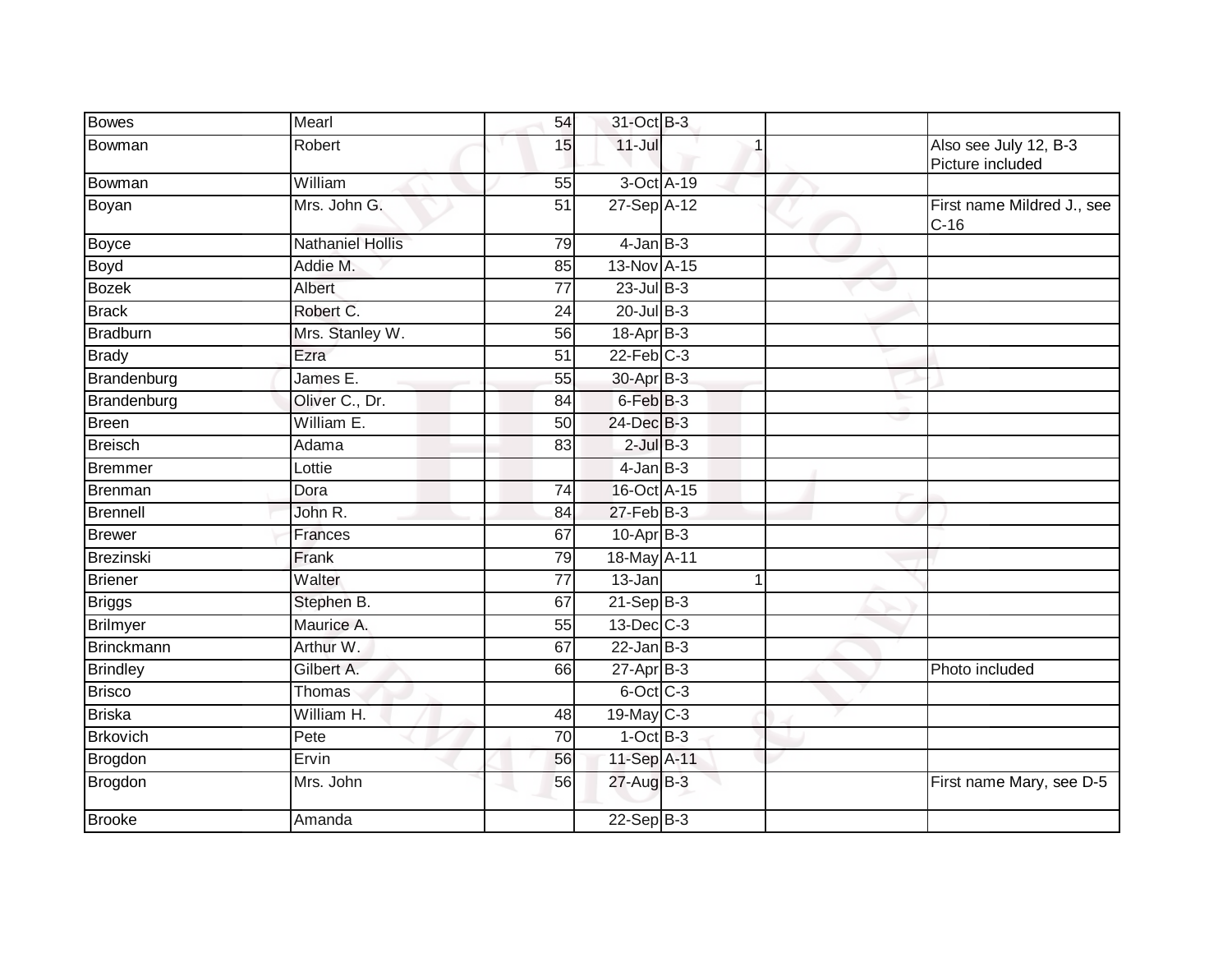| <b>Brooks</b>     | Charles            | 67       | $27 - Jan$ $B-3$  |  |                                     |
|-------------------|--------------------|----------|-------------------|--|-------------------------------------|
| <b>Brooks</b>     | Leonard C.         | 58       | $12$ -Jun $B-3$   |  |                                     |
| <b>Brose</b>      | Mrs. Fred C.       | 76       | $25$ -May $B-3$   |  | First name Lena, see D-5            |
| <b>Brown</b>      | Carlton L.         | 64       | $7$ -Jul $B-3$    |  |                                     |
| <b>Brown</b>      | Celia R.           | 90       | 19-Jun A-15       |  |                                     |
| <b>Brown</b>      | Hendry K.          | 68       | 19-Apr B-3        |  |                                     |
| <b>Brown</b>      | Homer              | 60       | 11-Jul A-15       |  |                                     |
| <b>Brown</b>      | Leah J.            | 79       | 18-Sep A-11       |  |                                     |
| <b>Brown</b>      | Lyle               | 43       | $10$ -Jul B-3     |  |                                     |
| <b>Brown</b>      | Mrs. Frank M.      | 85       | 15-May A-11       |  | First name Minnie G., see<br>$B-6$  |
| <b>Brownfield</b> | Daniel             | 8 months | $9$ -Jun $B-3$    |  |                                     |
| <b>Broz</b>       | George L.          | 66       | $9-AugB-3$        |  |                                     |
| Brozanski         | John               | 45       | 19-Feb B-3        |  |                                     |
| Brudzinski        | Mary               |          | 3-Oct A-19        |  |                                     |
| <b>Bruner</b>     | Ida May            |          | 15-Mar B-3        |  |                                     |
| <b>Brunner</b>    | Dr. William C.     | 61       | 13-Oct C-3        |  |                                     |
| <b>Bryant</b>     | Abel (Abe) P., Sr. | 84       | 26-Jan A-9        |  |                                     |
| <b>Bryant</b>     | Harley H.          | 60       | $2$ -Jun $B-3$    |  |                                     |
| <b>Bryant</b>     | Jeffery D.         | 7 months | $14$ -Aug $B-3$   |  |                                     |
| <b>Bubala</b>     | Justine            |          | $10$ -Nov $ C-3 $ |  |                                     |
| Buchanan          | Lloyd J.           | 63       | $24$ -Aug B-3     |  |                                     |
| <b>Buchi</b>      | Martha             | 49       | $3$ -Jan $B-3$    |  |                                     |
| <b>Buck</b>       | M. Theresa         |          | 24-Jan A-15       |  |                                     |
| <b>Buckhart</b>   | Charles            | 63       | 31-Mar B-3        |  |                                     |
| <b>Buckley</b>    | Mary E.            | 56       | $5$ -Dec $B$ -3   |  |                                     |
| <b>Buckley</b>    | Mrs. Eugene        | 70       | $21$ -JulC-3      |  | First name Stella Pearl,<br>see C-9 |
| <b>Buehler</b>    | Edison F.          | 52       | 18-Aug B-3        |  |                                     |
| <b>Bukowski</b>   | Antonia            | 81       | $9-AprB-3$        |  |                                     |
| <b>Bukvich</b>    | Anna               | 62       | 28-Aug B-3        |  |                                     |
| <b>Bultema</b>    | Ralph              | 68       | $29-Sep$ B-3      |  |                                     |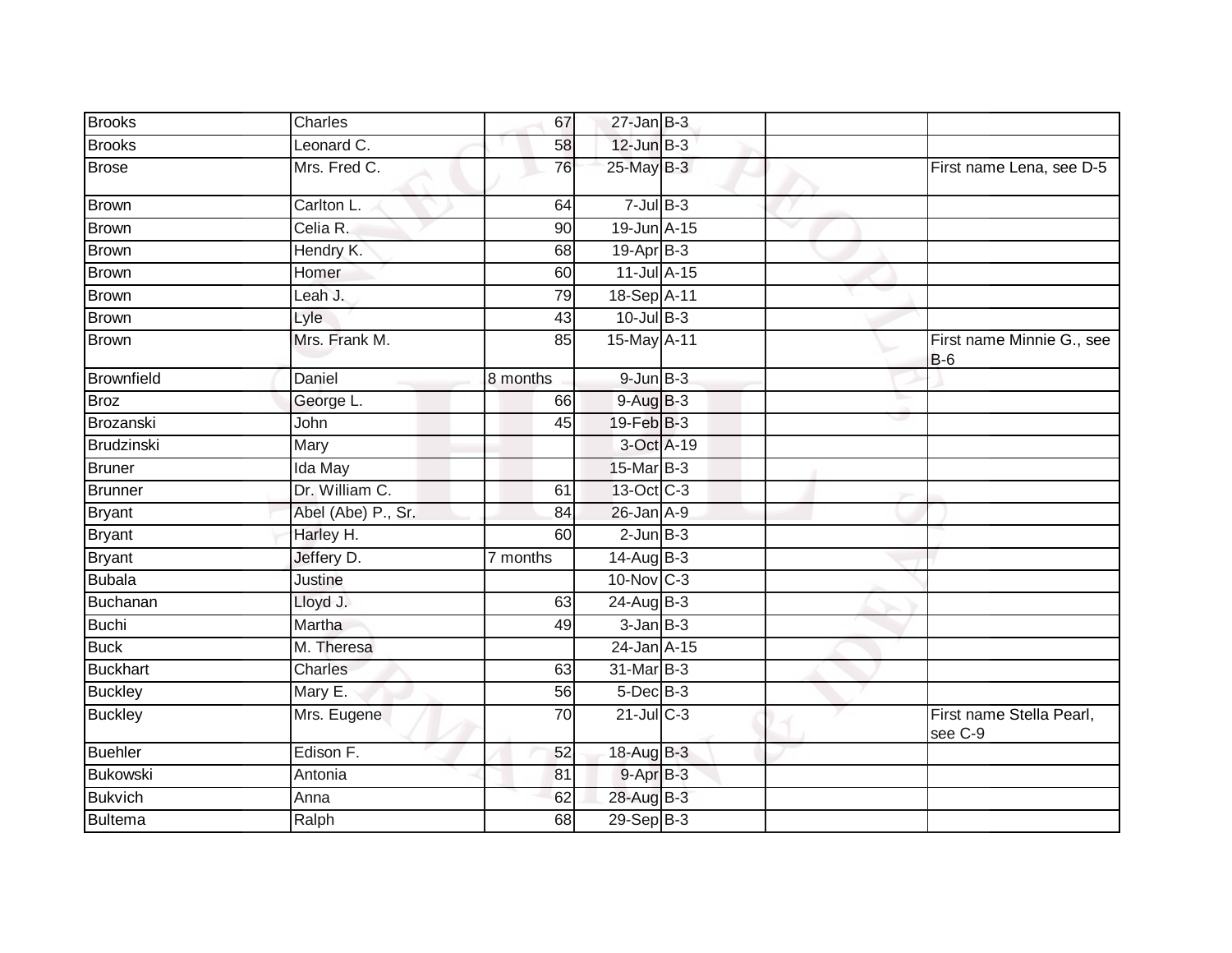| <b>Bunde</b>                | August H.          | 97              | 11-May A-11        |              |            |                            |
|-----------------------------|--------------------|-----------------|--------------------|--------------|------------|----------------------------|
| <b>Bunn</b>                 | Jessie S.          |                 | 6-Jan B-3          |              |            |                            |
| <b>Bunnell</b>              | Ebon N.            | 86              | 22-Aug             | $\mathbf{1}$ |            | Also see August 23, B-3    |
| <b>Burge</b>                | Crill L.           | 65              | $23$ -May B-3      |              |            |                            |
| <b>Burgess</b>              | David F.           | 68              | $5 - Jun$ $A - 15$ |              |            |                            |
| <b>Burke</b>                | Dora W.            | 76              | 31-May B-3         |              |            |                            |
| <b>Burke</b>                | Elizabeth          | 85              | $12-Apr$ B-3       |              |            |                            |
| <b>Burluka</b>              | Mrs. John          | 45              | $24$ -May B-3      |              | Maksymczak | First name Helen, see D-8  |
| <b>Burnett</b>              | Effie L.           | 79              | $5-FebB-3$         |              |            |                            |
| <b>Burns</b>                | Infant son         | Infant          | 11-Oct B-3         |              |            |                            |
| <b>Burns</b>                | William J.         | 72              | $7-MayB-3$         |              |            |                            |
| <b>Burrell</b>              | Elder L. B.        |                 | 27-Dec B-3         |              |            |                            |
| <b>Burroughs</b>            | <b>Marie Hines</b> | 68              | 14-Mar B-3         |              |            |                            |
| <b>Burtis</b>               | William K.         | 60              | $5-AprB-3$         |              |            |                            |
| Burton                      | Emma Rose          | 68              | 13-Sep B-3         |              |            |                            |
| <b>Burton</b>               | Evelyn             | 86              | $28$ -Jul B-3      |              |            |                            |
| <b>Burton</b>               | Mrs. John          | 53              | 16-May B-3         |              |            |                            |
| <b>Busch</b>                | Mrs. William F.    | 61              | 28-Sep A-13        |              |            | First name Eva, see D-3    |
| <b>Busch</b>                | <b>Zual Mae</b>    | 78              | 5-Feb B-3          |              |            |                            |
| <b>Bush</b>                 | Michael            | 83              | $3$ -Jul $A-11$    |              |            |                            |
| <b>Butler</b>               | Mrs. Fred A.       |                 | $14$ -Jul B-3      |              |            | First name Esther, see B-4 |
| <b>Butler</b>               | Pfc. William B.    | 20              | 26-Oct B-3         |              |            |                            |
| Byram                       | <b>James Ross</b>  |                 | 16-Jan             |              |            |                            |
| <b>Byrne</b>                | <b>Bernard</b>     | 55              | 20-Dec B-3         |              |            |                            |
| Cabrera                     | Lucio T.           | $\overline{57}$ | $21$ -Dec $B-3$    |              |            |                            |
| Cadena                      | Phillip M.         | 21              | $20$ -Jul $B-3$    |              |            | also see July 21, C-3      |
| $\overline{\mathrm{C}}$ ain | George A.          | 56              | $12$ -Jun $B-3$    |              |            |                            |
| Caldwell                    | Josephine          | 69              | 20-Dec B-3         |              |            |                            |
| Caldwell                    | Paul A.            | 8               | 29-Aug B-3         |              |            |                            |
| Caldwell                    | Robert             | 30              | 28-Nov             |              |            |                            |
| Calvert                     | Anna               |                 | $29-Sep$ B-3       |              |            |                            |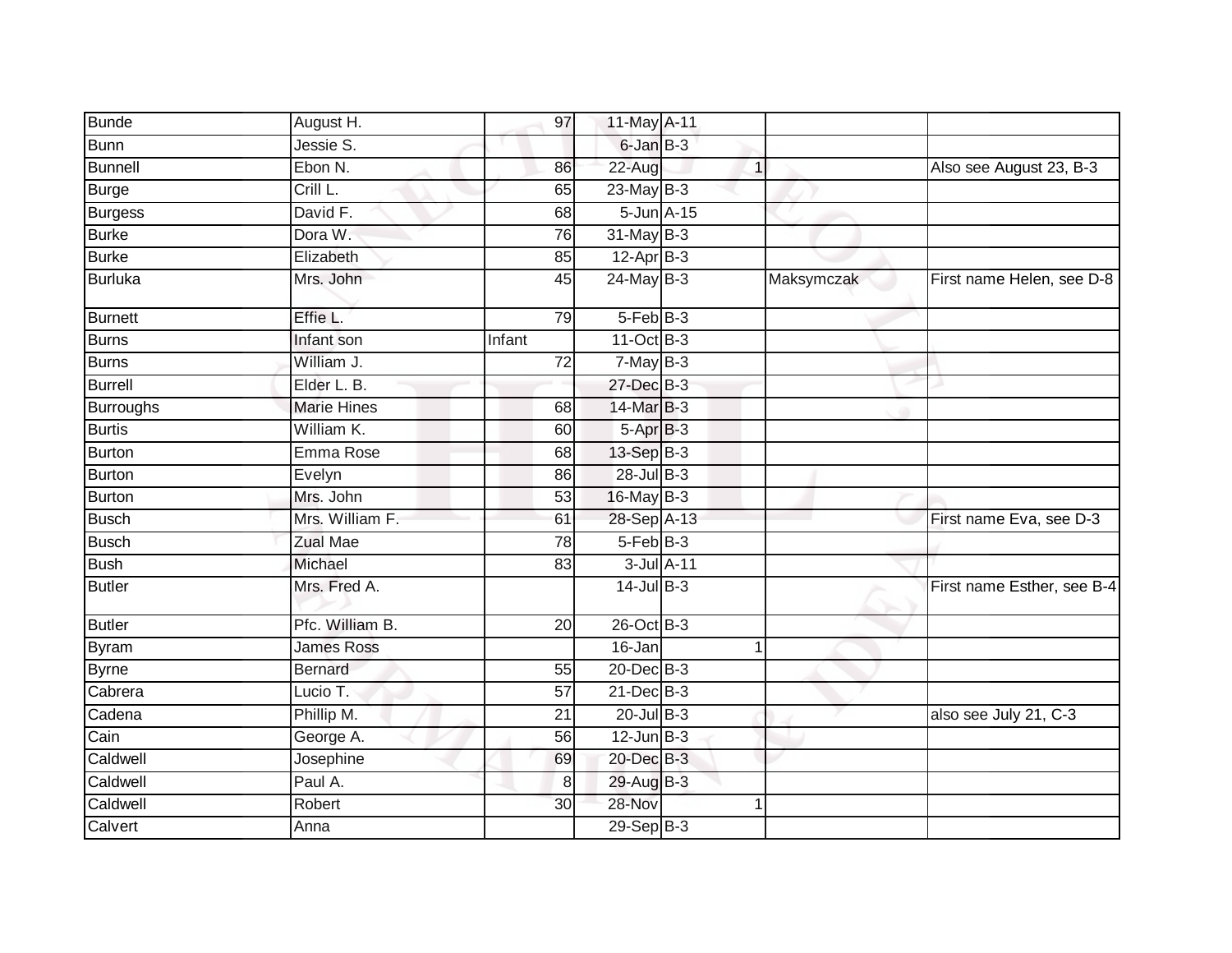| $\overline{\text{Camp}}$ | Marjorie F.        | 25              | 30-Nov B-3                 |                |                                    |
|--------------------------|--------------------|-----------------|----------------------------|----------------|------------------------------------|
| Campbell                 | Edwin John         | 89              | 18-Apr B-3                 |                |                                    |
| Campbell                 | Gertrude Isabelle  | 83              | 31-Aug B-3                 |                |                                    |
| Campbell                 | Martiin E.         | 79              | 22-Mar C-3                 |                |                                    |
| Candlin                  | James E., Jr.      | 53              | $5-FebB-3$                 |                | photo included                     |
| Cano                     | Valentin           | 74              | $29$ -Jan B-3              |                |                                    |
| Cappel                   | Mary V.            | 78              | 29-Aug B-3                 |                |                                    |
| Carbenty                 | Angel S.           | 34              | 8-Sep B-3                  |                |                                    |
| Carcia                   | Marcelino          | 54              | 13-Oct C-3                 |                |                                    |
| Carlon                   | Thomas J.          | 68              | $1-Nov$ B-3                |                |                                    |
| Carlson                  | Elof               | $\overline{72}$ | $2$ -Oct $A$ -15           |                |                                    |
| Carlson                  | Walter             | 76              | $2$ -Oct A-15              |                |                                    |
| Carlstrom                | Anna               | 80              | 14-May A-19                |                |                                    |
| Carner                   | Helen              | 69              | 8-Nov C-3                  |                |                                    |
| Carnes                   | Ruth E.            | 62              | 9-Jan A-11                 |                |                                    |
| Carpenter                | Thomas A.          | 21              | 29-May                     | $\overline{1}$ | Also see B-8                       |
| Carraway                 | Catherine I.       | 93              | 7-Aug A-11                 |                |                                    |
| Carrington               | Dr. William J.     | 65              | 9-May A-15                 |                |                                    |
| Carroll                  | Hugh E.            |                 | 12-Dec                     |                |                                    |
| Carroll                  | James J.           | 76              | 31-Oct B-3                 |                |                                    |
| Carroll                  | Mrs. James K.      |                 | 20-Oct B-3                 |                | First name Eileen K., see<br>$C-9$ |
| $\overline{\text{Cash}}$ | George             |                 | $25$ -Jun $B-3$            |                |                                    |
| Casler                   | Thomas J.          | 35              | 14-Nov                     |                |                                    |
| Casten                   | Frank              | 88              | $1-Feb$ <sub>C-3</sub>     |                |                                    |
| Casten                   | Roy (Pete)         | 55              | 30-Oct B-3                 |                |                                    |
| Castile                  | Mrs. Edward Virgil | 41              | $27$ -Apr $B-3$            |                |                                    |
| Catasein                 | Charles G.         | 46              | $2$ -Oct $\overline{A-15}$ |                |                                    |
| Cave                     | <b>Bernice</b>     | 61              | 24-Jan A-15                |                |                                    |
| Cebula                   | Mrs. John          |                 | 12-Dec B-3                 |                | First name Apolonia, see<br>$B-8$  |
| Cefari                   | Mable              | $\overline{71}$ | $8 - Jun$                  | 1              | Second edition                     |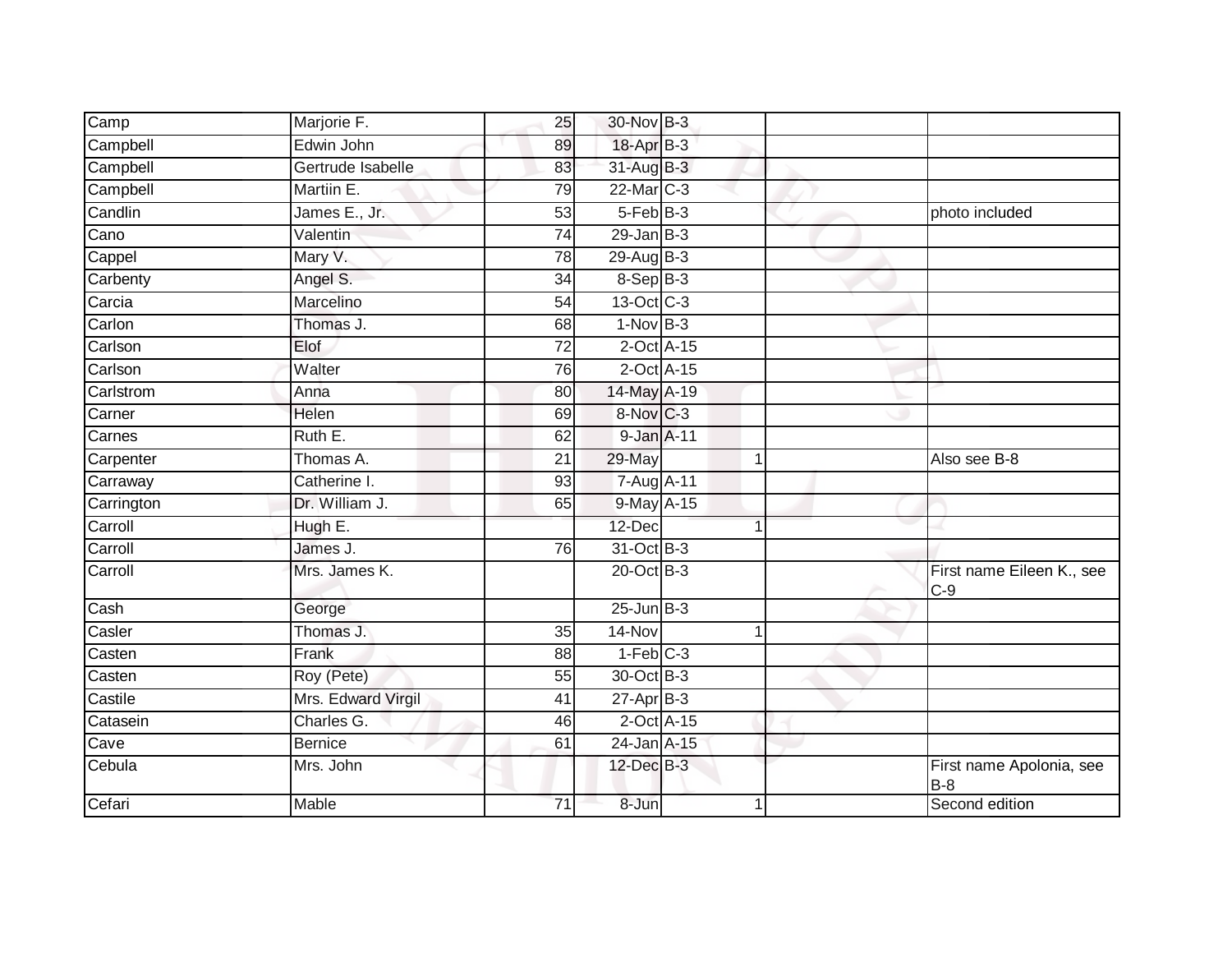| Cergizan       | John                 | 55              | $1-Feb$ $C-3$   |                | Name also spelled<br>Sergison                 |
|----------------|----------------------|-----------------|-----------------|----------------|-----------------------------------------------|
| Cerven         | Robert J.            | 21              | 18-Dec B-3      |                |                                               |
| Cervenak       | Alexander            | 69              | $7 - Jun$ B-3   |                |                                               |
| Cesar          | Joseph               | 78              | 11-Oct B-3      |                |                                               |
| Chambers       | Benjamin E.          | $\overline{72}$ | 13-Sep B-3      |                |                                               |
| Chandler       | Dora B.              | 90              | 26-Dec A-15     |                |                                               |
| Chansler       | Lester               |                 | 16-Jul B-3      |                |                                               |
| Chapek         | Mrs. Walter          | 68              | 27-Jul A-9      |                | First name Helen, see D-4                     |
| Chapin         | Neill M.             | 71              | $24$ -Feb $B-3$ |                |                                               |
| Chapin         | Rose <sub>V</sub> .  |                 | 23-Aug B-3      |                |                                               |
| Chapman        | Florence L.          | 72              | 27-Aug B-3      |                | Picture included                              |
| Chapman        | Howard               | 61              | 15-May A-11     |                |                                               |
| Charais        | Sid                  | 65              | 30-Nov B-3      |                |                                               |
| Charles        | Joseph H.            | 68              | $23$ -Aug $B-3$ |                |                                               |
| Charnekar      | Molly                | 82              | $5-MarB-3$      |                |                                               |
| Charuhas       | Harry                | 60              | $16$ -Jan $B-3$ |                |                                               |
| Chatman        | <b>Willie Elijah</b> | 55              | 7-Dec           |                |                                               |
| Cheany         | John (Chianyo)       | 64              | 31-Oct B-3      |                |                                               |
| Chizek         | Mary                 | 83              | 10-Nov C-3      |                |                                               |
| Chok           | Mrs. John            | 67              | $4$ -Oct B-3    |                | First name Mary, see D-8                      |
| Cholak         | <b>George Christ</b> | 69              | $19$ -Jan B-3   |                |                                               |
| Christensen    | Knute <sub>C</sub> . | 72              | 14-Feb A-11     |                |                                               |
| Christopherson | Martha               | $\overline{74}$ | $27$ -Jul $A-9$ |                |                                               |
| Christopherson | Mrs. John            |                 | 13-Aug D-3      |                | First name Lettie Eva, see<br>$E-5$           |
| Christy        | Maude                | 79              | $20$ -Aug B-3   |                |                                               |
| Chronowski     | Peter S.             | 56              | 7-Dec           | $\overline{1}$ | Picture included, also see<br>December 7, B-3 |
| Chubinski      | Maximillian F.       | 82              | 3-Feb B-3       |                |                                               |
| Church         | Charles (Don)        | 43              | $17$ -Apr $B-3$ |                |                                               |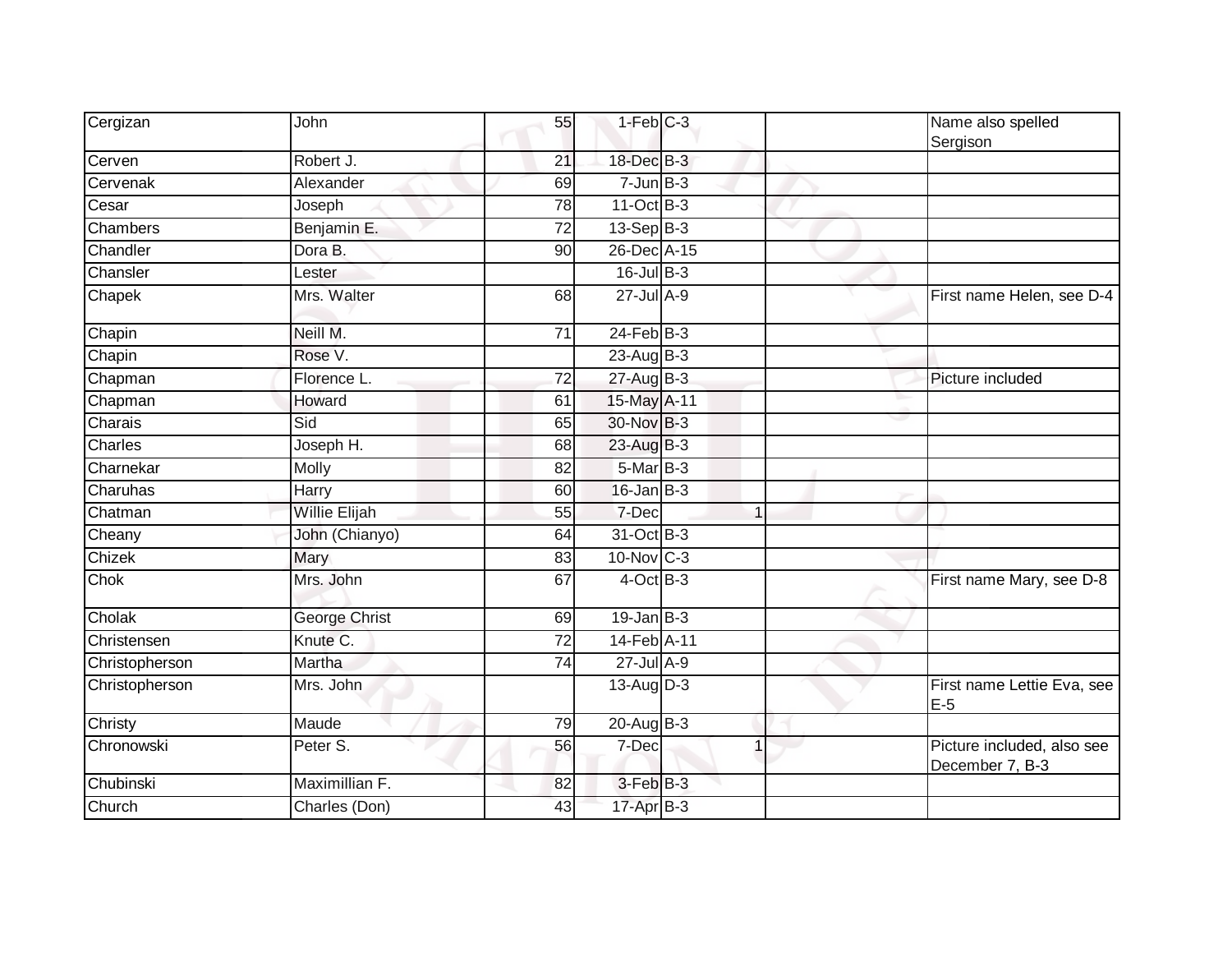| Churchill   | Dr. Ray S.         | 72        | 29-Nov B-3      |                  |          |                  |
|-------------|--------------------|-----------|-----------------|------------------|----------|------------------|
| Ciez        | Paul D.            | 14 months | $2$ -Feb $A-15$ |                  |          |                  |
| Cipowski    | Joseph             | 57        | 20-Nov B-3      |                  |          |                  |
| Cipriani    | Edward             | 61        | 22-Oct B-3      |                  |          |                  |
| Clancy      | Dr. James F.       | 61        | 12-May          |                  |          | Photo included   |
| Clapman     | <b>Barney</b>      | 83        | 24-Oct C-3      |                  |          |                  |
| Clark       | Ara B.             |           |                 | $5 - Jan A - 13$ | Griswold |                  |
| Clark       | Bertha (Mrs. M.A.) | 76        | $23$ -May $B-3$ |                  |          |                  |
| Clark       | Donald A.          | 32        | $9 -$ Jul       |                  |          |                  |
| Clark       | Florence           | 70        | $24$ -Feb $B-3$ |                  |          |                  |
| Clark       | Joseph             | 67        | $2-Aprc-3$      |                  |          |                  |
| Clark       | Ruth               | 54        | 27-Jan          |                  | 1        |                  |
| Claus       | Harry              | 63        |                 | 6-Apr A-17       |          |                  |
| Clay        | <b>Bessie</b>      | 87        | $3-FebB-3$      |                  |          |                  |
| Cleghorn    | Herman             | 80        | $22$ -Jan $B-3$ |                  |          |                  |
| Clinton     | William E.         | 61        | 27-Dec B-3      |                  |          |                  |
| Clover      | Frederick M.       | 65        | $10-Sep$ B-3    |                  |          |                  |
| Copp        | Clara              | 68        |                 | 6-Apr A-17       |          |                  |
| Cobb        | Howard C.          | 78        | 20-Oct B-3      |                  |          |                  |
| Coel        | Doyne I.           | 40        | 20-Oct B-3      |                  |          |                  |
| Cohan       | Joseph             | 39        | $10 - Nov$      |                  |          | Picture included |
| Coil        | Hazel J.           | 62        | 9-Feb A-11      |                  |          |                  |
| Coil        | Luther             | 79        | 18-Sep A-11     |                  |          |                  |
| Cokonis     | Constantine        | 70        | $3$ -Dec $B-3$  |                  |          |                  |
| Cole        | Doyne I.           | 40        | 22-Oct B-3      |                  |          |                  |
| Cole        | Mrs. Ora           | 79        | $4$ -Dec $B$ -3 |                  |          |                  |
| Cole        | Pearl              | 52        | 28-Dec A-15     |                  |          |                  |
| Coleman     | Joseph $E$ .       | 84        | 25-Apr A-15     |                  |          |                  |
| Coles       | Lula B.            | 80        | 31-Mar B-3      |                  |          |                  |
| Collet      | William H.         | 80        | 3-Apr B-3       |                  |          |                  |
| Collingwood | Grace P.           | 67        | $7$ -Dec $B-3$  |                  |          |                  |
| Compton     | Carrie Jo          | Infant    | 15-May A-11     |                  |          |                  |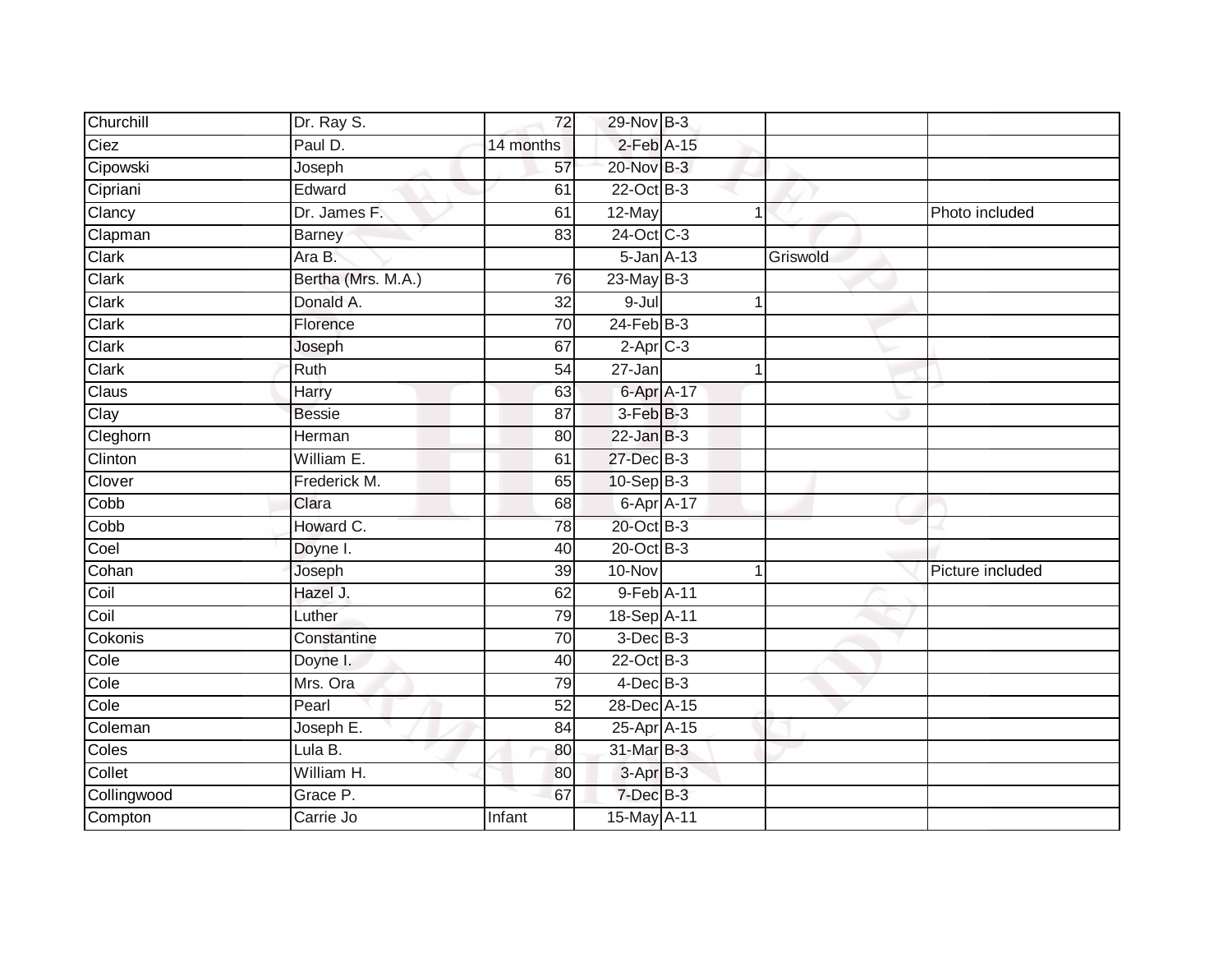| Connelly   | Donald J.             | 49 | 14-May           |             | Photo included                        |
|------------|-----------------------|----|------------------|-------------|---------------------------------------|
| Connelly   | Thomas Joseph         | 55 | 29-Sep B-3       |             |                                       |
| Connor     | Bonnie Jean           | 35 | 17-Apr           | $\mathbf 1$ |                                       |
| Considine  | John F.               | 59 | 15-May B-1       |             | Photo included                        |
| Cook       | George                | 65 | $20$ -Dec $B-3$  |             |                                       |
| Cook       | Ida Mae               | 82 | $16$ -Jan $B-3$  |             |                                       |
| Cook       | Michael John          | 71 | $27$ -Feb $B-3$  |             |                                       |
| Cooper     | Clara M.              | 91 | $13$ -Aug D-3    |             |                                       |
| Cooper     | Mrs. William L.       | 67 | 24-Nov B-7       |             | First name Minnie<br>Pauline, see F-3 |
| Copak      | John                  | 69 | $15$ -Dec $B$ -3 |             |                                       |
| Copple     | Annie                 | 81 | 6-Apr $A$ -17    |             |                                       |
| Corder     | Hazel M.              | 63 | 23-Mar B-3       |             |                                       |
| Cortilia   | Sister M., OSF        | 72 | $2$ -Jun $B-3$   |             |                                       |
| Costigan   | John (Jerry) Francis  | 54 | 7-Nov B-3        |             |                                       |
| Coston     | H. Eugene             | 30 | 5-Feb            | 1           | See also Feb. 6, p. B-3               |
| Cotner     | Euphena Catherine     | 40 | $15$ -Jun $B-3$  |             |                                       |
| Cotner     | Mrs. Edward M.        | 65 | $22$ -Jun $B-3$  |             | <b>First name Grace</b>               |
| Cottrell   | Mrs. Harley           | 59 | $21$ -May B-3    |             | First name Clara, see D-<br>12        |
| Couch      | Mrs. Ora E.           | 66 | $1-Dec$ B-3      |             | First name Marie O., See<br>$B-3$     |
| Coughenour | Mrs. Fred             | 72 | $4-AugB-3$       |             | First name Azelia M., see<br>$D-5$    |
| Coulehan   | John C.               | 52 | $12$ -Jul $B-3$  |             |                                       |
| Countreman | Meta A.               | 69 | 17-Dec B-3       |             |                                       |
| Countryman | James A.              | 49 | $2$ -Jun $B-3$   |             |                                       |
| Courtice   | Dr. Oliver James      | 80 | 8-Jun            |             | Picture included                      |
| Cowell     | Ida E.                | 84 | 29-Aug B-3       |             |                                       |
| Cox        | Leona (Golding)       | 75 | 10-Dec B-3       |             |                                       |
| Coy        | Pvt. Oliver, Jr.      | 21 | 9-Nov            |             | Also see November 10, C-<br>3         |
| Crabtree   | <b>Beverly Louise</b> | 24 | 30-Jun B-1       |             |                                       |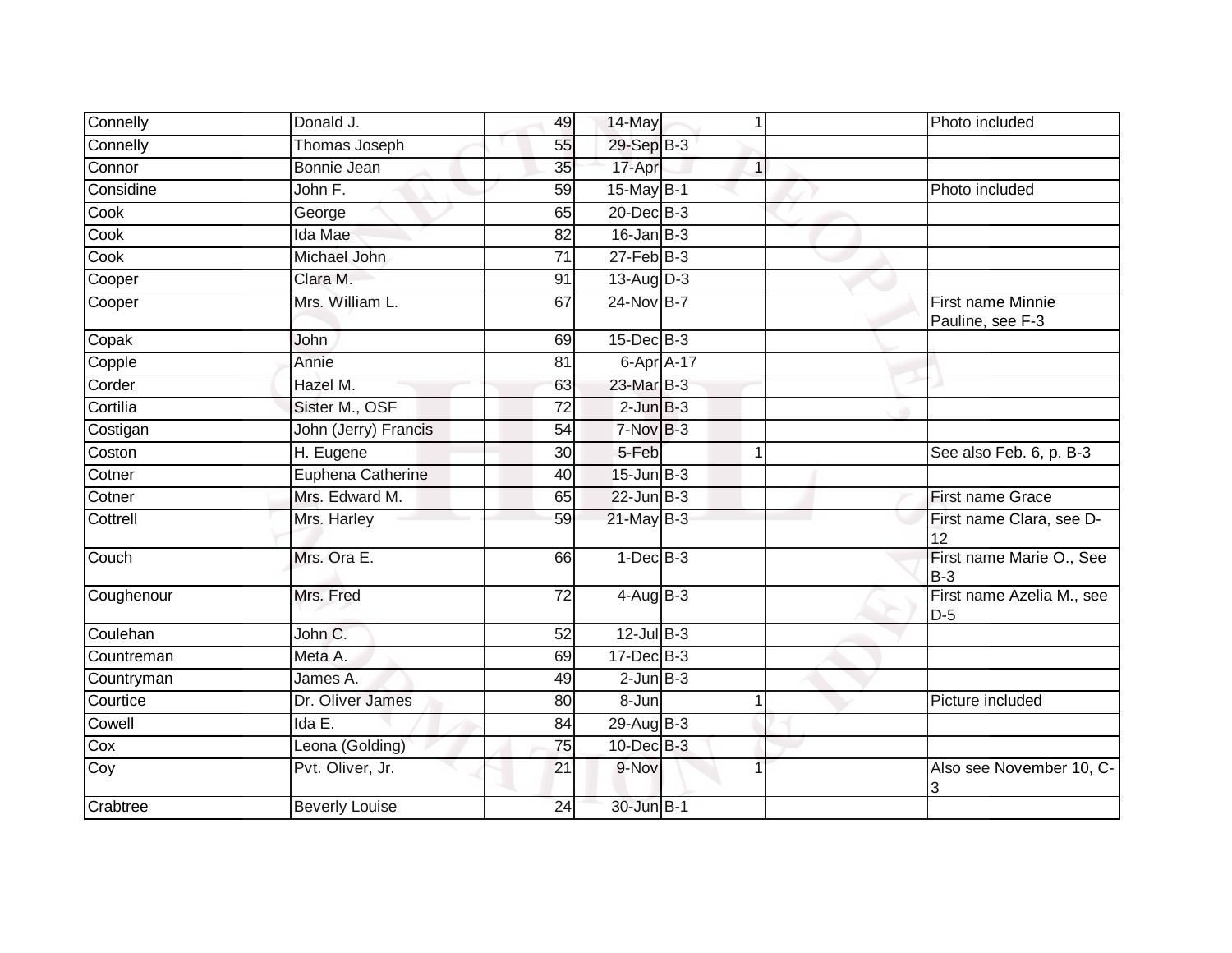| Craiden        | Artistides P.          | 66              | 19-Mar B-3       |   |                                  |
|----------------|------------------------|-----------------|------------------|---|----------------------------------|
| Craig          | Mrs. George            | 67              | 16-Jul B-3       |   | First name Alice L., see D-      |
| Crane          | <b>Rodney Combs</b>    | 18              | $3 -$ Jul        | 1 | Picture included                 |
| Crawford       | Fannie                 | 72              | $22$ -Feb $C-3$  |   |                                  |
| Crawford       | <b>Mattie</b>          | 69              | $12$ -Feb $B-3$  | v |                                  |
| Crawford       | William                |                 | 15-May A-11      |   |                                  |
| Crocker        | James U.               | 84              | $18$ -Jan B-3    |   |                                  |
| Crontz         | Matilda C.             | 73              | 20-Nov B-3       |   |                                  |
| Crosby         | Ray                    | 57              | 30-Apr B-3       |   |                                  |
| Crouch         | Lee Roy                | 57              | 28-Jul B-3       |   |                                  |
| Crouse         | Hubert H.              | 69              | $26$ -Jan $A-9$  |   |                                  |
| Crowe          | Minnie L.              | 68              | 17-Apr B-3       |   |                                  |
| Cubranich      | John                   | 60              | 11-May A-11      |   |                                  |
| Cunningham     | Mame                   | 88              | $3-Sep$ $B-3$    |   |                                  |
| Curran         | James T.               | 17              | 11-May           | 1 | Photo included                   |
| Curtin         | William J.             | 62              | 21-Nov A-11      |   |                                  |
| <b>Curtiss</b> | Mrs. Charles           | 60              | $11$ -Jun $B-3$  |   | First name Maria E., see E-<br>4 |
| Cushman        | Elizabeth              | 89              | 2-Mar A-11       |   |                                  |
| Cutler         | Lula Mae               | 67              | 20-Jan A-15      |   |                                  |
| Czajkowski     | Michaline Nalewski     | 62              | 20-Mar B-3       |   |                                  |
| Czapla         | Vincent                | 76              | 24-Mar B-3       |   |                                  |
| Czapski        | Kazimierz M.           | 59              | $2$ -Feb $A-15$  |   |                                  |
| Czarny         | Joseph M.              | 50              | 26-Nov B-3       |   |                                  |
| Czerwinski     | Maryana                | $\overline{87}$ | $11-Aug$ B-3     |   |                                  |
| Czuba          | John T.                | 44              | 11-Sep A-11      |   |                                  |
| Dabetic        | Michael                | 41              | $25$ -Jul $A-15$ |   |                                  |
| Daerr          | Elizabeth              | 79              | 26-Mar B-3       |   |                                  |
| Dagon          | Frank                  | 46              | 3-Oct A-19       |   |                                  |
| Dague          | Robbin A.              | Infant          | 14-Mar B-3       |   |                                  |
| Dale           | Isabelle               | 84              | 5-Jun A-15       |   |                                  |
| <b>Dallis</b>  | Mrs. George L. (Helen) | 51              | 11-May A-11      |   | Also see May 12, C-7             |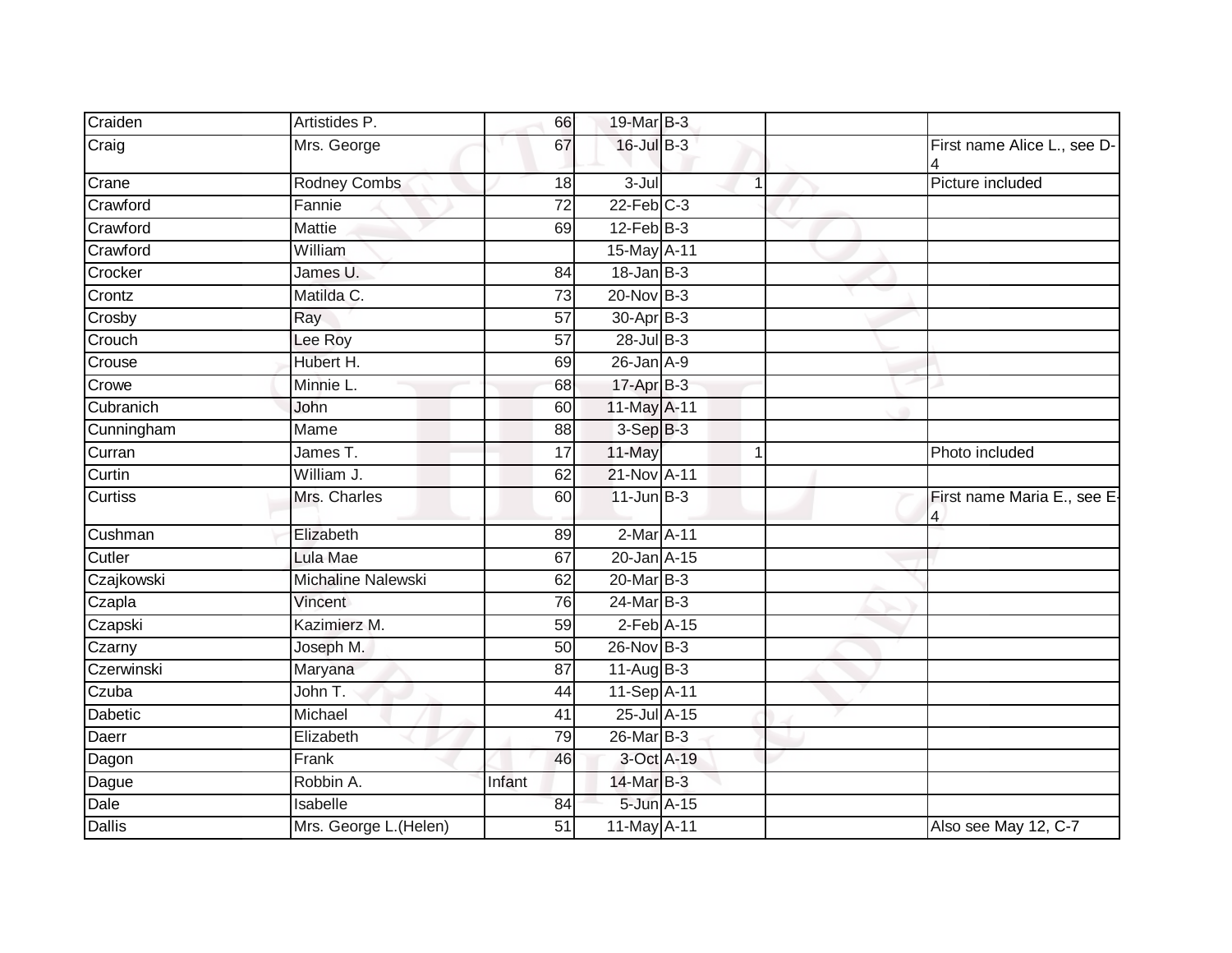| Daly           | Daniel                | 65              | 18-Apr B-3      |                 |        |                                                 |
|----------------|-----------------------|-----------------|-----------------|-----------------|--------|-------------------------------------------------|
| <b>Daniels</b> | George R.             | 67              | 9-Apr B-3       |                 |        |                                                 |
| <b>Daniels</b> | George Ray            | 67              | $11-AprB-3$     |                 |        |                                                 |
| Daniels        | Rose                  | 80              | 13-Mar A-15     |                 |        |                                                 |
| Danko          | <b>Richard Mark</b>   | $\overline{17}$ | $22$ -Jan B-3   |                 |        |                                                 |
| DaPara         | Mary                  | $\overline{79}$ | $25$ -Jan B-3   |                 |        |                                                 |
| Darveras       | <b>Stamato</b>        | 92              | $6$ -Feb $B-3$  |                 |        |                                                 |
| Dascenzi       | Joseph A.             | 80              | $10$ -Nov $C-3$ |                 |        |                                                 |
| Daugherty      | Kathryn               | 92              | $22$ -Jan B-3   |                 |        |                                                 |
| Daumer         | Anna                  | 66              | 8-Oct B-3       |                 |        |                                                 |
| Dausch         | Rose                  | 72              | $7$ -Dec $B-3$  |                 |        |                                                 |
| Davidson       | John                  | 94              | $5-Nov$ B-3     |                 |        |                                                 |
| Davies         | William               | 77              | $18$ -Jun $B-3$ |                 |        |                                                 |
| Davis          | Arbie                 |                 | 10-Oct          |                 | -1     | Also see October 11, p 1,<br>Picture included   |
| Davis          | Arnold J.             | 30              | 5-Mar B-3       |                 |        |                                                 |
| Davis          | Audray P. "Bess"      | 61              | 29-Nov B-3      |                 |        |                                                 |
| Davis          | Charles               | 58              | 8-May A-15      |                 |        |                                                 |
| <b>Davis</b>   | Charles E.            | 22              | 15-Dec          |                 | 1      |                                                 |
| Davis          | Dr. Alice H.          | 75              | 19-Nov B-3      |                 |        | Picture included                                |
| <b>Davis</b>   | <b>Mary Etta</b>      | $\overline{82}$ |                 | $2$ -Oct $A-15$ |        |                                                 |
| Davis          | Matt                  | 65              | $29$ -May B-3   |                 |        |                                                 |
| Davis          | Mrs. Raish            | 94              | $31$ -May B-3   |                 |        |                                                 |
| <b>Davis</b>   | Raish C.              | 92              | $14$ -Jul B-3   |                 |        |                                                 |
| Dawson         | <b>Gerold Thomas</b>  | Infant          | $1-AugB-3$      |                 |        |                                                 |
| Dawson         | <b>Michale Miller</b> | <b>Infant</b>   | $1-Aug$ B-3     |                 |        |                                                 |
| De Pew         | Sheila                | Infant          | 5-Jun A-15      |                 |        |                                                 |
| Deale          | Sarah                 | $\overline{72}$ | $24$ -Aug B-3   |                 |        |                                                 |
| Dean           | James N.              | 52              | $1-OctB-3$      |                 |        |                                                 |
| DeCamp         | Mrs.                  | 58              | 23-May B-3      |                 |        | Photo included, first name<br>Lillian, see B-10 |
| Deer           | Helen                 | 55              | 26-Jul B-3      |                 | Pagels |                                                 |
| Deffendoll     | Robert                | 50              | $23$ -May B-3   |                 |        |                                                 |
|                |                       |                 |                 |                 |        |                                                 |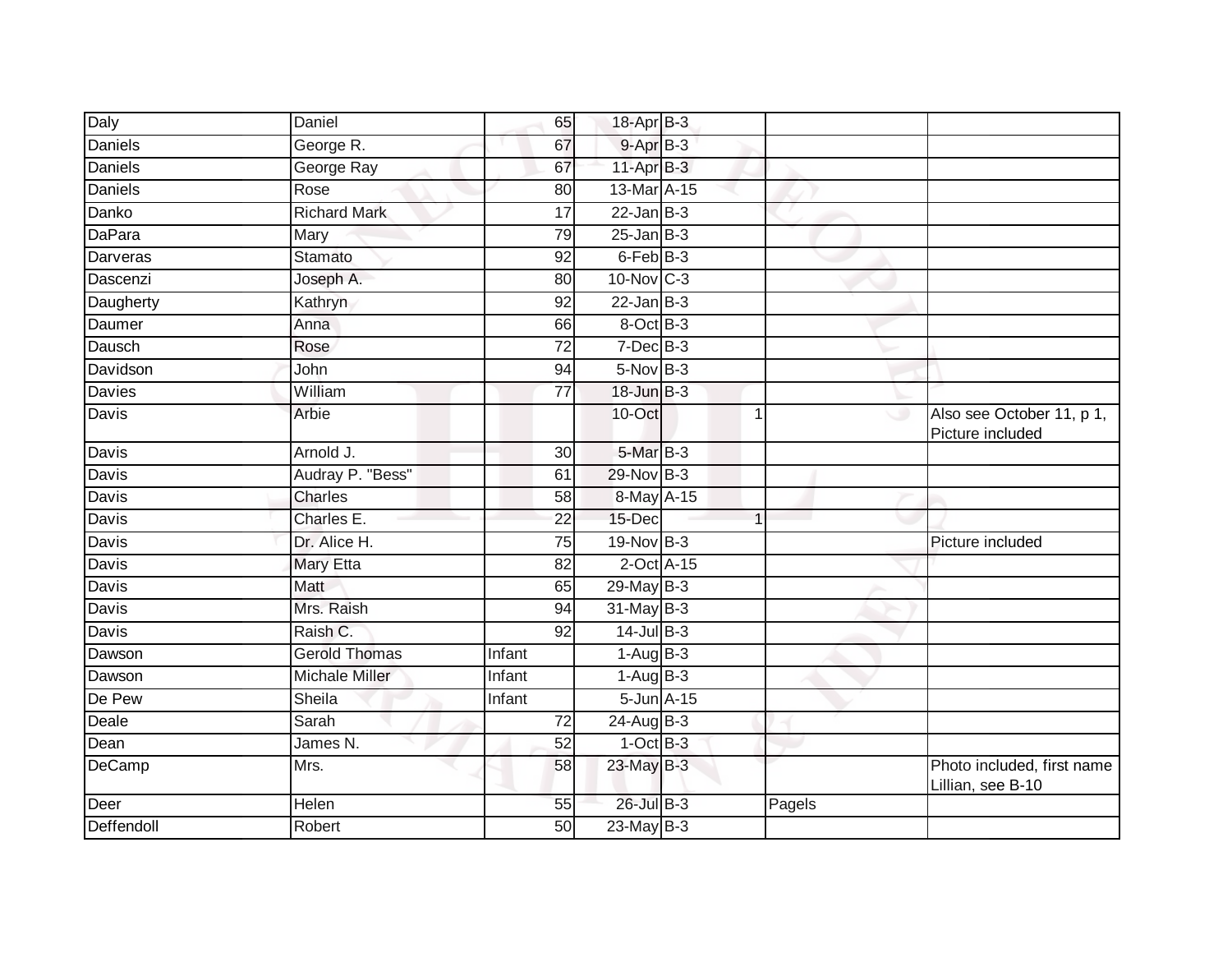| <b>DeFries</b>  | Mrs. Samuel       | 79                      | 7-Aug A-11        |              |                                            |
|-----------------|-------------------|-------------------------|-------------------|--------------|--------------------------------------------|
| Deiotte         | Ira T.            | 66                      | 21-Mar B-3        |              |                                            |
| Delfina         | Mrs. Cano         | 58                      | 2-May A-15        |              |                                            |
| DeLor           | Leo J.            | 66                      | 13-Nov A-15       |              |                                            |
| <b>DeMik</b>    | Carrie            | 85                      | 31-Jul A-11       |              |                                            |
| Denson          | Flossie E.        | 68                      | $17 - Feb$ $B-3$  |              |                                            |
| Denton          | Homer O.          | 48                      | $2-AprC-3$        |              |                                            |
| Denton          | Mrs. Thomas G.    | 66                      | $11-Aug$ B-3      |              | First name Dessa G., see<br>$C-6$          |
| DePaoli         | Laudenia          |                         | $5-Sep$ $B-3$     |              |                                            |
| <b>DePew</b>    | Kate              | 71                      | 11-May A-11       |              |                                            |
| DeReamer        | Mrs. John         | 32                      | 28-Nov B-3        |              | First name Shirley Ann<br>(Moon), see B-10 |
| DeRosa          | Carmella          | 60                      | 19-Feb B-3        |              |                                            |
| Derrow          | Urbon L.          | $\overline{73}$         | 24-Jul B-3        |              |                                            |
| Desmonde        | Bettye K.         | 41                      | 16-Oct A-15       |              | formerly Bertha Gorches                    |
| <b>Detrick</b>  | Franklin S.       | 27                      | 18-Apr            | $\mathbf{1}$ |                                            |
| Devine          | Michael J.        | $\overline{\mathbf{3}}$ | 20-Oct B-3        |              |                                            |
| Devlin          | James D.          | 50                      | 15-Oct B-3        |              |                                            |
| Devoy           | <b>Edward Pat</b> | 32                      | 28-Nov            | 1            | Also see November 29, B-<br>3              |
| <b>DeVries</b>  | <b>Hattie</b>     | 58                      | 18-Dec B-3        |              |                                            |
| <b>DeVries</b>  | John              | 59                      | $24$ -Dec         | $\mathbf{1}$ |                                            |
| <b>DeVries</b>  | Walter            | 84                      | $27 - Apr$ B-3    |              |                                            |
| Dewey           | John C.           | 83                      | $30 - Jan$ $B-3$  |              |                                            |
| DeYoung         | Nicholas H.       | $\overline{81}$         | 8-Aug A-13        |              |                                            |
| Diamantopoulos  | George            | $\overline{72}$         | $29-Sep$ B-3      |              |                                            |
| Dickerson       | Thomas A.         | 52                      | 13-Oct C-3        |              |                                            |
| Diehl           | Raymond, Sr.      | 84                      | $19$ -Jul $B-3$   |              |                                            |
| <b>Dietrich</b> | Frank J.          | 82                      | 8-May A-15        |              |                                            |
| Dionne          | Mrs. Mose J.      | 79                      | 9-May A-15        |              |                                            |
| Divide          | Joseph            | 65                      | 27-Nov A-11       |              |                                            |
| Dixon           | Maude H.          | 65                      | $8 - Jan$ $B - 3$ |              |                                            |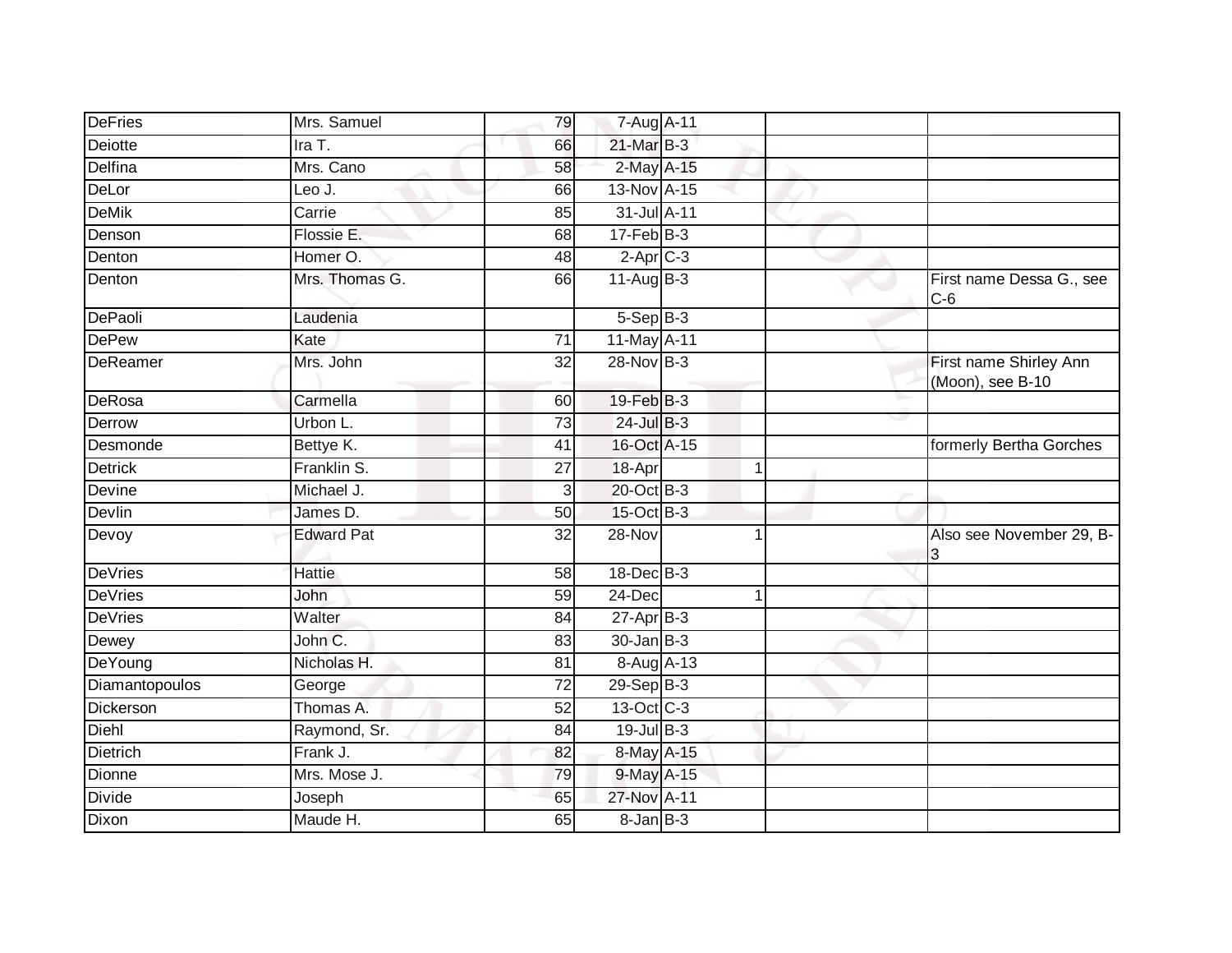| Dlugokinski    | <b>Thaddeus</b>      | 44              | 9-Oct              | 1           | Also see October 15, p 1<br>and October 16, A-15 |
|----------------|----------------------|-----------------|--------------------|-------------|--------------------------------------------------|
| <b>Dobak</b>   | John                 |                 | $9$ -Jun $B$ -3    |             |                                                  |
| <b>Dobos</b>   | Anna                 | 80              | $12-Apr$ B-3       |             |                                                  |
| Dobrich        | George J.            | 72              | $25$ -Jan $B-3$    |             |                                                  |
| Dobrich        | Martha               | 69              | $15$ -Jun $B-3$    |             |                                                  |
| Dochstader     | Edward A.            |                 | $27$ -Feb $B-3$    |             |                                                  |
| Dodge          | Elmo                 |                 | $5 - Jun$ $A - 15$ |             |                                                  |
| Dodge          | Elmo A.              | 61              | $15$ -Jan B-3      |             |                                                  |
| Dodge          | Spec. 4 Elmo, Jr.    | 26              | 2-Jun              | $\mathbf 1$ |                                                  |
| Dolato         | Rodney W.            | 23              | 5-Oct A-6          |             |                                                  |
| Dolatowski     | Mary                 | 74              | 27-Nov A-11        |             |                                                  |
| Doll           | Katherine A.         | 82              | 31-Dec B-3         |             |                                                  |
| Dolson         | <b>Charles Lloyd</b> | $\overline{77}$ | 27-Nov A-11        |             |                                                  |
| Doman          | <b>Virgil Gerald</b> | 51              | 10-Jul B-3         |             |                                                  |
| Dombroski      | Julia C.             |                 | 8-Jan B-3          |             |                                                  |
| Dominick       | Gerald               | 53              | 24-Jan A-15        |             |                                                  |
| Dora           | Richard              | 21 months       | 13-Dec C-3         |             |                                                  |
| <b>Dorcik</b>  | Steve, Sr.           | 80              | 21-Jul C-3         |             |                                                  |
| Doria          | <b>Maria</b>         | 90              | 10-Feb B-3         |             |                                                  |
| <b>Dornes</b>  | Leo A.               | $\overline{81}$ | 28-Feb A-11        |             |                                                  |
| Dorsett        | Abbie                | $\overline{71}$ | $6-Sep$ $C-3$      |             |                                                  |
| <b>Dorsett</b> | Angie Marciel        | 27              | $11-Aug$ B-3       |             |                                                  |
| Dorsey         | Vonna                | 66              | $3-Nov$ C-3        |             |                                                  |
| Dorton         | Roy S., Sr.          | 72              | 30-Jul B-3         |             |                                                  |
| Dow            | John                 | 44              | $27$ -Jan B-3      |             |                                                  |
| Dowgiello      | John                 | 83              | $23$ -Apr $B-3$    |             |                                                  |
| Downing        | Nina J.              | $\overline{78}$ | 9-Feb A-11         |             |                                                  |
| <b>Dozier</b>  | Mrs. Leroy           | 55              | $9$ -Jun $B-3$     |             | First name Annie Mae,<br>see C-10                |
| Dratwa         | John                 | 66              | 8-Feb B-3          |             |                                                  |
| <b>Drew</b>    | Jacob N.             | 89              | 6-Jun B-3          |             |                                                  |
| Drewanz        | John                 | 75              | $23$ -Jul $B-3$    |             |                                                  |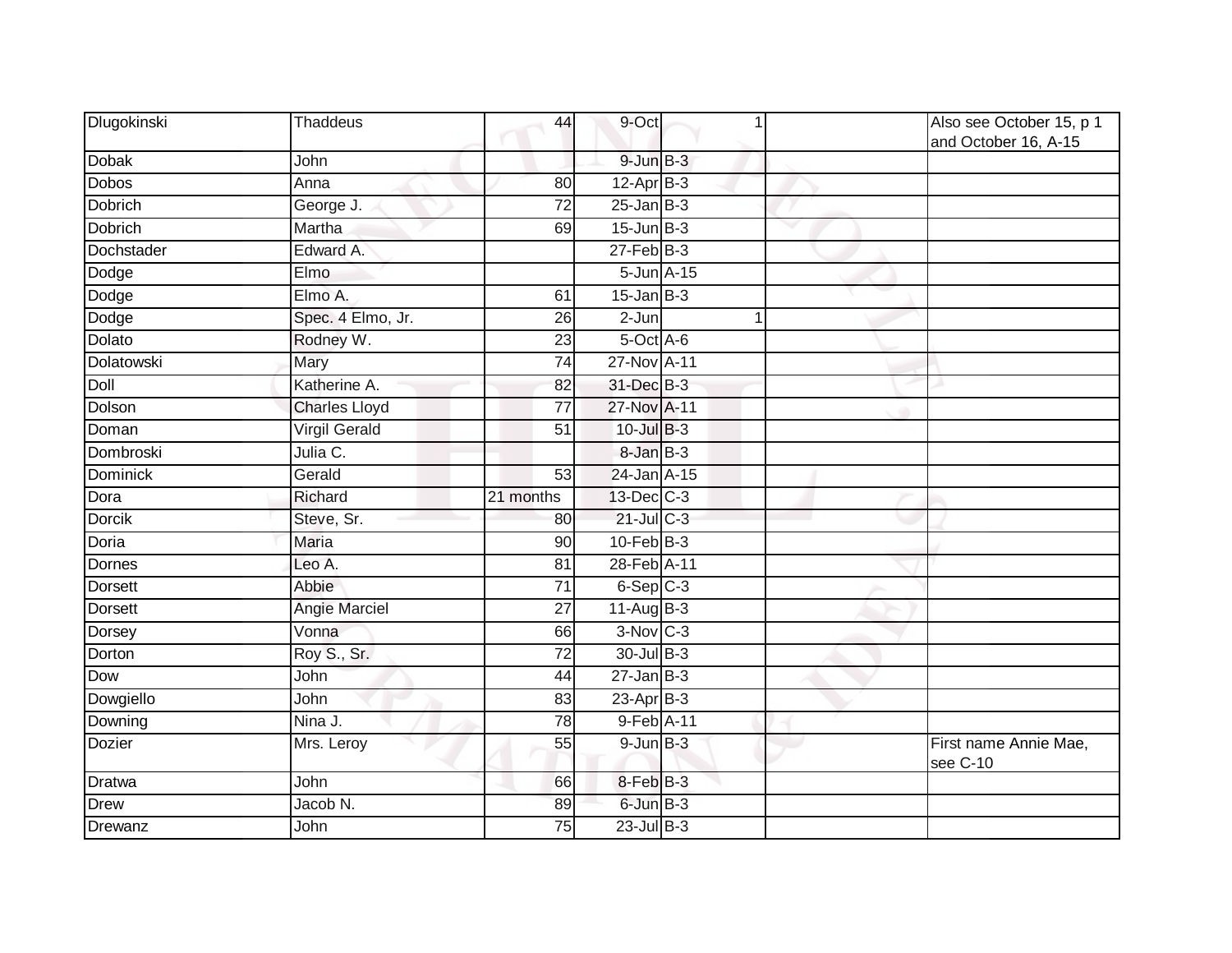| Drinnan         | William              | 77              | $10$ -Jan $B-3$            |              |                                         |
|-----------------|----------------------|-----------------|----------------------------|--------------|-----------------------------------------|
| <b>Driscoll</b> | David C.             | 89              | $14$ -Jun $B-3$            |              |                                         |
| <b>Drndak</b>   | Joseph               | 83              | $22$ -Jan B-3              |              |                                         |
| Drux            | Henry                | 85              | $23$ -Jul B-3              |              |                                         |
| <b>Drwal</b>    | Benedict J.          | $\overline{40}$ | $13$ -Feb $ B-3 $          |              |                                         |
| <b>Drystek</b>  | Katherine            |                 | $7-Sep$ B-3                |              |                                         |
| Duda            | John P.              | 42              | 24-Dec B-3                 |              |                                         |
| Duddlesten      | Glen                 | 58              | $3$ -Jan $B-3$             |              |                                         |
| Dudzinski       | Anthony              | 71              | $2$ -Nov $B-3$             |              |                                         |
| Dudzinski       | Emilia               | 67              | $6$ -Mar $\overline{B}$ -3 |              |                                         |
| Dudzinski       | Mrs. John            | $\overline{74}$ | $11$ -Dec $B-3$            |              | First name Julia, see B-8               |
| Duell           | Lawrence L.          | 80              | 7-Mar                      | 1            |                                         |
| <b>Duffy</b>    | Anthony              | $\overline{77}$ | $28$ -Jul B-3              |              |                                         |
| Duhon           | Joseph J.            | 48              | 28-May                     | $\mathbf{1}$ |                                         |
| Dullinger       | Cllinton F.          | 58              | 20-Sep B-3                 |              |                                         |
| Dunfee          | Mrs. Guy             | $\overline{57}$ | 16-May B-3                 |              | First name Gertrude, see<br><b>B-10</b> |
| Dunn            | Frank H.             | 43              | 1-Jun                      | $\mathbf{1}$ | Photo included                          |
| <b>Dupler</b>   | Murray               | 62              | 18-Aug B-3                 |              |                                         |
| Duray           | John<br>John         | 68              | 14-Feb A-11                |              |                                         |
| Durbak          | Anna                 | 91              | $8-$ Sep $ B-3 $           |              |                                         |
| Dutton          | Frank H.             | 35              | 8-Feb B-3                  |              |                                         |
| Duvall          | Roy                  | 53              | $29$ -Jun $B-3$            |              |                                         |
| Duvall          | <b>William Henry</b> | $\overline{59}$ | 23-Jan A-11                |              |                                         |
| Dvojacki        | George F.            | $\overline{56}$ | $1-Feb$ $C-3$              |              |                                         |
| Dvorscak        | Paul Timothy, Jr.    | 21 months       | 20-Jan A-15                |              |                                         |
| <b>Dvorske</b>  | John J., Sr.         | $\overline{73}$ | $20$ -Jul B-3              |              |                                         |
| <b>Dwyer</b>    | Mrs. William J.      |                 | $21$ -Jun $B-3$            |              | First name Ann Cecelia,<br>see D-6      |
| <b>Dwyer</b>    | <b>Ronald Louis</b>  | Infant          | 10-Apr B-3                 |              |                                         |
| <b>Dybel</b>    | Andrew A.            | 39              | 5-May B-3                  |              |                                         |
| Dye             | Melvin D.            | 73              | 18-Apr B-3                 |              |                                         |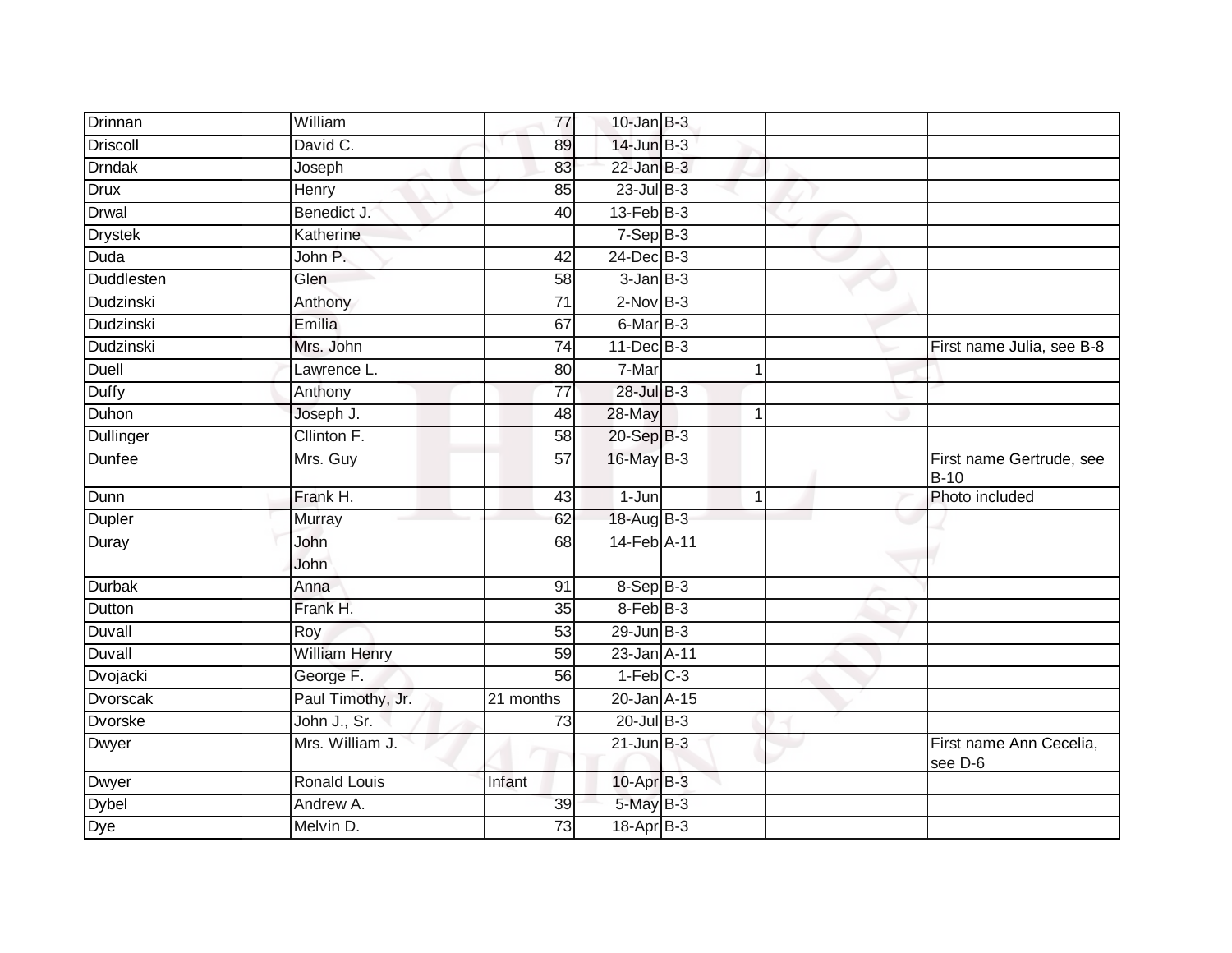| Merton L.            | 63              |           |             |                                                                                                                                                                                                                                                                                                                                                                                                                                                                                     |                          |
|----------------------|-----------------|-----------|-------------|-------------------------------------------------------------------------------------------------------------------------------------------------------------------------------------------------------------------------------------------------------------------------------------------------------------------------------------------------------------------------------------------------------------------------------------------------------------------------------------|--------------------------|
| <b>Mrs Peter</b>     | 39              |           |             |                                                                                                                                                                                                                                                                                                                                                                                                                                                                                     | First name Anne, see C-4 |
| William, Sr.         | 82              |           |             |                                                                                                                                                                                                                                                                                                                                                                                                                                                                                     |                          |
| Mrs. Mike            | 66              |           |             |                                                                                                                                                                                                                                                                                                                                                                                                                                                                                     | First name Anna, see B-8 |
| Mary Kingston        | 81              |           |             |                                                                                                                                                                                                                                                                                                                                                                                                                                                                                     |                          |
| Milliie ann          | $\overline{78}$ |           |             |                                                                                                                                                                                                                                                                                                                                                                                                                                                                                     |                          |
| Catherine            | 82              |           |             |                                                                                                                                                                                                                                                                                                                                                                                                                                                                                     |                          |
| John P.              | 69              |           |             |                                                                                                                                                                                                                                                                                                                                                                                                                                                                                     |                          |
| <b>Frank Anton</b>   | 75              |           |             |                                                                                                                                                                                                                                                                                                                                                                                                                                                                                     |                          |
| Robert               | 6 months        |           |             |                                                                                                                                                                                                                                                                                                                                                                                                                                                                                     |                          |
| Charles C.           | 77              |           |             |                                                                                                                                                                                                                                                                                                                                                                                                                                                                                     |                          |
| Cornelius            | 73              |           |             |                                                                                                                                                                                                                                                                                                                                                                                                                                                                                     |                          |
| Elder A.             | 29              |           |             |                                                                                                                                                                                                                                                                                                                                                                                                                                                                                     |                          |
| Norman J., Sr.       | 52              |           |             |                                                                                                                                                                                                                                                                                                                                                                                                                                                                                     |                          |
| Fred T.              | 54              |           |             |                                                                                                                                                                                                                                                                                                                                                                                                                                                                                     |                          |
| Johanna              | 73              |           |             |                                                                                                                                                                                                                                                                                                                                                                                                                                                                                     |                          |
| Robert K.            | 65              |           |             |                                                                                                                                                                                                                                                                                                                                                                                                                                                                                     |                          |
| Catherine J.         | 91              |           |             |                                                                                                                                                                                                                                                                                                                                                                                                                                                                                     |                          |
| Donald               | 32              |           |             |                                                                                                                                                                                                                                                                                                                                                                                                                                                                                     |                          |
| Anna                 | 65              |           |             |                                                                                                                                                                                                                                                                                                                                                                                                                                                                                     |                          |
| <b>Ethel Hattie</b>  | 77              |           |             |                                                                                                                                                                                                                                                                                                                                                                                                                                                                                     |                          |
| John Anthony (Illes) | 64              |           |             |                                                                                                                                                                                                                                                                                                                                                                                                                                                                                     |                          |
| Garrett J.           | 70              |           |             |                                                                                                                                                                                                                                                                                                                                                                                                                                                                                     |                          |
| <b>Barbara</b>       | $\overline{71}$ |           |             |                                                                                                                                                                                                                                                                                                                                                                                                                                                                                     |                          |
| <b>Ricky Kevin</b>   | $\mathbf{1}$    |           |             |                                                                                                                                                                                                                                                                                                                                                                                                                                                                                     |                          |
| Louis, Jr.           | 37              |           |             |                                                                                                                                                                                                                                                                                                                                                                                                                                                                                     |                          |
| Henry J., Sr.        | $\overline{59}$ |           |             |                                                                                                                                                                                                                                                                                                                                                                                                                                                                                     |                          |
| Mrs. David E.        | 49              | $5 - Jun$ | $\mathbf 1$ |                                                                                                                                                                                                                                                                                                                                                                                                                                                                                     |                          |
| John H.              | 79              |           |             |                                                                                                                                                                                                                                                                                                                                                                                                                                                                                     |                          |
| Richard              | 23              |           |             |                                                                                                                                                                                                                                                                                                                                                                                                                                                                                     |                          |
| Nancy Jane           | $\overline{77}$ |           |             |                                                                                                                                                                                                                                                                                                                                                                                                                                                                                     |                          |
|                      |                 |           |             | 25-May B-3<br>$7-Nov$ B-3<br>$25$ -May B-3<br>$29-AugB-3$<br>30-Oct B-3<br>$5$ -May $B-3$<br>28-Aug B-3<br>$14-Apr$ B-3<br>$27 -$ Jul A-9<br>$5$ -Jan $A-13$<br>20-Jan A-15<br>13-Nov A-15<br>13-Mar A-15<br>28-Jun B-3<br>11-May A-11<br>26-May B-3<br>$4$ -Jun $B-3$<br>12-Oct A-15<br>16-Feb A-13<br>$1-Feb$ $C-3$<br>$9$ -Jan $A$ -11<br>19-Jun A-15<br>8-Oct B-3<br>5-Mar B-3<br>$6$ -Jul $B-3$<br>$10$ -Feb $B-3$<br>10-Aug $B-3$<br>22-Nov B-3<br>7-Feb A-11<br>$17-Feb$ B-3 |                          |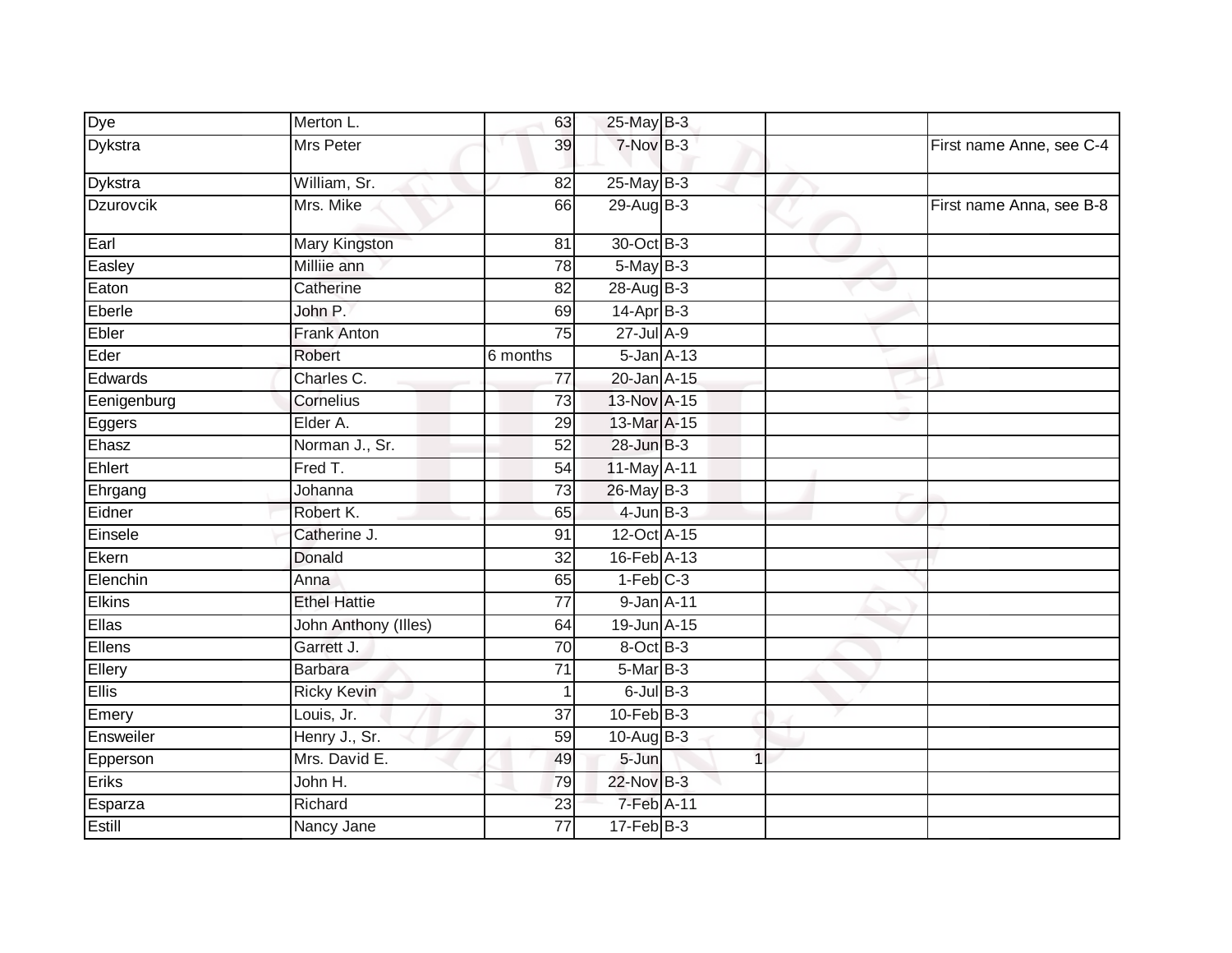| Estill     | Robert G.             | 73              | 13-Nov            | 1              | Picture included                   |
|------------|-----------------------|-----------------|-------------------|----------------|------------------------------------|
| Estrada    | Mariano, Sr.          | 66              | 28-May B-3        |                |                                    |
| Etherton   | <b>Paul Dewey</b>     | 63              | 1-Nov B-3         |                |                                    |
| Eurley     | <b>Francis Edward</b> | 78              | 19-Nov B-3        |                |                                    |
| Evancho    | <b>Matthew</b>        | 64              | $20$ -Jan $A-15$  |                |                                    |
| Evanoff    | Paula                 | 50              | $20 - Sep$ B-3    |                |                                    |
| Evans      | Clifford A.           | $\overline{52}$ | 28-Feb A-11       |                |                                    |
| Evans      | George E.             | 58              | $2$ -Jun $B-3$    |                |                                    |
| Evans      | Leonard L.            | 43              | $15$ -Feb $B-3$   |                |                                    |
| Evans      | Mrs. Wayne            | $\overline{28}$ | $27$ -Jul $A-9$   |                | First name Joyce Ann, see<br>$D-4$ |
| Evans      | <b>Ricky</b>          | 1 day           | 31-Oct A-6        |                |                                    |
| Evans      | Robert W.             | 9 weeks         | $16$ -Jun $B-3$   |                |                                    |
| Faber      | <b>Anne Mary</b>      | $\overline{70}$ | $2-AprC-3$        |                |                                    |
| Fagg       | Juanita               | 25              | 13-Jan            | 1              |                                    |
| Falk       | Elva Marie            | 69              | 16-Jan B-3        |                |                                    |
| Fandrei    | William F.            | 72              | 13-Mar A-15       |                |                                    |
| Fannin     | Kemberly Lynn         | 2 days          | 26-Jan A-9        |                |                                    |
| Fanno      | Joanna                | 43              | 8-Mar B-3         |                |                                    |
| Fanta      | James G., Sr.         | 68              | $12$ -Nov $ C-3 $ |                |                                    |
| Farnum     | <b>Guy Leroy</b>      | 75              | $29$ -Jun $B-3$   |                |                                    |
| Farrar     | Laura                 | 23              | 3-Jan             | 1              |                                    |
| Farrell    | Mrs. Richard          | 65              | $6-Sep$ $C-3$     |                | First name Elsa M., see D-<br>4    |
| Farris     | Farrell               | 55              | $4$ -Jan $B-3$    |                |                                    |
| Farrow     | Richard C.            | 38              | $3$ -Dec $B$ -3   |                |                                    |
| Fary       | Agnes                 | 65              | $1-Nov$ B-3       |                |                                    |
| Featherton | Ann                   |                 | 15-Sep            | $\overline{1}$ |                                    |
| Febech     | Mrs. James            | 71              | $23$ -Jun $B-3$   |                | First name Maude, see C-           |
| Fedor      | Emery J.              | 68              | 13-Sep B-3        |                |                                    |
| Feher      | Joseph                | 59              | 16-Oct A-15       |                |                                    |
| Fehring    | Rose B.               | 80              | 25-Sep A-11       |                |                                    |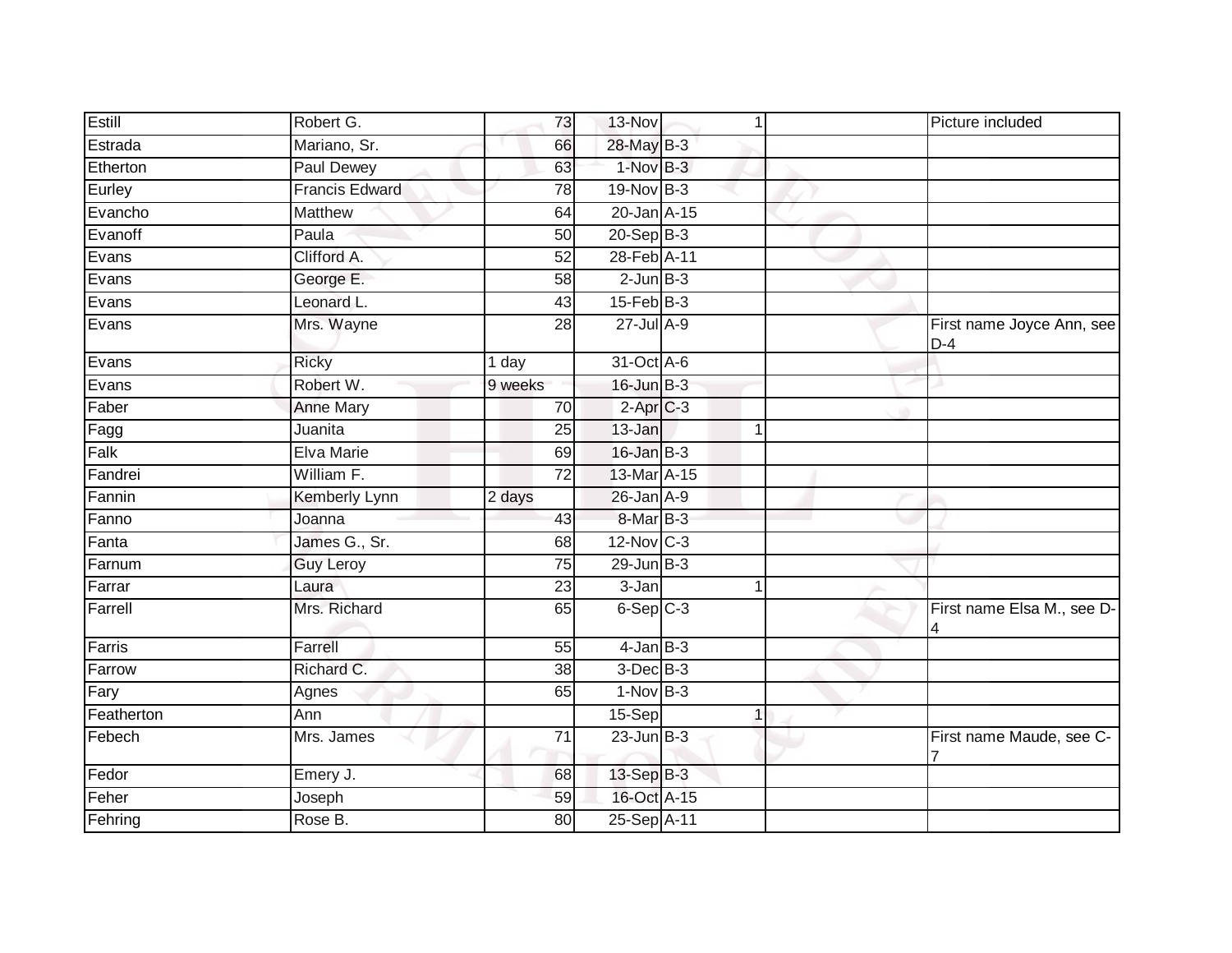| Feidi         | George             | 73              | 2-Oct A-15       |              |                                                            |
|---------------|--------------------|-----------------|------------------|--------------|------------------------------------------------------------|
| Fenstermacher | Laura R.           | 75              | 30-Jan B-3       |              | Name also spelled<br>Fenstermacker, see Jan<br>29, p. B-3  |
| Fenstermacker | Laura R.           | 75              | $29$ -Jan B-3    |              | Name also spelled<br>Fenstermacher, see Jan.<br>30, p. B-3 |
| Ferris        | Stanley J.         | 49              | $12$ -Jun $B$ -6 |              |                                                            |
| Ferus         | Stanley J.         | 49              | $12$ -Jun $B-3$  |              |                                                            |
| Fetsch        | Clara              | 50              | 20-Sep B-3       |              |                                                            |
| Fetters       | Dr. H. Milton      | 87              | 17-Nov B-3       |              |                                                            |
| Ficht         | Frank L.(Pinkie)   | 59              | $11 - Dec$ B-3   |              |                                                            |
| Fields        | Patty              | 74              | $11-AugB-3$      |              |                                                            |
| Filipek       | George A.          | 50              | $12$ -Jun $B-3$  |              |                                                            |
| Finks         | Robert John        | 79              | $23$ -Jul B-3    |              |                                                            |
| Finlayson     | Thomas M.          | 66              | 30-Apr B-3       |              |                                                            |
| Finley        | Annabelle          | 85              | $27$ -Jun $B-3$  |              |                                                            |
| Finley        | Ella               | 78              | $8-Sep$ B-3      |              |                                                            |
| Finley        | Kenneth M.         | 48              | $11$ -Dec $B-3$  |              |                                                            |
| Finley        | Royden M.          | 67              | $13$ -Jan $B-3$  |              |                                                            |
| Finley        | Thomas J.          | 66              | 17-Mar           |              | Also see March 19, B-3                                     |
| Fischrupp     | John R.            |                 | 18-Sep A-11      |              |                                                            |
| Fishel        | Mrs. Clyde F.      | 73              | $6-Sep$ $C-3$    |              | First name Mary<br>Elizabeth, see D-4                      |
| Fisher        | Elizabeth M.       | $\overline{74}$ | 11-May A-11      |              |                                                            |
| Fisher        | Thomas K.          | 92              | $1-Feb$ C-3      |              |                                                            |
| Fitch         | Gilbert A.         | 47              | $9 -$ Jul        | $\mathbf{1}$ | Picture included                                           |
| Fitzgerald    | Katherine M.       | 75              | $10$ -May $B-3$  |              |                                                            |
| Fizer         | Elma Lee           | 33              | 14-May           | $\mathbf{1}$ |                                                            |
| Fizer         | Mrs. Robert        | 31              | 15-May A-11      |              | First name Elma Lee, see<br><b>B-6</b>                     |
| Flaugher      | Grace              |                 | 29-Nov B-3       |              |                                                            |
| Flaviana      | <b>Sister Mary</b> |                 | 26-Feb B-3       |              | aka Anna Mary<br>Huelskamp                                 |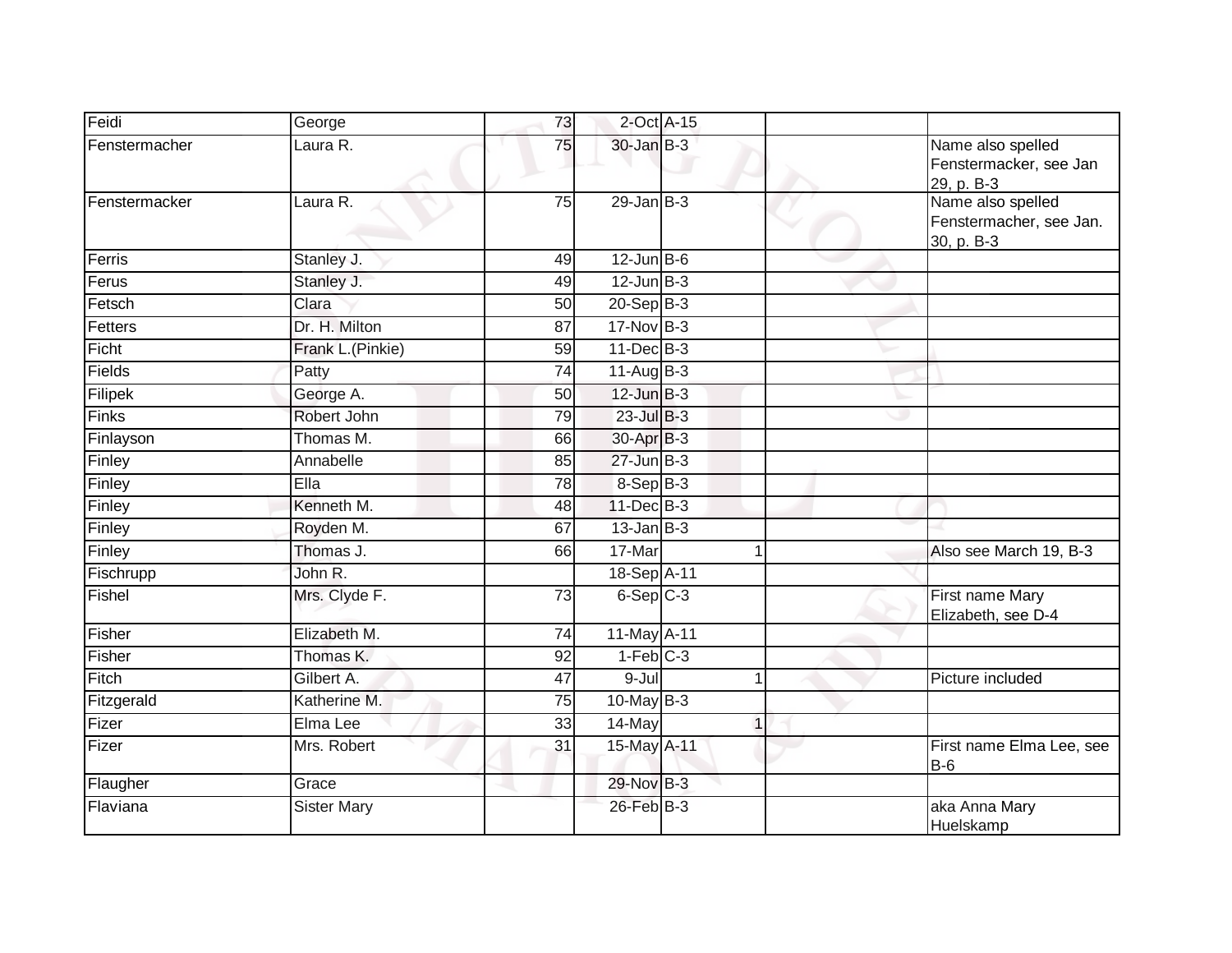| Flores        | Jose                | 69              | 23-Oct A-15      |    |              |                                                  |
|---------------|---------------------|-----------------|------------------|----|--------------|--------------------------------------------------|
| <b>Flores</b> | Mrs. Peter          | 69              | $1-Nov$ B-3      |    |              | First name Maria L., see D-                      |
| Foley         | <b>Meredyth Sue</b> | 13 months       | $20$ -Jul $B-3$  |    |              |                                                  |
| Foltz         | Francis             | 64              | $10-Aug$ B-3     |    |              |                                                  |
| Ford          | John                | 36              | $9-MarB-3$       |    |              |                                                  |
| Foreman       | Lester              | 51              | $22$ -Nov $B-3$  |    |              |                                                  |
| Foreman       | Margaret            | 85              | 31-Oct B-3       |    |              |                                                  |
| Forsberg      | Clarence W.         | 64              | 25-Apr A-15      |    |              |                                                  |
| Foster        | <b>James Milton</b> | 61              | $14$ -Dec $B-3$  |    |              |                                                  |
| Foster        | Michael             | 9               | 12-Feb           |    |              |                                                  |
| Foster        | William E.          | 85              | $4$ -Jun $B-3$   |    |              |                                                  |
| Foust         | Burgy D.            | $\overline{75}$ | 5-Oct A-6        |    |              |                                                  |
| Foust         | Laura Annette       |                 | $7$ -May $B-3$   |    |              |                                                  |
| Fowler        | Mae J.              | 76              | $12-AprB-3$      |    |              |                                                  |
| Fowler        | William             | 65              | 10-May B-3       |    |              |                                                  |
| Fox           | William C., Sr.     | 58              | 28-Aug B-3       |    |              |                                                  |
| Francis       | Ben                 | 68              | $3$ -Dec $B-3$   |    |              |                                                  |
| Francuz       | Mrs. Apolinary      | 77              | $4-AugB-3$       |    |              | First name Josephine, see<br>$D-5$               |
| Franker       | William A., Jr.     | 42              | $4$ -Jan $B-3$   |    |              |                                                  |
| Franklin      | Charles W.          | $\overline{51}$ | $26$ -Jan $A-9$  |    |              |                                                  |
| Frantz        | Paul C.             | 71              | $4-AugB-3$       |    |              |                                                  |
| Frantzis      | Constantine P.      | 62              | $9$ -Jan $A$ -11 |    |              |                                                  |
| Fridus        | Lillian (Hyman)     |                 | 12-Mar B-3       |    |              |                                                  |
| Fritz         | Lawrence F.         | 66              | 26-Nov B-3       |    |              | Also see November 27, A-<br>11, Picture included |
| Froncek       | Matthew, Sr.        | 46              | $3-MarB-3$       |    |              |                                                  |
| Fuher         | Dr. Joseph B.       | 38              | 6-Mar            |    | $\mathbf{1}$ |                                                  |
| Fuhrmark      | Anna W.             | 88              | 6-Mar B-3        |    |              |                                                  |
| Fuller        | Harry               | 76              | $27$ -Feb $B-3$  |    |              |                                                  |
| Fuller        | Sanderea Denise     | $\overline{2}$  | 21-Dec           | -1 |              |                                                  |
| Funk          | Henry C.            | 43              | $17-Sep$ B-3     |    |              |                                                  |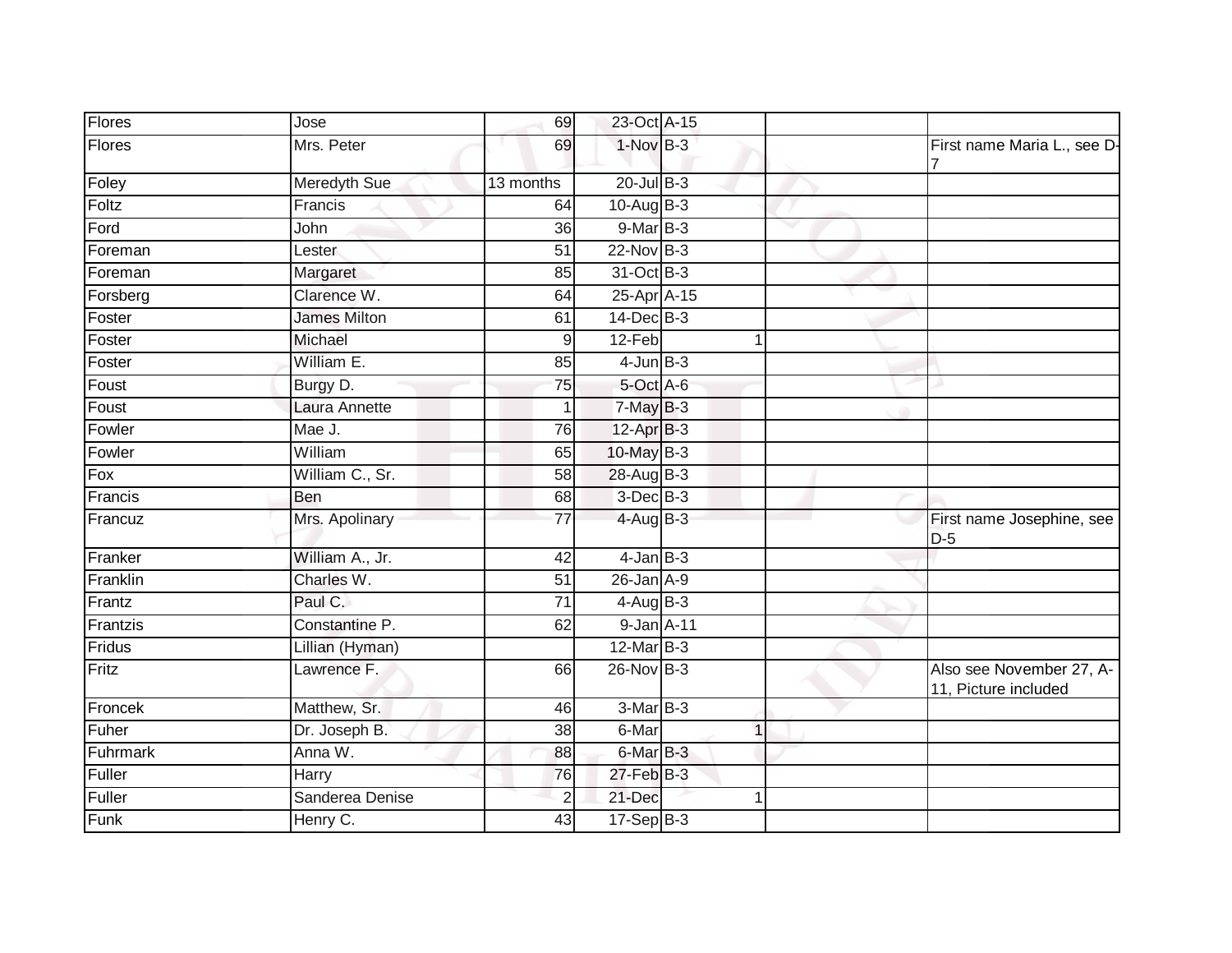| Funkey    | Charles             | 51              | 31-Dec B-3       |                |                            |
|-----------|---------------------|-----------------|------------------|----------------|----------------------------|
| Furto     | John, Sr.           | 83              | $1$ -Dec $B-3$   |                |                            |
| Gaglio    | Josephine           | $\overline{72}$ | $1$ -Dec $B-3$   |                |                            |
| Gaio      | Frederick, Sr.      | 68              | $16$ -Mar $B-3$  |                |                            |
| Gallagher | Emma                | 79              | $1$ -Jun $B-3$   |                |                            |
| Gallanis  | Mrs. Peter          | 56              | 16-May B-3       |                | First name Alice, see B-10 |
| Gangard   | Alfred J.           | 79              | $10$ -Jul $B-3$  |                |                            |
| Gangard   | Mrs. Alfred (Elsie) | $\overline{73}$ | 8-May A-15       |                | Also see B-6               |
| Gann      | <b>Robert Lee</b>   | 2               | 18-Apr B-3       |                |                            |
| Gannon    | Albert G.           | 49              | 8-Nov C-3        |                |                            |
| Garcia    | Celo                | 75              | $13$ -Jan $B-3$  |                |                            |
| Garcia    | Mrs. Juan           | $\overline{77}$ | 23-Jul B-3       |                | First name Isidra, See C-6 |
| Gard      | James R.            | $\overline{35}$ | 29-May B-3       |                |                            |
| Gard      | <b>Nick</b>         | 48              | 6-Jan B-3        |                |                            |
| Gardner   | William W.          | 60              | 10-Mar B-3       |                |                            |
| Gargas    | Adolph              | 68              | 30-Apr B-3       |                |                            |
| Gargas    | <b>Martin</b>       | $\overline{71}$ | 18-Apr B-3       |                |                            |
| Garlach   | John                | 93              | 23-Mar B-3       |                |                            |
| Garland   | Roy Eugene          | 64              | $11-Apr$ B-3     |                |                            |
| Garrett   | Donna Sue           | 6               | $8 - JanB - 3$   |                |                            |
| Garris    | Lawrence, Jr.       | 38              | $7-MayB-3$       |                |                            |
| Gartiser  | <b>Herbert</b>      | 50              | 3-Oct A-19       |                |                            |
| Gaspar    | Margaret            | 68              | 22-Mar C-3       |                |                            |
| Gatto     | Frank               | 56              | $19$ -Jan B-3    |                |                            |
| Gavit     | Hubert E. (Hub)     | 63              | $7-Feb$ A-11     |                |                            |
| Gazda     | Fred J.             | 32              | $5$ -Jun $A$ -15 |                |                            |
| Gazdich   | John                | 56              | 3-Nov            | $\overline{1}$ |                            |
| Gear      | Mrs. Frank          | 64              | 13-Dec C-3       |                | First name Alice, see E-4  |
| Gearman   | Russell, Sr.        | 53              | 17-Mar B-3       |                |                            |
| Geary     | <b>Bessie</b>       | 61              | 25-Oct D-3       |                |                            |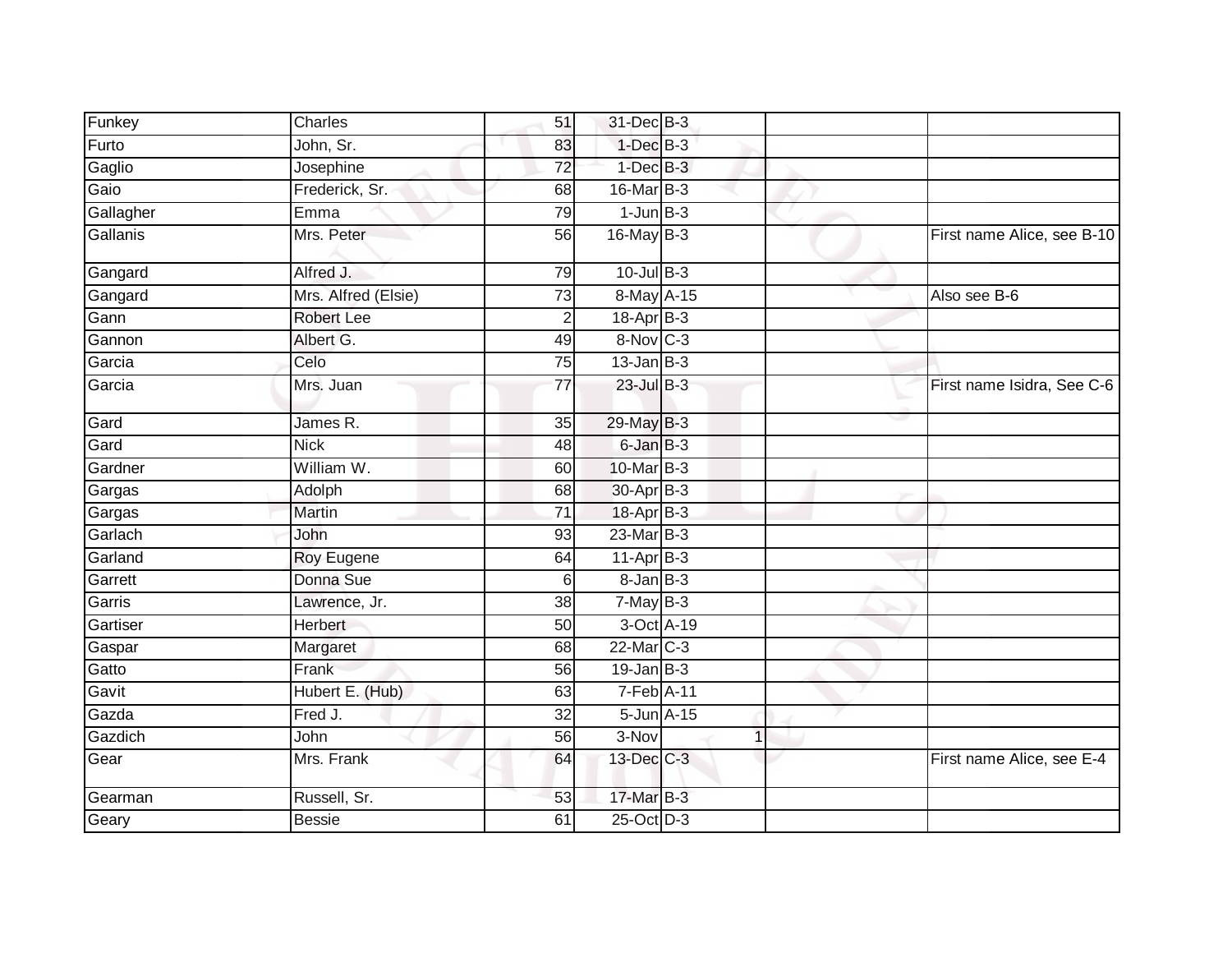| Elizabeth            | 74             |            |             |                                                                                                                                                                                                                                                                                                                                                                                                           |                                   |
|----------------------|----------------|------------|-------------|-----------------------------------------------------------------------------------------------------------------------------------------------------------------------------------------------------------------------------------------------------------------------------------------------------------------------------------------------------------------------------------------------------------|-----------------------------------|
| George               | 74             |            |             |                                                                                                                                                                                                                                                                                                                                                                                                           |                                   |
| Clarence W.          | 70             |            |             |                                                                                                                                                                                                                                                                                                                                                                                                           |                                   |
| Mrs. Samson          |                |            |             |                                                                                                                                                                                                                                                                                                                                                                                                           |                                   |
| Margaret             | 83             |            |             |                                                                                                                                                                                                                                                                                                                                                                                                           |                                   |
| Howard J.            | 69             | 14-Sep     | 1           |                                                                                                                                                                                                                                                                                                                                                                                                           | Picture included                  |
| Mary Jane            | 76             |            |             |                                                                                                                                                                                                                                                                                                                                                                                                           |                                   |
| Jessie Linn          | 63             |            |             |                                                                                                                                                                                                                                                                                                                                                                                                           |                                   |
| Ronald               | 10             | 11-Jun     |             |                                                                                                                                                                                                                                                                                                                                                                                                           |                                   |
| Samuel               | 9              | $11 - Jun$ |             |                                                                                                                                                                                                                                                                                                                                                                                                           |                                   |
| Tyrone               | 11             | $11 - Jun$ |             |                                                                                                                                                                                                                                                                                                                                                                                                           |                                   |
| Anna (Gecko)         | 71             |            |             |                                                                                                                                                                                                                                                                                                                                                                                                           |                                   |
| Demin, Sr.           | 78             |            |             |                                                                                                                                                                                                                                                                                                                                                                                                           |                                   |
| Olga Johanna         | 62             |            |             |                                                                                                                                                                                                                                                                                                                                                                                                           |                                   |
| Mrs. Joseph          | 61             |            |             |                                                                                                                                                                                                                                                                                                                                                                                                           |                                   |
| Elksie               | 85             |            |             |                                                                                                                                                                                                                                                                                                                                                                                                           |                                   |
| Michael              | 53             |            |             |                                                                                                                                                                                                                                                                                                                                                                                                           |                                   |
| Albert Earl, Jr.     | 2 months       |            |             |                                                                                                                                                                                                                                                                                                                                                                                                           |                                   |
| John B.              | 74             |            |             |                                                                                                                                                                                                                                                                                                                                                                                                           |                                   |
| Clara E.             | 97             |            |             |                                                                                                                                                                                                                                                                                                                                                                                                           |                                   |
| Celeste              | 60             |            |             |                                                                                                                                                                                                                                                                                                                                                                                                           |                                   |
| Bea                  | 8 <sup>1</sup> | 7-Jul      | $\mathbf 1$ |                                                                                                                                                                                                                                                                                                                                                                                                           |                                   |
| Mrs. Thedore         | 77             |            |             |                                                                                                                                                                                                                                                                                                                                                                                                           | First name Caroline, see<br>$D-4$ |
| Williard             | 62             |            |             |                                                                                                                                                                                                                                                                                                                                                                                                           |                                   |
| Samuel A.            | 69             |            |             |                                                                                                                                                                                                                                                                                                                                                                                                           |                                   |
| Chester L.           | 33             |            |             |                                                                                                                                                                                                                                                                                                                                                                                                           |                                   |
| Mrs. Clyde (Ruth A.) | 47             |            |             |                                                                                                                                                                                                                                                                                                                                                                                                           | Also see F-1                      |
| Mrs. Felix           | 65             |            |             |                                                                                                                                                                                                                                                                                                                                                                                                           |                                   |
| Morris H.            | 85             |            |             |                                                                                                                                                                                                                                                                                                                                                                                                           |                                   |
| Mary                 | 49             |            |             | Wadowski                                                                                                                                                                                                                                                                                                                                                                                                  |                                   |
| Harry                | 52             |            |             |                                                                                                                                                                                                                                                                                                                                                                                                           |                                   |
|                      |                |            |             | 18-Jan B-3<br>16-May B-3<br>4-Apr B-3<br>30-Apr B-3<br>31-Jul A-11<br>$5-Sep$ B-3<br>26-Jun A-11<br>12-Mar B-3<br>$25 - Jan$ $B-3$<br>$3-FebB-3$<br>31-Aug B-3<br>16-Jul B-3<br>$14$ -Nov B-3<br>20-Feb A-13<br>16-Oct A-15<br>$27$ -Apr $B-3$<br>$27 - Jan$ B-3<br>$20$ -Nov $B-3$<br>$1$ -Jun $B-3$<br>6-Apr A-17<br>26-Jun A-11<br>14-May A-19<br>27-Dec B-3<br>9-Jan A-11<br>3-Jan B--3<br>18-Dec B-3 |                                   |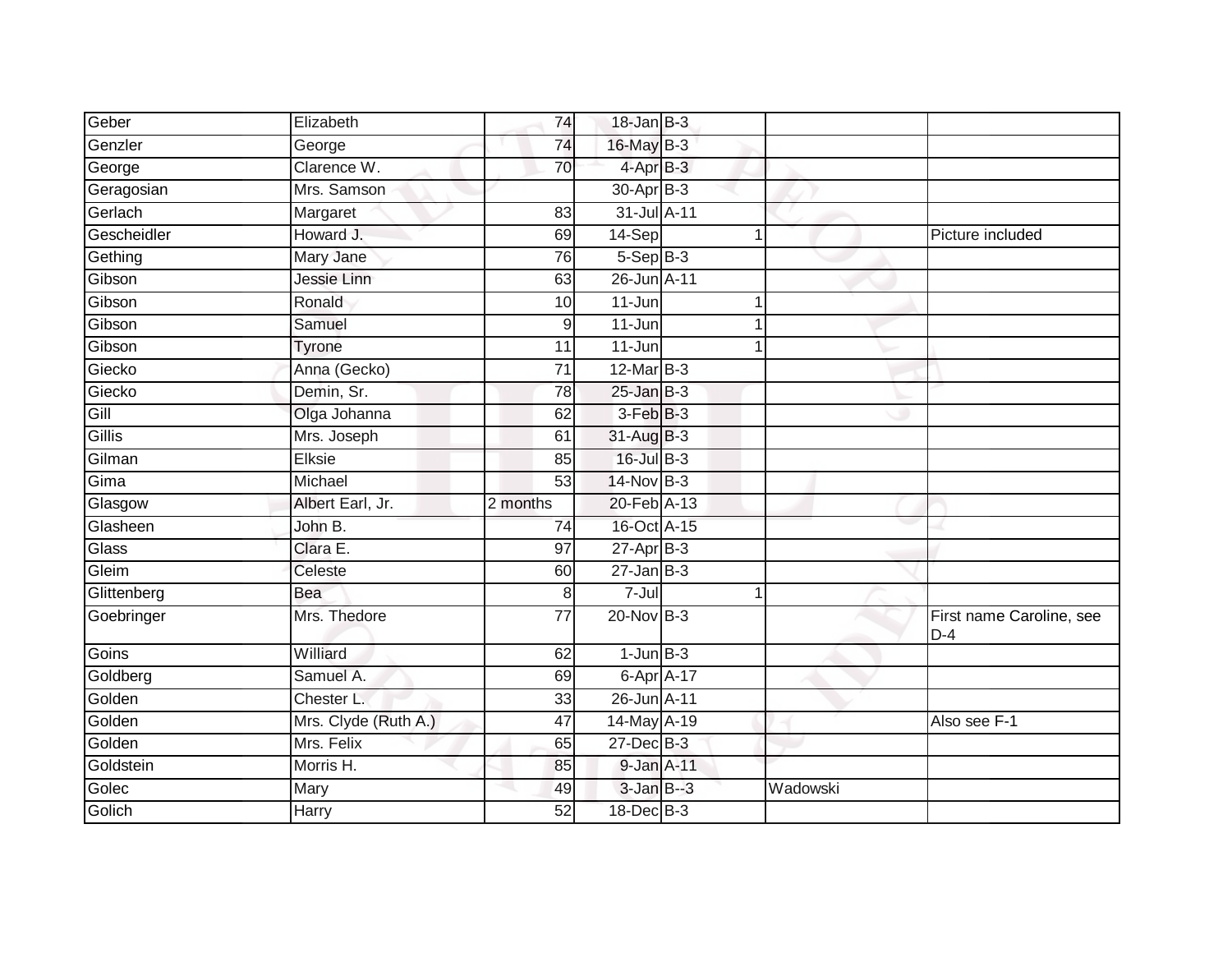| Gollobitsch | Ignatz J.           | 68              | $27$ -Feb $B-3$        |               |                                     |
|-------------|---------------------|-----------------|------------------------|---------------|-------------------------------------|
| Gomez       | Israel              | 32              | 17-Aug B-3             |               |                                     |
| Gondek      | Mrs. Stanley        | 65              | 12-Oct A-15            |               | First name Antoinette, see<br>$D-4$ |
| Gondek      | <b>Stanley</b>      | 76              | $9-NovB-3$             |               |                                     |
| Good        | Elizabeth           | 94              | $2-Apr$ <sub>C-3</sub> |               |                                     |
| Goodknight  | Frank               | $\overline{71}$ | 31-Dec B-3             |               |                                     |
| Goodlander  | Glenn               | 60              | $11-Oct$ B-3           |               |                                     |
| Goodman     | <b>Arvon Earl</b>   | $\overline{25}$ | $3$ -Jan $B-3$         |               |                                     |
| Goodman     | Harry C.            | 79              | $1-AugB-3$             |               |                                     |
| Goodman     | Mrs. Harry          | 73              | $18 -$ Jul $B - 3$     |               | First name Clare, see B-6           |
| Goodmun     | Mary                | 75              | 12-Oct A-15            |               |                                     |
| Goodson     | Mrs. Lewis          | $\overline{34}$ | 18-Dec B-3             | <b>Bainer</b> | First name Norma, see B-<br>8       |
| Gordon      | Frank               | 86              | 18-May A-11            |               |                                     |
| Gordon      | John R.             | 20              | 21-May                 | 1             |                                     |
| Gorney      | Anthony P.          | 30              | $3 - AprB - 3$         |               |                                     |
| Govert      | Edward              | 76              | $6$ -Aug $B-3$         |               |                                     |
| Govet       | <b>Antonio Rios</b> | 43              | 27-Oct C-3             |               |                                     |
| Goyke       | Joseph J.           | $\overline{26}$ | $20 - Apr$ B-3         |               |                                     |
| Grabara     | <b>Stanley</b>      | 78              | $3-Apr$ B-3            |               |                                     |
| Grace       | <b>Nellie</b>       | 82              | $20$ -Nov $B-3$        |               |                                     |
| Graczyk     | Martha              | 68              | 16-Feb A-13            |               |                                     |
| Grady       | Theodore R.         | 54              | 24-Mar B-3             |               |                                     |
| Graham      | William J., Sr.     | 55              | $22$ -Feb $C-3$        |               |                                     |
| Grandys     | Joseph              | 74              | $7$ -Dec $B-3$         |               |                                     |
| Graske      | Irene               | 52              | $12$ -Feb $B-3$        |               | Name also spelled<br>Greczka        |
| Graves      | Harold A.           | 42              | $1-MayB-3$             |               |                                     |
| Gray        | Elmer               | 69              | 16-Aug C-3             |               |                                     |
| Gray        | William             | $\overline{71}$ | 22-Aug B-3             |               |                                     |
| Greatrix    | Phoebe E.           | 83              | $23$ -Jul B-3          |               |                                     |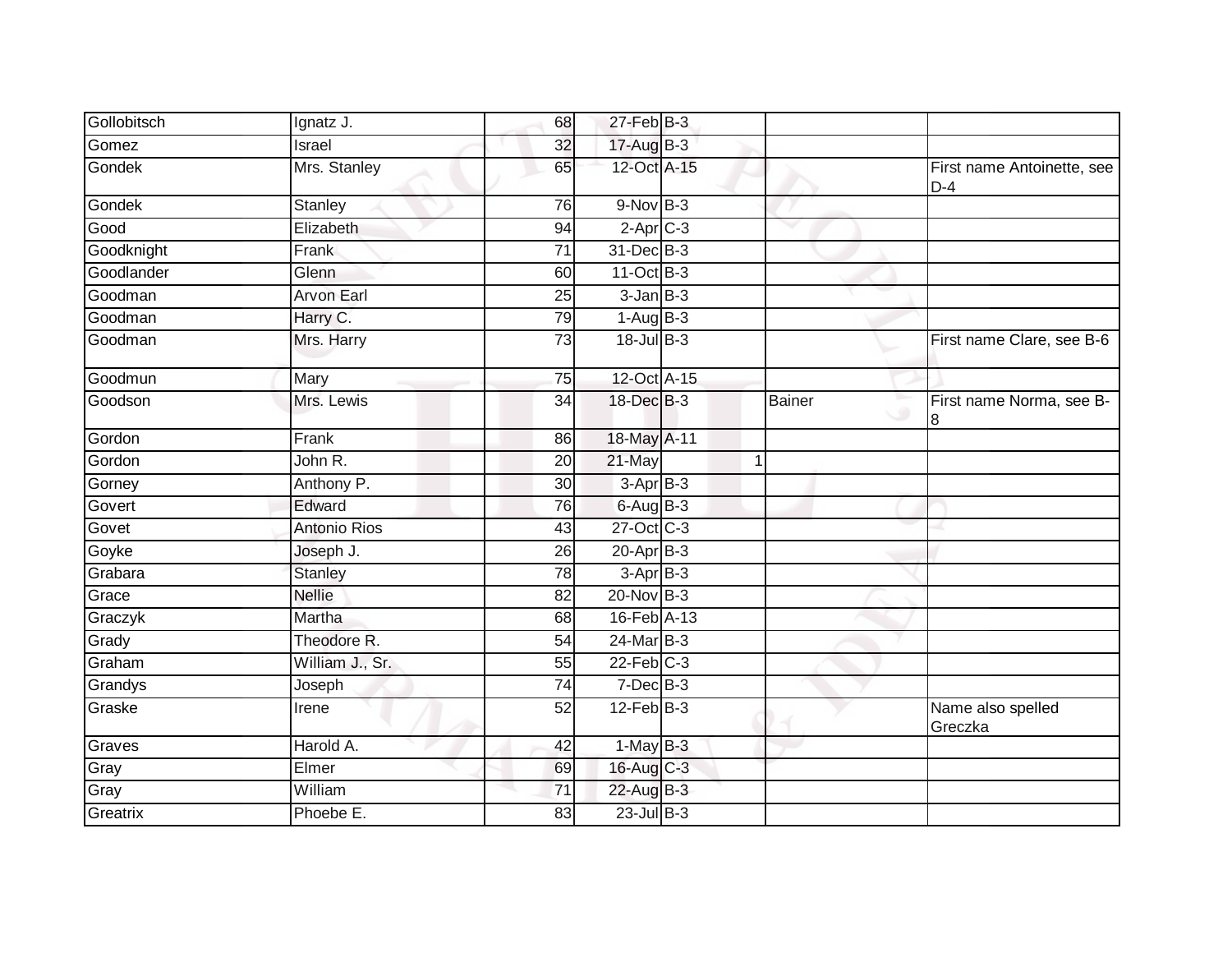| Green      | Edward A.             | 86              | 19-Oct A-2             |             |                                    |
|------------|-----------------------|-----------------|------------------------|-------------|------------------------------------|
| Green      | Fred                  | 62              | 13-Feb B-3             |             |                                    |
| Green      | Orey                  | 66              | $10$ -Mar $B-3$        |             |                                    |
| Green      | Richard A.            | 61              | $5-Sep$ B-3            |             |                                    |
| Greene     | Philip, Sr.           | $\overline{81}$ | $25$ -Jun $B-3$        |             |                                    |
| Grendowicz | Joseph J.             | 68              | 11-May A-11            |             |                                    |
| Greskovich | Charles, Sr.          | 63              | 18-Dec B-3             |             |                                    |
| Griesel    | Grace R.              | 65              | 22-Dec B-3             |             |                                    |
| Griffin    | Stephen E.            | 3 months        | $3$ -Jan $B-3$         |             |                                    |
| Griffith   | Charles Albert, Jr.   | 5 months        | $3-Nov$ <sub>C-3</sub> |             |                                    |
| Grimberg   | George H., Sr.        | 64              | 11-Dec B-3             |             |                                    |
| Grimmer    | Catherine             | 78              | $9-Mar$ B-3            |             |                                    |
| Grimmer    | William J., Sr.       | 71              | $12$ -Jun $B-3$        |             |                                    |
| Groot      | <b>Henry Keith</b>    | 15              | $6$ -Jul $B-3$         |             |                                    |
| Groot      | Henry, Sr.            | $\overline{93}$ | $1-Dec$ $B-3$          |             | Picture included                   |
| Gross      | George                | 40              | 14-Feb A-11            |             |                                    |
| Groves     | <b>Robert Thomas</b>  | 79              | 26-Jun A-11            |             |                                    |
| Grow       | Cecil                 | 54              | 26-Feb B-3             |             |                                    |
| Gruhlke    | Fred                  | 84              | 31-Mar B-3             |             |                                    |
| Grzeczka   | Irene                 | $\overline{52}$ | $12$ -Feb $B-3$        |             | Name also spelled Graske           |
| Grzelak    | Zygmunt               | 52              | 6-Mar                  | $\mathbf 1$ |                                    |
| Grzybowski | Edward P., Sr.        | 61              | $3-Nov$ C-3            |             |                                    |
| Grzych     | Joseph J.             | $\overline{56}$ | 15-Nov B-3             |             |                                    |
| Gudde      | <b>Alice Lucile</b>   | 20              | $21$ -May B-3          |             |                                    |
| Guettner   | Mrs. Walter           | 69              | 19-Jul B-3             |             | First name Clara M., see<br>$C-12$ |
| Guhl       | Vernon A.             | 50              | $4$ -Jun $B-3$         |             |                                    |
| Guiden     | Fred H.               | 59              | 19-Dec B-3             |             |                                    |
| Guidon     | Joe                   |                 | 10-Oct                 | 1           |                                    |
| Guinn      | <b>George Francis</b> | 75              | $27 - Jan$ $B-3$       |             |                                    |
| Gumjowski  | Veronica              | 65              | 20-Jul B-3             |             |                                    |
| Gunther    | Sarah                 | 51              | $19$ -Dec $B - 3$      |             |                                    |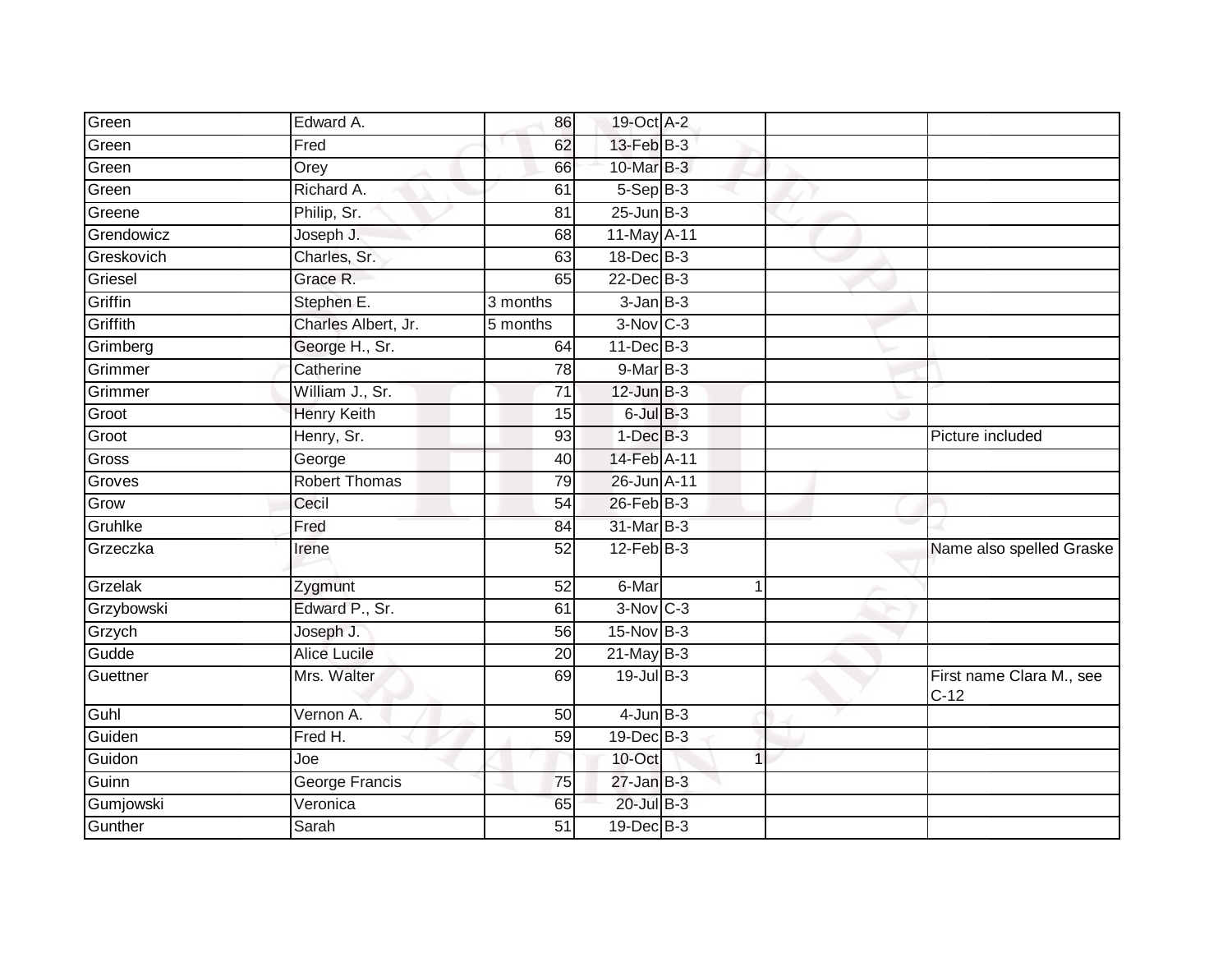| Gurekovich | Stephen P.           | 43              | 10-May B-3        |       |             |                                  |
|------------|----------------------|-----------------|-------------------|-------|-------------|----------------------------------|
| Guske      | Charles H.           | 81              | 23-Jul B-3        |       |             |                                  |
| Gustin     | Lawrence, Jr.        | $\overline{24}$ | 28-Aug            |       | $\mathbf 1$ |                                  |
| Guydon     | Joseph               | 37              | 11-Oct            |       | 1           |                                  |
| Guza       | Joseph               | 49              | $3-MarB-3$        |       |             |                                  |
| Gwinner    | Andrew               | 74              | $4$ -Dec $B$ -3   |       |             |                                  |
| Gyure      | Andrew, Sr.          | 65              | $29$ -May B-3     |       |             |                                  |
| Haberzetle | Rose                 | 81              | 14-Apr B-3        |       |             |                                  |
| Hackenyos  | Otto G.              | 82              | 22-May A-15       |       |             |                                  |
| Hacker     | Fred, Sr.            | $\overline{73}$ | $14$ -Aug B-3     |       |             |                                  |
| Hackman    | Flora A.             | 93              | $18$ -Jan $B-3$   |       |             |                                  |
| Haeschke   | Ernest F.            | 48              | $16$ -Jan B-3     |       |             |                                  |
| Hager      | Kathryn C.           | 71              | 23-Jan A-11       |       |             |                                  |
| Hager      | Ralph                | 19              | $3-Feb$ $B-3$     |       |             |                                  |
| Hagger     | Clare                | $\overline{35}$ | 11-Apr            |       | 1           |                                  |
| Haimbaugh  | Emma Neff            | 85              | 11-Sep A-11       |       |             |                                  |
| Haines     | Harold V.            |                 | 24-Feb B-3        |       |             | Picture included Feb 26, B-<br>3 |
| Haines     | James J.             | 57              | $6$ -Jun $B-3$    |       |             |                                  |
| Haleman    | <b>Timothy Wayne</b> | 7 months        | $18$ -Jan $B-3$   |       |             |                                  |
| Hall       | Mrs. Floyd (Norma)   | 29              | 9-May A-15        |       |             | Also see B-6                     |
| Hallberg   | Hugo (Jerry)         | 83              | 28-Feb A-11       |       |             |                                  |
| Halstead   | Paul                 | 62              | $18$ -Dec $B-3$   |       |             | Picture included                 |
| Hamilton   | Lavie                | 82              | 30-Mar B-3        |       |             |                                  |
| Hamilton   | Lorenza              |                 | 62 Febraury<br>21 | $C-3$ |             |                                  |
| Hammond    | Lula                 | $\overline{74}$ | 20-Oct B-3        |       |             |                                  |
| Hanes      | George               | 56              | 30-Jun B-3        |       |             |                                  |
| Hanewich   | Adela Eva            | $\overline{74}$ | $4$ -Dec $B-3$    |       |             |                                  |
| Haney      | Mary                 | 73              | $8$ -Jun $B-3$    |       |             |                                  |
| Hankins    | Jesse "Hank"         | 61              | 13-Nov            |       | 1           |                                  |
| Hanna      | Donald (Chad)        | 31              | 11-Apr B-3        |       |             |                                  |
| Hansen     | Christian, Sr.       | 73              | $7$ -May B-3      |       |             |                                  |
|            |                      |                 |                   |       |             |                                  |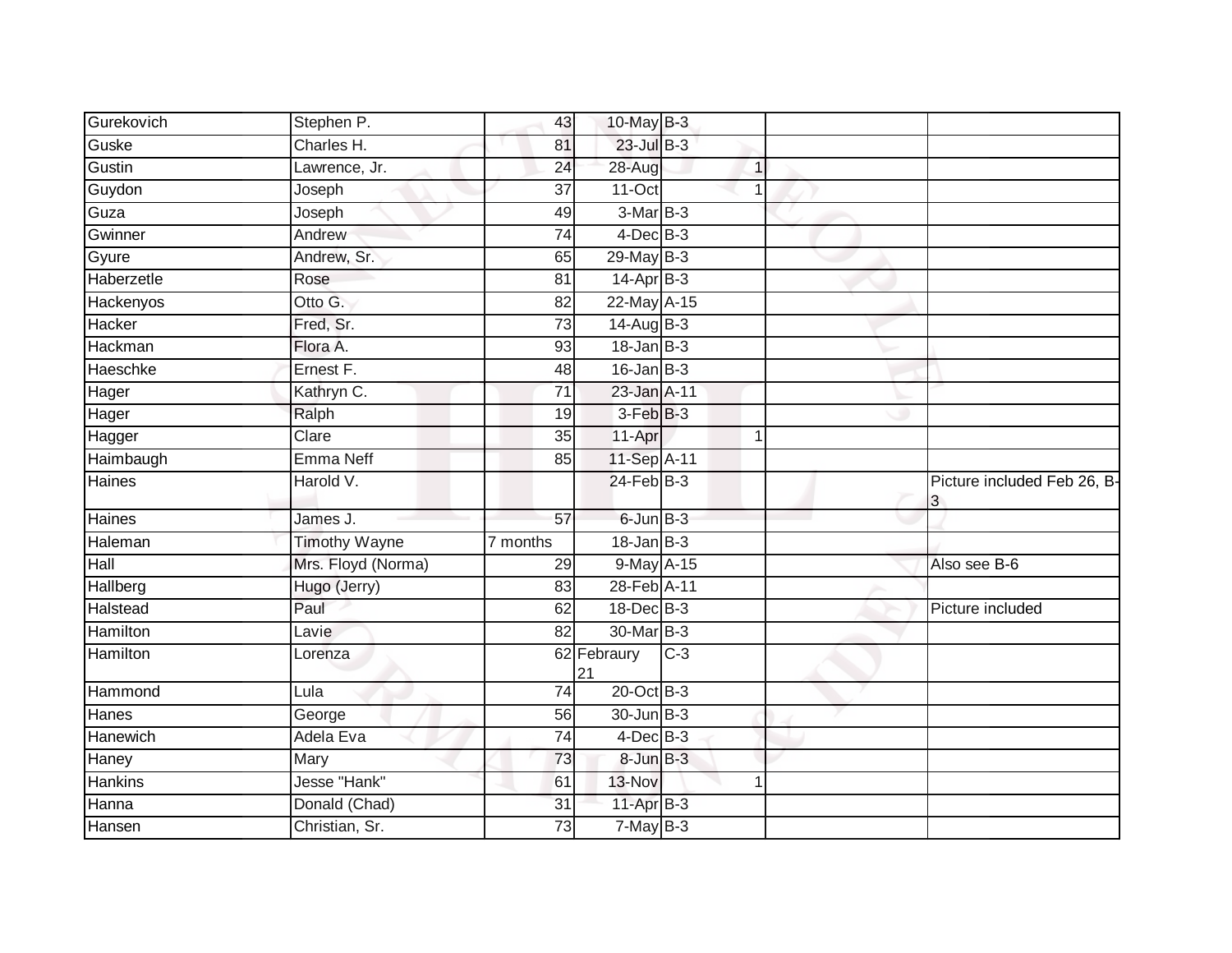| Hansen<br>Jerome M.                  | 41              | 28-Mar A-15                            |             |                                      |
|--------------------------------------|-----------------|----------------------------------------|-------------|--------------------------------------|
| Hanson<br>Hans $\overline{P}$ .      | 72              | 2-Oct A-15                             |             |                                      |
| Hanyieska<br>John P.                 | 19              | 3-Oct A-19                             |             |                                      |
| Haralovich<br>Peter                  | 82              | 30-Aug B-3                             |             |                                      |
| Hardesty<br>Mrs. Eugene              |                 | $17 - Dec$ B-3                         |             | First name Mayola M., see<br>$E-6$   |
| Haretos<br>Harry                     | 67              | $7 - Jun$ B-3                          |             |                                      |
| Harkenrider<br>Helen                 | 39              | 8-Mar B-3                              |             |                                      |
| Harmon<br>William B.                 | 61              | $1-Jan$ B-3                            |             |                                      |
| Harrington<br>Thomas                 | 88              | 9-Feb A-11                             |             |                                      |
| <b>Harris</b><br><b>Bobby</b>        | 24              | 23-Jan                                 |             |                                      |
| <b>Harris</b><br>Flem                | 74              | $5$ -Oct $A$ -6                        |             |                                      |
| James K.<br>Harris                   | 34              | 22-May A-15                            |             |                                      |
| <b>Harris</b><br>Jarvis              | $\overline{72}$ | 8-Oct B-3                              |             |                                      |
| Lucille<br><b>Harris</b>             | 33              | $19 -$ Jul                             | $\mathbf 1$ |                                      |
| Mrs. Johnnie May<br><b>Harris</b>    | $\overline{39}$ | 30-Nov B-3                             |             |                                      |
| Harrison<br> r                       | 64              | $21$ -May B-3                          |             |                                      |
| Mary<br>Hart                         | 78              | $10$ -Jul $B-3$                        |             |                                      |
| Hartfield<br>Mary S.                 | 83              | 19-Dec B-3                             |             |                                      |
| Hartlerode<br>John                   | 86              | $29$ -Jan $B-3$                        |             |                                      |
| <b>Hartley</b><br>Ema                | 60              | $3$ -Jul $A-11$                        |             |                                      |
| Hartsell<br>Mrs. Jones               | 50              | $26$ -Apr $B-3$                        |             |                                      |
| Ida B.<br>Harvey                     | 74              | $22$ -Jan B-3                          |             |                                      |
| Haseman<br>Mary                      | 73              | 18-Apr B-3                             |             |                                      |
| Jack S.<br>Hasley                    | 60              | $24$ -May B-3                          |             |                                      |
| Hasman<br>Joseph F.                  | 72              | 25-Sep A-11                            |             |                                      |
| Hassan<br>Harry                      | $\overline{71}$ | $\overline{17}$ -Apr $\overline{B}$ -3 |             |                                      |
| Mrs. Raymond<br>Hassan               | 46              | $13-Aug$ D-3                           |             | First name Mary Eleanore,<br>see E-5 |
| Ernest F.<br>Hasselbring             | 59              | 11-Dec B-3                             |             |                                      |
| Hatagan<br><b>Collette Catherine</b> | 15 months       | 7-May B-3                              |             |                                      |
| Haugh<br>Enoch                       | 65              | 3-Oct A-19                             |             |                                      |
| Hause<br>Chester Guy, Sr.            | 71              | $15$ -Jan $B-3$                        |             |                                      |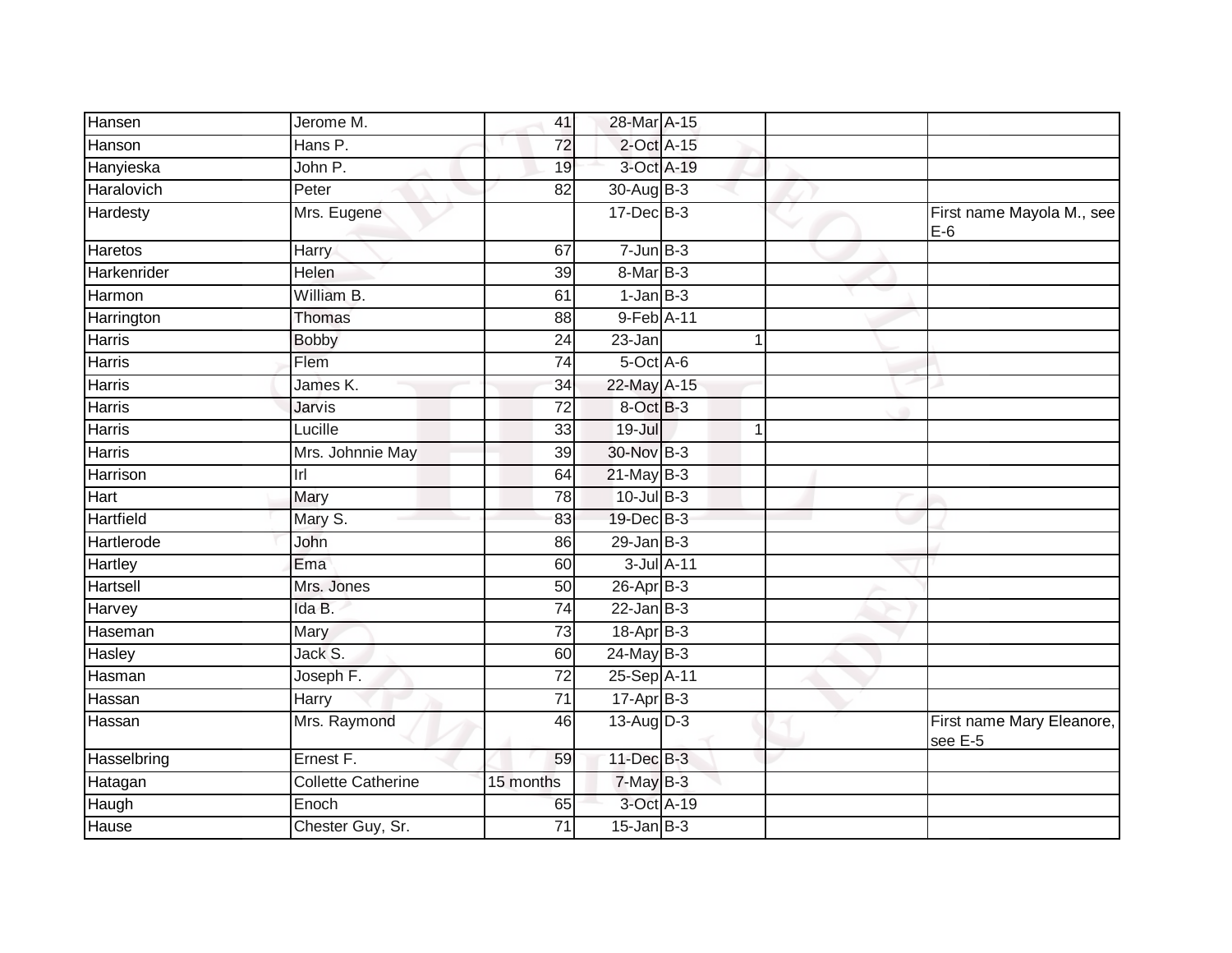| Havill         | Ann                  | 71              | 19-Sep B-3      |   |                                    |
|----------------|----------------------|-----------------|-----------------|---|------------------------------------|
| Havrilla       | John                 | 69              | 2-May A-15      |   |                                    |
| Hawkinson      | Harry                | 87              | 30-Mar B-3      |   |                                    |
| Haworth        | H. Sloan             | 61              | $2-Mar2A-11$    |   |                                    |
| Hayden         | Mrs. Mildren         | 57              | $20$ -Nov $B-3$ |   | First name Mildred, see D-<br>4    |
| Hayes          | Wilma J.             | 53              | 14-Aug          | 1 |                                    |
| Hayward        | Orville B.           | 65              | 15-Sep          | 1 | Picture included                   |
| Hazinski       | Dr. Robert T.        | 47              | 13-Mar          |   | Also see Mar 14, B-3               |
| Hearle         | Lillian B.           | 72              | $26$ -Feb $B-3$ |   |                                    |
| Heath          | Elijh Alton          | 6 months        | 27-Dec B-3      |   |                                    |
| Heath          | Hazel                | 66              | $2$ -Nov $B-3$  |   |                                    |
| Hebda          | Agatha               | 75              | 5-Jan A-13      |   |                                    |
| <b>Heckens</b> | John                 | $\overline{52}$ | 5-Apr           | 1 |                                    |
| Hefright       | James                | 6 months        | $3$ -Dec $B-3$  |   |                                    |
| Hegedus        | Mrs. Louis           | 65              | 25-Sep A-11     |   | First name Margaret, see<br>$B-6$  |
| Hehman         | Eva                  | 91              | 10-Jul B-3      |   |                                    |
| Heide          | Auguse F.            | 85              | 10-Dec B-3      |   |                                    |
| <b>Heifen</b>  | Mary F.              | 84              | 15-Mar B-3      |   |                                    |
| Hein           | Catherine            | 84              | $1-Aug$ B-3     |   |                                    |
| Hein           | Michael M.           | $\overline{84}$ | $3-MarB-3$      |   |                                    |
| Heine          | Christian H.         | 56              | $16-Aug$ C-3    |   |                                    |
| Heintz         | Leo M.               | 56              | 8-Oct B-3       |   |                                    |
| Helbing        | <b>Clara Rentner</b> | 82              | 31-Jul A-11     |   |                                    |
| Helgeson       | Mrs. Gus             | 65              | 15-Nov B-3      |   | First name Mabel Marie,<br>see E-5 |
| Henderson      | Anna K.              | 79              | 19-Apr B-3      |   |                                    |
| Henderson      | Helen                | 68              | $23$ -Apr $B-3$ |   |                                    |
| Henos          | William C.           | 75              | 21-May B-3      |   |                                    |
| Henry          | Carl R.              | 6 weeks         | 15-Dec B-3      |   |                                    |
| <b>Henry</b>   | Marietta Gertrude    | 72              | 31-Jul A-11     |   |                                    |
| Hepp           | John A.              | 68              | $12$ -Feb $B-3$ |   |                                    |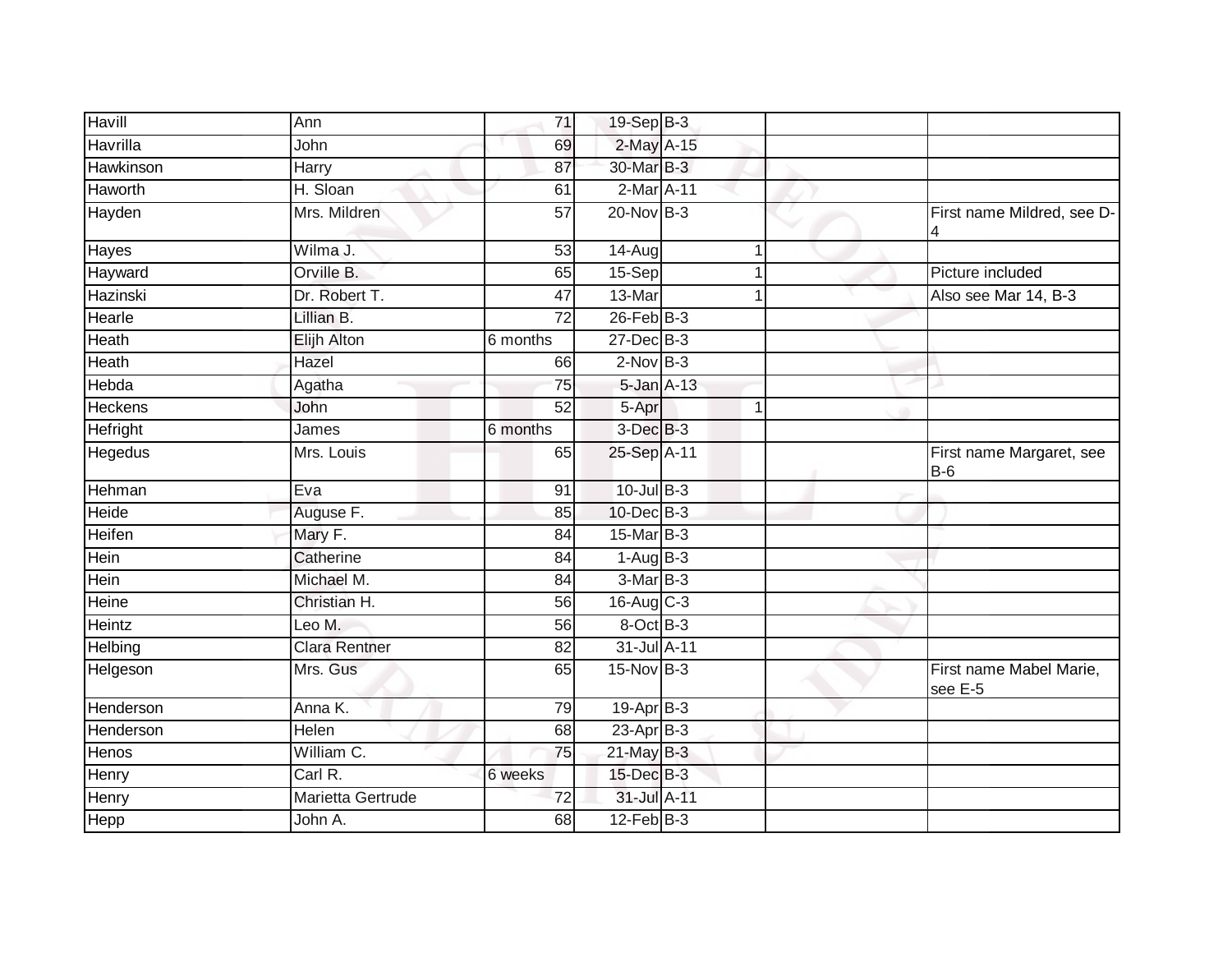| Herald          | Mrs. James           | 61              | 14-Dec B-3      |                |   | First name Elma, see D-8                       |
|-----------------|----------------------|-----------------|-----------------|----------------|---|------------------------------------------------|
| Herbert         | Paul J.              | 63              | 29-Dec A-15     |                |   |                                                |
| Heredia         | Hector               | 6               | $11-Apr$        | $\overline{1}$ |   | Also see April 12, B-3                         |
| Hesh            | <b>Clayton Lemar</b> | 30              | 8-Nov           |                |   | Also see November 9, B-3                       |
| <b>Hestenes</b> | Rev. Dr. John M.     | 78              | $1-Dec$ B-3     |                |   |                                                |
| Hester          | Charles              | $\overline{51}$ | 20-Feb A-13     |                |   |                                                |
| Hethcote        | Ralph                | $\overline{74}$ | 26-Sep A-19     |                | w |                                                |
| Heyden          | <b>Bertha</b>        | $\overline{92}$ | $10$ -Jul B-3   |                |   |                                                |
| Heyl            | Mrs. Oscar           | 66              | 18-Aug B-3      |                |   | First name Etta, see C-6                       |
| Heyl            | Veda Ann             | 3 weeks         | $4-AprB-3$      |                |   |                                                |
| Hibbert         | Virginia             | 53              | 20-Apr B-3      |                |   |                                                |
| Hickman         | Charles A.           | 87              | 29-Oct B-3      |                |   |                                                |
| Hidy            | Rex L.               | $\overline{72}$ | 11-Oct          | 1              |   | Picture included, also see<br>October 12, A-15 |
| Higgins         | Mrs. Hayden L.       |                 | 7-Nov B-3       |                |   | First name Olga D., see C-                     |
| Higgins         | Mrs. Ira (Eutala)    | 38              | $12$ -May B-3   |                |   | Also see C-7                                   |
| <b>Hihl</b>     | Edward               | 74              | $26$ -Feb $B-3$ |                |   |                                                |
| <b>Hilbrich</b> | Alfred John          |                 | 28-Mar A-15     |                |   |                                                |
| Hill            | Albert (Happy)       | 78              | 25-Apr A-15     |                |   |                                                |
| Hill            | Curtis               | 10              | 27-Nov          | 1              |   |                                                |
| Hill            | Edgar D.             | 84              | 7-Feb A-11      |                |   |                                                |
| Hill            | Ernest, Jr.          | 11 months       | 27-Nov          |                |   |                                                |
| Hill            | Ernest, Sr.          | 36              | 27-Nov          | 1              |   |                                                |
| Hill            | Mrs. Russell M.      | 60              | 27-Oct C-3      |                |   | First name Eleanor M.,<br>see C-10             |
| Hill            | Raymond              | 37              | 28-Aug          | 1              |   |                                                |
| <b>Hintz</b>    | Frank S.             | $\overline{51}$ | 8-Nov C-3       |                |   |                                                |
| Hix             | Charles              | 78              | 22-Dec B-3      |                |   |                                                |
| Hlavach         | John O.              | 60              | 5-Jun A-15      |                |   |                                                |
| Hlebasko        | Andrew               | 59              | 23-Aug B-3      |                |   |                                                |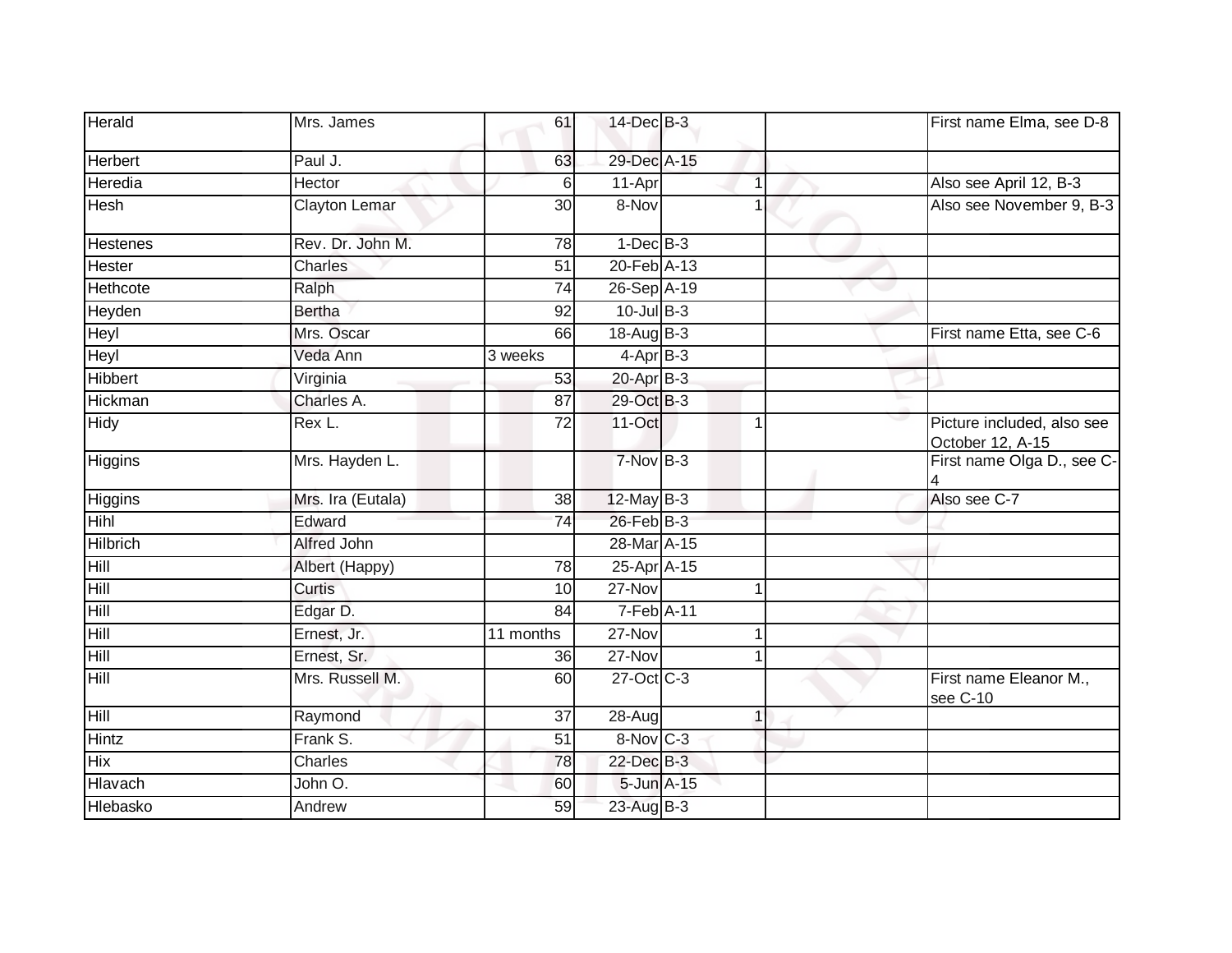| Hochstetler | Frances M.         | 60              | $27$ -Jan B-3   |  |                                  |
|-------------|--------------------|-----------------|-----------------|--|----------------------------------|
| Hodonos     | Anna               | 79              | 25-Apr A-15     |  |                                  |
| Hoeksma     | John               | 78              | 9-Apr B-3       |  |                                  |
| Hoekstra    | Grace              | 63              | 17-Nov B-3      |  |                                  |
| Hoekstra    | Samuel             | $\overline{41}$ | $23$ -Jun $B-3$ |  |                                  |
| Hoekstra    | Theodore           | 84              | $16$ -Jul B-3   |  |                                  |
| Hoeppner    | Paul M. E.         | 58              | 22-Mar C-3      |  |                                  |
| Hoernig     | Chrisanne          | 6               | $3-Nov$ $C-3$   |  |                                  |
| Hoff        | Carolyn            | 79              | $1$ -Oct $B-3$  |  |                                  |
| Hoffman     | Clarence I.        | 79              | $25$ -Jun $B-3$ |  |                                  |
| Hoffman     | George             | 85              | 29-Mar B-3      |  |                                  |
| Hogya       | Alex, Sr.          | 83              | $30-Apr$ B-3    |  |                                  |
| Hokanson    | Carl G.            | 84              | 9-Jan A-11      |  |                                  |
| Holbrook    | James H.           | 45              | $11$ -Jun $B-3$ |  |                                  |
| Holinga     | George             | 61              | 24-Feb B-3      |  |                                  |
| Holliday    | Janet P.           | 47              | $15$ -Feb $B-3$ |  |                                  |
| Holmberg    | Clarence L.        | 50              | 18-Apr B-3      |  |                                  |
| Holta       | Mary               | 50              | $3-Apr$ B-3     |  |                                  |
| Holzbach    | Rose S.            | 80              | 25-Jul A-15     |  |                                  |
| Homeier     | Henry F.           | 93              | $14$ -Jun $B-3$ |  |                                  |
| Honn        | Samuel             | 54              | 18-Dec          |  |                                  |
| Hood        | Harry              | $\overline{78}$ | 30-Oct B-3      |  |                                  |
| Hood        | <b>Jeffery</b>     | Infant          | 15-Oct B-3      |  |                                  |
| Hood        | Mrs. James L., Sr. | 44              | $11$ -Dec $B-3$ |  | First name Doris N., see B-<br>8 |
| Hook        | Alida              |                 | $2$ -Jun $B-3$  |  |                                  |
| Hook        | Jacob              | 67              | 16-Mar B-3      |  |                                  |
| Hooper      | Frank J.           | 84              | 6-Feb B-3       |  |                                  |
| Hopkins     | Carl               | 67              | $9$ -Mar B-3    |  |                                  |
| Hopkins     | James Perry        | 60              | 2-Feb           |  | See also Feb. 3, p. B-3          |
| Hopp        | Henry F.           | 85              | $27$ -Jun $B-3$ |  |                                  |
| Hopp        | Mrs. Henry         | 80              | 24-Apr A-15     |  |                                  |
|             |                    |                 |                 |  |                                  |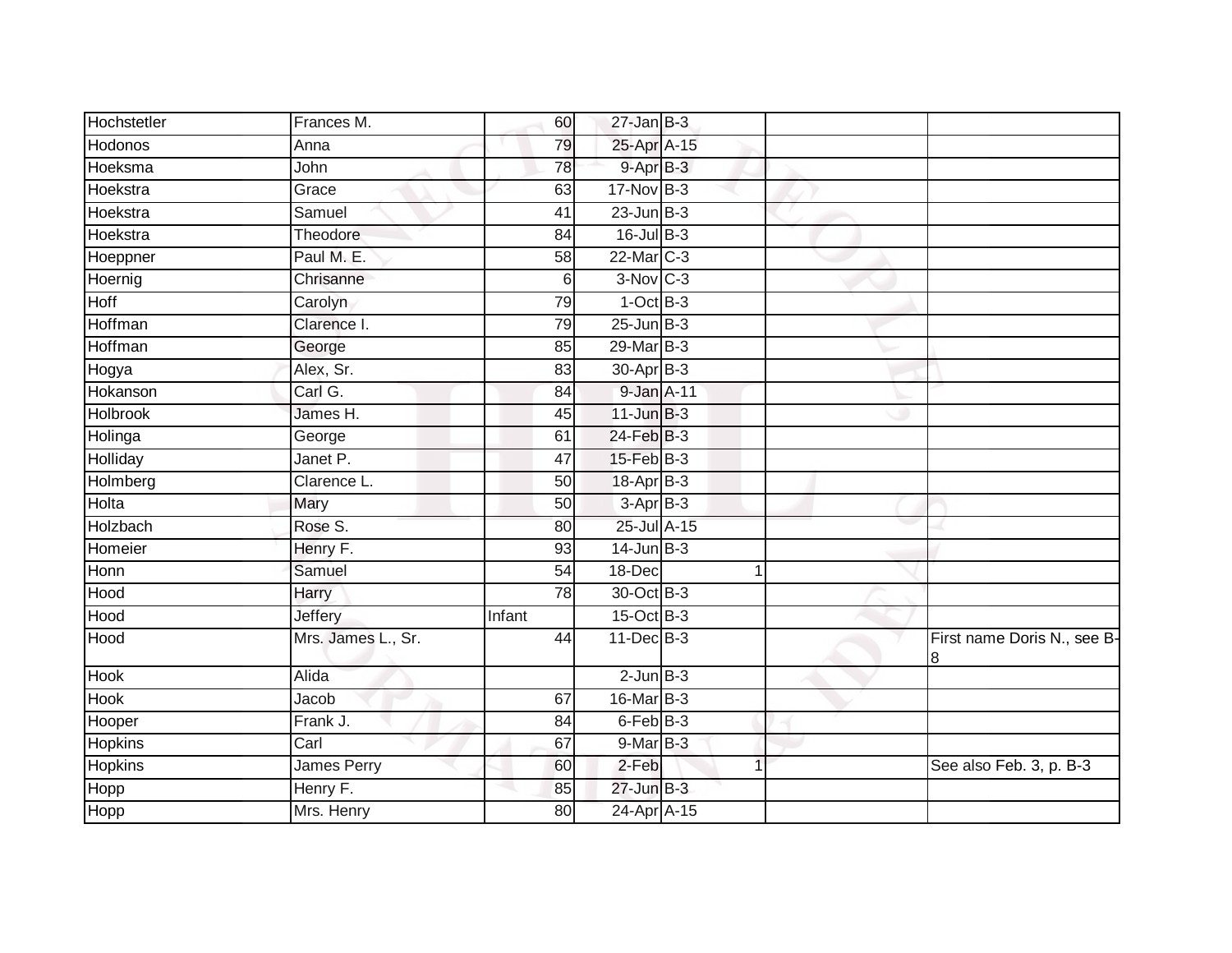| Horbiak         | Andrew              | 65              | 30-Mar B-3             |   |                                   |
|-----------------|---------------------|-----------------|------------------------|---|-----------------------------------|
| Horbiak         | Roman               | 64              | $29$ -Jan B-3          |   |                                   |
| <b>Horlick</b>  | Emma                | 78              | 18-Jun B-3             |   |                                   |
| Horn            | Lorane              | 50              | $9-Apr$ B-3            |   |                                   |
| Horn            | Lydia               | 55              | $9$ -Jul $B$ -3        |   |                                   |
| <b>Hornback</b> | Hattie              | 76              | 3-Oct A-19             |   |                                   |
| Horvath         | Mrs. Frank          | 55              | 28-Apr B-3             |   |                                   |
| Hoshaw          | John Wayne          | 20              | 27-Oct                 | 1 |                                   |
| Hotaling        | Mrs. Paul           | 47              | $6-Sep$ $C-3$          |   | First name Angeline, see<br>$D-4$ |
| Houchin         | John W. (Jack)      | 80              | $1-Feb$ <sub>C-3</sub> |   |                                   |
| Houk            | George              | 78              | $13$ -Jan $B-3$        |   |                                   |
| <b>Houk</b>     | James F.            | 62              | 6-Oct C-3              |   |                                   |
| Houldsworth     | <b>Stella</b>       | $\overline{74}$ | $11$ -Jun $B-3$        |   |                                   |
| Housley         | Joseph W., Jr.      |                 | 6-Jun B-3              |   |                                   |
| Howe            | Tom                 | 90              | 6-Apr A-17             |   |                                   |
| Howell          | Daniel              | 82              | $31$ -May B-3          |   |                                   |
| Howell          | Glen E.             | 44              | 31-Dec B-3             |   |                                   |
| Hrabovsky       | Susan               | 75              | $9-AprB-3$             |   |                                   |
| Hripto          | Mike                | 67              | 26-Dec A-15            |   |                                   |
| <b>Hudak</b>    | Sam                 | 78              | 11-Sep A-11            |   |                                   |
| Huebner         | Hugo                | 64              | $5-Sep$ B-3            |   |                                   |
| Huelskamp       | Anna Mary           |                 | $26$ -Feb $B-3$        |   | aka Sister Mary Flaviana          |
| <b>Huggins</b>  | <b>Gilbert Earl</b> | 63              | 31-Mar B-3             |   |                                   |
| Hughes          | James M.            | 78              | $1-Aug$ B-3            |   |                                   |
| Hull            | Jess W.             | $\overline{77}$ | $2$ -Jun $B-3$         |   |                                   |
| Humenik         | Andrew M.           | 56              | 23-Jan A-11            |   |                                   |
| Hunter          | Mamie               | 62              | $18-Apr$ B-3           |   |                                   |
| Hunter          | Ralph, Sr.          | 71              | 19-Sep B-3             |   |                                   |
| Hupke           | Julius              | 46              | 11-May A-11            |   |                                   |
| Hutchinson      | Mrs. John N.        | 62              | 31-May B-3             |   |                                   |
| Hyde            | Elizabeth           |                 | 30-Jul B-1             |   | Also see August 1, B-3            |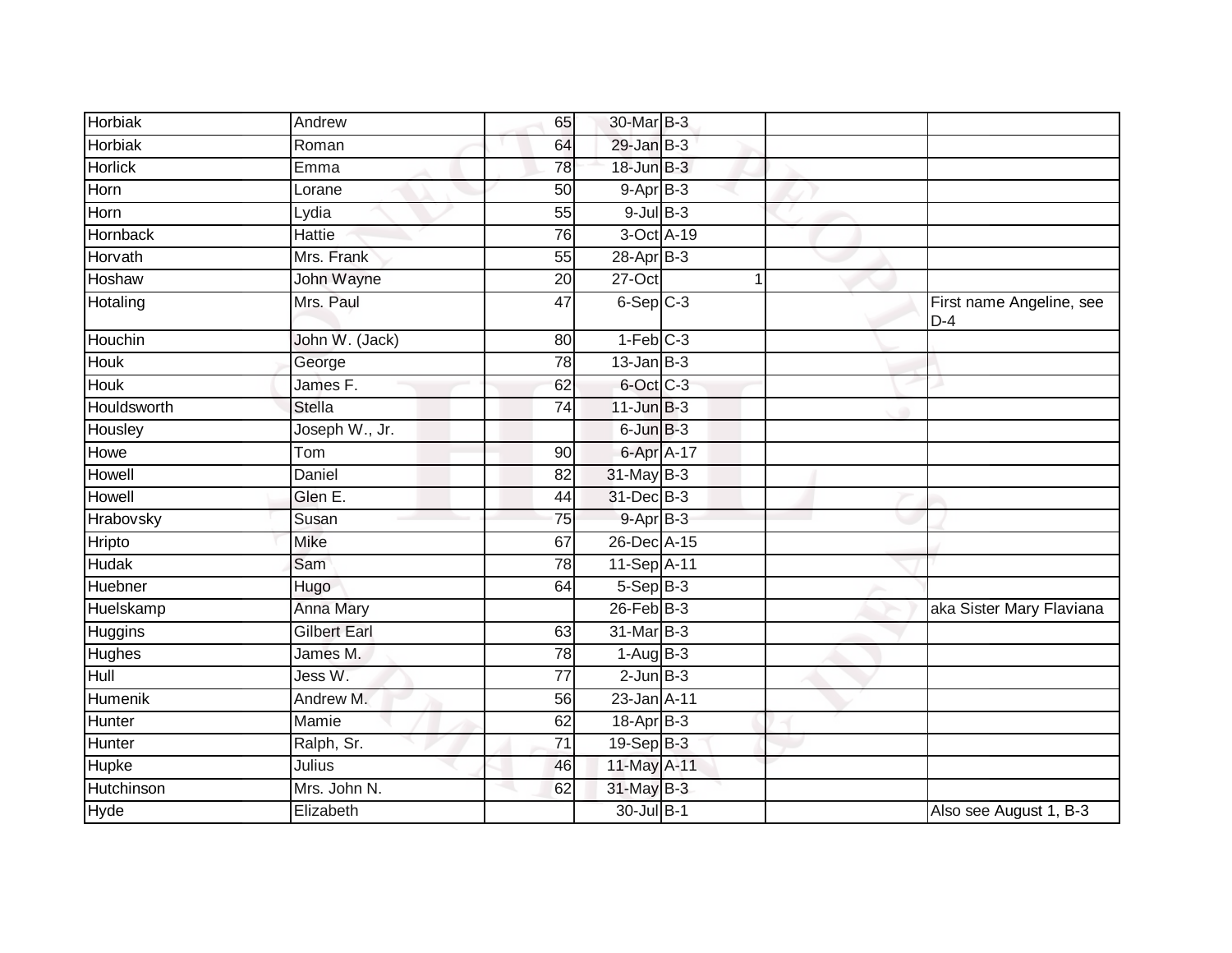| Hyde         | Phillip        | $\boldsymbol{8}$ | 30-Jul B-1        |   | Also see August 1, B-3              |
|--------------|----------------|------------------|-------------------|---|-------------------------------------|
| Hyde         | Russell        | 35               | $6$ -Jul $B-3$    |   |                                     |
| <b>Hyde</b>  | William        | 46               | 30-Jul B-1        |   | Also see August 1, B-3              |
| Hymes        | Eleanor        | 45               | $16$ -Apr $B-3$   |   |                                     |
| <b>Hymes</b> | James T.       | 48               | $17-Apr$ B-3      |   |                                     |
| <b>Ilko</b>  | John           | 60               | $21$ -Dec $B-3$   |   |                                     |
| Imbor        | Anthony        | 80               | $12$ -Jun $B-3$   |   |                                     |
| Isham        | William S.     | 63               | 8-Oct B-3         |   |                                     |
| Iskrzycki    | Frank          | 63               | 6-Mar B-3         |   |                                     |
| Ivanovich    | Rade           | $\overline{77}$  | $21$ -Feb $C-3$   |   |                                     |
| Iwan         | Walter         |                  | $19$ -Feb $ B-3 $ |   |                                     |
| Jabaay       | Jennie         | 68               | 9-Jan A-11        |   |                                     |
| Jackson      | Charles        | 20               | 3-Dec             | 1 |                                     |
| Jackson      | Homer          | 55               | 16-Nov A-13       |   |                                     |
| Jackson      | Samuel         | 52               | 20-Jun            |   |                                     |
| Jacobs       | Mrs. Joseph S. | 82               | 19-Apr B-3        |   |                                     |
| Jacusis      | Caroline       | 82               | $20$ -Nov $B-3$   |   |                                     |
| Jaeger       | Waldo (Bud)    | 54               | 28-Nov B-3        |   |                                     |
| Jagadich     | Joseph         | 76               | 19-Sep B-3        |   |                                     |
| Jakov        | Matt, Sr.      | $\overline{71}$  | $30 - Jan$ $B-3$  |   |                                     |
| Jakov        |                |                  |                   |   |                                     |
| Jakubowicz   | Mary           | $\overline{74}$  | $21$ -Jun $B-3$   |   |                                     |
| James        | Ben E.         | 68               | $5-SepB-3$        |   |                                     |
| Jancosek     | Joseph, Sr.    | 38               | 17-Jul            |   | Also see July 18, B-3               |
| Janick       | Albina         | 79               | 15-May A-11       |   |                                     |
| Janik        | Anna           | 65               | $4$ -Oct B-3      |   |                                     |
| Janik        | Paul, Sr.      | $\overline{72}$  | 11-Sep A-11       |   |                                     |
| Jankowski    | Albert         | 53               | $19$ -Jan B-3     |   |                                     |
| Jankowski    | Sophie         | $\overline{74}$  | 10-Dec B-3        |   |                                     |
| Janowski     | Mrs. Frank     | 72               | 26-May B-3        |   | First name Katherine, see<br>$C-10$ |
| Janusz       | Victoria       | 72               | $10$ -Jul $B-3$   |   |                                     |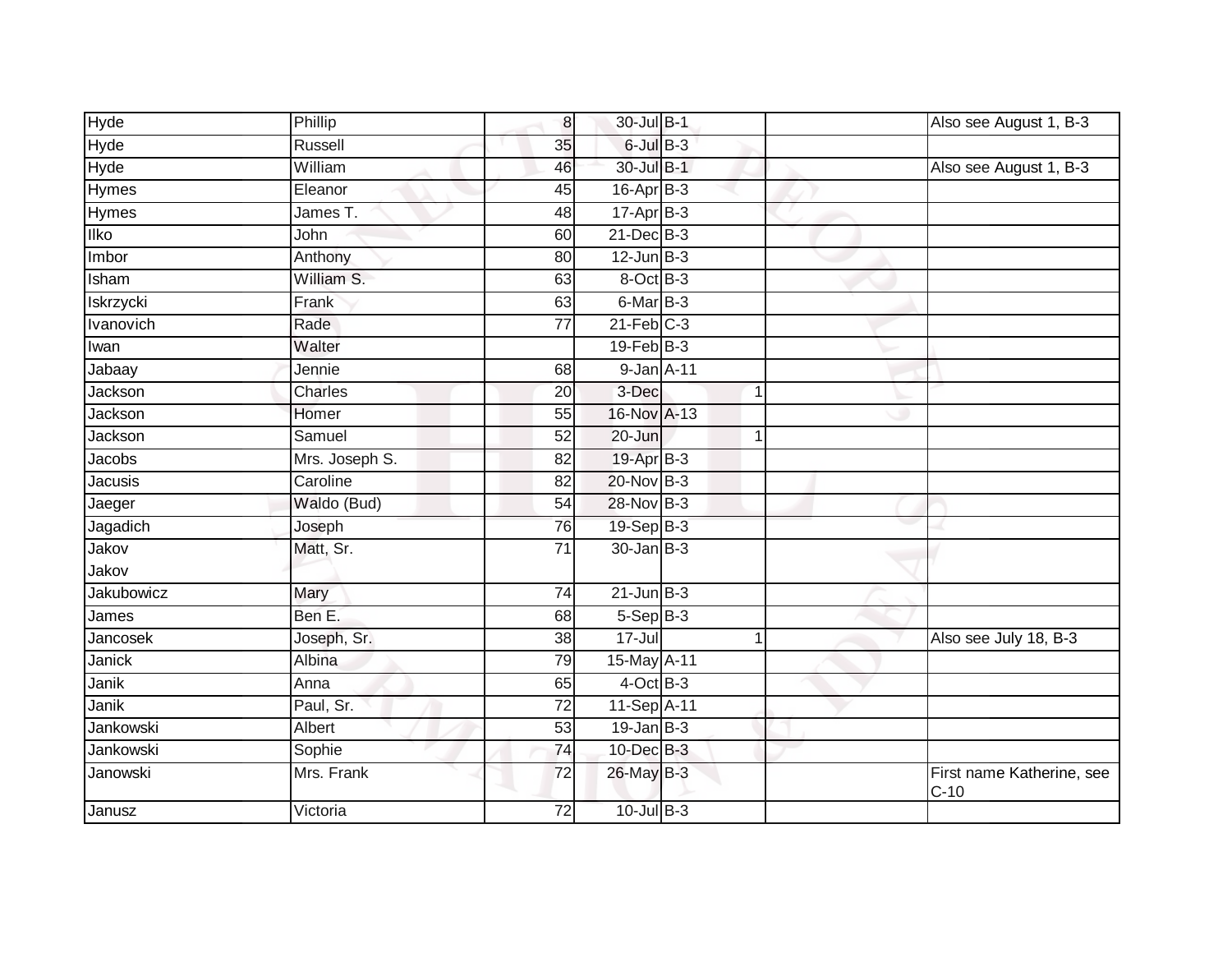| Jaranowski     | Mrs. Michael            | 72              | 10-Aug B-3            |            |                | First name Frances, see D-      |
|----------------|-------------------------|-----------------|-----------------------|------------|----------------|---------------------------------|
| Jarmoz         | Michael                 | 71              | 1-Jan                 |            | $\overline{1}$ |                                 |
| Jarnecke       | Grover W.               | $\overline{71}$ | $29$ -Jan B-3         |            |                |                                 |
| Jaskulski      | Anthony                 | 39              | 19-Oct                |            | 1              |                                 |
| Jaskulski      | Stanley                 | 68              | $27$ -Feb $B-3$       |            |                |                                 |
| Javorka        | Mrs. John               |                 | $15$ -Jun $B-3$       |            |                | First name Helen, see D-7       |
| <b>Jeffers</b> | <b>William Riley</b>    | 79              | 9-Jan A-11            |            |                |                                 |
| <b>Jenkins</b> | <b>Nettie</b>           | 69              | $11-AugB-3$           |            |                |                                 |
| Jenks          | <b>Merlin</b>           |                 | 19-Oct B-3            |            |                |                                 |
| Jens           | Minnie W.               | 67              | 8-Feb B-3             |            |                |                                 |
| Jensen         | Deborah                 | $\overline{2}$  | 28-Jul                |            |                |                                 |
| Jensen         | <b>Prentice William</b> | 6 months        | $19$ -Jan $B-3$       |            |                | ù.                              |
| Jeppeson       | Mary A.                 | 90              | 24-Nov B-7            |            |                |                                 |
| Jercha         | Michael                 | 5               | 11-May A-11           |            |                |                                 |
| Jeziorski      | Joan                    | 54              | 6-Nov B-3             |            |                | First name also spelled<br>Jean |
| <b>Jinks</b>   | William                 | 55              | 26-May B-3            |            |                |                                 |
| Johns          | Dr. Charles T.          | $\overline{77}$ | 25-Sep A-11           |            |                |                                 |
| Johnson        | August (Ivar)           | $\overline{78}$ | $20$ -Aug $B-3$       |            |                |                                 |
| Johnson        | Claus T.                | 88              | 22-May A-15           |            |                |                                 |
| Johnson        | Gustave                 | 75              | 20-Apr B-3            |            |                |                                 |
| Johnson        | Henry T.                | 62              | 31-May B-3            |            |                |                                 |
| Johnson        | Ivan J.                 | $\overline{75}$ | $29$ -Jan B-3         |            |                |                                 |
| Johnson        | Lewis O.                | 64              | 30-Apr <sub>B-3</sub> |            |                |                                 |
| Johnson        | Maggie B.               | 85              | 13-Nov A-15           |            |                |                                 |
| Johnson        | Max Leroy, Jr.          | 25              | 1-Feb                 |            |                |                                 |
| Johnson        | Mrs. James              | 64              | $28$ -Jun $B-3$       |            |                |                                 |
| Johnson        | Norman D.               | 31              |                       | 3-Jul A-11 |                |                                 |
| Johnson        | Theodore                | 56              | 20-Sep B-3            |            |                |                                 |
| Johnson        | Walter C.               | 72              | 14-Nov B-3            |            |                |                                 |
| Johnston       | Margaret A.             | $\overline{81}$ | $1-MarB-3$            |            |                |                                 |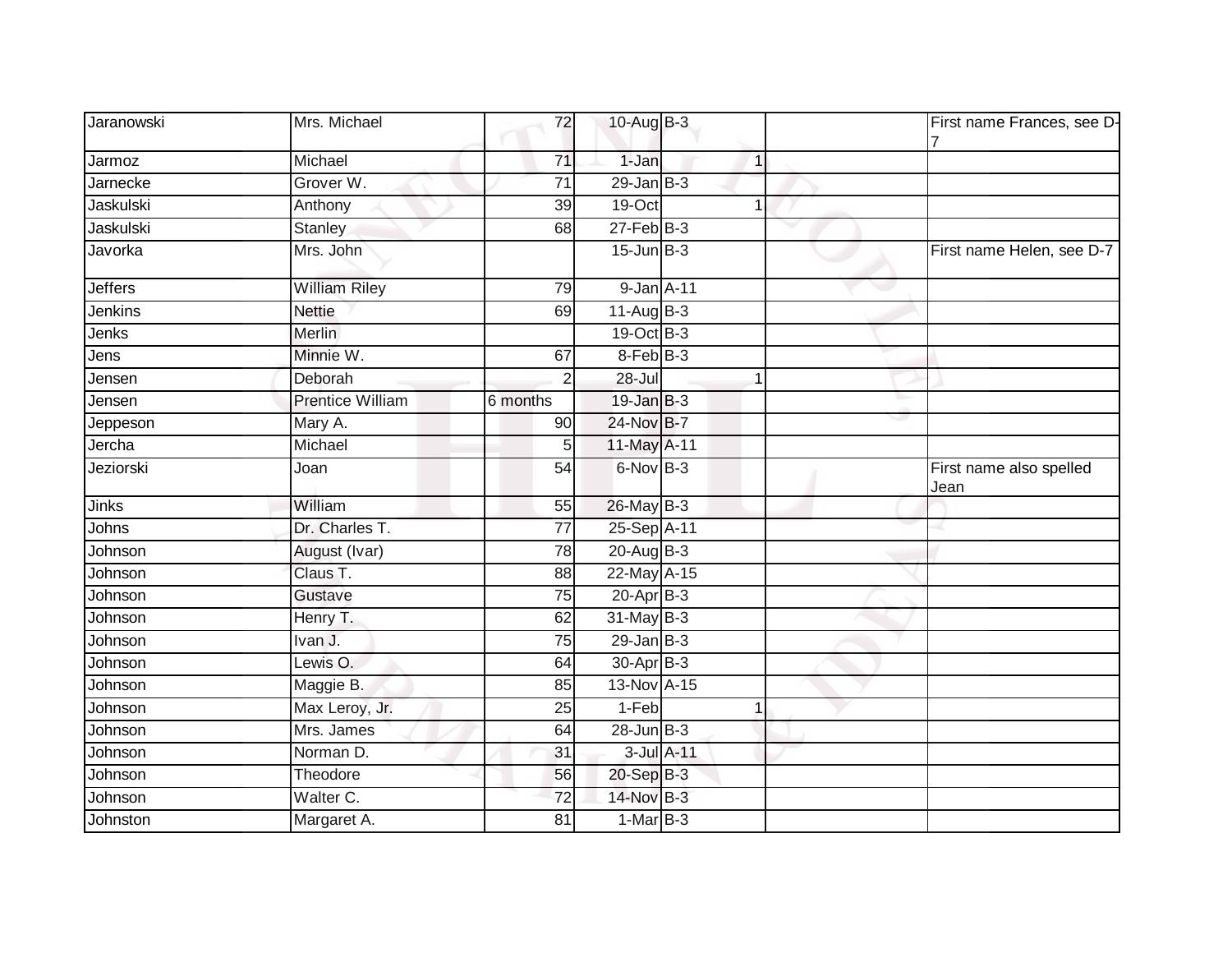| Jonas      | John           | 80              | 7-Apr B-3                  |              |                                     |
|------------|----------------|-----------------|----------------------------|--------------|-------------------------------------|
| Jones      | Albert T.      | 74              | $27 - Jan$ $B-3$           |              |                                     |
| Jones      | David          | 11              | $27 - Jun$ $B-3$           |              |                                     |
| Jones      | Davie Lee      | 37              | $15$ -Jun $B-3$            |              |                                     |
| Jones      | Dewey C.       | 33              | $5$ -Jul $B$ -3            |              |                                     |
| Jones      | Mrs. Irvin     | 36              | $25$ -May B-3              |              | First name Geraldine, see<br>$D-5$  |
| Jones      | Nella May      | 29              | 2-Apr                      | $\mathbf{1}$ |                                     |
| Jones      | Robert W.      | 80              | $26$ -Oct B-3              |              |                                     |
| Jordan     | Lydia          | 77              | 25-Sep A-11                |              |                                     |
| Joy        | Mrs. Ralph     | 53              | $1-Sep$ B-3                |              | First name Anna Lucille,<br>see C-6 |
| Jubera     | John           | 49              | 6-Nov B-3                  |              |                                     |
| Juergens   | Anna           | 70              | $16$ -Jan $B-3$            |              |                                     |
| Juhasz     | Ladislaus      | $\overline{71}$ | $14$ -Jul B-3              |              |                                     |
| Jukubczyk  | Michael        | 72              | 3-Aug A-11                 |              |                                     |
| Juratich   | Mrs. William   | 76              | 8-Dec B-3                  |              | First name Julia, see E-6           |
| Kachmarik  | Katherine M.   | 68              | 17-Mar B-3                 |              |                                     |
| Kaczka     | James          | 48              | 10-May B-3                 |              |                                     |
| Kaczka     | John           | 84              | $10$ -Dec $B-3$            |              |                                     |
| Kaiser     | <b>Hattie</b>  |                 | 24-Jan A-15                |              |                                     |
| Kalanarhos | Anna           | 69              | 9-Jan A-11                 |              |                                     |
| Kalemba    | Adam           | 71              | 28-Nov B-3                 |              |                                     |
| Kaleta     | Paul A.        | 67              | 8-Oct B-3                  |              |                                     |
| Kallok     | Mary           | 82              | 24-Aug B-3                 |              |                                     |
| Kalocinski | Mrs. John      | 71              | $19-SepB-3$                |              | First name Katherine, see<br>$B-8$  |
| Kalucki    | <b>Stanley</b> | 68              | $18 -$ Jul $B - 3$         |              |                                     |
| Kalvaitis  | Mrs. Stasys    | 53              | $7$ -Jul $B-3$             |              | First name Julia, see C-8           |
| Kalwa      | Anna           | 71              | 8-Nov C-3                  |              |                                     |
| Kaminski   | Mary           | 86              | 19-Jun A-15                |              |                                     |
| Kaminsky   | John           | 65              | 6-Feb B-3                  |              |                                     |
| Kansfield  | Carrie M.      | 76              | $2$ -Oct $\overline{A-15}$ |              |                                     |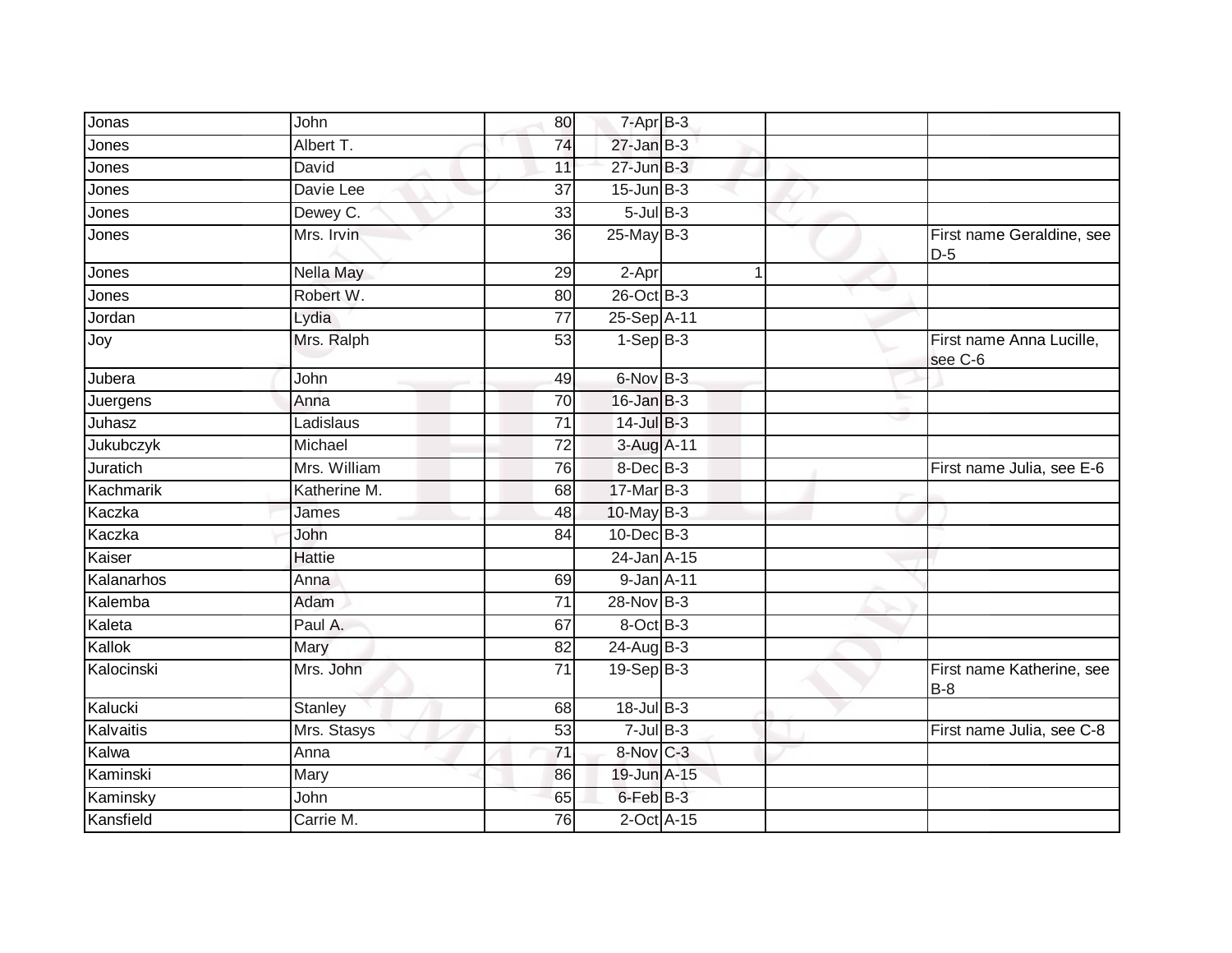| Kansfield   | Stafford             | 76              | 23-Jan A-11            |   |                                    |
|-------------|----------------------|-----------------|------------------------|---|------------------------------------|
|             |                      |                 |                        |   |                                    |
| Kapitan     | Johanna              | 73              | 28-Apr B-3             |   |                                    |
| Kapornyai   | Kalman S.            | 55              | 30-Jul B-3             |   |                                    |
| Kapuscinski | Andrew               | $\overline{72}$ | 19-Feb B-3             |   |                                    |
| Karkohs     | Magdalena            | $\overline{59}$ | 14-Feb <sup>A-11</sup> |   |                                    |
| Karner      | Loretta B.           | 50              | 16-Feb A-13            |   |                                    |
| Kasper      | Frank (Kasprzak)     | 50              | $17 - Dec$ B-3         |   |                                    |
| Kasper      | Mrs. Joseph          | 83              | $21$ -Dec $B-3$        |   |                                    |
| Kasperski   | Arthur               | 37              | $10-Apr$ B-3           |   |                                    |
| Kasprzycki  | Valentine            | 69              | 18-May A-11            |   |                                    |
| Kasten      | Frank                | 88              | $2$ -Feb $A-15$        |   |                                    |
| Katz        | George               | 60              | 29-Mar                 | 1 |                                    |
| Katz        | Louis                | 63              | $2-Feb$                | 1 |                                    |
| Katz        | Sol                  | 68              | 31-Jul A-11            |   |                                    |
| Kaveckas    | Mrs. Frank           | 56              | $7$ -Jul $B-3$         |   | First name Julia, see C-8          |
| Kayes       | Mrs. William D.      | 77              | 15-May A-11            |   | First name Mae Olive, see<br>$B-6$ |
| Keehn       | Harry G.             | 62              | 6-Feb B-3              |   |                                    |
| Keeler      | Franklin             | 50              | 23-Oct A-15            |   |                                    |
| Kegebein    | Edward M.            | 68              | $1-MarB-3$             |   |                                    |
| Keilman     | Andrew F.            | 58              | $20$ -Aug $B-3$        |   |                                    |
| Keim        | Ruth                 | 68              | 11-Aug B-3             |   |                                    |
| Kekelik     | <b>John Edward</b>   | 53              | $7$ -Jul $B-3$         |   |                                    |
| Kellar      | Mary                 | 78              | $1-Dec$ B-3            |   |                                    |
| Keller      | <b>Bradley</b>       | 14 months       | 22-Jun                 |   | Picture included                   |
| Keller      | John                 | 82              | $7$ -Dec $B-3$         |   |                                    |
| Kelly       | Addie M.             | 88              | $7 -$ Apr $B - 3$      |   |                                    |
| Kelly       | <b>Agnes Frances</b> | 83              | $6-Sep$ $C-3$          |   |                                    |
| Kelly       | Mrs. Andrew          | 65              | $27$ -Jun $B-3$        |   | First name Julia, see C-4          |
| Kelly       | Patrick              | 74              | 10-May B-3             |   |                                    |
| Kemil       | Ben                  | 77              | $27$ -Jun $B-3$        |   |                                    |
| Kempf       | Katherine            | 78              | $12$ -Nov $C-3$        |   |                                    |
|             |                      |                 |                        |   |                                    |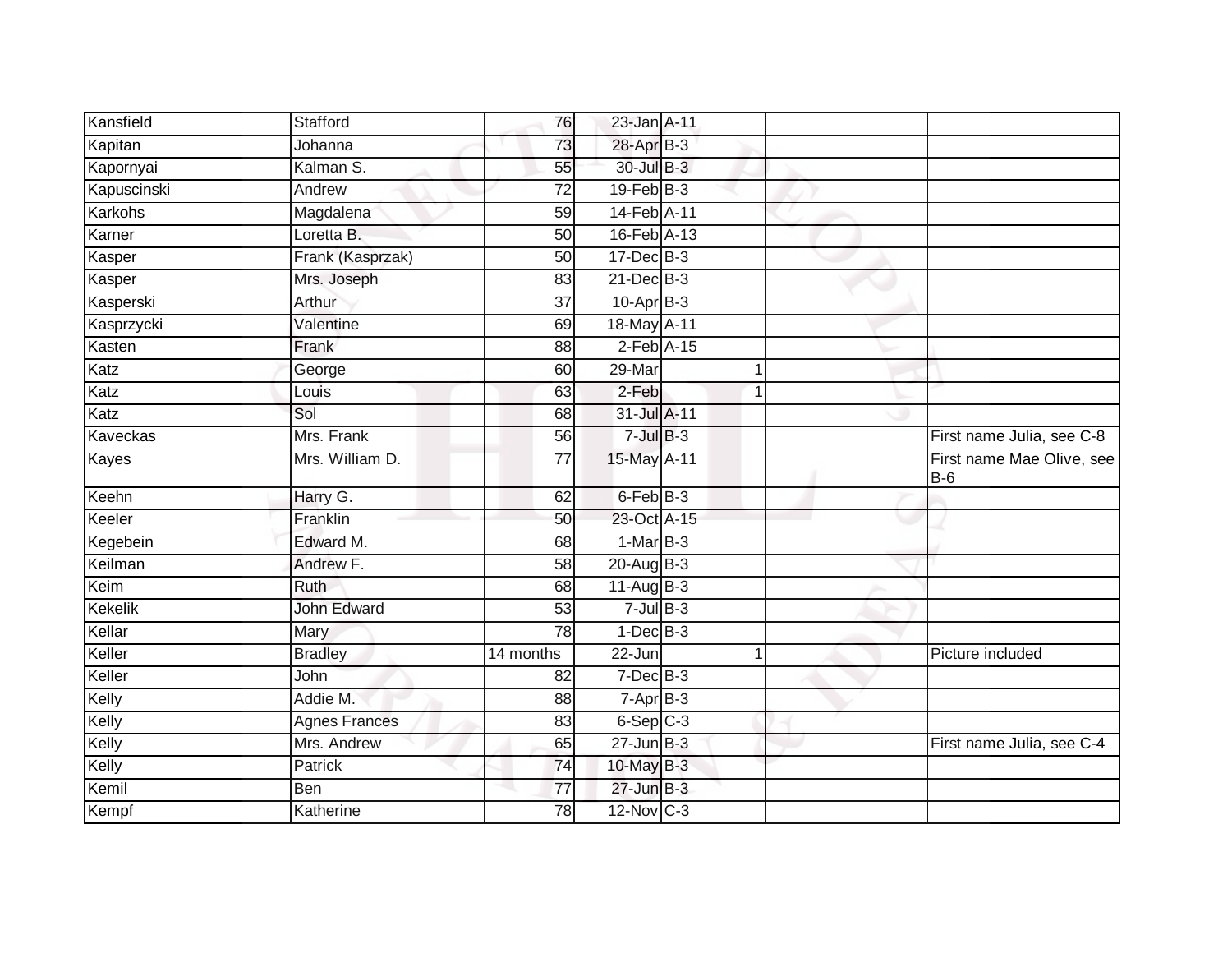| Kenderes   | Susan                |                 | 9-Nov B-3              |          |                                                 |
|------------|----------------------|-----------------|------------------------|----------|-------------------------------------------------|
| Kennedy    | Mrs. Thomas          | 36              | 13-Dec C-3             | Yelinich | First name Mildred, see E-<br>4                 |
| Kerber     | Clarence W.          | 56              | 30-Apr B-3             |          |                                                 |
| Keri       | John                 | 68              | 31-Jan A-11            |          | Name also spelled Kiraly,<br>see Feb. 1, p. C-3 |
| Kerman     | Edwin A.             | 76              | 12-Oct A-15            |          |                                                 |
| Kernaus    | John                 | $\overline{77}$ | 3-Jul A-11             |          |                                                 |
| Kerner     | Annie                | 84              | 28-Apr B-3             |          | w                                               |
| Kerr       | Milton E.            | 69              | $4-AprB-3$             |          |                                                 |
| Kerschbaum | <b>Blanche</b>       | 60              | $25$ -May B-3          |          |                                                 |
| Kertis     | Mrs. Joseph C.       | 30              | $16$ -Jun $B-3$        |          | First name Ruth C., see D-<br>6                 |
| Keys       | Mrs. Clarence        | $\overline{72}$ | 26-Apr B-3             |          |                                                 |
| Khlantzos  | Christ P.            | 44              | $6$ -Mar $B$ -3        |          |                                                 |
| Kickert    | Leonard              | 88              | 27-Dec B-3             |          |                                                 |
| Kiefer     | Mrs. Otto            | 29              | 18-May A-11            |          | First name Joyce, see D-6                       |
| Kiefor     | Lewis                | 87              | 24-Dec B-3             |          |                                                 |
| Kiernicki  | Joseph               | 46              | $21-AprB-3$            |          |                                                 |
| Kilbury    | Lillian (Buckman)    | 64              | 8-Mar B-3              |          |                                                 |
| Kilinski   | Margaret F.          | 68              | $4$ -Jan $B-3$         |          |                                                 |
| Killigrew  | Elvina               | 68              | $3-Nov$ <sub>C-3</sub> |          |                                                 |
| King       | Clara                | 87              | $14$ -Apr $B-3$        |          |                                                 |
| King       | <b>Dallas Riffle</b> | 61              | 15-Oct B-3             |          |                                                 |
| King       | George W.            | 75              | $1-Dec$ B-3            |          |                                                 |
| King       | Mary U.              | 83              | $13$ -Jan B-3          |          |                                                 |
| Kinnane    | William H.           | 72              | 25-Aug B-3             |          |                                                 |
| Kipta      | Joseph               | 62              | 17-Aug B-3             |          |                                                 |
| Kiraly     | John                 | 68              | $1-Feb$ $C-3$          |          | Name also spelled Keri,<br>see Jan. 31, p. A-11 |
| Kiriloff   | Jordon               | 66              | 26-Mar B-3             |          |                                                 |
| Kirk       | Arline               | 29              | 3-Jan                  |          |                                                 |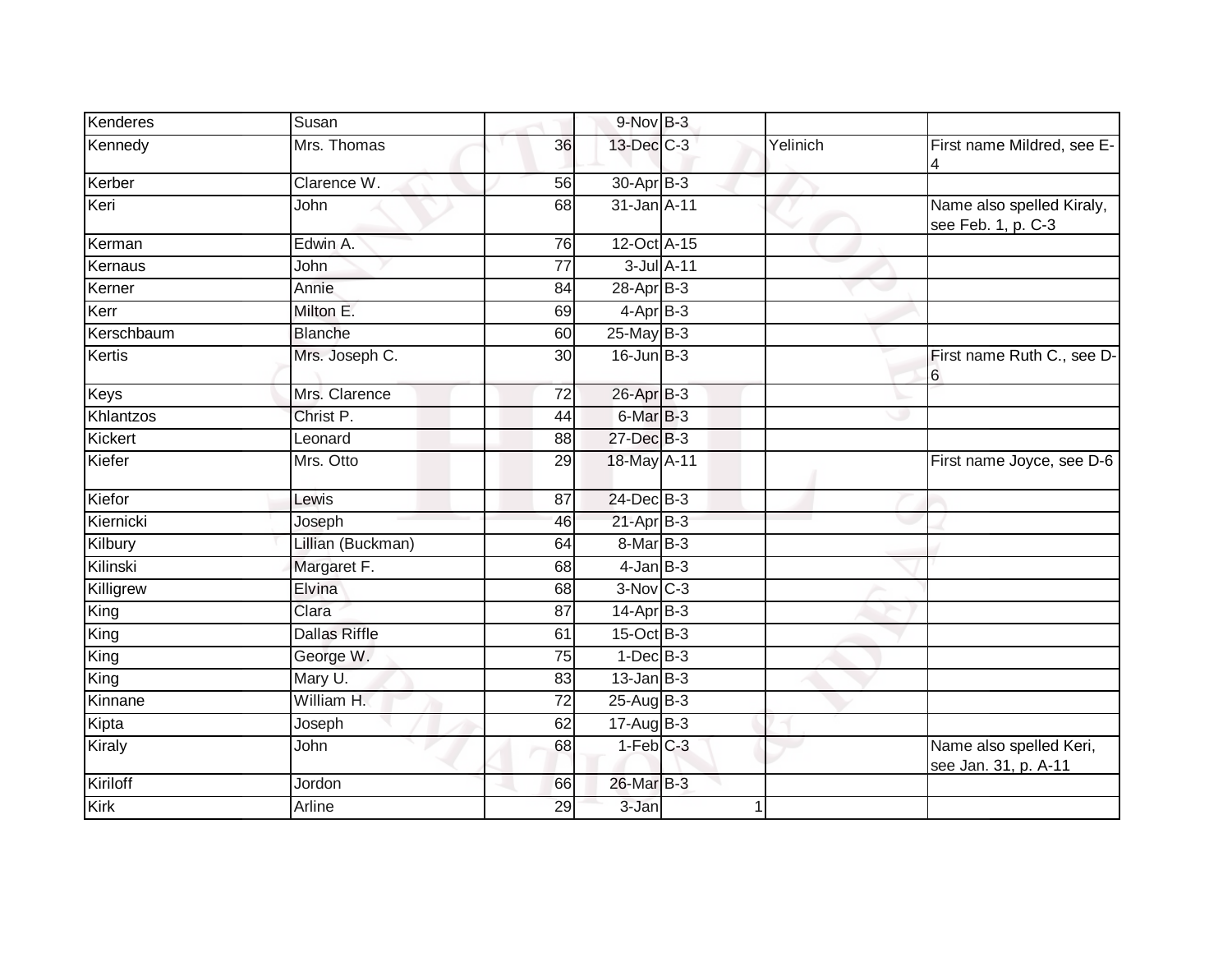| Kirk      | Donald G.             | 33              | 3-Jan           | 1 |                                          |
|-----------|-----------------------|-----------------|-----------------|---|------------------------------------------|
| Kish      | Paul, Sr.             | 83              | 1-Mar B-3       |   |                                          |
| Kish      | Vincent (William)     | 79              | $21$ -May B-3   |   |                                          |
| Kish      | William G.            | 35              | 9-Jan           | 1 |                                          |
| Kistler   | Charles Arthur (Art)  | $\overline{72}$ | $21$ -Dec $B-3$ |   | Picture included on<br>Decemberv 22, B-3 |
| Kitchel   | Ray                   |                 | 27-Nov          | 1 | Also see November 28, B-                 |
| Klain     | Anna A.               | 75              | 31-Oct A-6      |   |                                          |
| Klank     | Mrs. Jacob A.         | $\overline{57}$ | $15-Nov$ B-3    |   | First name Maria A., see E-<br>5         |
| Kleiber   | Richard E.            | 66              | $3 - Jan$ $B-3$ |   |                                          |
| Klein     | Charles P.            | 58              | $31-Aug$ B-3    |   |                                          |
| Kleinhenz | Dr. James Lawrence    | 66              | $29$ -Jun $B-3$ |   |                                          |
| Kleppke   | Mrs. Gervase          | 55              | $17 -$ Jul B-3  |   | First name Lucile, see B-8<br>ت          |
| Klettke   | Lucille               | 55              | 18-Jul B-3      |   |                                          |
| Kline     | Lawrence J.           | 32              | $17 -$ Jul      | 1 |                                          |
| Kline     | Mary C.               | 80              | 30-Jun B-3      |   |                                          |
| Klootwyk  | John P., Sr.          | 82              | 24-Dec B-3      |   |                                          |
| Klos      | <b>Rose Mary</b>      | 85              | 19-Jun A-15     |   |                                          |
| Knapp     | AI                    | 55              | 13-Nov          | 1 | Picture included                         |
| Knapp     | James M.              | 84              | $21$ -Mar $B-3$ |   |                                          |
| Knauer    | <b>James Richard</b>  | 23              | 21-Sep          | 1 |                                          |
| Knoerzer  | George                | 71              | 13-Feb          |   | See also Feb. 14, p. A-11                |
| Knoerzer  | Herman A.             | 38              | $12$ -Jul       | 1 |                                          |
| Knopf     | Arnold                | 26              | 26-Jul B-3      |   |                                          |
| Knott     | Carl H.               | 78              | 22-Oct B-3      |   |                                          |
| Knott     | Dave C.               | $\overline{70}$ | 24-May B-3      |   |                                          |
| Knox      | <b>Charles Edward</b> | 24              | 9-Jul           | 1 |                                          |
| Knueppel  | Fred                  | 57              | 6-Oct C-3       |   |                                          |
| Knysz     | Wasyl                 | 80              | 12-Oct A-15     |   |                                          |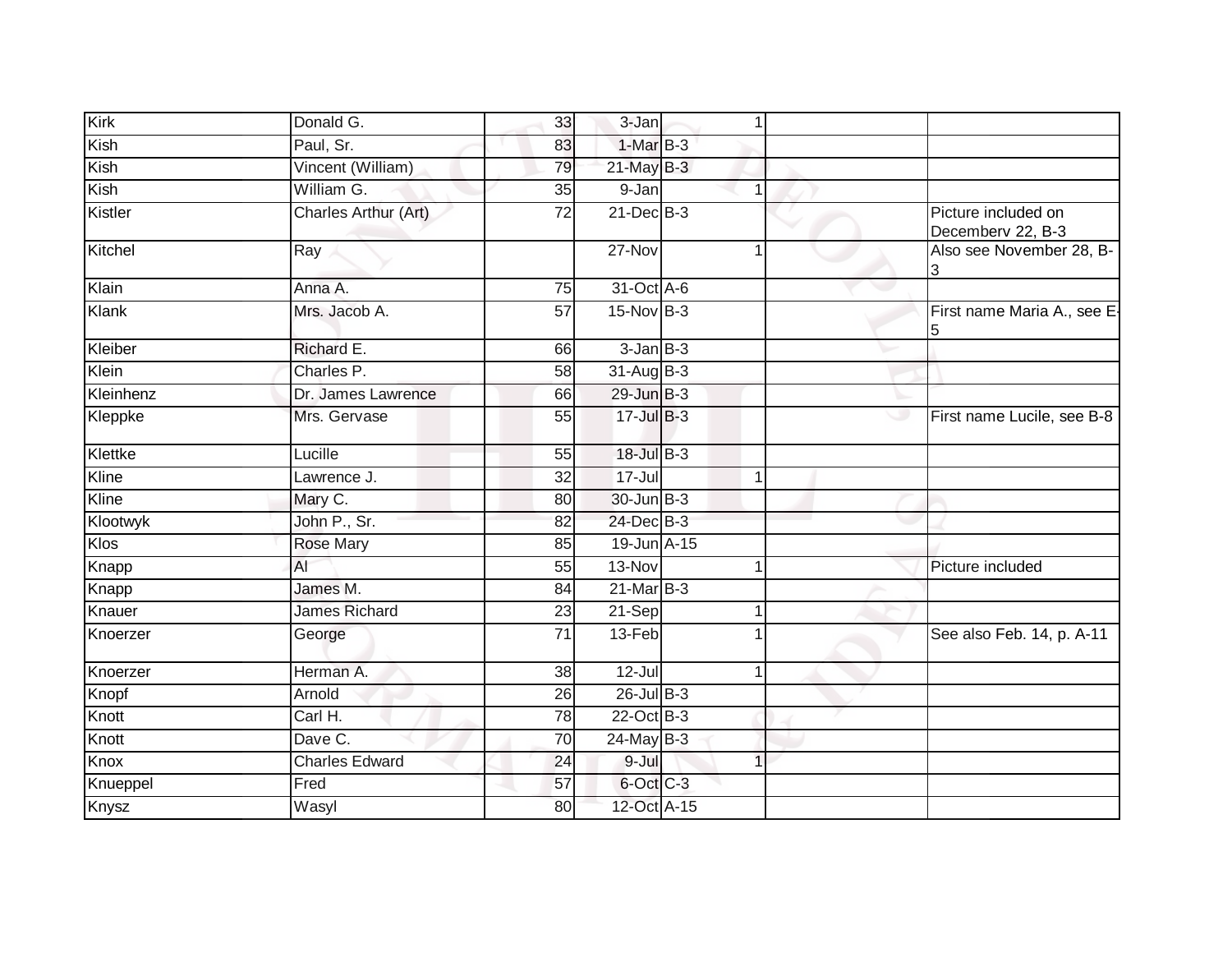| Koartge   | Fred W.               | 74              | $1-MayB-3$        |           |                                                |
|-----------|-----------------------|-----------------|-------------------|-----------|------------------------------------------------|
| Kobeszka  | Joseph E.             | 48              | 25-Aug B-3        |           |                                                |
|           |                       |                 |                   |           |                                                |
| Koch      | J. Ferd               | $\overline{71}$ | $12$ -May B-3     |           |                                                |
| Kochis    | Jacob J., Sr.         | 75              | $12$ -Feb $ B-3 $ |           | photo included                                 |
| Kociban   | Mary                  | 65              | 31-Oct B-3        |           |                                                |
| Koedyker  | Florence              | 89              | 19-May C-3        |           |                                                |
| Koehler   | Emily                 | 58              | $19$ -Feb $B-3$   |           |                                                |
| Koehn     | Walter W.             | 54              | $8$ -Dec $B$ -3   |           |                                                |
| Kohr      | Donald                | 20              | $4$ -Jun $B-3$    |           |                                                |
| Koi       | Violet                | 65              | $16$ -Jan $B-3$   |           |                                                |
| Kokeckas  | John                  | 69              | $22$ -Dec $B-3$   |           |                                                |
| Kolberg   | Aloysius              | 47              | $14-Apr$ B-3      |           |                                                |
| Kolina    | Andy                  | 81              | 22-Nov B-3        |           |                                                |
| Kolsut    | Sally                 | 36              | 27-Nov A-11       |           |                                                |
| Komasinki | Ladislaus             | 82              | 26-Jun A-11       |           |                                                |
| Komenich  | William               | 44              | 9-Mar B-3         |           |                                                |
| Kompier   | Andrew, Jr.           | 54              | 29-Sep B-3        |           |                                                |
| Konefal   | <b>Bruno</b>          | 77              | $1-Feb$ C-3       |           |                                                |
| Kopak     | Rev. Arman            | 69              | 18-Jul B-3        |           |                                                |
| Kopanda   | Frank                 | 69              | 26-Nov B-3        |           |                                                |
| Kopko     | Stephen               | 65              | $20$ -Aug $B-3$   |           |                                                |
| Korba     | William               | $\overline{25}$ | $21 - Nov$        | 1         | Picture included, also see<br>November 22, B-3 |
| Korbakes  | Nicholas C.           | 76              | $12$ -Jul B-3     |           |                                                |
| Korbel    | Mildred (Mrs. Joseph) | 42              | $14$ -Apr $B-3$   | Kostoinik | Also see April 16, B-3                         |
| Korem     | Mrs. John, Sr.        | 75              | $20$ -Jul B-3     |           | First name Mary, see D-4                       |
| Kornafel  | <b>Curtis Stephen</b> | 17 months       | $27$ -Mar $B-3$   |           |                                                |
| Kornafel  | Daniel                | 72              | 30-Oct B-3        |           |                                                |
| Kornaus   | John $E$ .            | 41              | 23-Apr B-3        |           |                                                |
| Kornet    | Francis A.            | 27              | $7 - Apr$ $B-3$   |           |                                                |
| Kors      | Julie                 | 2               | 29-May            |           |                                                |
| Kors      | Wilbur                | 40              | $8 - Jun$ $B - 3$ |           |                                                |
|           |                       |                 |                   |           |                                                |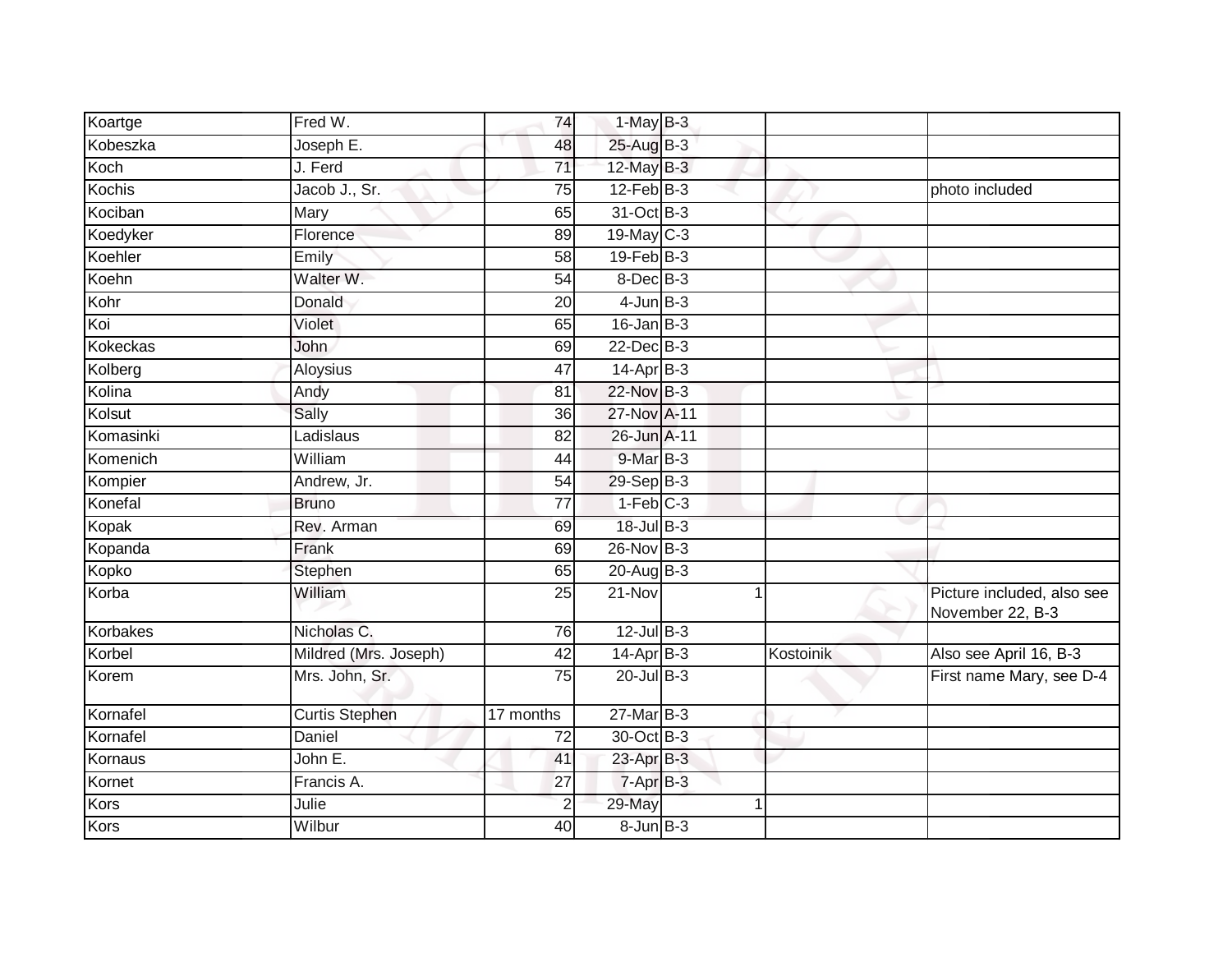| Kortum      | Emma                 | 76              | $7 - Jun$ B-3         |             |                                       |
|-------------|----------------------|-----------------|-----------------------|-------------|---------------------------------------|
| Kosche      | Henrietta            | 73              | 12-Mar B-3            |             |                                       |
| Koscielniak | Joseph A., Sr.       | 65              | 24-May B-3            |             |                                       |
| Koselke     | Louise               | 59              | $10$ -Feb $B-3$       |             |                                       |
| Kosinki     | Walter, Sr.          | 60              | 5-Oct A-6             |             |                                       |
| Koster      | Gerrit, Sr.          | $\overline{74}$ | $31-Oct$              | $\mathbf 1$ |                                       |
| Kostiuk     | Onufry               | 71              | $15$ -Feb $B$ -3      |             |                                       |
| Kostro      | Casimir              | 69              | 6-Feb B-3             |             |                                       |
| Kosty       | Mrs. Paul (Ludmilla) | 63              | 2-May A-15            |             |                                       |
| Kosty       | Paul                 | $\overline{71}$ | 31-Oct B-3            |             |                                       |
| Kotarski    | Stanley C.           |                 | $13$ -Feb $B-3$       |             |                                       |
| Kotlarczyk  | John J.              | 65              | 7-Feb A-11            |             |                                       |
| Kotse       | Mrs. John            | 63              | $2$ -Aug C-3          |             | First name Mary, see D-8              |
| Kotso       | Mary                 | 63              | $2-Aug$ $D-8$         |             |                                       |
| Kotul       | Stephan              | $\overline{87}$ | 25-Jul A-15           |             |                                       |
| Kouris      | Michael J.           | 68              | 30-Aug B-3            |             |                                       |
| Kovach      | Donald J.            | 25              | 24-Jan A-15           |             |                                       |
| Kovacik     | Anna                 | 69              | 8-Jan B-3             |             |                                       |
| Kowal       | Martin               | 76              | 22-Oct B-3            |             |                                       |
| Kowalski    | <b>Marion</b>        | 43              | 17-Apr                | $\mathbf 1$ |                                       |
| Kozak       | <b>Cherly Ann</b>    | 5 <sup>1</sup>  | $27$ -Mar $B-3$       |             |                                       |
| Koziol      | <b>Helen Rose</b>    | 45              | 10-Mar B-3            |             |                                       |
| Kozlowski   | Mary                 | 70              | $10$ -Dec $B-3$       |             |                                       |
| Kozlowski   | <b>Stanley</b>       | 63              | $12$ -Jul $B-3$       |             |                                       |
| Kraft       | Johanna              | 89              | 5-Mar B-3             |             |                                       |
| Kralowetz   | Mrs. Frank           | 73              | 13-Dec C-3            |             | First name Mary F. (Boss),<br>see E-4 |
| Kraly       | Mrs. Frances         | 84              | $26$ -May B-3         |             |                                       |
| Krejci      | Rudolph              | 76              | 18-Aug B-3            |             |                                       |
| Krieger     | Louise               | 83              | 19-Feb <sup>B-3</sup> |             |                                       |
| Kriesel     | Warren W.            | 63              | 3-Oct A-19            |             |                                       |
| Krieter     | Martha               | 53              | $6$ -Aug $B$ -3       |             |                                       |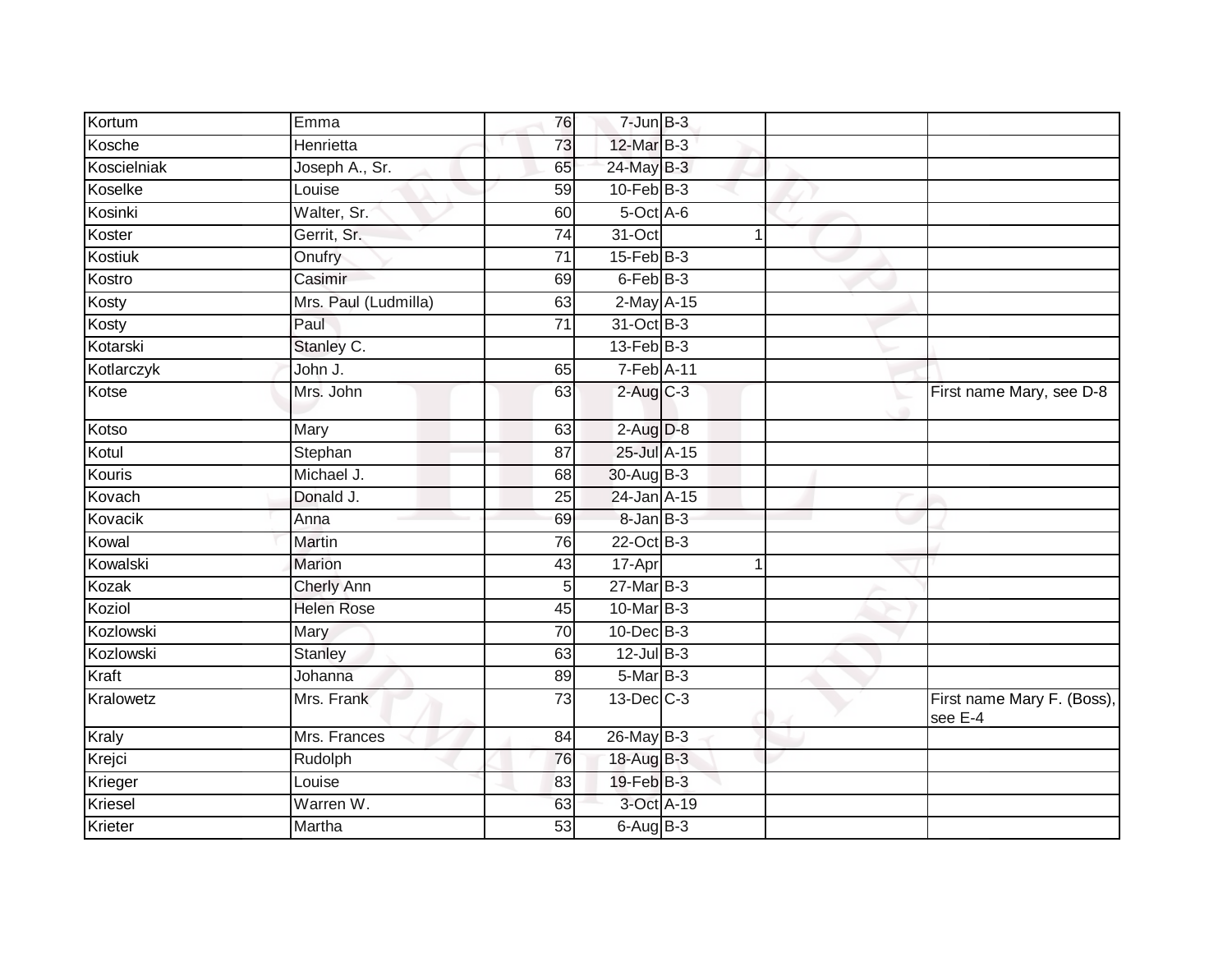| Krisco          | <b>Tillie</b>       | 67              | $1$ -Jan $B-3$   |   |                          |
|-----------------|---------------------|-----------------|------------------|---|--------------------------|
| Kristy          | Margit              | 73              | 31-Mar B-3       |   |                          |
| <b>Kritikos</b> | <b>Christ</b>       | 65              | 5-Sep B-3        |   |                          |
| Kritzer         | Mary L.             | 63              | $22$ -Feb $C-3$  |   |                          |
| Krol            | Francis             | 66              | 12-Jan A-11      |   |                          |
| Krosky          | John David          | 6               | 3-Sep            | 1 |                          |
| Krown           | Harry               | 56              | $10$ -Jul $B-3$  |   |                          |
| <b>Krsak</b>    | John E., Sr.        | 59              | $27$ -Feb $B-3$  |   |                          |
| Krstich         | <b>Boris</b>        | 60              | 3-Apr            |   |                          |
| Krueger         | Ben E.              | 69              | $16$ -Mar $B-3$  |   | Picture included         |
| Krueger         | Elizabeth           | 78              | $7-Nov$ B-3      |   |                          |
| Krueger         | Mark Robert         | 4 months        | $16$ -Jan $B-3$  |   |                          |
| Krumm           | Marie               | 71              | 23-Apr B-3       |   |                          |
| Krupa           | Andrew              | 47              | 12-May B-3       |   |                          |
| Krupinski       | Florence            | 68              | 26-Dec A-15      |   |                          |
| Krygier         | Joseph              | 68              | $1-Jan$ B-3      |   |                          |
| Krygier         | Martin J.           | 53              | 12-Nov C-3       |   |                          |
| Krysinski       | Adam                | 68              | $23$ -Jul B-3    |   |                          |
| Kubacki         | Frances             | 86              | $15-Auq$ B-3     |   |                          |
| Kubacki         | Frank S.            | 54              | $26$ -Feb $B-3$  |   | Picture included         |
| Kubicsko        | Mike J.             | 53              | $21$ -Jun $B-3$  |   |                          |
| Kubicz          | Catherine           | $\overline{71}$ | 18-Oct C-3       |   |                          |
| Kubisz          | Helen               | 76              | $21$ -Dec $B-3$  |   |                          |
| Kucharski       | <b>John Phillip</b> | 69              | $15$ -Dec $B$ -3 |   |                          |
| Kuchma          | Richard G.          | Infant          | $6-AugB-3$       |   |                          |
| Kuchnia         | Mrs. John           | 70              | $10-Aug$ B-3     |   | First name Anna, see D-7 |
| Kuester         | <b>Theresa</b>      | 74              | 17-Dec B-3       |   |                          |
| Kuffer          | Fred                | 76              | $14$ -Nov B-3    |   |                          |
| Kuhn            | Sally R.            | 31              | $2-Jun$          | 1 |                          |
| Kuipers         | William             | 63              | 20-Apr B-3       |   |                          |
| Kujawa          | Mary                | 79              | 10-May B-3       |   |                          |
|                 |                     |                 |                  |   |                          |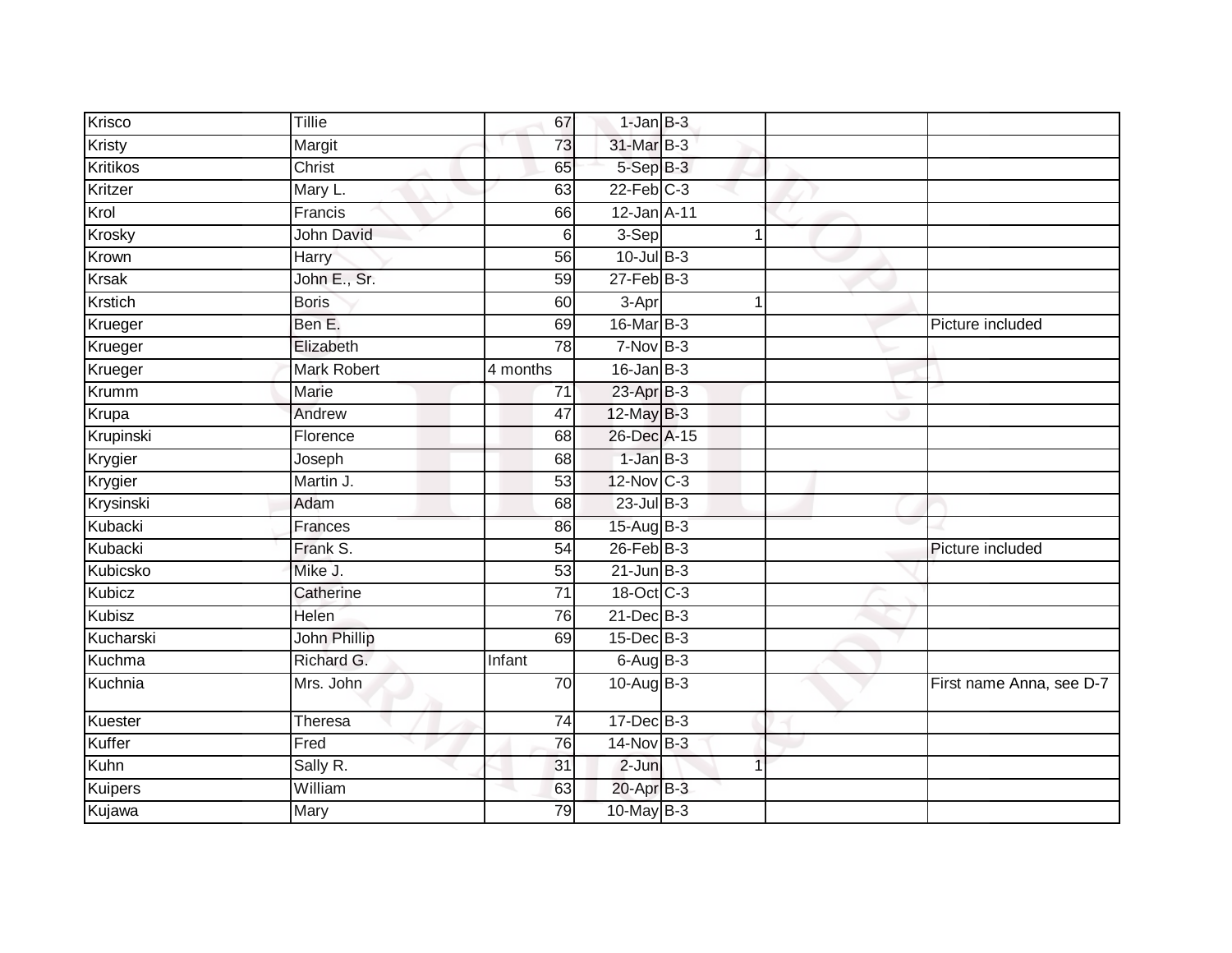| Kula         | Mary                  | 66              | 6-Nov B-3       |                |                                                 |
|--------------|-----------------------|-----------------|-----------------|----------------|-------------------------------------------------|
| Kulda        | Louis                 | 73              | 18-Sep A-11     |                |                                                 |
| Kuljaj       | Dan                   | 50              | $6$ -Mar $B-3$  |                |                                                 |
| Kunze        | Charles W. (Carl)     | 77              | 20-Mar B-3      |                |                                                 |
| <b>Kuras</b> | John                  | 67              | 16-Nov A-13     |                |                                                 |
| Kurdzinski   | Helen                 | $\overline{77}$ | $18 -$ Jul B-3  |                | aka Kurien, Helen                               |
| Kuric        | Paul                  | 78              | $13$ -Jul B-3   |                |                                                 |
| Kurien       | Helen                 | $\overline{77}$ | 18-Jul B-3      |                | aka Kurdzinski, Helen                           |
| Kurkowski    | Joseph G. (Kurks)     | 50              | $18$ -Jul $B-3$ |                |                                                 |
| Kurowski     | Anna Lech             | 80              | $27$ -Aug $B-3$ |                |                                                 |
| Kurzydym     | Mary                  | 78              | 7-Aug A-11      |                |                                                 |
| Kushnick     | Paul                  | 84              | $16$ -May B-3   |                |                                                 |
| Kwit         | Andrew                | $\overline{71}$ | $1-JanB-3$      |                |                                                 |
| La Bounty    | Melvin E.             | 66              | 18-Jul B-3      |                |                                                 |
| Lacey        | <b>Infant Boy</b>     | Infant          | 5-Oct A-6       |                |                                                 |
| Lacko        | Andrew, Sr.           | 76              | 5-Nov B-3       |                |                                                 |
| Lacko        | Mari                  | 79              | 29-May B-3      |                |                                                 |
| Lacko        | Stephen               | 79              | $2$ -Feb $A-15$ |                |                                                 |
| Laczo        | John                  | $\overline{77}$ | 20-Jan A-15     |                |                                                 |
| Lagowski     | Sophie                | 52              | 18-Sep          | $\overline{1}$ | Picture included, also see<br>September 20, B-3 |
| Lakomecz     | Karol                 | 56              | $17-Aug$ B-3    |                |                                                 |
| Lalor        | Mrs. Finton J.        | 56              | $12$ -Jun $B-3$ |                | Frist name Frances J., B-6                      |
| Lamago       | Mary (Maygar)         | $\overline{78}$ | $19$ -Feb $B-3$ |                |                                                 |
| Lamberson    | John R.               | 29              | 24-May B-3      |                |                                                 |
| Landon       | Arnold G., Sr.        | 61              | 29-Nov B-3      |                |                                                 |
| Lange        | <b>Martha Delia</b>   | 75              | 31-Oct B-3      |                |                                                 |
| Langowski    | <b>Bernice</b>        | $\overline{70}$ | 10-Dec B-3      |                |                                                 |
| Lappin       | $\overline{R}$ uth A. | 50              | $3$ -Jan $B-3$  |                |                                                 |
| Larios       | John                  | 69              | 6-Nov B-3       |                |                                                 |
| Larson       | Alma M.               | $\overline{72}$ | $5$ -Jul $B-3$  |                |                                                 |
| Larson       | Edward                | 64              | $5-$ Sep $B-3$  |                |                                                 |
|              |                       |                 |                 |                |                                                 |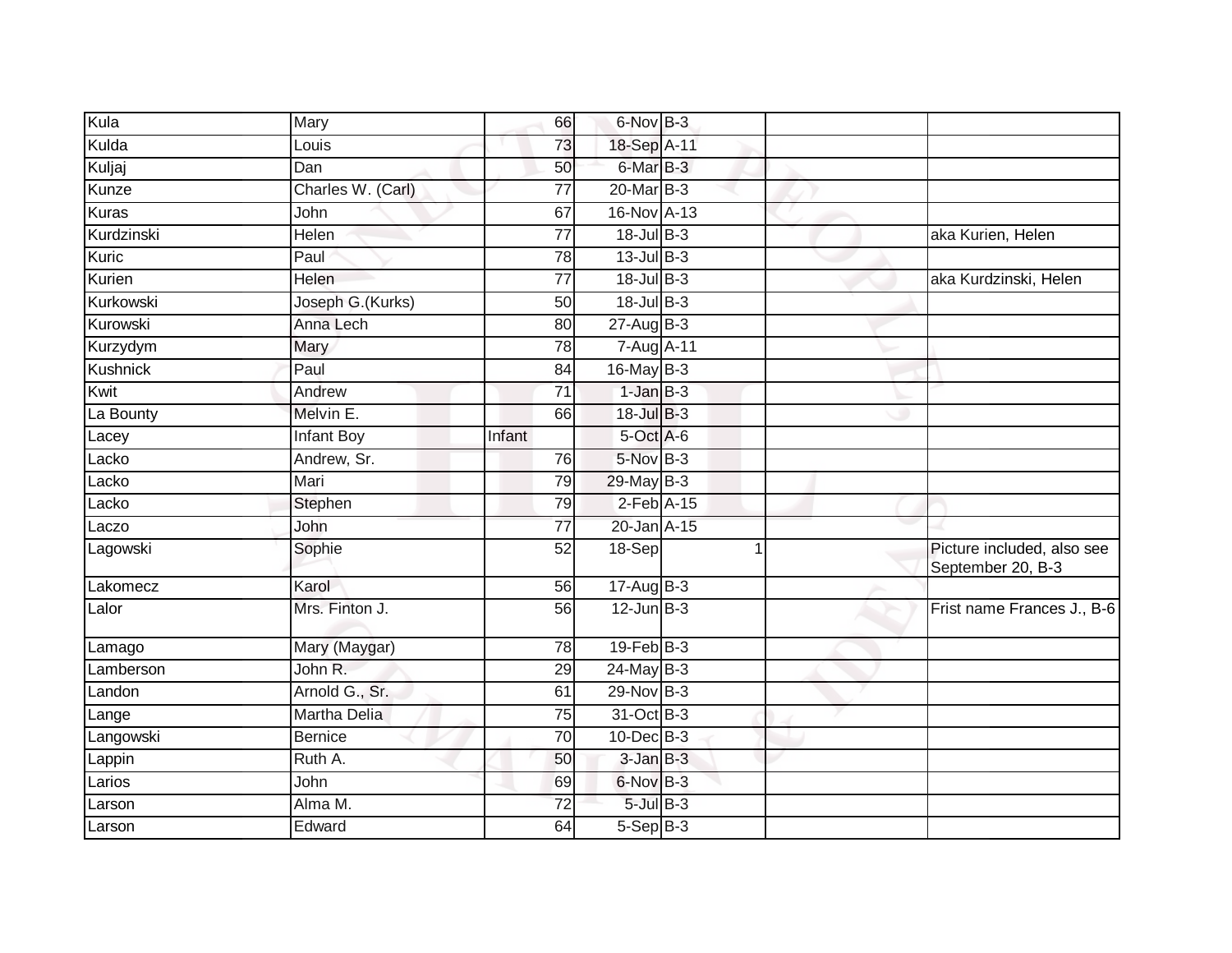| Larson     | William T.            | 77              | 25-Jul A-15            |          |                                     |
|------------|-----------------------|-----------------|------------------------|----------|-------------------------------------|
| LaSalle    | Peter                 | 79              | 20-Dec B-3             |          |                                     |
| Laskarin   | Mrs. Nick             | 60              | $6-Sep$ $C-3$          |          | First name Anna, see D-4            |
| Laskiewicz | John                  | 68              | 8-Nov C-3              |          |                                     |
| Laszlo     | Julius V.             | 55              | 17-Oct B-3             |          |                                     |
| Lauber     | Mrs. Wilfred          | 42              | $23$ -Jul B-3          | O'Connor | First name Natalie P., see<br>$C-6$ |
| Lauer      | Paul W.               | 69              | $21$ -May $B-3$        |          |                                     |
| Lawecki    | Rev. Kevin, OFM       | $\overline{37}$ | 31-Jan A-11            |          |                                     |
| Lawinski   | Louis                 | 68              | $5-MarB-3$             |          |                                     |
| Lawler     | James J.              | 46              | $24$ -May B-3          |          |                                     |
| Lawrence   | Blanche E.            | 79              | 18-Oct C-3             |          |                                     |
| Lawrence   | Leo T.                | 50              | 29-Sep B-3             |          |                                     |
| Laws       | <b>Mary</b>           | 45              | 15-May A-11            |          |                                     |
| Lawson     | George W.             | 74              | 3-Apr B-3              |          |                                     |
| Lawson     | Harriet               | 84              | $19$ -Jul B-3          |          |                                     |
| Lazich     | Todo                  | 61              | 29-Sep B-3             |          |                                     |
| Le Bell    | Emelie                | 79              | 24-May B-3             |          |                                     |
| Lee        | <b>Albert Charles</b> | 49              | 8-May A-15             |          |                                     |
| Lee        | Fred (Soo Yuen)       | 39              | $24$ -Dec $B-3$        |          |                                     |
| Lee        | Genevieve Craig       | 68              | 26-Jun A-11            |          |                                     |
| Leech      | Robert E.             | 46              | $1-Sep$ $B-3$          |          |                                     |
| Lehman     | Charles W.            | 65              | 31-Mar <sub>B</sub> -3 |          |                                     |
| Lehnhoff   | Erwin                 | 62              | 31-Dec B-3             |          |                                     |
| Leman      | Emma P.               | $\overline{71}$ | $12-Sep$ B-3           |          |                                     |
| Leonard    | Mrs. George           |                 | 28-Dec A-15            |          |                                     |
| Leslie     | Howard N.             | 52              | 23-Mar B-3             |          |                                     |
| Leslie     | Stella M.             | 79              | 13-Mar A-15            |          |                                     |
| Lesniak    | Mary                  | 83              | 31-Oct B-3             |          |                                     |
| Lesniewski | Adam                  | 68              | 13-Apr A-11            |          |                                     |
| Lesperance | <b>Blanche</b>        | 69              | 13-Feb B-3             |          |                                     |
| Letz       | Clara L.              | 74              | $22$ -Jan $B-3$        |          |                                     |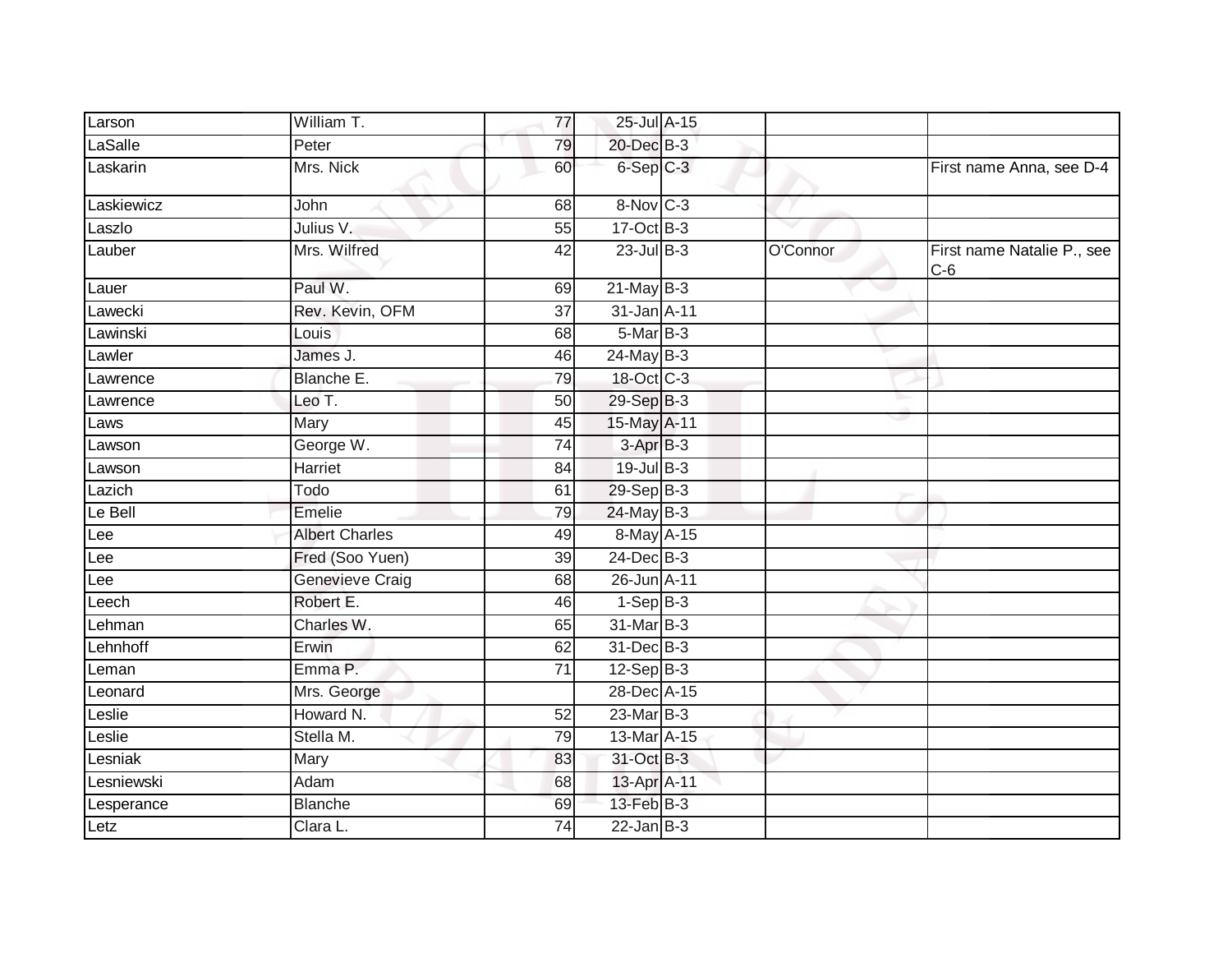| Letz        | William H.               | 80              | $23$ -Jul $B-3$   |                 |            |                                     |
|-------------|--------------------------|-----------------|-------------------|-----------------|------------|-------------------------------------|
| LeVan       | Mrs. James               | 45              | 27-Mar B-3        |                 |            |                                     |
| Lewandoski  | Mrs. Walter              | 65              | 15-May A-11       |                 | Kolanowski | First name Antoinette, see<br>$B-6$ |
| Lewandowski | Frieda                   | 63              | $4$ -Jun $B-3$    |                 |            |                                     |
| Lewandowski | Josephine                | 85              | $1$ -Jun $B-3$    |                 | v          |                                     |
| Lewandowski | Len, Sr.                 | 64              | $22$ -Feb $C-3$   |                 |            |                                     |
| Lewandowski | Leo, Sr.                 | 64              | $21$ -Feb $C-3$   |                 |            |                                     |
| Lewandowski | <b>Raymond Michael</b>   | $\overline{36}$ | 14-May A-19       |                 |            |                                     |
| Lewinski    | Frank                    | 74              | 15-Sep B-7        |                 |            |                                     |
| Lewis       | Mayme                    | 77              | $14-SepB-3$       |                 |            |                                     |
| Licata      | Joseph                   | 65              | $17$ -Jan $A$ -11 |                 |            |                                     |
| Liddle      | Charles A.               | 83              | 5-Jan A-13        |                 |            |                                     |
| Liebecke    | Josephine                | 83              | 28-Jul B-3        |                 |            |                                     |
| Liesenfelt  | Edward P.                | 59              | $17 -$ Jul B-3    |                 |            |                                     |
| Ligocki     | Zygmunt S.               | 57              | 9-Oct A-13        |                 |            |                                     |
| Lillie      | Coral C.                 | 76              |                   | $3$ -Jul $A-11$ |            |                                     |
| Limback     | Louella                  | 86              | 24-Oct C-3        |                 |            |                                     |
| Linbach     | Norbert A., Sr.          | 59              | $11-AprB-3$       |                 |            |                                     |
| Lindemann   | Clara B.                 | 70              | $10$ -Nov $ C-3 $ |                 |            |                                     |
| Lindley     | <b>Jack</b>              | 55              | $21$ -Feb $C-3$   |                 |            |                                     |
| Lindquist   | Amelia                   | 87              | $20$ -Jun $B-3$   |                 |            |                                     |
| Lindsey     | Eli <sup>2</sup>         | 35              | 9-Oct             | 1               |            |                                     |
| Lingo       | Lulu $E$ .               | 79              | 7-Aug A-11        |                 |            |                                     |
| Linz        | Ada                      | 86              | 31-Dec B-3        |                 |            |                                     |
| Lipscomb    | Charles C.               | 76              | 5-Jun A-15        |                 |            |                                     |
| Lipshutz    | Nathan                   |                 | $15$ -Jun $B-3$   |                 |            |                                     |
| Litaker     | Nevada                   | 61              | $27$ -Mar $B-3$   |                 |            |                                     |
| Little      | Ina L.                   | 83              | $14$ -Jun $B-3$   |                 |            |                                     |
| Logan       | Archie                   | 78              | 19-Feb B-3        |                 |            |                                     |
| Logan       | Archie H.                | 63              | 24-Nov B-7        |                 |            |                                     |
| Logan       | Mrs. William (Stella N.) | 64              | 26-Nov B-3        |                 |            |                                     |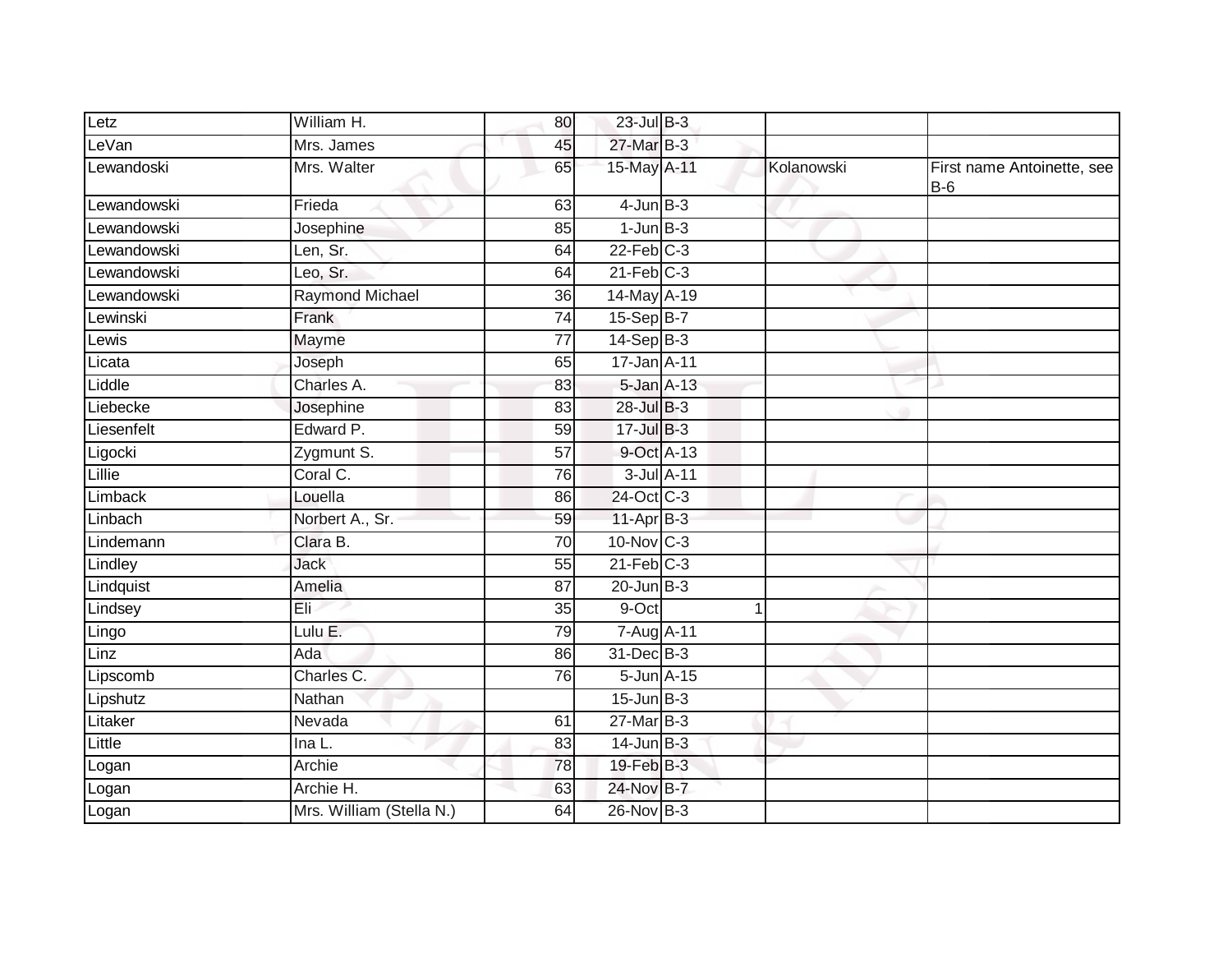| Long       | Leo R.                  | 57              | 14-Mar B-3      |                |                                            |
|------------|-------------------------|-----------------|-----------------|----------------|--------------------------------------------|
| Long       | Mary G.                 |                 | 31-Oct A-6      |                |                                            |
| Long       | <b>Yvonne Stevenson</b> | $\overline{72}$ | 13-Aug D-3      |                |                                            |
| Longnecker | Harold J.               | 69              | 17-Oct B-3      |                |                                            |
| Lopez      | William R.              | 19              | 26-May          | 1              |                                            |
| Lopko      | Joseph                  | 70              | 31-Jan A-11     |                |                                            |
| Loucks     | Harold G.               | 69              | $22$ -Nov $B-3$ |                |                                            |
| Love       | Merritt, Jr.            | 41              | 13-Nov          | 1              | Also see November 14, B-<br>3              |
| Lp, etz    | <b>Barbara</b>          | 75              | 13-Mar A-15     |                |                                            |
| Lubek      | <b>Steve</b>            | 65              | 23-Jan A-11     |                |                                            |
| Lucas      | Mrs. Benjamin           | 61              | $6-NovB-3$      |                | First name Wilhelmina,<br>see B-8          |
| Ludders    | John R.                 | 53              | $10-Sep$ B-3    |                |                                            |
| Lukacsek   | Zuzanna                 |                 | 31-Aug B-3      |                |                                            |
| Lukowski   | Stanley                 | 43              | 14-Mar B-3      |                |                                            |
| Lund       | H. B.                   |                 | 25-Jul A-15     |                |                                            |
| Lundie     | Gregory G.              | 10              | 3-Oct A-19      |                |                                            |
| Lung       | Chin You                | 80              | $2-Aug$ $C-3$   |                |                                            |
| Lusebrink  | Alfred P.               | 61              | $3-May$ B-3     |                |                                            |
| Lusebrink  | Ellenbora               | 60              | $23$ -Jul $B-3$ |                |                                            |
| Luther     | <b>Bessie</b>           | 67              | 13-Apr A-11     |                |                                            |
| Lydon      | Patrick M.              |                 | 22-Dec          | $\overline{1}$ |                                            |
| Lykins     | William T.              | 65              | 11-May A-11     |                |                                            |
| Lyle       | John (Jack)             | 74              | $24$ -Dec $B-3$ |                |                                            |
| Lynch      | Mrs. Sam T.             | 75              | $22-Nov$ B-3    |                | First name Sophia Mae<br>Morrison, see F-6 |
| Lypka      | Stefan                  | 66              | 16-Aug C-3      |                |                                            |
|            |                         |                 |                 |                |                                            |
|            |                         |                 |                 |                |                                            |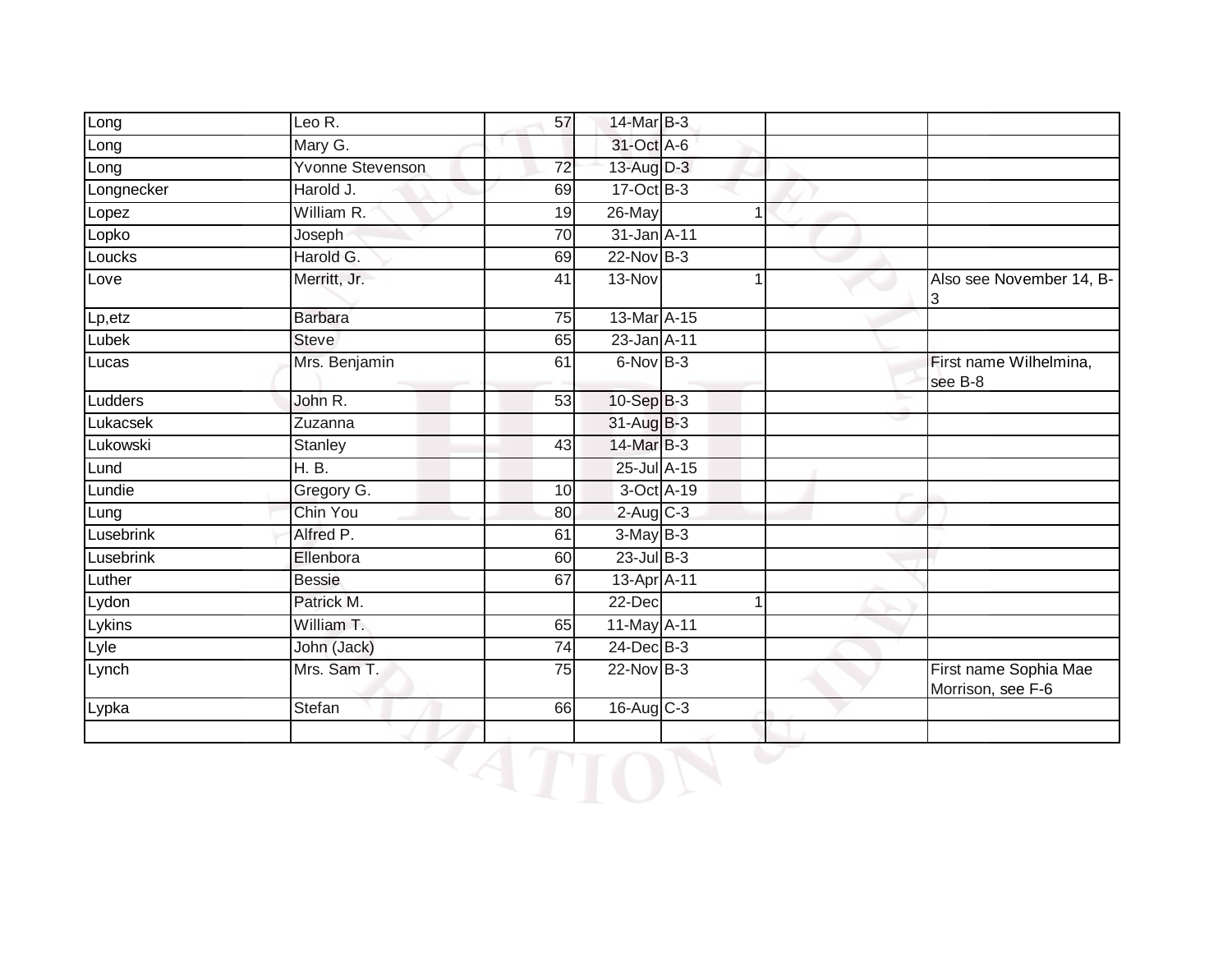| <b>Surname</b>   | <b>Given</b>   | Age             | <b>Date</b>     | Page | <b>Maiden</b> | <b>Note</b>                     |
|------------------|----------------|-----------------|-----------------|------|---------------|---------------------------------|
| Maas             | Mrs. Arthur M. |                 | 6-Oct C-3       |      |               |                                 |
| Macatee          | Charles Joseph | 21              | 2-Feb           | 1    |               |                                 |
| MacDonald        | John M.        | 77              | $22$ -Jan B-3   |      |               |                                 |
| Mach             | Frank          | 76              | $3$ -Jan $B-3$  |      |               | Photo included                  |
| Mach             | Mrs. William   | 39              | 24-Nov B-7      |      |               | First name Adeline, see F-<br>3 |
| Machacek         | Grace          | 51              | $9-$ Apr $B-3$  |      |               |                                 |
| Macko            | Susan          | $\overline{78}$ | 20-Feb A-13     |      |               |                                 |
| Mackowiak        | Frank J.       | 52              | $29$ -Jan B-3   |      |               |                                 |
| Madalon          | Camille        | Infant          | 15-Dec B-3      |      |               |                                 |
| Madalon          | Mary G.        | 68              | 7-Aug A-11      |      |               |                                 |
| Madalon          | Mrs. Carmen    | 54              | 13-Jul B-3      |      |               | First name Ann K., see D-<br>3  |
| Madden           | Leo            | 66              | 8-Sep B-3       |      |               |                                 |
| Madison          | George         | 85              | 12-Sep B-3      |      |               |                                 |
| Magana           | Candace        | 1 day           | $17 -$ Jul B-3  |      |               |                                 |
| Magar            | George         | 68              | 23-Oct A-15     |      |               |                                 |
| Maginsky         | Paul R.        | 75              | $12$ -Feb $B-3$ |      |               |                                 |
| Maglish          | Mike, Sr.      | 65              | 13-Mar A-15     |      |               |                                 |
| Maguda           | <b>Stanley</b> | 78              | 18-Jul B-3      |      |               |                                 |
| Magyar           | Rev. Michael   | 71              | 31-Mar B-3      |      |               |                                 |
| Mahnke           | Charles H.     | 69              | 30-Mar B-3      |      |               |                                 |
| Mahone           | Press          | 65              | 29-May B-3      |      |               |                                 |
| Mahoney          | MaryThelma     | 53              | $14$ -Nov $B-3$ |      |               |                                 |
| Mak              | Henry          | 81              | 22-Oct B-3      |      |               |                                 |
| <b>Maksay</b>    | William S.     | 40              | $25$ -Jun $B-3$ |      |               |                                 |
| <b>Maksvitis</b> | Joseph         | 78              | $8 - Jan$ $B-3$ |      |               |                                 |
| Malavazos        | George         | 68              | 16-Nov A-13     |      |               |                                 |
| <b>Mallett</b>   | Ida L.         | 78              | 27-Nov A-11     |      |               |                                 |
| Maloian          | Michael        | 75              | $12$ -Jun $B-3$ |      |               |                                 |
| Malone           | William A.     | $\overline{72}$ | 12-Feb B-3      |      |               |                                 |
| Maluga           | John           | 65              | 29-Nov B-3      |      |               |                                 |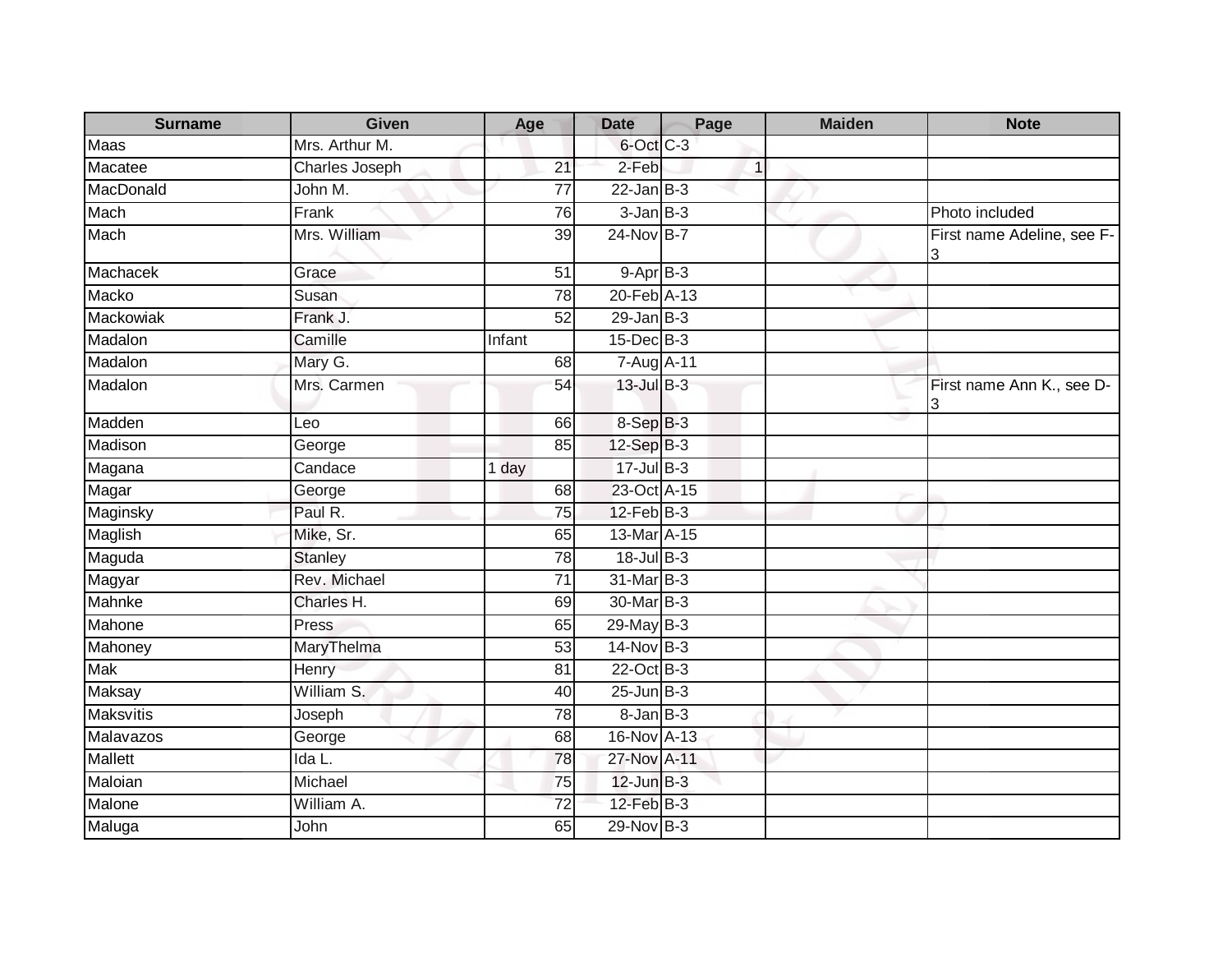| Maly            | Clara                    | 56                   | $25$ -Jan B-3   |   |                        |
|-----------------|--------------------------|----------------------|-----------------|---|------------------------|
| Mamad           | Hamad                    | 71                   | 11-Oct B-3      |   |                        |
| Mambourg        | Elsie                    | 67                   | 26-Mar B-3      |   |                        |
| Mamula          | Rudolph J.               | 48                   | 19-May C-3      |   |                        |
| Mann            | Sarah C.                 | $\overline{81}$      | $7-MarB-3$      |   |                        |
| Manteuffel      | Elizabeth                | 76                   | $29$ -Jan B-3   |   |                        |
| Mantich         | Andrew                   | 74                   | $10$ -Feb $B-3$ |   |                        |
| Manu            | Martha                   | 85                   | 17-Jan A-11     |   |                        |
| Manuszak        | Katherine (Mrs. Stanley) | 70                   | $14-Apr$ B-3    |   | Also see April 16, B-3 |
| <b>Mapes</b>    | Reed L.                  | 84                   | $27$ -Dec $B-3$ |   |                        |
| Marath          | <b>Louis Marathiotis</b> | 69                   | $10-Apr$ B-3    |   |                        |
| Marincich       | Mitri                    | 65                   | $27$ -Feb $B-3$ |   |                        |
| Marino          | Geneva                   | 9 weeks              | $7-MarB-3$      |   |                        |
| Markovich       | Ethel                    | 81                   | 7-Aug A-11      |   |                        |
| Markovich       | Josephine                | 63                   | 12-Apr B-3      |   |                        |
| <b>Marks</b>    | Mattie                   | 21                   | 15-Dec          | 1 |                        |
| <b>Markus</b>   | Ludwika                  | $\overline{72}$      | $1-Jan$ B-3     |   |                        |
| <b>Marlow</b>   | Johnathan Lee            | 54                   | $2-Aug$ C-3     |   |                        |
| Marmara         | James                    | 66                   | 26-Oct B-3      |   |                        |
| Marovich        | Michael G.               | $\overline{50}$      | 3-Oct A-19      |   |                        |
| Marshall        | LeRoy A.                 | $\overline{3}$ weeks | $22$ -Feb $C-3$ |   |                        |
| Martich         | William                  | 73                   | 13-Mar A-15     |   |                        |
| Martin          | Albert                   | 54                   | 13-Aug $D-3$    |   |                        |
| <b>Martin</b>   | <b>Mary</b>              | 75                   | $12$ -Jun $B-3$ |   |                        |
| Marvel          | Rueben                   | 83                   | 26-Mar B-3      |   |                        |
| Maslikowski     | <b>Stella</b>            | 81                   | 22-Dec B-3      |   |                        |
| Mason           | Anna Zua                 | 80                   | $10$ -Mar $B-3$ |   |                        |
| Mata            | Romona P.                | 67                   | $4$ -Jan $B-3$  |   |                        |
| Matasofski      | Andrew E.                | 53                   | 9-Feb A-11      |   |                        |
| <b>Mathias</b>  | James W.                 | 92                   | 26-Apr B-3      |   |                        |
| <b>Mathias</b>  | Mrs. James W.            | 92                   | 25-Apr A-15     |   |                        |
| <b>Matthews</b> | Frank                    | 47                   | 11-May A-11     |   | Also see May 12, B-3   |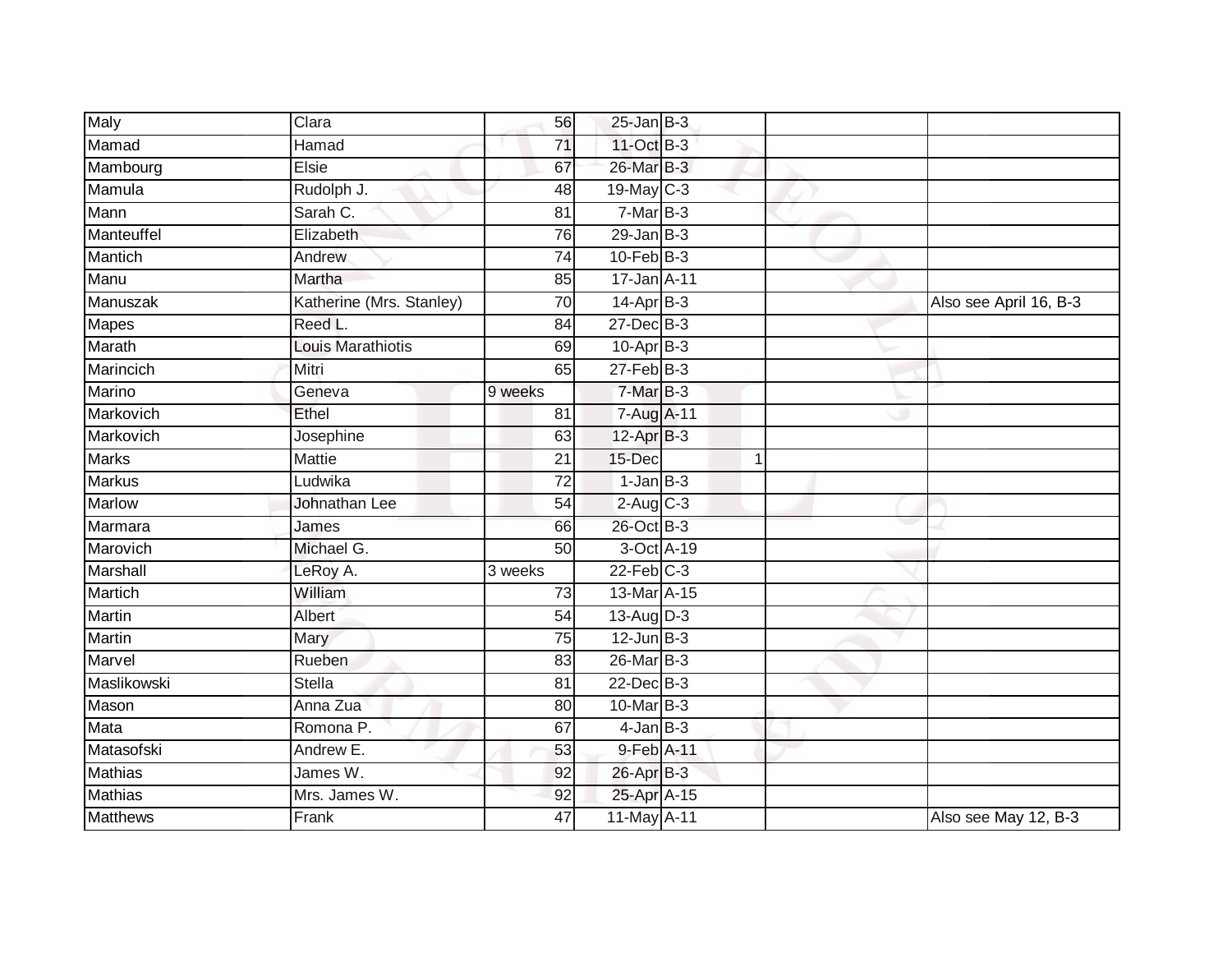| <b>Matthews</b>  | Mrs. Joseph        | 54              | 26-Apr B-3       |   |                                          |
|------------------|--------------------|-----------------|------------------|---|------------------------------------------|
| <b>Mattis</b>    | Joseph, Sr.        | 60              | $5-Nov$ B-3      |   |                                          |
| Maty             | Michael            | 71              | 14-Mar B-3       |   |                                          |
| Mauch            | Fred A.            | $\overline{70}$ | $12$ -Feb $B-3$  |   |                                          |
| Maxey            | Paul               | $\overline{28}$ | $27$ -Mar        | 1 |                                          |
| Maxey            | <b>Terry</b>       | 14              | 27-Mar           | 1 |                                          |
| Maxwell          | Russell O.         | 53              | $2$ -Feb $A-15$  |   |                                          |
| May              | Pamella Kay        | 19              | $20$ -Nov $B-3$  |   |                                          |
| Mayernik         | Mary               | 84              | 16-Oct A-15      |   |                                          |
| Mazgaj           | Peter              |                 | 9-Nov            |   | Also see November 10, C-                 |
| Maziarz          | Mary               | 76              | $29$ -Jan $B-3$  |   |                                          |
| Mazur            | John               | $\overline{72}$ | $5-$ Sep $B-3$   |   |                                          |
| McAllister       | <b>Mary Nowlan</b> | 67              | 19-Sep B-3       |   |                                          |
| <b>McCarty</b>   | Walter B.          | 76              | $9-AprB-3$       |   |                                          |
| McClain          | Alfonse            | 48              | 10-Sep B-3       |   |                                          |
| McClain          | Mrs. John          | 44              | 19-Oct A-2       |   | First name Antoinette<br>(Toni), see D-4 |
| McClelland       | Mrs. Joseph        | 60              | 26-Nov B-3       |   | First name Stella, see E-7               |
| McClelland       | Walter A.          | 69              | 14-Dec B-3       |   |                                          |
| McCooley         | Stephen            | 57              | 24-Aug B-3       |   |                                          |
| <b>McCoy</b>     | Harvey L., Sr.     | 84              | $15-Aug$ B-3     |   |                                          |
| <b>McCoy</b>     | John H.            | 86              | $25$ -May $B-3$  |   |                                          |
| <b>McCoy</b>     | <b>Stella Lee</b>  | 53              | $7-Mar$ B-3      |   |                                          |
| <b>McCrary</b>   | Mrs. George        | 65              | $26$ -Jul B-3    |   | First name Elizabeth P.,<br>see D-8      |
| <b>McDermott</b> | Isabell            | 69              | $11$ -Jan B-3    |   |                                          |
| McDowell         | Herman B.          | 78              | $1-Nov$ B-3      |   |                                          |
| <b>McEwen</b>    | Sherman E.         | 66              | 1-May            | 1 | Photo included                           |
| McFadden         | Mary A.            | 81              | 31-Mar B-3       |   |                                          |
| <b>McFall</b>    | John P.            | 76              | $5$ -Mar $B-3$   |   |                                          |
| <b>McGarry</b>   | Edward G.          | 85              | $25$ -Jul $A-15$ |   |                                          |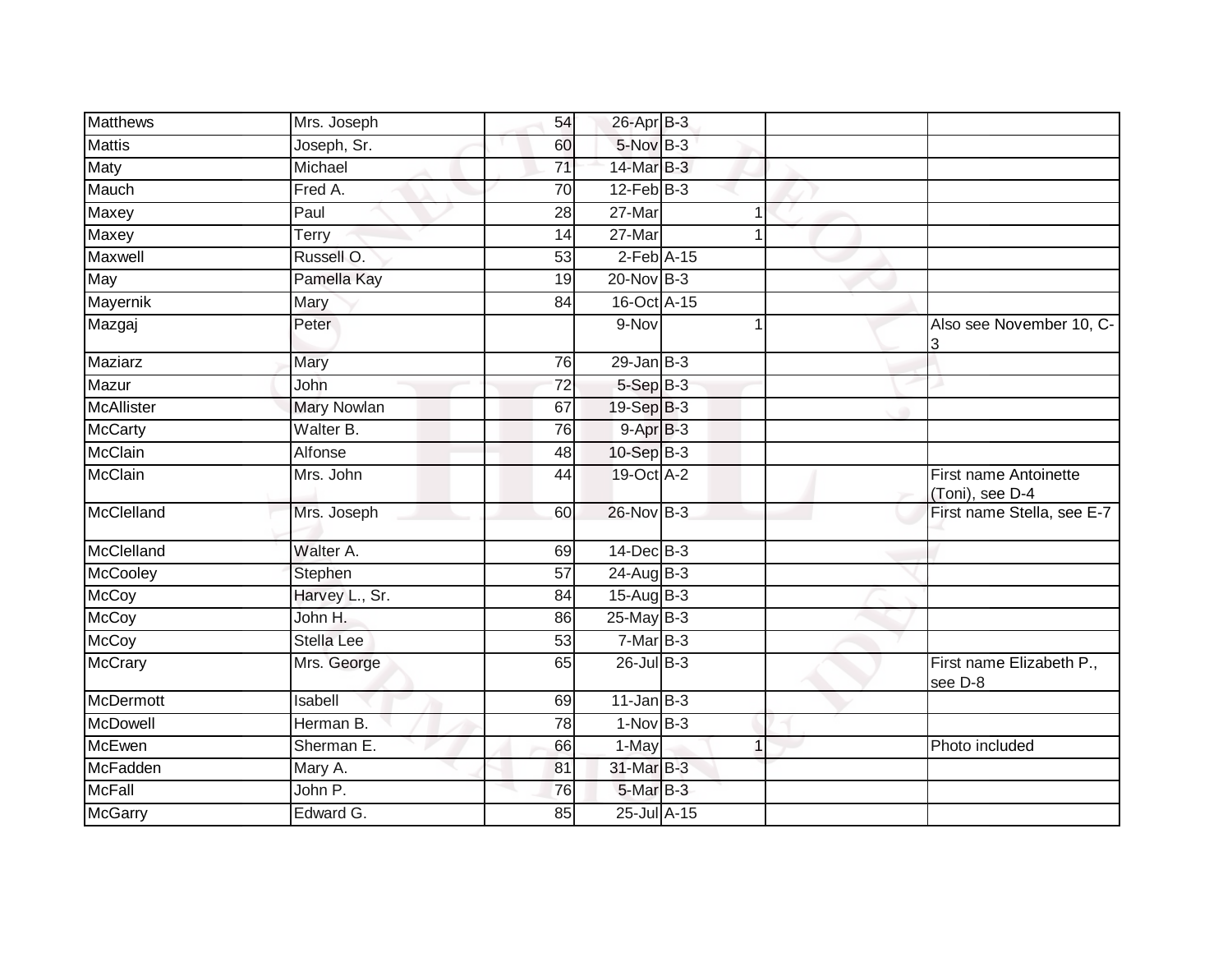| McGarry           | Edward V.              | 51     | $24$ -Jul B-3               |   |                                                            |
|-------------------|------------------------|--------|-----------------------------|---|------------------------------------------------------------|
| <b>McGee</b>      | Vicki Lynn             | Infant | $23$ -Jul B-3               |   |                                                            |
| <b>McGinnis</b>   | Violet M.              | 47     | $19 - Jan$ $B-3$            |   |                                                            |
| McGlasson         | Rev. Hugh F.           | 59     | $13-Sep$ B-3                |   | Picture included                                           |
| McGowan           | <b>Mike</b>            | 68     | $4-AprB-3$                  |   |                                                            |
| <b>McGraw</b>     | John W., Sr.           | 56     | 24-Oct C-3                  |   |                                                            |
| McGreevy          | <b>Thomas</b>          | 66     | $11$ -Jan $B-3$             |   |                                                            |
| McGunnigal        | John E.                | 64     | 7-Aug A-11                  |   |                                                            |
| <b>McKay</b>      | <b>Infant Daughter</b> | Infant | 10-Nov C-3                  |   |                                                            |
| <b>McKee</b>      | John W.                | 83     | 20-Sep B-3                  |   |                                                            |
| McKnight          | Richard T.             | 37     | $19-Sep$ B-3                |   |                                                            |
| McLaughlin        | Leo E.                 | 69     | $11$ -Dec $B-3$             |   |                                                            |
| McLaurin          | son                    | infant | $15$ -Feb $B-3$             |   |                                                            |
| McLean            | <b>William James</b>   | 80     | $12$ -Jun $B-3$             |   |                                                            |
| McMichael         | Clayton J.             | 40     | 12-Nov C-3                  |   |                                                            |
| <b>McNeill</b>    | John                   | 68     | 26-Dec A-15                 |   |                                                            |
| McQuiston         | William                | 80     | $2-Apr$ C-3                 |   |                                                            |
| <b>McRoberts</b>  | Hugh P.                | 51     | $4$ -Dec $B$ -3             |   |                                                            |
| <b>McWilliams</b> | <b>Susan Florence</b>  | 80     | $3$ -Jan $B-3$              |   |                                                            |
| Mead              | Edward L.              | 85     | 29-Oct B-3                  |   |                                                            |
| <b>Medaris</b>    | Floyd M.               | 66     | 11-Oct B-3                  |   |                                                            |
| Medley            | Louis R.               | 69     | 15-Sep B-7                  |   |                                                            |
| Medvid            | <b>Barbara</b>         | 79     | $21$ -May B-3               |   |                                                            |
| Medvid            | <b>John</b>            | 65     | $4-AprB-3$                  |   |                                                            |
| Mehmet            | <b>Harry Azize</b>     | 68     | $24-Sep$ B-3                |   |                                                            |
| Melcich           | Maggie                 | 78     | $2$ -May $A-15$             |   |                                                            |
| Mendoza           | Manuel                 | 62     | $2$ -Mar $\overline{A}$ -11 |   |                                                            |
| Mergesky          | John P.                | 52     | $3$ -Jan $B-3$              |   | Name also spelled<br>Merjeski; see also Jan. 1,<br>p.1     |
| Merjeski          | <b>John Patrick</b>    | 52     | $1-Jan$                     | 1 | Name also spelled<br>Mergesky; see also Jan. 3,<br>$p.B-3$ |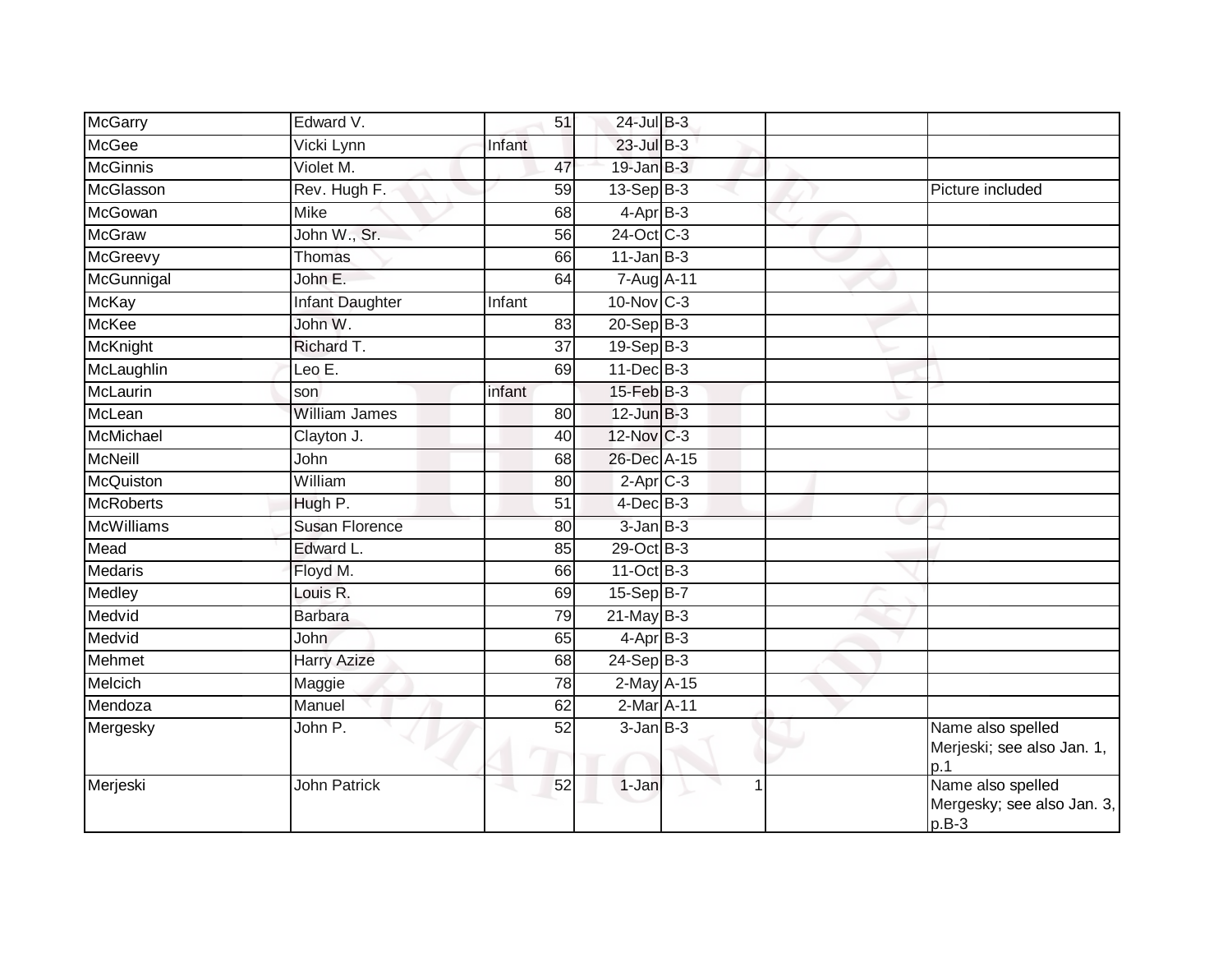| Merkel          | Frank A.          | 85              | 12-Mar B-3      |         |                                        |
|-----------------|-------------------|-----------------|-----------------|---------|----------------------------------------|
| Merrill         | Mrs. Otis         | 37              | 18-May A-11     |         | First name Virginia Violet,<br>see D-6 |
| Merriman        | Mrs. Otto         | $\overline{77}$ | $6$ -Aug $B$ -3 |         | First name Delcie H., see<br>$C-6$     |
| Messenger       | Theodore R.       | $\overline{57}$ | $10-Sep$ B-3    |         |                                        |
| Mettler         | William           | 68              | 2-May A-15      |         |                                        |
| Meyer           | Emil H.           | $\overline{74}$ | 26-May B-3      |         |                                        |
| Meyer           | Fred J.           | 51              | $16$ -Jul B-3   |         |                                        |
| Meyer           | Oliver            | $\overline{75}$ | 9-May A-15      |         |                                        |
| <b>Meyers</b>   | James W.          | 58              | $3-Sep B-3$     |         |                                        |
| Meyforth        | Carey             | $\overline{70}$ | $19$ -Feb $B-3$ |         |                                        |
| Michalak        | Frank             | 76              | $1$ -Jan $B-3$  |         |                                        |
| Michalski       | John              | 73              | $7$ -May $B-3$  |         |                                        |
| Michalski       | Mary Nora         | $\overline{70}$ | $1-MayB-3$      |         |                                        |
| Micheletto      | Angelo            | 72              | $4$ -Jan $B-3$  |         |                                        |
| Michelin        | <b>Opal Marie</b> | 48              | $23$ -Mar $B-3$ |         |                                        |
| Michielsen      | Joseph W.         | 34              | $10$ -Apr $B-3$ |         |                                        |
| Michow          | Emma              | 81              | 29-Sep B-3      |         |                                        |
| Middleton       | James             | 69              | 16-Oct A-15     |         |                                        |
| <b>Midkiff</b>  | Minnie (Fuqua)    | 81              | 28-Feb A-11     |         |                                        |
| Mihai           | Julia             | 86              | $25-AugB-3$     |         |                                        |
| Mihalsky        | Michael           | 78              | $27$ -Jan B-3   |         |                                        |
| <b>Mihaluk</b>  | Wassil            | 39              | 15-Feb          |         |                                        |
| Mijanovich      | James             | 36              | $23$ -Jul B-3   |         |                                        |
| <b>Mika</b>     | Mrs. Stephen      | 54              | $2$ -Aug $C-3$  | Gartner | First name Alvina, see D-8             |
| <b>Miklos</b>   | Mrs. John         | 37              | $12-Sep B-3$    |         | First name Dorothy J. see<br>$C-4$     |
| <b>Miklusak</b> | Joseph            | 45              | $13$ -Jan B-3   |         |                                        |
| Mikula          | John              | 78              | $16$ -Jan $B-3$ |         |                                        |
| <b>Miles</b>    | Anna G.           | 68              | 24-Apr A-15     |         |                                        |
| Milgram         | Samuel H.         | 69              | $3-AprB-3$      |         |                                        |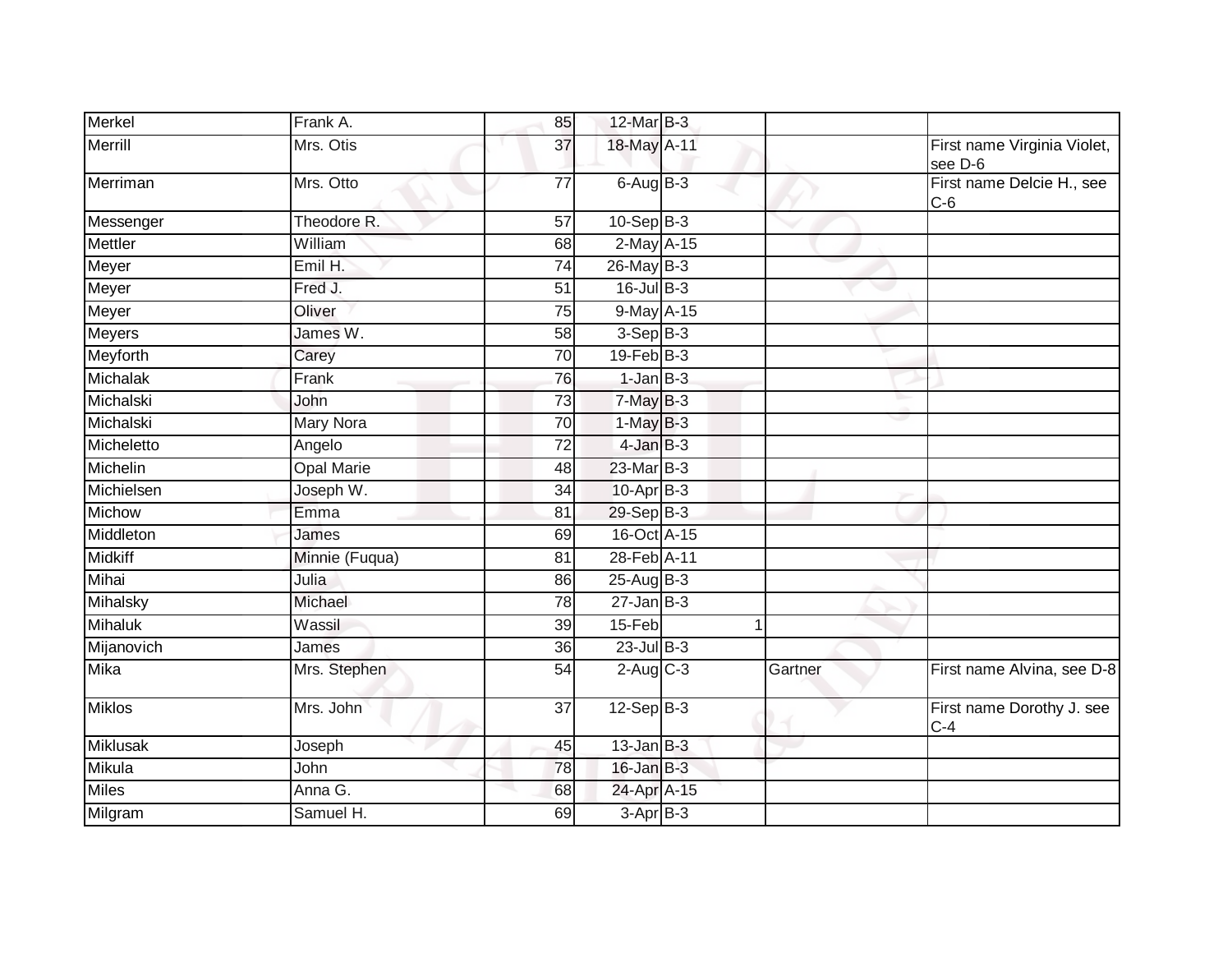| Miller<br>Edward C.              | 83              | $5-$ Sep $B-3$   |             |                                               |
|----------------------------------|-----------------|------------------|-------------|-----------------------------------------------|
| Miller<br>George Larry           | 64              | 6-Jan            |             |                                               |
| <b>Miller</b><br>Harry E.        | 58              | 14-May A-19      |             |                                               |
| Miller<br>Helen                  |                 | $1-Oct$ B-3      |             |                                               |
| Miller<br>Herbert A.             | 46              | 22-Nov B-3       |             |                                               |
| <b>Miller</b><br>James N.        |                 | 3-Mar B-3        |             |                                               |
| Miller<br>John, Jr.              | 93              | 2-May A-15       |             |                                               |
| Miller<br>Mary                   | 81              | $30 - Jan$ $B-3$ |             |                                               |
| Miller<br>Mrs. Frank             |                 | 14-May A-19      |             |                                               |
| <b>Miller</b><br>Otto A.         | 91              | $16$ -Jan B-3    |             |                                               |
| Miller<br>Robert B.              | $\overline{74}$ | $5-Nov$ B-3      |             |                                               |
| Miller<br><b>Truman Theodore</b> | 23              | $28-Aug$         | 1           |                                               |
| <b>Millies</b><br>Louise A.      | 89              | 19-Oct A-2       |             |                                               |
| Millsap<br>Kathleen S.           | 5 months        | 14-Mar B-3       |             |                                               |
| <b>Minnis</b><br>Ella            | 94              | 17-Dec B-3       |             |                                               |
| <b>Roy Clebert</b><br>Minton     | 18              | 30-Jul B-3       |             |                                               |
| <b>Misch</b><br>Bertha M.        | 65              | 10-Mar B-3       |             |                                               |
| Misch<br>William                 | $\overline{73}$ | $5-Apr$ B-3      |             |                                               |
| <b>Misiolek</b><br>Frank         | 72              | $17-Apr$ B-3     |             |                                               |
| Misiora<br>Josephine             | $\overline{74}$ | $12$ -Dec $B-3$  |             |                                               |
| Mistarz<br>Mary                  | 71              | 6-Nov B-3        |             |                                               |
| Mital<br>Genowefa                | 75              | $5-FebB-3$       |             |                                               |
| Mitan<br>Frank, Sr.              | 61              | 29-May B-3       |             |                                               |
| Mitchell<br>Dickey L.            | 86              | 22-May A-15      |             | Photo included                                |
| Mitchell<br>Elmer A.             | 77              | $9-Nov$ B-3      |             |                                               |
| Mitchell<br>Mrs. Bonnard         | 74              | 24-Nov B-7       |             | First name Minnie L., see<br>$F-3$            |
| <b>Mize</b><br>Ernest Leroy      | $\overline{31}$ | 2-Nov            | $\mathbf 1$ | Picture included, also see<br>November 3, C-3 |
| Mize<br><b>Infant Daughter</b>   | Infant          | 18-Oct C-3       |             |                                               |
| Modrzejewski<br>Ignac            |                 | $29$ -Jun $B-3$  |             |                                               |
| Moisoff<br>George N., Sr.        | 82              | 20-Aug B-3       |             |                                               |
| Mokosak<br>Anna                  | 77              | $29$ -Oct B-3    |             |                                               |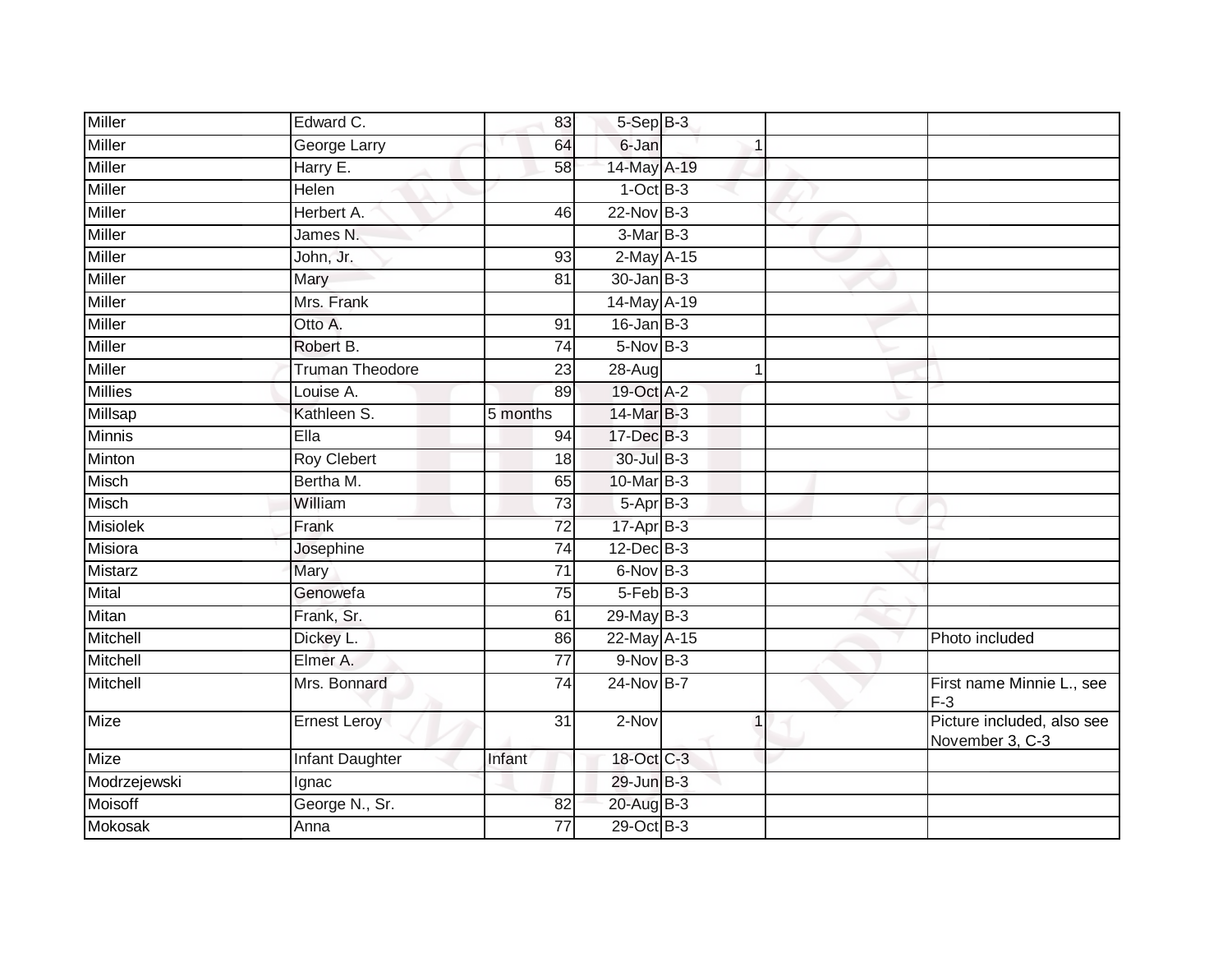| Monberg       | John H.               | 18              | $23 -$ Jul           |                      | Also see July 24, B-3,<br>picture included    |
|---------------|-----------------------|-----------------|----------------------|----------------------|-----------------------------------------------|
| Montgomery    | Mrs. John W.          |                 | $11$ -Jun $B-3$      |                      |                                               |
| Montgomery    | Samuel A.             | 64              | $25 - Jan$           | $\overline{1}$       | photo included                                |
| Monyok        | Joseph Steve          | 56              | 30-Nov B-3           |                      |                                               |
| Moody         | John F.               | $\overline{37}$ | 13-Mar A-15          |                      |                                               |
| Moore         | <b>Chris</b>          |                 | 8-Nov                | $\blacktriangleleft$ | Also see November 9, B-3                      |
| Moore         | Ella Yost             | 86              | 26-Dec A-15          |                      |                                               |
| Moore         | Frank A.              | $\overline{72}$ | $21$ -Jun $B-3$      |                      |                                               |
| Moore         | Herman A. (Dinty, Sr. | 66              | 31-Dec B-3           |                      |                                               |
| Moore         | <b>James Foster</b>   | 92              | 6-Feb <sup>B-3</sup> |                      |                                               |
| Moore         | Janice Diane          | 3               | 17-May               |                      | Photo of event                                |
| Moore         | Jeff D., Jr.          | 14              | 1-Nov                | 1                    | Also see November 2, B-3                      |
| Moore         | Lillie                | 61              | 8-Aug A-13           |                      |                                               |
| Moore         | Marie                 | 59              | 31-May B-3           |                      |                                               |
| Moore         | Owen                  | 93              | $21-Sep$ B-3         |                      |                                               |
| Moran         | Donald                | 46              | $10$ -Oct            | 1                    | Also see October 11, p 1,<br>Picture included |
| Moran         | Mamie S.              | 80              | $1-AugB-3$           |                      |                                               |
| <b>Mordus</b> | Rose                  | 53              | $20$ -Aug B-3        |                      |                                               |
| More          | John T.               | 62              | $22-Sep$ B-3         |                      |                                               |
| Morey         | Aubrey F.             | 58              | 5-Oct A-6            |                      |                                               |
| Morgan        | Matthew               | 49              | 28-May               |                      |                                               |
| <b>Morris</b> | Mrs. Albert M.        | 59              | 25-Apr A-15          |                      |                                               |
| Morrison      | Anna (Wojtena)        | $\overline{72}$ | $17 - Apr$ B-3       |                      |                                               |
| Morrison      | <b>Connie Marie</b>   | 15              | 17-Oct               |                      |                                               |
| Morrison      | George P., Sr.        |                 | $23$ -Jul $B-3$      |                      | Also see July 24, B-3,<br>picture included    |
| Morrissey     | Thomas                | 2 months        | 24-Nov B-7           |                      |                                               |
| Mortoon       | James D.              | 66              | 28-Sep A-13          |                      |                                               |
| Moryc         | Jozef (Moize)         | 72              | 6-Mar B-3            |                      |                                               |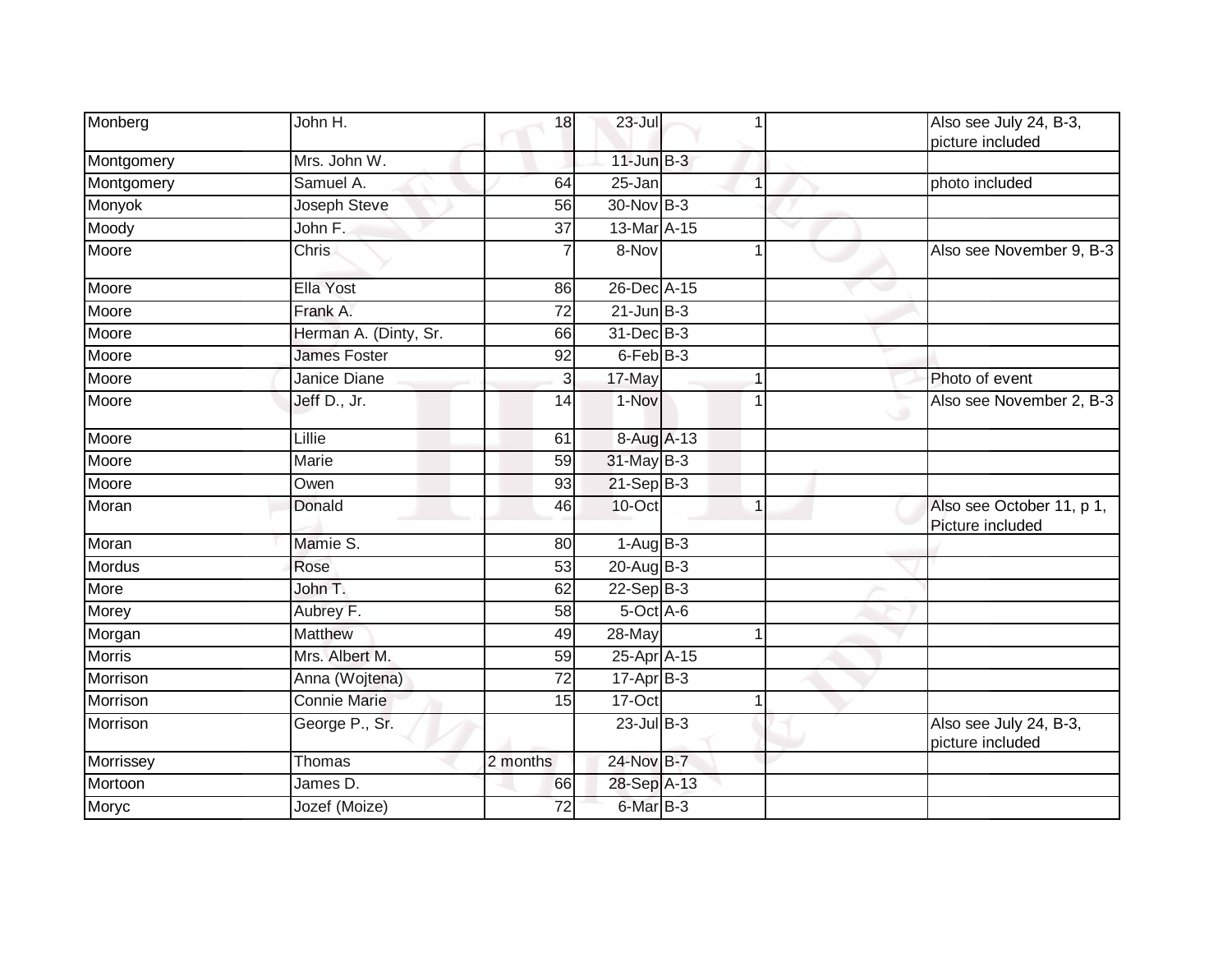| Mosca          | Rosaria              | 81              | 18-May A-11            |   |                                            |
|----------------|----------------------|-----------------|------------------------|---|--------------------------------------------|
| <b>Moss</b>    | <b>Ray Allsworth</b> | 50              | 26-Dec A-15            |   |                                            |
| <b>Mrzlock</b> | Veronica             | $\overline{70}$ | $20$ -Nov $B-3$        |   |                                            |
| Muday          | John, Sr.            | 78              | $15$ -Dec $B$ -3       |   |                                            |
| Muehlman       | Gertrude             | $\overline{77}$ | $20$ -Aug $B-3$        |   |                                            |
| <b>Mueller</b> | Julius               | 56              | $5-AprB-3$             |   |                                            |
| <b>Muffett</b> | William D.           | 66              | $17 - Dec$ B-3         |   |                                            |
| Mugg           | Grace                | 80              | 10-Oct A-19            |   |                                            |
| <b>Muller</b>  | J.A. (Jack)          | 84              | 28-Feb <sup>A-11</sup> |   |                                            |
| Munda          | Martha B.            | 74              | 8-Nov C-3              |   |                                            |
| Mundo          | Simon                | 90              | 15-Oct B-3             |   |                                            |
| Munger         | Harry                | 74              | $23$ -Jul B-3          |   |                                            |
| Munoz          | Juana                | 74              | 10-May B-3             |   |                                            |
| <b>Murchek</b> | John                 | 21              | 4-Dec                  | 1 |                                            |
| Murga          | Mrs. John, Sr.       |                 | 21-Dec B-3             |   | First name Suzi, see D-6                   |
| Murphy         | Joseph W.            | 60              | $1$ -Jun $B-3$         |   |                                            |
| Murphy         | Maurice C.           | 56              | 8-Nov C-3              |   |                                            |
| Murray         | Agnes C.             | 52              | 17-Oct B-3             |   |                                            |
| Murray         | Elva K.              | 76              | 22-Mar C-3             |   |                                            |
| <b>Murry</b>   | Max F.               | $\overline{55}$ | $2-Aug$ $C-3$          |   |                                            |
| Murzyn         | Albert               | 64              | 27-Nov A-11            |   |                                            |
| Murzyn         | Debra                | 5               | 27-Mar                 | 1 | Photo included, also see<br>March 28, A-15 |
| Murzyn         | Regina               | 5               | 27-Mar                 |   | Photo included, also see<br>March 28, A-15 |
| Muzzall        | Leslie A.            | 63              | $10$ -Dec $B-3$        |   |                                            |
| Myer           | John E.              | 70              | $9-Nov$ B-3            |   |                                            |
| <b>Myers</b>   | Effie                | 86              | $6$ -Aug $B$ -3        |   |                                            |
| Myszak         | Pete                 | 82              | $21-Sep$ B-3           |   |                                            |
| <b>Mytys</b>   | Rev. Paul            | 54              | $13$ -Jun $B-3$        |   |                                            |
| Nadai          | Mary                 | 81              | 17-Jan A-11            |   |                                            |
| Nagle          | Mrs. Ben             | 66              | 15-May A-11            |   | First name Tillie, see B-6                 |
| Nalon          | Charles W.           | 62              | $11-Apr$ B-3           |   |                                            |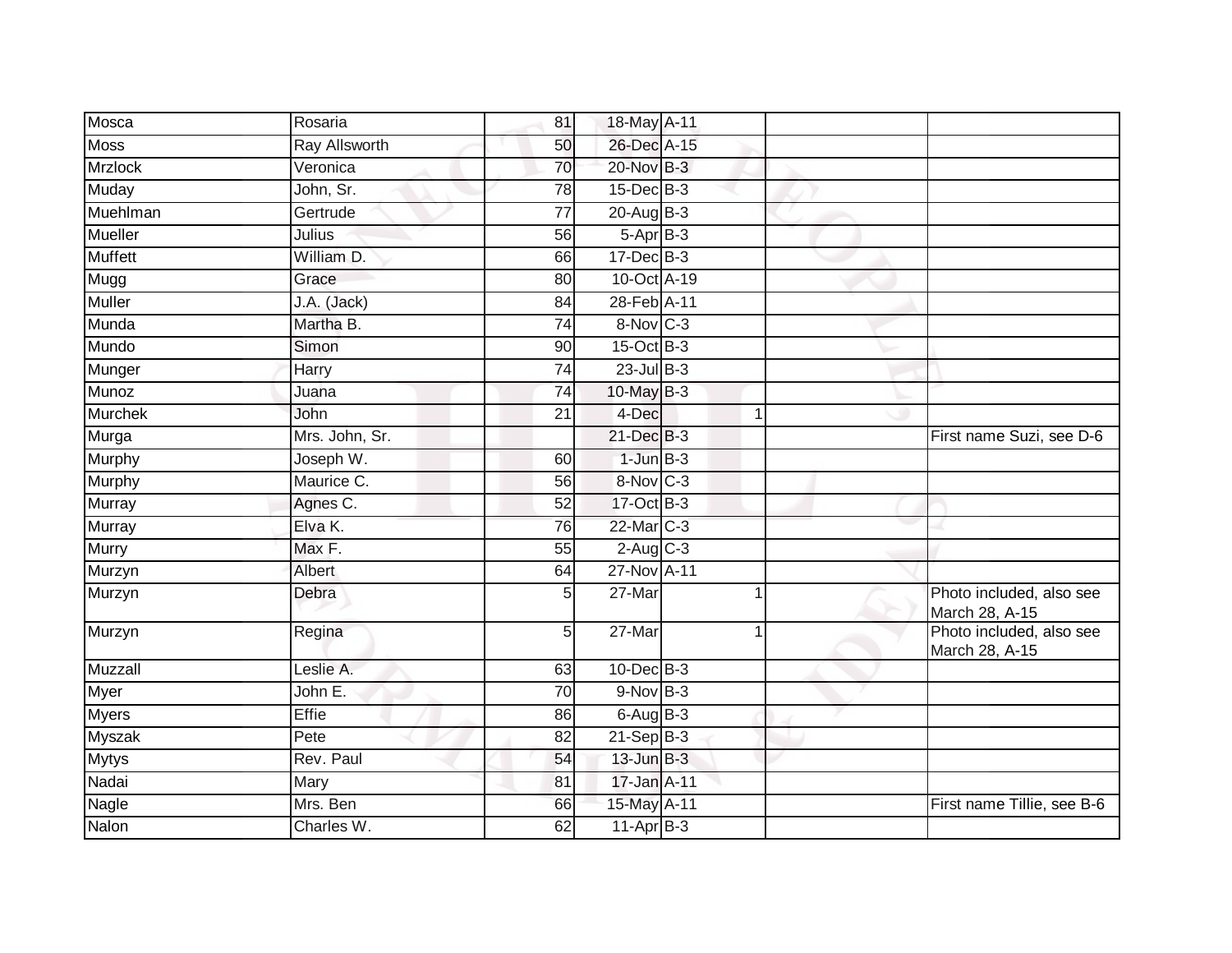| <b>Nations</b>  | Martha Jane              | 56               | 19-Nov B-3       |   |                                                  |
|-----------------|--------------------------|------------------|------------------|---|--------------------------------------------------|
| Nava            | Augustina                | 50               | $11-AprB-3$      |   |                                                  |
| <b>Navickas</b> | Kazys                    | 74               | $25 - Jun$ B-3   |   |                                                  |
| Nawracaj        | Sophie                   |                  | $19$ -Jan B-3    |   |                                                  |
| <b>NcNeill</b>  | Nancy                    | 63               | $10$ -Feb $B-3$  |   |                                                  |
| <b>Nebe</b>     | William O.               | $\overline{70}$  | $19$ -Jan B-3    |   |                                                  |
| Nednien         | <b>Charles</b>           | 68               | $15$ -Dec $B$ -3 |   |                                                  |
| <b>Neff</b>     | Esther L.                | 59               | $2-Apr$ C-3      |   |                                                  |
| Neibergall      | Francis E.               | 59               | $2$ -Apr $C-3$   |   |                                                  |
| Neitzel         | Cora                     | 69               | 11-Sep A-11      |   |                                                  |
| Nelson          | Carl E.                  | $\overline{78}$  | $10-Sep$         |   | Picture included, also see<br>September 11, A-11 |
| Nelson          | H. Gordon                | 64               | $1-Sep$ B-3      |   |                                                  |
| Nelson          | Ray F.                   | 63               | 16-Oct A-15      |   |                                                  |
| Nemeth          | Steven                   | 22               | 8-Oct            | 1 |                                                  |
| <b>Nestor</b>   | George Michale           | $\boldsymbol{9}$ | $3-SepB-3$       |   | Picture included                                 |
| <b>Newell</b>   | Rena G.                  | 87               | 7-Aug A-11       |   |                                                  |
| Newman          | Arthur H.                | 55               | $10$ -Dec $B-3$  |   |                                                  |
| Newman          | Cecelia (Mrs. Edward C.) | 65               | 7-Apr B-3        |   |                                                  |
| Newman          | Charlotte                | 56               | $27$ -Mar $B-3$  |   |                                                  |
| Newman          | <b>Mabel</b>             | 68               | $11 - Dec$ B-3   |   |                                                  |
| Newman          | Mrs. Walter              |                  | $29$ -Aug $B-3$  |   | First name Blanche<br>Windish, see B-8           |
| Newton          | John M.                  | 68               | 26-Dec A-15      |   |                                                  |
| Nichols         | Iva E.                   | 74               | $25$ -Jan $B-3$  |   |                                                  |
| Nicholson       | Rev. Elmer S.            | 71               | $28-Apr$ B-3     |   |                                                  |
| Niemiec         | Anna                     | 72               | 22-May A-15      |   |                                                  |
| Niksich         | Mary                     | 77               | $3$ -Dec $B-3$   |   |                                                  |
| Nisevich        | Lubica                   | $\overline{74}$  | $5-Nov$ B-3      |   |                                                  |
| Niswander       | Clyde R.                 | 86               | $22$ -Jan B-3    |   |                                                  |
| Noffsinger      | Dencil                   |                  | 16-Jan           | 1 |                                                  |
| Nolan           | John E.(Mike)            | 57               | 29-Aug B-3       |   |                                                  |
| Nondorf         | George F.                | 82               | 14-May A-19      |   |                                                  |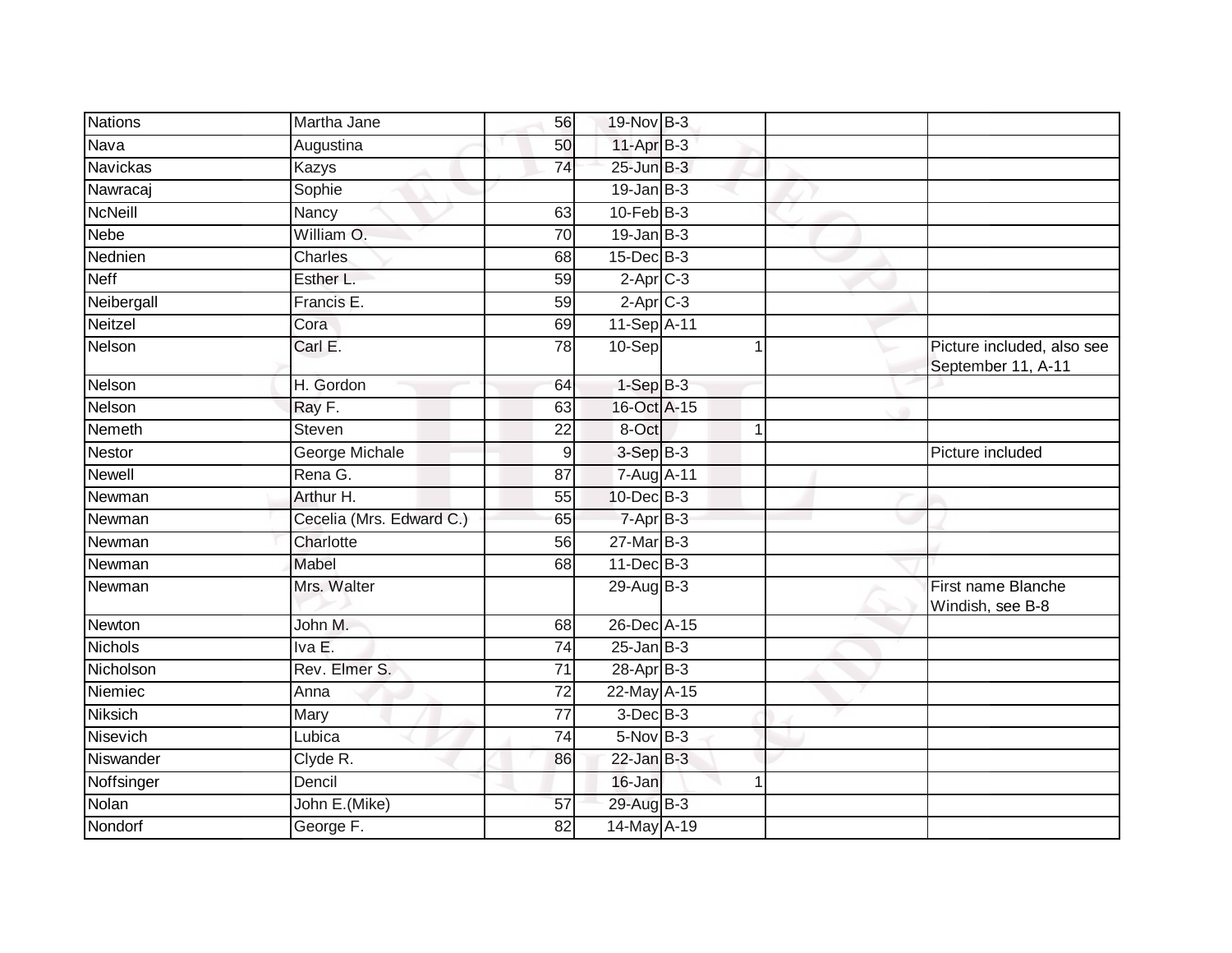| Norden          | Abel             | 49              | 3-Mar B-3            |  |                                    |
|-----------------|------------------|-----------------|----------------------|--|------------------------------------|
| Nordyke         | Mrs. Adin        | 51              | 24-Dec B-3           |  |                                    |
| <b>Norris</b>   | Ica (Louise)     | 48              | $3$ -Apr $B-3$       |  |                                    |
| Norton          | David T.         | 60              | 25-Apr A-15          |  |                                    |
| Novak           | Edward           | 46              | $20$ -Nov $B-3$      |  |                                    |
| Novak           | Joseph           | 69              | 30-Aug B-3           |  |                                    |
| Novak           | Mrs. Al          | 44              | $1-AugB-3$           |  | First name Violet, see B-6         |
| Novosel         | <b>Mike</b>      | 79              | $22$ -Jun $B-3$      |  |                                    |
| Nowakowski      | Walter           | 82              | $22$ -Nov $B-3$      |  |                                    |
| Nozka           | Stanley J.       | 50              | $11-AprB-3$          |  |                                    |
| <b>Nuckolls</b> | Clark K.         |                 | $27$ -Aug $B-3$      |  |                                    |
| <b>Nye</b>      | Katherine        |                 | 17-Aug B-3           |  |                                    |
| Obelein         | Susan            | 66              | $1-OctB-3$           |  |                                    |
| Obremski        | Anthony          | 84              | 10-Dec B-3           |  |                                    |
| O'Brien         | Lillian          | 80              | 29-Nov B-3           |  |                                    |
| Odenthal        | Henry            | 40              | 15-Nov B-3           |  |                                    |
| O'Donnell       | Daisy            | 63              | $19$ -Jan B-3        |  |                                    |
| Ogden           | <b>Emily Ott</b> | 87              | 16-Feb A-13          |  |                                    |
| Ogle            | James (Ted)      |                 | 13-Nov               |  |                                    |
| O'Keefe         | James            | $\overline{17}$ | $24-Nov$             |  |                                    |
| Oldendorf       | Emma             | $\overline{71}$ | $20 - Apr$ B-3       |  |                                    |
| Olin            | Mrs. Thomas      | $\overline{53}$ | 8-Jun B-3            |  | First name Estelle M. see<br>$D-7$ |
| Olkowski        | Anastasia        | 79              | 30-Aug B-3           |  |                                    |
| Olsen           | Antone           | 59              | 19-Nov B-3           |  |                                    |
| Olsen           | Carrrie W.       | 70              | $10$ -May B-3        |  |                                    |
| Olson           | Marie            | 62              | $27 - Jun$ $B-3$     |  |                                    |
| Olson           | Marie Alice      | 58              | 19-May C-3           |  |                                    |
| Olthoff         | Effie            | 86              | 24-Jul B-3           |  |                                    |
| Oltz            | Harry M.         |                 | 22-Oct B-3           |  |                                    |
| Oltz            | Margaret H.      | 62              | 2-Apr <sub>C-3</sub> |  |                                    |
| O'Mara          | Bartholomew      | 70              | $21-Sep$ B-3         |  |                                    |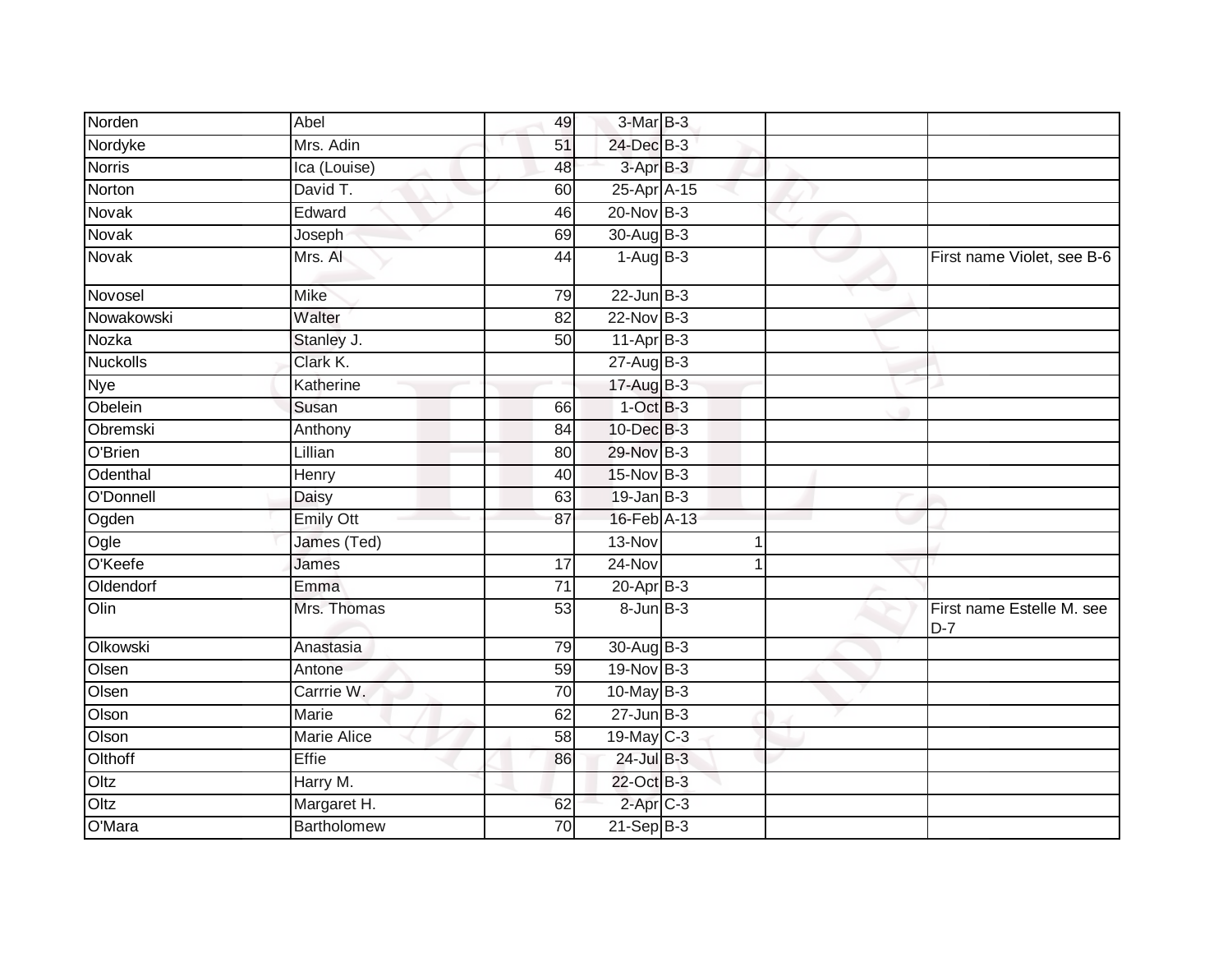| O'Neal      | Emma          | 79              | $16$ -Jun $B-3$  |  |                                                 |
|-------------|---------------|-----------------|------------------|--|-------------------------------------------------|
| Orange      | Joe Mike      | 26              | 14-May           |  |                                                 |
| Orange      | Joseph M.     | $\overline{26}$ | 15-May A-11      |  |                                                 |
| Orbu        | Everett W.    | 64              | $22$ -Jun $B-3$  |  |                                                 |
| Osborne     | Richard F.    | 51              | $10$ -Dec $B-3$  |  |                                                 |
| Osborne     | Samuel        | 82              | 21-Aug A-11      |  |                                                 |
| Osmulski    | Casimir       | 46              | 25-Jul A-15      |  | aka Smulski, Casimir                            |
| Ostrom      | Glenna Kay    | 5 weeks         | 10-Nov C-3       |  |                                                 |
| Ostrowski   | Katherine     | 62              | $30 - Jan$ $B-3$ |  |                                                 |
| Otto        | Carl A.       | 45              | $16$ -May B-3    |  |                                                 |
| Outler      | Daniel        | 58              | $25$ -Jun $B-3$  |  |                                                 |
| Ovanovich   | John          | $\overline{72}$ | $6-NovB-3$       |  |                                                 |
| Owens       | Mrs. John     | 42              | $5$ -Jul $B-3$   |  | First name Jeanne, see D-                       |
| Paarlberg   | Anne          | 76              | $11$ -Jan $B-3$  |  |                                                 |
| Packer      | Martha P.     |                 | 31-May B-3       |  |                                                 |
| Pactwa      | Frank S., Sr. | 52              | $14$ -Jul B-3    |  |                                                 |
| Paljug      | John          | 57              | 23-Oct A-15      |  |                                                 |
| Palka       | Anthony       | 73              | $22$ -Jun $B-3$  |  |                                                 |
| Palmer      | Louise        | $\overline{78}$ | 28-Sep A-13      |  |                                                 |
| Palmonari   | Mrs. Victor   | 47              | $19-Nov$ B-3     |  |                                                 |
| Paluch      | George        | 73              | $10-Sep$ B-3     |  |                                                 |
| Panagas     | Gust          | 63              | 29-Dec A-15      |  |                                                 |
| Panichelli  | Anthony       | 72              | 9-Oct A-13       |  |                                                 |
| Pansevicius | Frank P.      | 60              | $10-Sep$ B-3     |  |                                                 |
| Papai       | John          | $\overline{82}$ | $29-Sep$ $B-3$   |  |                                                 |
| Parker      | Melvin A.     | 52              | $14$ -Nov B-3    |  |                                                 |
| Parker      | Sheri Lynn    | Infant          | $16$ -Jul B-3    |  |                                                 |
| Parry       | Leslie J.     | $\overline{73}$ | 28-Sep A-13      |  | Also see September 29, B-<br>3 Picture included |
| Partyka     | Mrs. Steve    | 50              | 25-Sep A-11      |  | First name Irene, see B-6                       |
| Paskotto    | Anna          | 76              | $6$ -Oct $C$ -3  |  |                                                 |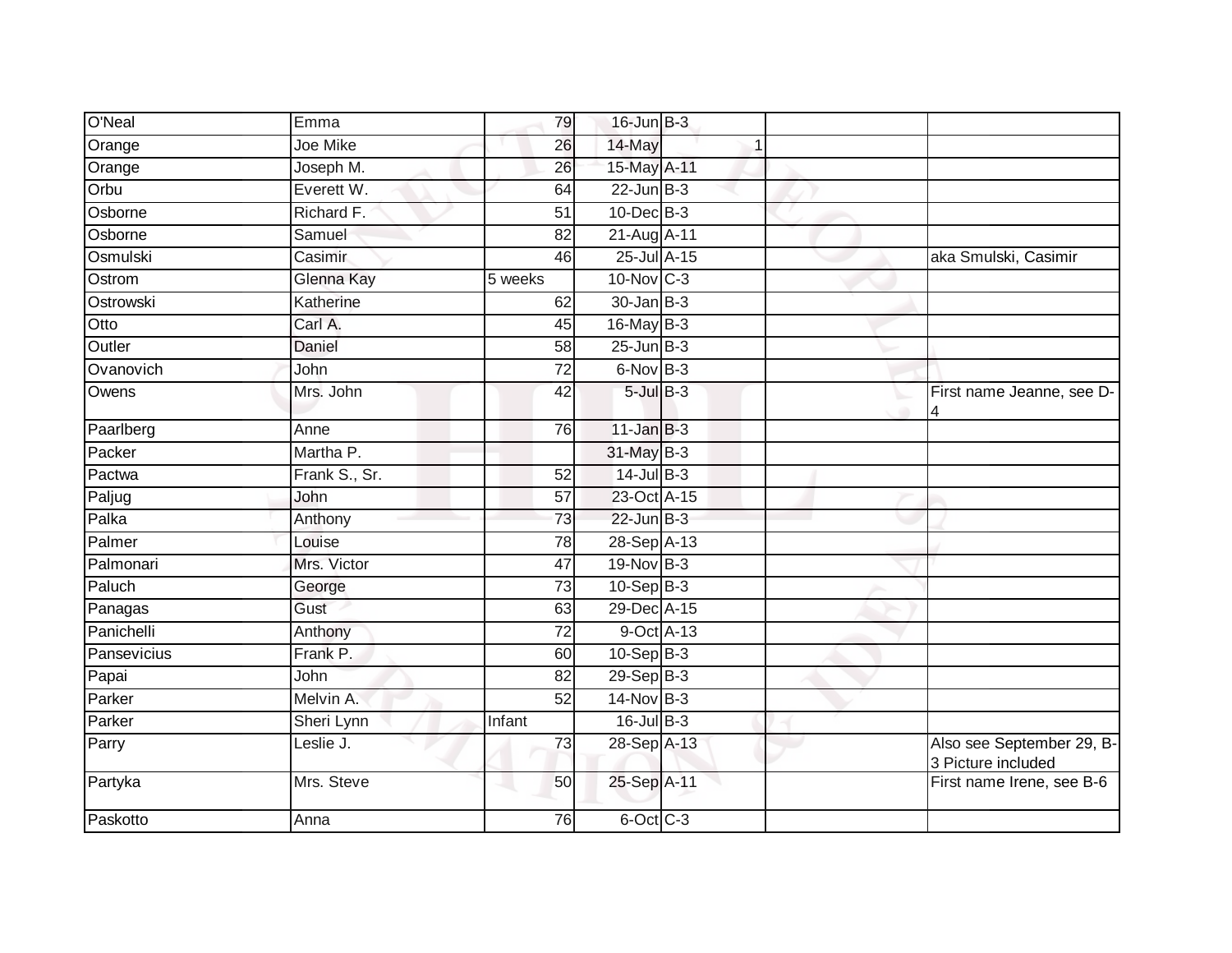| Passage     | Carl M.              | 62              | 17-Aug B-3        |                |                                             |
|-------------|----------------------|-----------------|-------------------|----------------|---------------------------------------------|
| Passage     | Oliver <sub>F.</sub> | 52              | $6-Sep$ $C-3$     |                |                                             |
| Pastor      | Joseph J.            | 73              | $23$ -Jul B-3     |                |                                             |
| Paszkiewicz | Walter (Skip)        | 42              | 15-Mar B-3        |                |                                             |
| Patrick     | John W.              | $\overline{70}$ | $5$ -Jul $B-3$    |                |                                             |
| Patrick     | Michael, Jr.         | 50              | 6-Dec             | $\overline{1}$ |                                             |
| Patterson   | Walter R.            | 86              | 19-Jun A-15       |                |                                             |
| Paul        | Andrew               | 66              | 28-Feb A-11       |                |                                             |
| Paulausky   | Kazimir              | $\overline{75}$ | $1$ -Jun $B-3$    |                |                                             |
| Paulich     | Marko                | 83              | 26-Oct B-3        |                |                                             |
| Pavelak     | John                 | 78              | $17 -$ Jul B-3    |                |                                             |
| Pavich      | Joseph               | 40              | $28$ -Aug $B-3$   |                |                                             |
| Pavlovic    | Mrs. Martin          | 66              | 24-Aug B-3        |                | First name Roza, see D-5                    |
| Pawlak      | John M.              | 63              | 18-Dec            | 1              |                                             |
| Pawlak      | Mary                 | 82              | 23-Jan A-11       |                |                                             |
| Pawloski    | Henry                | 50              | 26-Jan A-9        |                |                                             |
| Paxton      | Fay                  | 80              | 9-Mar B-3         |                |                                             |
| Payne       | Neill N.             | 72              | 26-Dec A-15       |                |                                             |
| Peaker      | J. Harry             | 70              | 9-Jan             |                | See also Jan. 10, p. B-3,<br>photo included |
| Pearson     | Hilda C.             | 85              | $3-MayB-3$        |                |                                             |
| Peerbolte   | Annie                |                 | $5 -$ Apr $B - 3$ |                |                                             |
| Peerbolte   | Brenda L.            | 4               | $20-Sep$ B-3      |                |                                             |
| Peglow      | Mrs. William C.      | 58              | 26-Dec A-15       |                | First name Vera A., see B-                  |
| Pekownick   | Anna                 | 83              | 3-Jul A-11        |                |                                             |
| Pekownik    | John                 | 62              | $23$ -May $B-3$   |                |                                             |
| Pence       | Ray                  | 70              | $6$ -Aug $B$ -3   |                |                                             |
| Penkala     | Anna                 | 79              | 10-Apr B-3        |                |                                             |
| Peno        | Pedro Botello        |                 | 21-Jul C-3        |                |                                             |
| Perek       | Frank                | $\overline{72}$ | $3-Sep$ B-3       |                |                                             |
| Perelman    | Robert E.            | $\overline{12}$ | $17-Sep$ B-3      |                |                                             |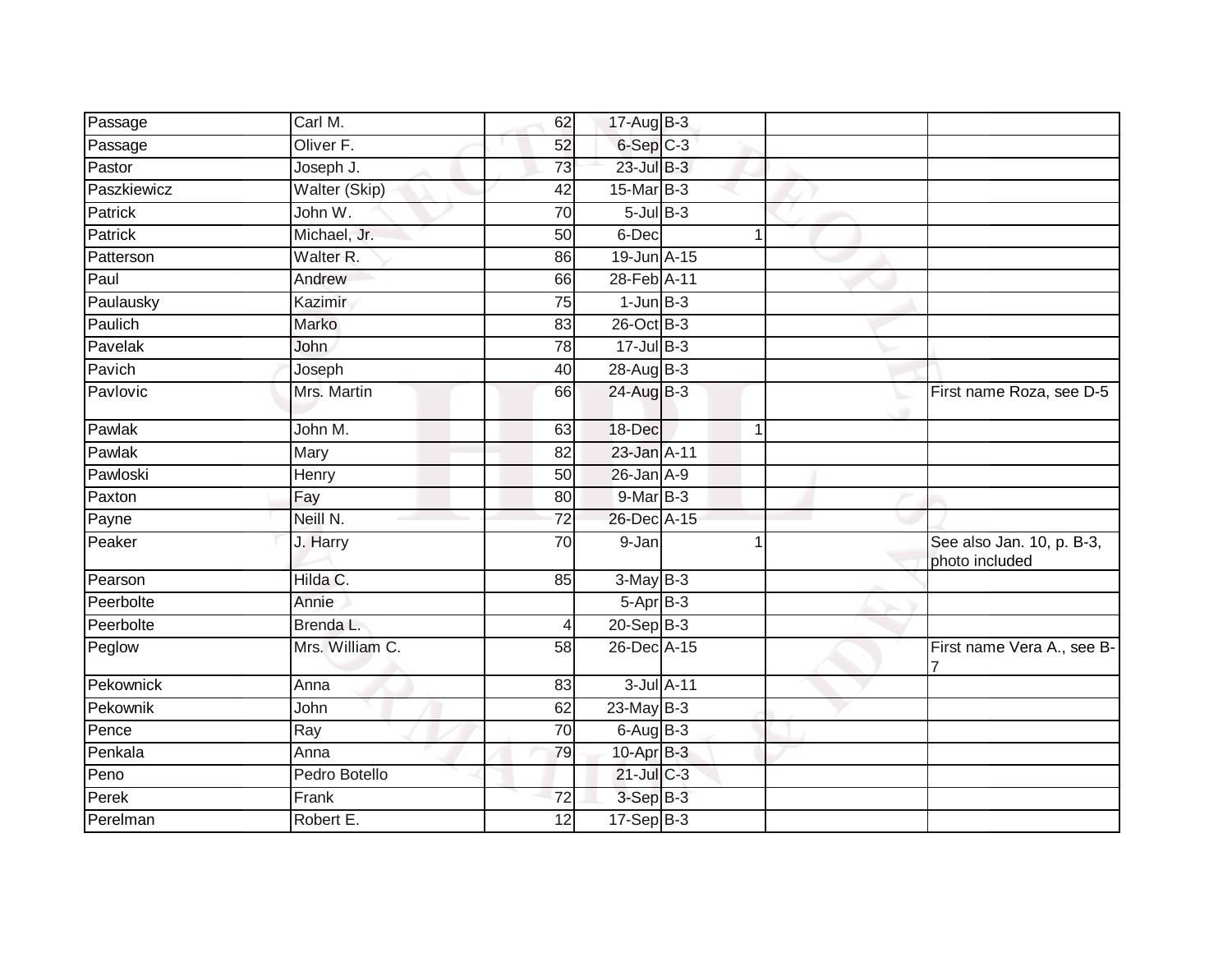| Peremsky   | Mrs. John             | 69              | 3-Aug A-11       |   | First name Josephine, see<br>$D-5$  |
|------------|-----------------------|-----------------|------------------|---|-------------------------------------|
| Perepski   | <b>Charles</b>        | 38              | 25-Aug B-3       |   |                                     |
| Perian     | George                | $\overline{55}$ | $4$ -May B-3     |   |                                     |
| Perian     | Vera                  | 50              | $14$ -Jun $B-3$  |   |                                     |
| Perkins    | Mrs. Lee A.           | 56              | 23-Mar B-3       |   |                                     |
| Perniciaro | Mrs. Vito (Concetta)  | 74              | 13-Oct C-3       |   |                                     |
| Pero       | Mrs. George           | $\overline{37}$ | $14$ -Nov B-3    |   | First name Josephine M.,<br>see C-4 |
| Perpich    | Helen                 | $\overline{75}$ | $7-Feb$ A-11     |   |                                     |
| Perry      | <b>Paul Steward</b>   | 50              | 3-Jul A-11       |   |                                     |
| Peterlich  | <b>Marko</b>          | $\overline{77}$ | $7-NovB-3$       |   |                                     |
| Peters     | <b>Charles Garlan</b> | 45              | $5$ -Jan $A-13$  |   |                                     |
| Peters     | Katherine F.          | 72              | $5$ -Jul $B-3$   |   |                                     |
| Peters     | Mrs. Otto             | 76              | 12-Jan A-11      |   |                                     |
| Peters     | Otto Henry            | 84              | 11-Dec B-3       |   |                                     |
| Petersen   | Ethel M.              | $\overline{73}$ | $29$ -Jan B-3    |   |                                     |
| Peterson   | Anna                  | 82              | 13-Sep B-3       |   |                                     |
| Peterson   | Elvina A.             | 66              | 31-Aug B-3       |   |                                     |
| Peterson   | John                  | 76              | $24$ -Feb $B-3$  |   |                                     |
| Peterson   | Myron A.              | 64              | $26$ -Feb $B-3$  |   |                                     |
| Peterson   | Sarah                 |                 | 30-Nov           | 1 |                                     |
| Petlow     | Helen                 | 47              | 5-Mar B-3        |   |                                     |
| Petrauskas | Mary                  | 78              | 13-Oct C-3       |   |                                     |
| Petrek     | Mary                  | 59              | $6$ -Jun $B$ -3  |   |                                     |
| Petrie     | Lulu Ruth             | 79              | 25-Sep A-11      |   |                                     |
| Petrin     | Andrew                | $\overline{53}$ | $10$ -Dec $B-3$  |   |                                     |
| Petrovich  | Thomas                | 66              | 20-Apr B-3       |   |                                     |
| Petrukitas | Adela                 | $\overline{74}$ | $18$ -Jun $B-3$  |   |                                     |
| Petrukitas | Bertha (Betty)        | 34              | 25-Jun C-7       |   |                                     |
| Phillips   | Frank                 | 81              | 30-Jun B-3       |   |                                     |
| Piaskowy   | John                  |                 | 13-Mar A-15      |   |                                     |
| Piccirilli | Ralph                 | 79              | $26$ -Apr $B$ -3 |   |                                     |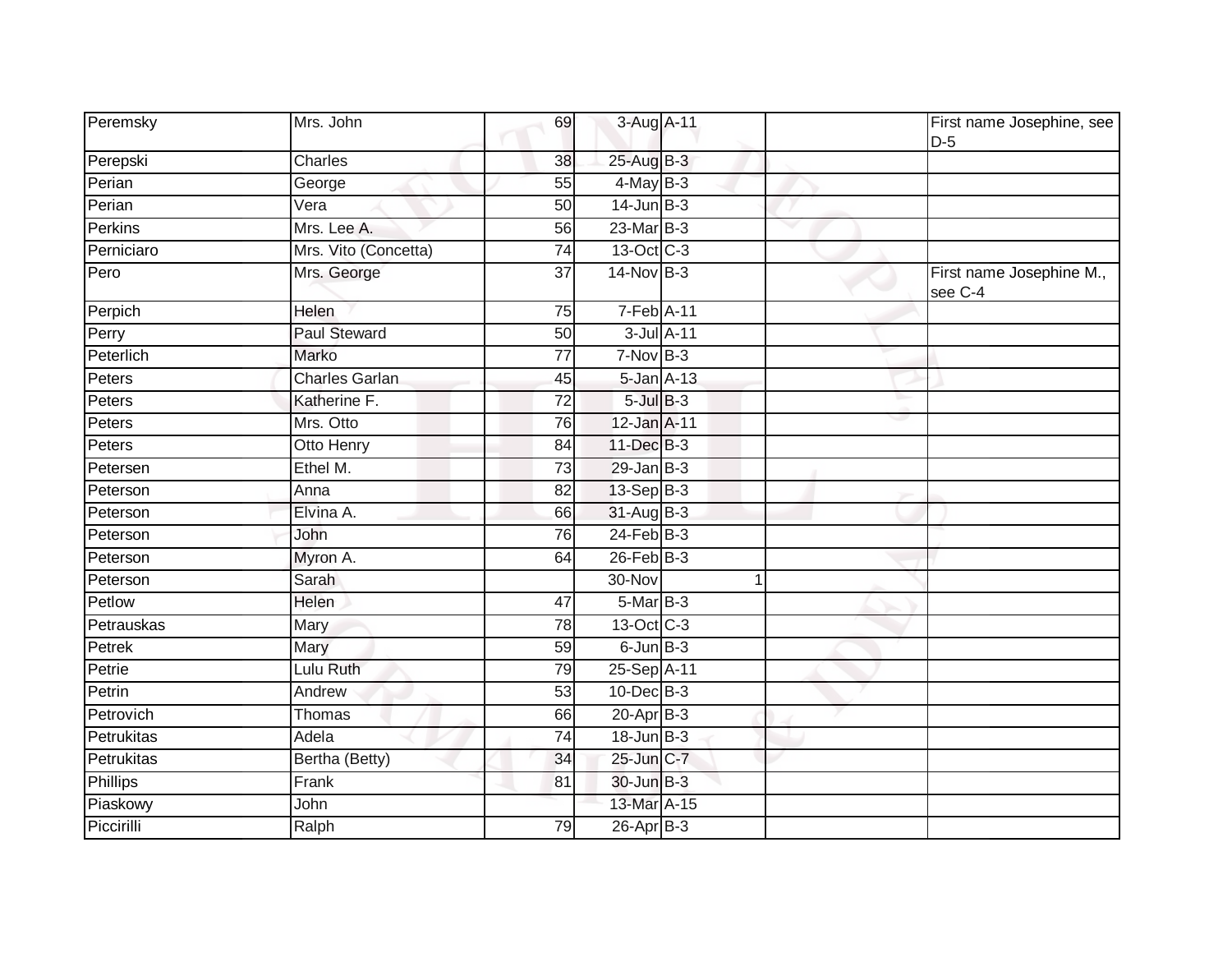| Piers        | Vincent               | 69              | $13-Sep$ B-3    |                |                            |
|--------------|-----------------------|-----------------|-----------------|----------------|----------------------------|
| Pierson      | Ortry                 | 14              | 6-Jun           | 1              | Picture included           |
| Pikul        | Edward J.             | 45              | $25 -$ Jul      | $\mathbf{1}$   |                            |
| Pilackas     | Edward J.             | 54              | $13$ -Dec $C-3$ |                |                            |
| Pilarski     | Tekla                 | 80              | $12$ -Jun $B-3$ |                |                            |
| Pineda       | Rebeca G.             | 55              | $17-SepB-3$     |                |                            |
| Pinkerton    | Dewey R.              | 63              | $23$ -Feb $B-3$ |                |                            |
| Pinkowski    | Mary Ann              | Infant          | 16-Oct A-15     |                |                            |
| Pinkstaf     | <b>Myron Ford</b>     | 41              | $20 - Apr$ B-3  |                |                            |
| Pinkston     | Wilbur E.             | 48              | 14-May A-19     |                |                            |
| Piotrowski   | John                  | 59              | 5-Jan A-13      |                |                            |
| Piper        | Dr. Mark              | 58              | $3-AprB-3$      |                |                            |
| Pisut        | Thomas, Sr.           | 59              | $26$ -Jul B-3   |                |                            |
| Pitchford    | Agnes                 | 80              | 11-Apr B-3      |                |                            |
| Pittman      | Mrs. Leonard          | 43              | 11-Sep A-11     |                | First name Violet, see B-6 |
| Pivarnik     | John                  | 69              | $5-MarB-3$      |                |                            |
| Piwowarski   | Stanley F.            | 50              | 13-Nov          | $\overline{1}$ |                            |
| Pixler       | Roy N.                | 72              | 27-Mar B-3      |                |                            |
| Plantz       | Deborah Louise        | 5 months        | $17$ -Feb $B-3$ |                |                            |
| Platt        | Alta M.               | 74              | 17-Dec B-3      |                |                            |
| Plemons      | Hope Ann              | 4 months        | $15$ -Jan B-3   |                |                            |
| Plisky       | Elizabeth             | 75              | $2-Nov$ B-3     |                |                            |
| Plopper      | Harold J.             | $\overline{74}$ | $1$ -Jan $B-3$  |                |                            |
| Plucinski    | Victor                | 74              | $9-Nov$ B-3     |                |                            |
| Pobutkiewicz | Henry, Rev.           | 56              | 8-Feb B-3       |                |                            |
| Pociask      | Chester               | 72              | $6$ -Jul $B$ -3 |                |                            |
| Pociask      | Walter                | 66              | $4$ -Jun $B-3$  |                |                            |
| Poczatek     | Cynthia Kay           | 17              | 7-Aug A-11      |                |                            |
| Poczontek    | <b>Gregory Martin</b> | 3 weeks         | 3-Sep B-3       |                |                            |
| Poe          | <b>Ernest Lee</b>     | 37              | 26-Oct B-3      |                |                            |
| Pokropinski  | Joseph H.             | 52              | 24-Oct C-3      |                |                            |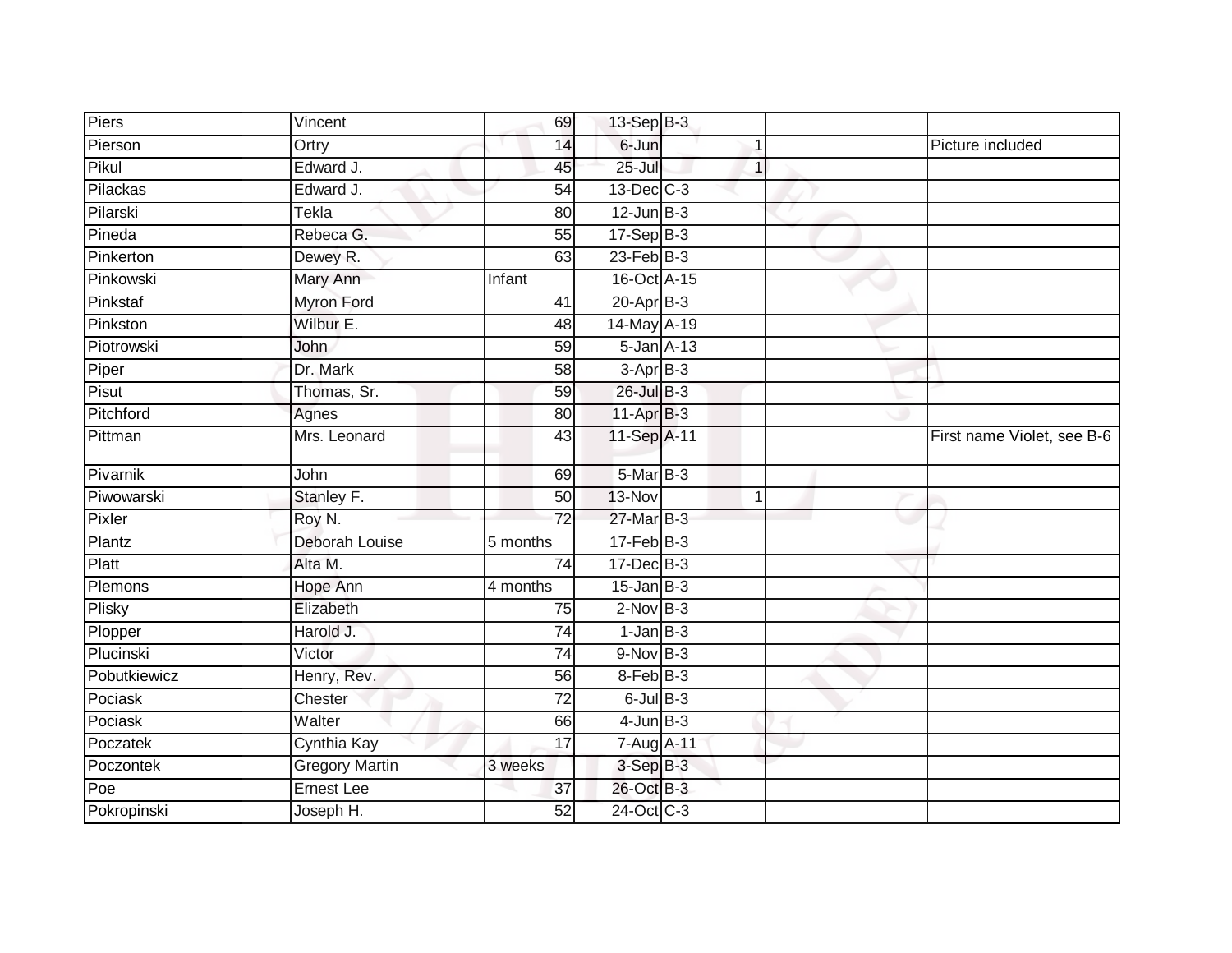| Pokrywkoski        | Jacob             | 83              | 24-Mar B-3      |   |                                                |
|--------------------|-------------------|-----------------|-----------------|---|------------------------------------------------|
| Polak              | Frank, Sr.        | 64              | $3$ -Jan $B-3$  |   |                                                |
| Polito             | Joseph A.         | 58              | $4$ -Dec $B-3$  |   |                                                |
| Pondo              | Thomas, Sr.       | 79              | 19-Jun A-15     |   |                                                |
| $\overline{P}$ opa | Mrs. Stefan       | 61              | 21-Aug A-11     |   | First name Elena, see B-8                      |
| Popka              | Anthony           | 69              | $16$ -Jan $B-3$ |   | First name also spelled<br>Anton               |
| Popka              | Anton             | 69              | $16$ -Jan $B-3$ |   | First name also spelled<br>Anthony             |
| Popp               | Josephine         | 70              | $9 - Apr$ $B-3$ |   |                                                |
| Popp               | Mrs. Frank        | 76              | $19-Nov$ B-3    |   | First name Cornelia, see F-<br>5               |
| Poppe              | Albert E.         | 73              | 22-Mar C-3      |   |                                                |
| Porter             | Paul B.           | 11              | 7-Aug A-11      |   |                                                |
| Poska              | Mrs. Joseph       | 73              | 27-Sep A-12     |   | First name Gertrude, see<br>$C-16$             |
| Potter             | Mary              | 82              | $27$ -Feb $B-3$ |   |                                                |
| Poulos             | Peter B.          |                 | 3-Oct A-19      |   |                                                |
| Poulsen            | Mabel M           | 74              | 19-Mar B-3      |   |                                                |
| Pow                | <b>Mabel Rose</b> |                 | 11-Apr B-3      |   |                                                |
| Powell             | John A.           | 22              | 22-Dec          |   | Also see December 24, B-<br>3 Picture included |
| Powell             | L. L.             | 73              | 10-Nov C-3      |   |                                                |
| Powell             | <b>Mary</b>       | $\overline{56}$ | $8 - JanB - 3$  |   |                                                |
| Powell             | Rev. H. C.        | 88              | 19-May C-3      |   |                                                |
| Powers             | <b>Bernard</b>    | 28              | 22-Dec          |   |                                                |
| Powers             | Terri Lynn        | 3               | 14-Feb A-11     |   |                                                |
| Powowarski         | Stanley F.        | 50              | 13-Nov          | 1 |                                                |
| Prange             | John C.           | 68              | 26-Mar B-3      |   |                                                |
| Prankse            | Mary              | 75              | 11-Dec B-3      |   |                                                |
| Pratt              | Miranda R.        | 6 months        | 5-Oct A-6       |   |                                                |
| Presco             | Andrew J., Sr.    | 60              | 6-Nov B-3       |   |                                                |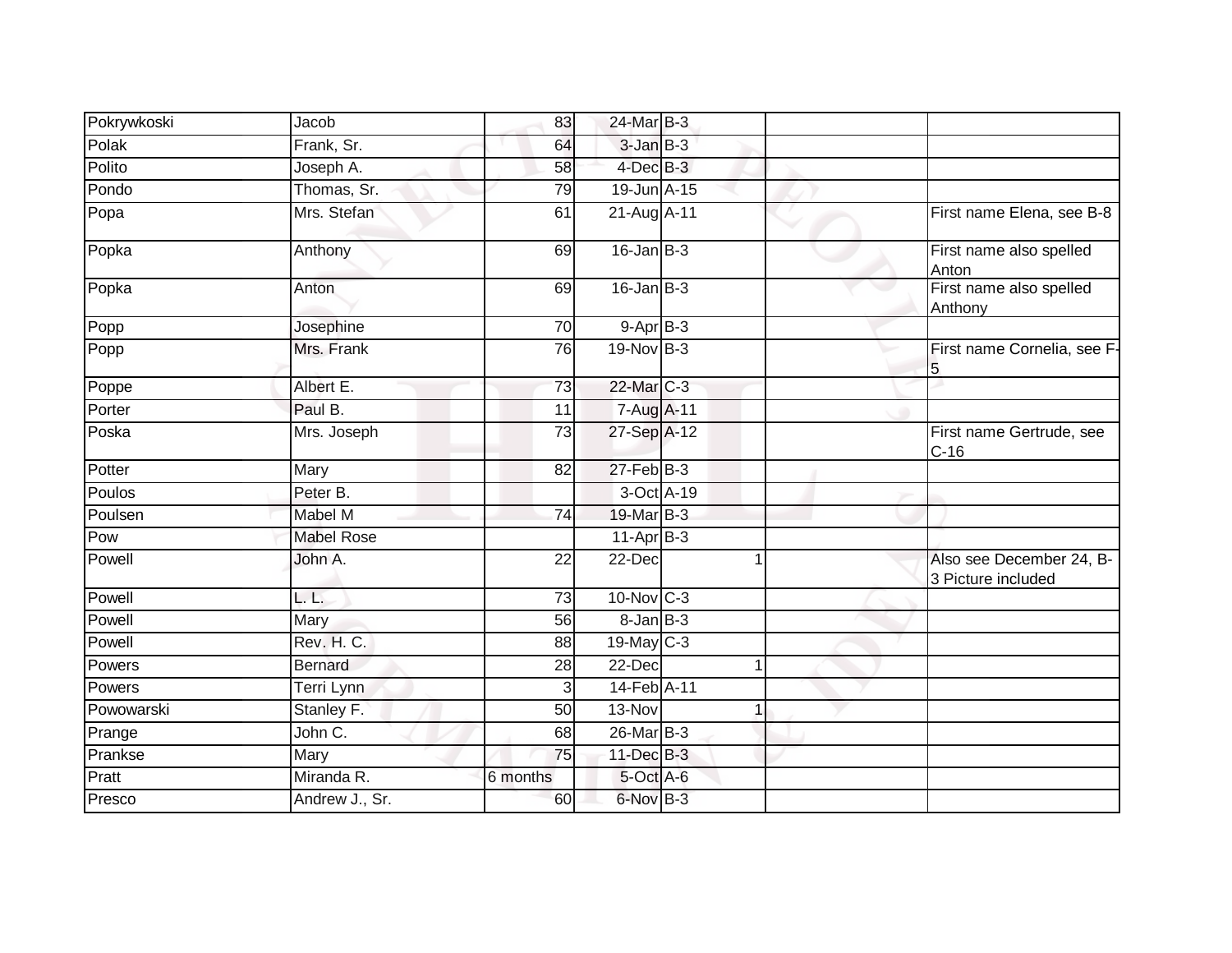| Prieboy     | Mrs. Andrew           | 58              | 29-May B-3      |       | First name Helen, see B-8           |
|-------------|-----------------------|-----------------|-----------------|-------|-------------------------------------|
| Prohl       | William C.            | 84              | 13-Oct C-3      |       | Photo included, second<br>edition   |
| Protolipac  | Julia                 | 82              | 3-Jul A-11      |       |                                     |
| Pruchnicki  | William               | 73              | $23$ -Mar $B-3$ |       | aka William Purnick                 |
| Pryor       | Jasper Lee            | 42              | 26-Sep A-19     |       |                                     |
| Przybysz    | Adam                  | $\overline{74}$ | 5-Jun A-15      |       |                                     |
| Puchek      | <b>Theresa Louise</b> | 16 days         | 23-Jan A-11     |       | w                                   |
| Puckett     | Norman L.             | 26              | 14-Mar          | 1     |                                     |
| Pudlo       | Mrs. Frank            | 45              | $9-AugB-3$      |       | First name Angeline, see<br>$D-4$   |
| Pullman     | Floyd W.              | 49              | $24$ -Feb $B-3$ |       |                                     |
| Pumnea      | John                  | 65              | $11-Oct$ B-3    |       |                                     |
| Purnick     | Mrs. William R., Sr.  | 40              | $14$ -Jun $B-3$ |       | First name Dora Regina,<br>see C-12 |
| Purnick     | William               | 73              | 23-Mar B-3      |       | aka William Pruchnicki              |
| Pyszczynski | Frank                 | 87              | 11-Dec B-3      |       |                                     |
| Pytel       | Vincent               | 68              | 30-Nov B-3      |       |                                     |
| Quastder    | Marie (Mrs. Hans M.)  | 54              | $5$ -Jul $B$ -3 | Smidt |                                     |
| Quigg       | Everett R.            | 41              | $12$ -May B-3   |       | Photo included                      |
| Quinlan     | John J.               | 64              | 15-Nov B-3      |       |                                     |
| Quinn       | <b>Mabel Mae</b>      | 76              | 27-Mar B-3      |       |                                     |
| Quinn       | Rev. James E.         | 45              | 3-Mar B-3       |       |                                     |
| Raabe       | John H.               | $\overline{70}$ | 29-Oct B-3      |       |                                     |
| Rachwal     | Sophie                | 74              | $5$ -Jul B-3    |       |                                     |
| Rademacher  | <b>Martin Edward</b>  | 76              | 28-May B-3      |       |                                     |
| Rafacz      | Dr. Michael E.        | $\overline{76}$ | $26$ -Jul $B-3$ |       |                                     |
| Raine       | William               | 19              | 16-Jul A-2      |       |                                     |
| Ralph       | Thurman               | 72              | $4$ -Aug B-3    |       |                                     |
| Ramian      | Stephen W.            | 56              | 31-Jan A-11     |       |                                     |
| Ramirez     | <b>Trinidad</b>       | 81              | $14$ -Jul B-3   |       |                                     |
| Ramos       | Antonio               | 58              | 12-Jan          |       |                                     |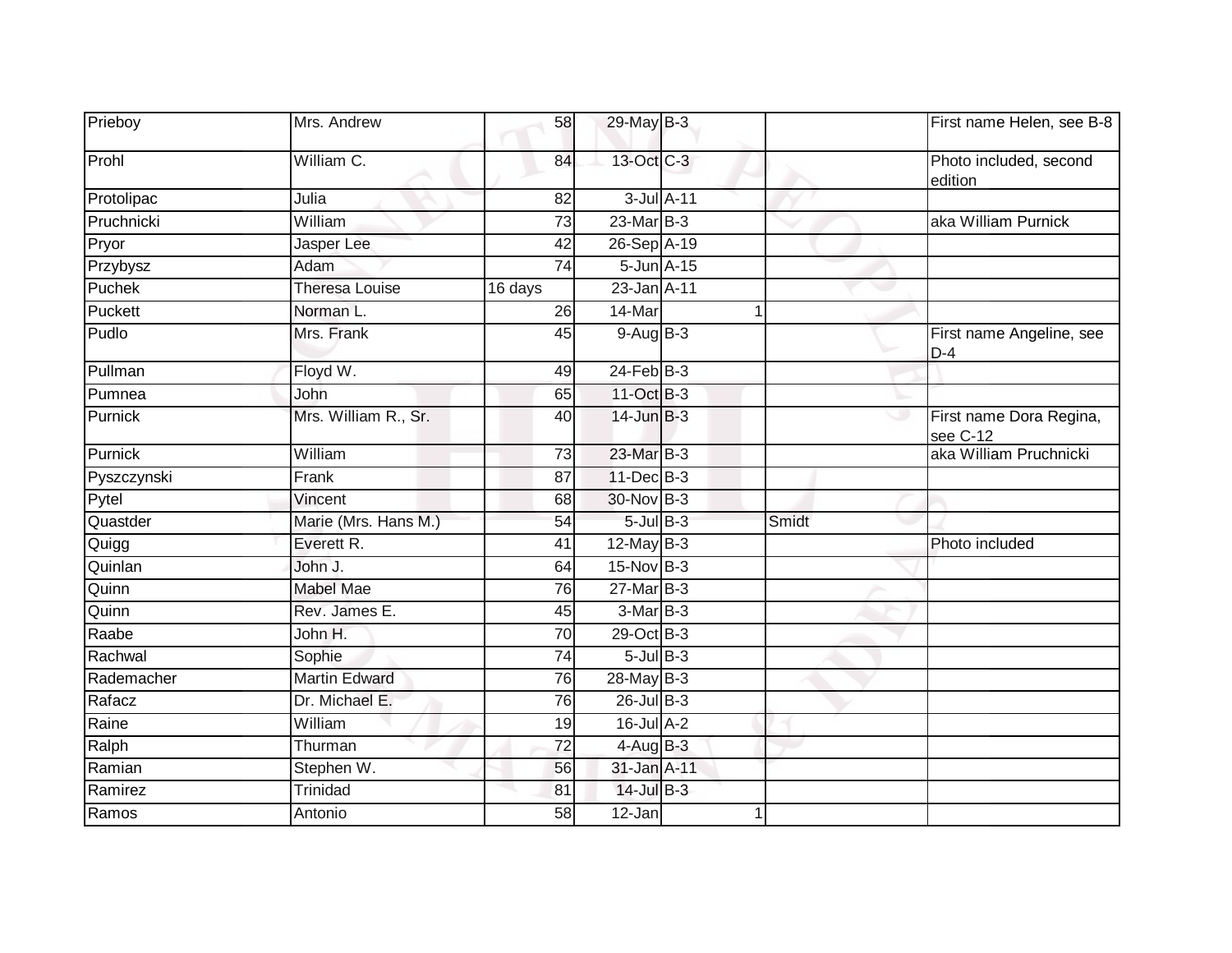| Ramos      | Antonio, Jr.       | $\overline{3}$ | $12$ -Jan        |   |                                              |
|------------|--------------------|----------------|------------------|---|----------------------------------------------|
| Ramos      | Carmelita          | 40             | 12-Jan           |   |                                              |
| Ramos      | Margaret           | 8 months       | 12-Jan           |   |                                              |
| Ramos      | Mrs. Anthony       | 23             | $17 - Aug$ B-3   |   | First name Mary H. see D-                    |
| Ramsey     | Charles            | 61             | 10-Mar B-3       |   |                                              |
| Ramsey     | James (Jimmy)      | 43             | $13$ -Jan B-3    |   |                                              |
| Ramut      | Frank              | 76             | 9-Feb A-11       |   |                                              |
| Rarick     | Mrs. Robert        | 32             | $26$ -May $B-3$  |   | First name Helen M., see<br>$C-10$           |
| Ratz       | William D.         | 22             | $17 -$ Jul B-3   |   | Photo of incident                            |
| Rauer      | John F.            | 53             | $22$ -Oct B-3    |   |                                              |
| Ray        | Minnie Scofield    | 90             | 6-Mar B-3        |   |                                              |
| Ray        | Mrs. Warren        | 71             | 16-Jul B-3       |   | First name Mary C., see D-<br>$\overline{4}$ |
| Ready      | Eldon              | 56             | 5-Feb            | 1 | photo included, see also<br>Feb. 6, p. B-3   |
| Reato      | Virgil             | 47             | 24-Sep B-3       |   |                                              |
| Redar      | Edward             | 74             | 14-Feb A-11      |   |                                              |
| Redl       | Steve              | 81             | $9-AugB-3$       |   |                                              |
| Redman     | Oscar              | 76             | $17 - Feb$ $B-3$ |   |                                              |
| Redmond    | Walter J.          | 83             | 20-Jan A-15      |   |                                              |
| Reed       | Elizabeth C.       | 90             | $1-MarB-3$       |   |                                              |
| Reed       | Gertrude           |                | $11$ -Jan $B-3$  |   |                                              |
| Reed       | <b>Jesse Daily</b> | 41             | $4$ -Dec $B-3$   |   |                                              |
| Reed       | Mrs. Derril        | 55             | 26-Sep A-19      |   | First name Lorraine, see B-<br>4             |
| Reichelt   | Ella B.            | 63             | $7-MarB-3$       |   |                                              |
| Reidelbach | Louis              | 85             | $12$ -Jun $B-3$  |   |                                              |
| Reifenberg | Lawrence           | 53             | $6$ -Jul $B$ -3  |   |                                              |
| Reinert    | Paul R.            | 66             | 20-Jan A-15      |   |                                              |
| Reinke     | Mary Eugenia       | 74             | 14-Feb A-11      |   |                                              |
| Remiinis   | Domicella          | 73             | $13$ -Aug $D-3$  |   |                                              |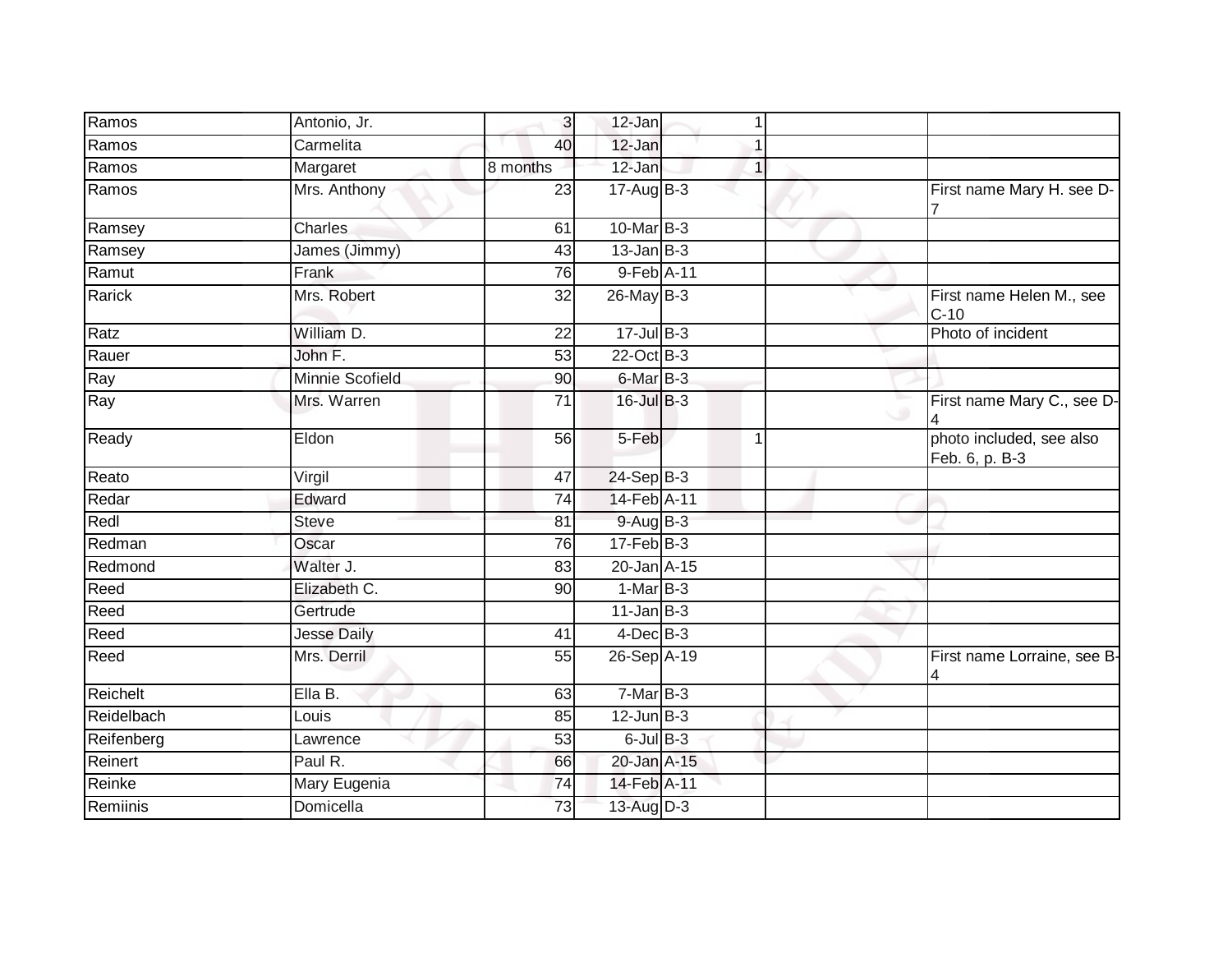| Remley         | Mrs. Jay           | 71       | $17$ -May B-3    |   | First name Elsie, see F-6                                   |
|----------------|--------------------|----------|------------------|---|-------------------------------------------------------------|
| Rennow         | Lillian            | 64       | 10-Sep B-3       |   |                                                             |
| Repay          | Mary               | 75       | 27-Oct C-3       |   |                                                             |
| Reppins        | Anthony            | 72       | 15-Nov B-3       |   |                                                             |
| Ressett        | Rebecca Joyce      | 3 months | 21-Mar B-3       |   |                                                             |
| Reuss          | Anthony (Tony)     | 67       | 29-Mar B-3       |   |                                                             |
| Reuss          | George W.          | 76       | 26-Mar B-3       |   |                                                             |
| Revill         | Harry              | 74       | $1-MarB-3$       |   |                                                             |
| Rex            | Virgil L.          | 68       | 18-Apr B-3       |   |                                                             |
| Reyes          | Robert             | 11       | 12-Feb           |   | photo included                                              |
| Rhea           | Gregory            | Infant   | $1-Dec$ B-3      |   |                                                             |
| Rhoades        | Lonnie             | 62       | 24-Mar B-3       |   |                                                             |
| Richards       | Mrs. Huntly        | 69       | 30-Nov B-3       |   | First name Mary V., see B-<br>$\overline{\phantom{0}}$<br>3 |
| Rickmann       | Hlene C.           | 68       | 18-Jul B-3       |   |                                                             |
| Rigg           | Cheri L.           | Infant   | 20-Oct B-3       |   |                                                             |
| Rigot          | Josephine          | 87       | 14-Aug B-3       |   |                                                             |
| <b>Rigs</b>    | Paul               | 70       | 18-Sep A-11      |   |                                                             |
| Riley          | <b>Daisy Moore</b> | 83       | 19-Mar B-3       |   |                                                             |
| Riley          | Kathryn Bracken    |          | $27$ -Feb $B-3$  |   | Picture included                                            |
| Ringo          | Dr. Dean O.        | 62       | 31-Jul A-11      |   |                                                             |
| Ringstrom      | Ernest             | 63       | $15$ -Jun $B-3$  |   |                                                             |
| <b>Ritz</b>    | Slyvia A.          | 90       | $1$ -Jun $B-3$   |   |                                                             |
| Roach          | Gwendolyn          | 49       | 18-Dec           |   | Also see December 19, B-<br>3                               |
| Roadlander     | Robert R.          | 23       | 6-Apr            |   | Also see April 7, B-3                                       |
| Roark          | Col. Andrew        | 39       | 15-Dec B-3       |   |                                                             |
| Roberson       | Sarah E.           | 84       | 3-Mar B-3        |   |                                                             |
| <b>Roberts</b> | Infant Son         | Infant   | $4$ -Aug $B - 3$ |   |                                                             |
| <b>Roberts</b> | Robert J.          | 56       | 15-Mar           | 1 | Picture included, also see<br>March 17, B-3                 |
| <b>Roberts</b> | William C.         | 22       | 30-Mar           |   | <b>Illinois Edition</b>                                     |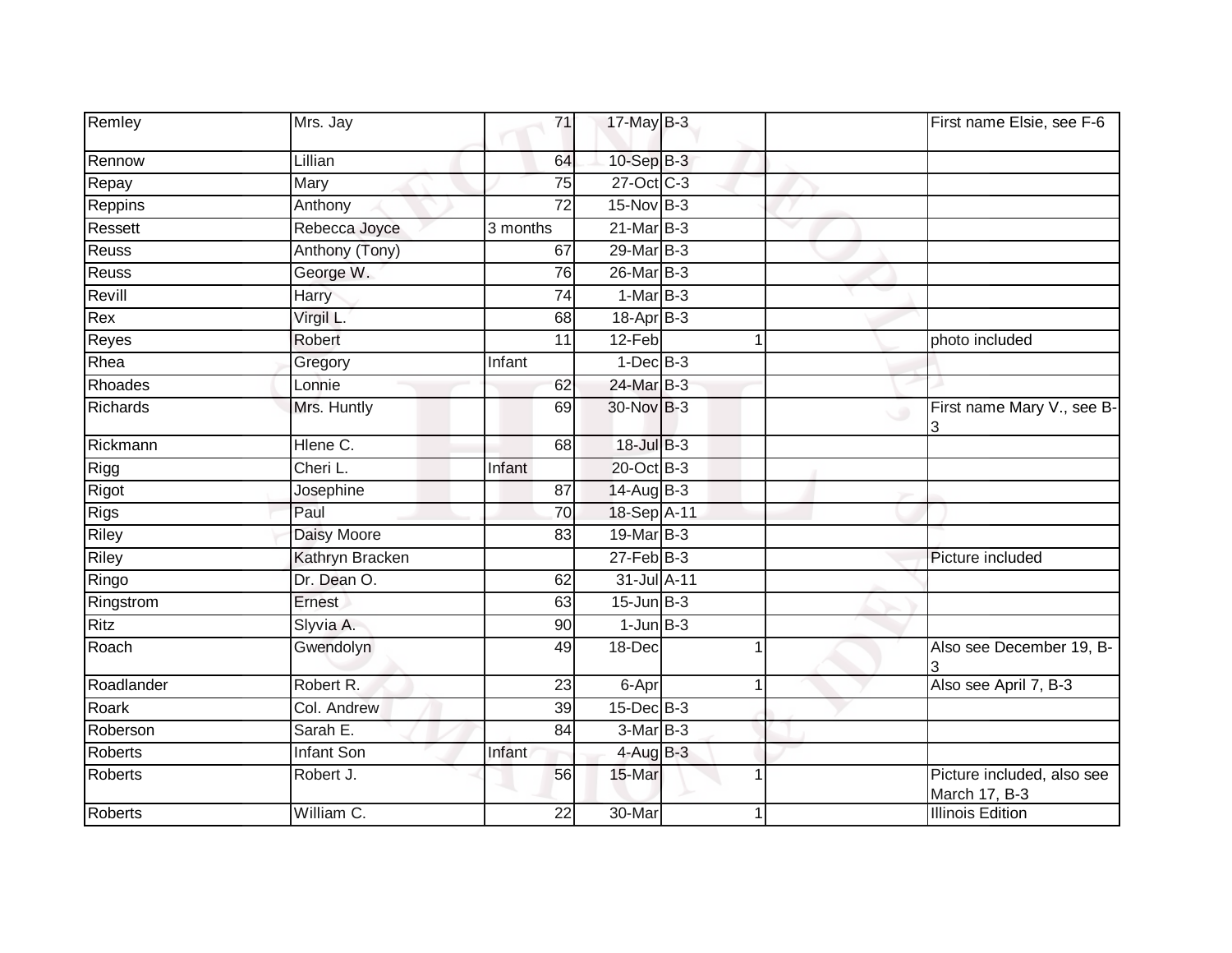| Robinson     | James William        | 2 months        | 24-Oct C-3       |             |                          |
|--------------|----------------------|-----------------|------------------|-------------|--------------------------|
| Robinson     | Mary C.              | 90              | 10-Mar B-3       |             |                          |
| Rockaway     | Walter               | 75              | 5-Nov B-3        |             |                          |
| Rodgers      | <b>Bessie Lee</b>    | 65              | 6-Nov B-3        |             |                          |
| Rodgers      | Sarah B.             | $\overline{87}$ | 15-May A-11      |             |                          |
| Rogers       | Marcus (Mark)        | 83              | $2$ -Apr $C-3$   |             |                          |
| Rogers       | Roy Edwin            | 73              | 27-Nov A-11      |             |                          |
| Rohde        | Esther M.            | 65              | 3-Mar B-3        |             |                          |
| Rohde        | Myrtle C.            | 60              | 31-Jan A-11      |             |                          |
| Rokita       | Victoria (Macuga)    | $\overline{73}$ | $3-AprB-3$       |             |                          |
| Romesburg    | Richard J.           | $\overline{32}$ | $20 - Sep$ B-3   |             |                          |
| Ronan        | Catherine            | 71              | $23$ -Jun $B-3$  |             |                          |
| Roop         | Pauline M.           | 83              | $4$ -Jun $B-3$   |             |                          |
| Roper        | Phillip E., Sr.      | 77              | 8-Nov C-3        |             |                          |
| Rosborough   | Thomas D.            | 42              | 8-May            |             | Also see May 10, B-3     |
| Rose         | <b>Nellie</b>        | 40              | 26-Mar B-3       |             |                          |
| Rosko        | <b>Frank Everett</b> | 22              | 12-Oct           | $\mathbf 1$ | Also see October 13, C-3 |
| Ross         | George               | $\overline{72}$ | 18-Apr B-3       |             |                          |
| Ross         | Josephine            | 40              | $1-Feb$ $C-3$    |             |                          |
| Roszak       | John J.              | 66              | 18-Sep A-11      |             |                          |
| Rothschild   | Victoria             | 81              | 20-Nov B-3       |             |                          |
| Rouse        | Vencel (Ruzzowski)   | 60              | $5$ -Mar $B-3$   |             |                          |
| Rowe         | Edgar S.             | 53              | $9-Nov$ B-3      |             |                          |
| Rowland      | Luella F.            | 63              | $23$ -Jul B-3    |             | Also see July 24, B-3    |
| Roy          | Eldon R.             | 25              | $13-Sep$ B-3     |             |                          |
| Rubenske     | Peter                | 55              | 19-Oct A-2       |             |                          |
| Rubesha      | <b>Matt</b>          | 85              | 29-Oct B-3       |             |                          |
| Rucinski     | Mary                 | 70              | $21$ -Jun $B-3$  |             |                          |
| Rudan        | Joseph               | 66              | 9-Oct A-13       |             |                          |
| Ruder        | Adam, Sr.            | 80              | $22$ -Jan B-3    |             |                          |
| <b>Rudis</b> | Frank                | 71              | $26$ -Apr $B$ -3 |             |                          |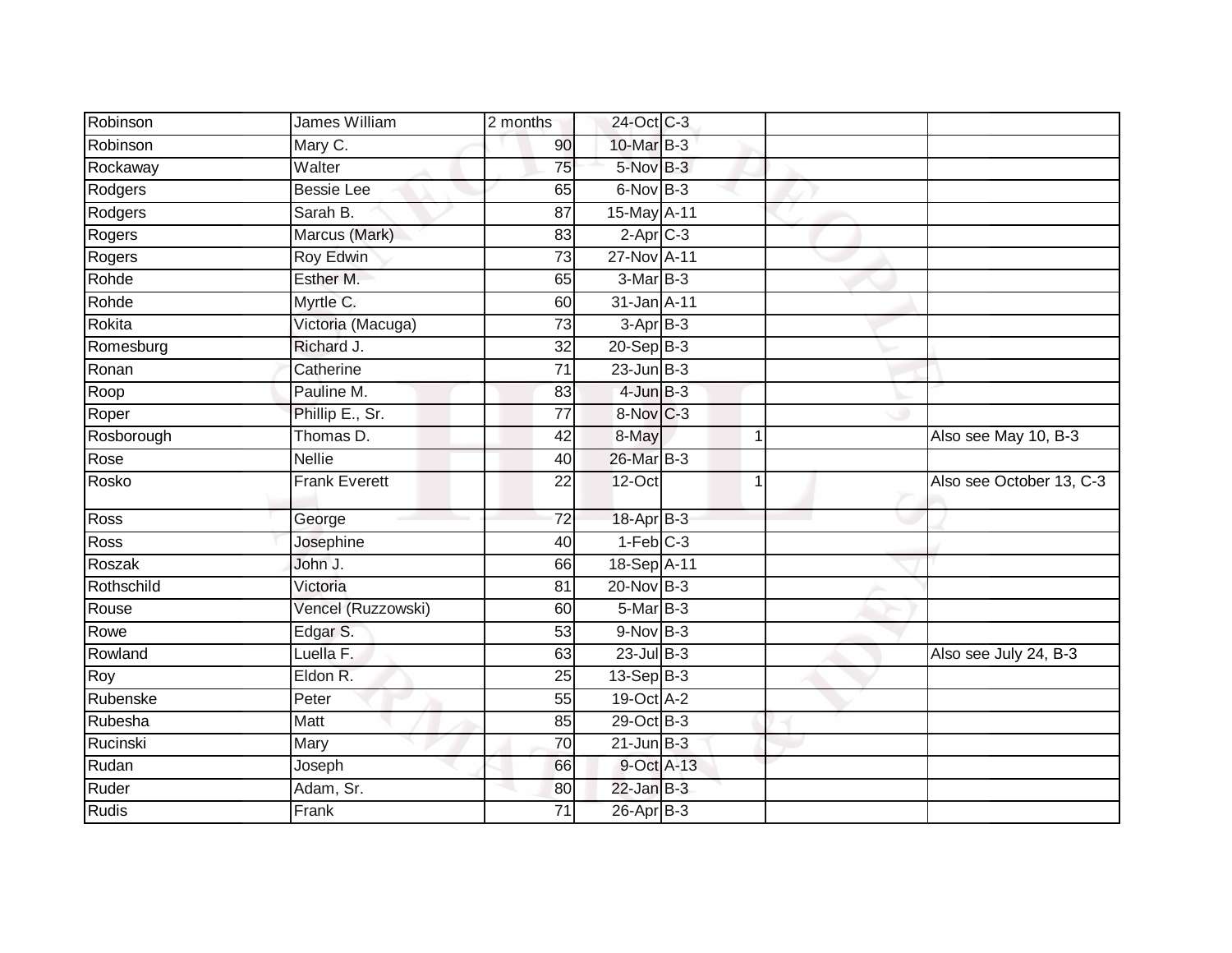| Rudser         | Nellie Baldwin       | 76              | 8-Dec <sup>B-3</sup> |                |                                          |
|----------------|----------------------|-----------------|----------------------|----------------|------------------------------------------|
| Ruehl          | Herman A.            | 75              | 18-Aug B-3           |                |                                          |
| Ruehling       | Frank E.             | 77              | 27-Dec B-3           |                |                                          |
| Ruff           | Augustus Joseph      | 85              | $6$ -Aug $B$ -3      |                |                                          |
| Ruffolo        | Sarafino             | $\overline{70}$ | $20$ -Aug $B-3$      |                |                                          |
| Ruiter         | Ben                  | 64              | $3$ -Dec $B-3$       |                |                                          |
| Rumsey         | Lawrence L.          | 51              | 12-Sep               | 1              |                                          |
| Rumsey         | Mabel                | 49              | 12-Sep               | 1              |                                          |
| Rundle         | George H.            | 69              | $12$ -May $B-3$      |                |                                          |
| Ruszel         | Joseph               | $\overline{74}$ | 24-Nov B-7           |                |                                          |
| Rutkowske      | Mary                 | 57              | 27-Sep A-12          |                |                                          |
| Rutt           | Ray                  | 25              | 10-Oct               | $\mathbf 1$    | Also see October 11, p 1                 |
| Ryan           | Daniel               | 65              | 9-Apr                | 1              | Picture included                         |
| Rynders        | Leenhert             | 88              | $12$ -Jul $B-3$      |                |                                          |
| Sablan         | Mrs. Milan           | $\overline{56}$ | 21-Nov A-11          |                | First name Matilda<br>(Srbijan), see B-6 |
| Sabo           | Sylvester            | 81              | 16-Apr B-3           |                |                                          |
| Sacco          | Joseph               | Infant          | 22-Oct B-3           |                |                                          |
| Sackville      | Mary Elizabeth       | 81              | 19-May C-3           |                |                                          |
| Saint          | Vicki                | 3 months        | $3-Sep B-3$          |                |                                          |
| Sajek          | Ray                  | $\overline{23}$ | $15 - Jun$<br>June   | $\overline{1}$ | Also see June 16, B-3                    |
| Sako           | Elizabeth            | 78              | 3-Oct A-19           |                |                                          |
| Salcau         | Valean               | $\overline{70}$ | 16-Oct A-15          |                |                                          |
| Saldana        | Modesta R.           | 64              | $7$ -Dec $B-3$       |                |                                          |
| Salinas        | David P.             | 10 months       | 19-Nov B-3           |                |                                          |
| Samburs        | Solon R.             | 62              | $3-SepB-3$           |                |                                          |
| Samocki        | Louis, Sr.           | $\overline{42}$ | $1-Sep$ B-3          |                |                                          |
| Sampias        | Joseph               | $\overline{72}$ | $2-Nov$ B-3          |                |                                          |
| Sampson        | <b>Richard Arnim</b> | 62              | 26-May B-3           |                |                                          |
| <b>Samuels</b> | Inetta               | 34              | 8-Jan B-3            |                |                                          |
| Sanders        | Lula Mae             | 45              | 26-Mar B-3           |                |                                          |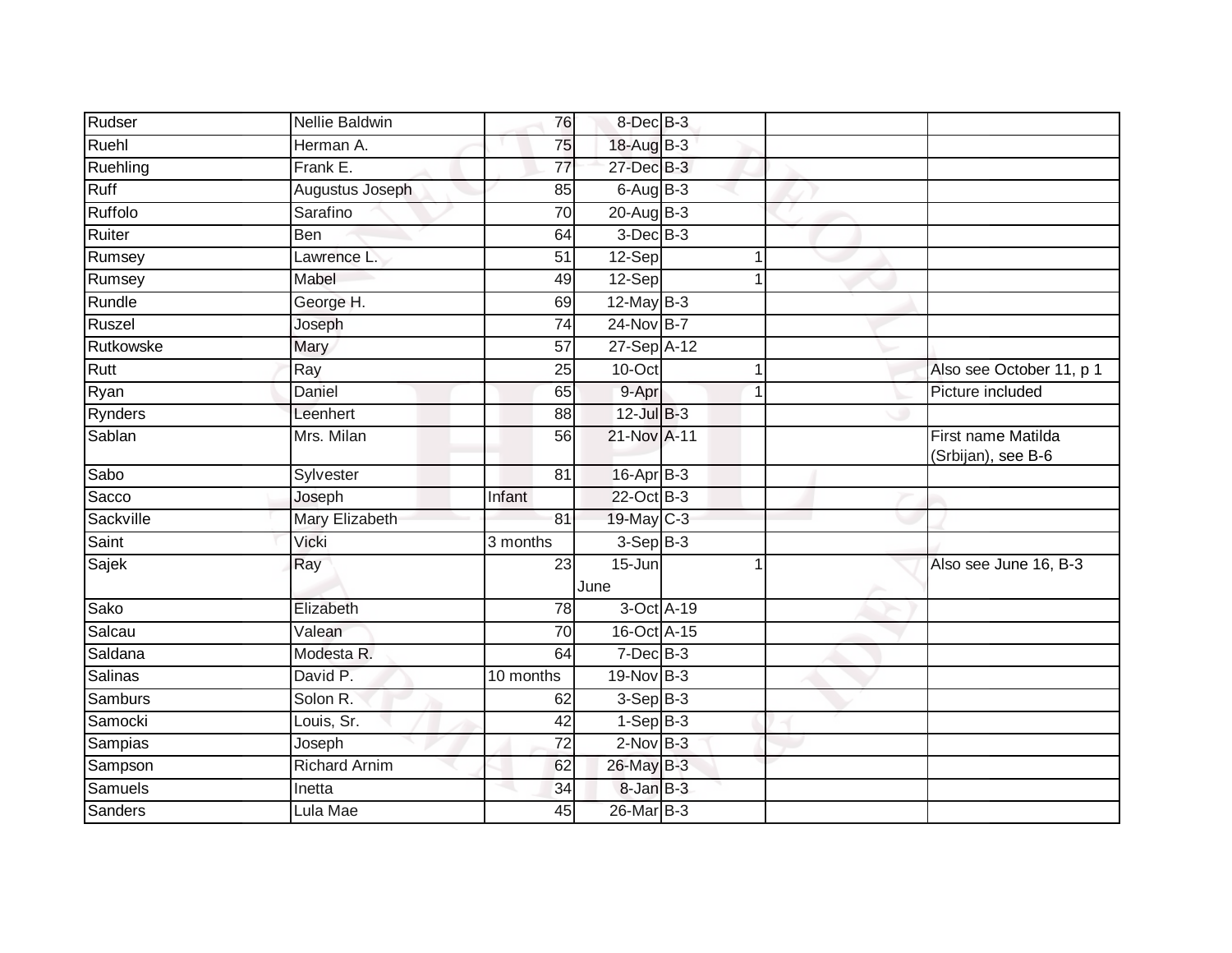| Sanders    | Mrs. Ed              | 45              | $21-Sep$ B-3    |              |        | First name Hazel D., see<br>$D-4$  |
|------------|----------------------|-----------------|-----------------|--------------|--------|------------------------------------|
| Sandilla   | Sam                  | 79              | 26-Dec A-15     |              |        |                                    |
| Sandoe     | Dora                 | $\overline{91}$ | 29-Dec A-15     |              |        |                                    |
| Sanger     | Ellen R.             | 79              | 20-Feb A-13     |              |        |                                    |
| Santa      | Alex Sandor, Jr.     | 15              | 28-Aug B-3      |              |        |                                    |
| Sapp       | <b>Homer Presley</b> | 78              | 3-Jul A-11      |              |        |                                    |
| Sarbescu   | Walter               | 63              | $20$ -Aug $B-3$ |              |        |                                    |
| Sargent    | A. J. (Del)          | 61              | 29-Dec          |              |        | Picture included                   |
| Sasse      | Gabriel, Sr.         |                 | 9-Jan A-11      |              |        |                                    |
| Sault      | Orville A.           | 63              | $24$ -Mar B-3   |              |        |                                    |
| Saunders   | Edward V.            | 53              | $29$ -Jan $B-3$ |              |        |                                    |
| Saurine    | Mrs. Joseph          | 57              | $2$ -Jul $B-3$  |              | Gaskey | First name Margurita, see<br>$D-5$ |
| Sausman    | Dorothy              | 55              | 6-Jul           | $\mathbf{1}$ |        |                                    |
| Sauvtz     | George               | 75              | 11-Jul A-15     |              |        |                                    |
| Savage     | John F.              | 72              | 21-Aug A-11     |              |        |                                    |
| Scanlon    | <b>Medora Walker</b> |                 | $17-Sep$ B-3    |              |        |                                    |
| Schaefer   | Edward N.            | 73              | 12-Oct A-15     |              |        |                                    |
| Schafer    | Adam J.              | 76              | $11$ -Jan $B-3$ |              |        |                                    |
| Schallerer | August B.            | 71              | $11$ -Jun $B-3$ |              |        |                                    |
| Schappi    | Ernest               | 61              | $5$ -Jul $B$ -3 |              |        |                                    |
| Schauble   | Mrs. Edward          | 83              | 29-Oct B-3      |              |        | First name Sadie, see E-6          |
| Scheel     | Mrs. Jessie P.       | 69              | $1-Dec$ B-3     |              |        |                                    |
| Scheidler  | Cloye                | 69              | $30 - Jun$ B-3  |              |        |                                    |
| Scheja     | Clemens A.           | 33              | $1-MarB-3$      |              |        |                                    |
| Schichner  | William C.           | 69              | $26$ -Feb $B-3$ |              |        |                                    |
| Schiesser  | Albert J.            | 59              | $7-Apr$ B-3     |              |        |                                    |
| Schirmer   | William H.           | 67              | 22-Mar C-3      |              |        |                                    |
| Schischka  | Albert, Sr.          | 88              | 13-Nov A-15     |              |        |                                    |
| Schlachter | Herman (Harry)       | 76              | 19-Oct A-2      |              |        |                                    |
| Schleicher | Paul E.              | 60              | 29-Mar B-3      |              |        |                                    |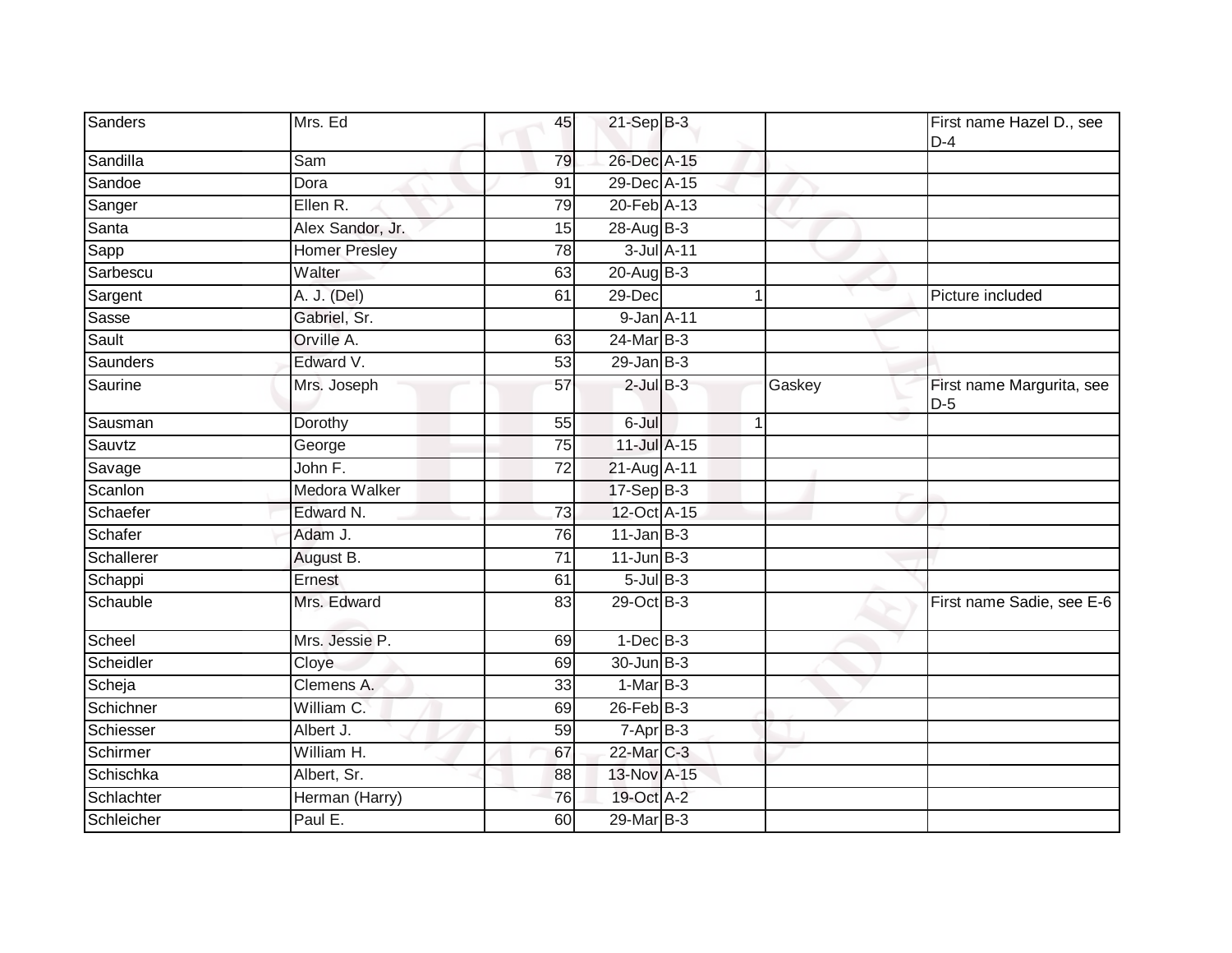| Schleizer      | Felix              | 82              | 4-Apr B-3       |   |                                                   |
|----------------|--------------------|-----------------|-----------------|---|---------------------------------------------------|
| Schloer        | Williiam N.        | 73              | 5-Jun A-15      |   | Picture included, June 6,<br>B-3 (second edition) |
| Schlueter      | William            | $\overline{77}$ | $23$ -Apr $B-3$ |   |                                                   |
| Schmal         | Chris Allen        | 3 months        | $26$ -Jan $A-9$ |   |                                                   |
| Schmal         | Edward S.          | 56              | $7$ -Jul $B-3$  | ▽ |                                                   |
| Schmal         | Margaret Helen     | 81              | $3-FebB-3$      |   |                                                   |
| Schmal         | Mary               | 72              | $3-FebB-3$      |   |                                                   |
| Schmidt        | Adolph Ed          | 56              | 9-Jan A-11      |   |                                                   |
| Schmidt        | Anna               | 84              | $29$ -May B-3   |   |                                                   |
| <b>Schneck</b> | Martha J.          | 84              | $30$ -AugB-3    |   |                                                   |
| Schneider      | Douglas            | 5               | 18-May A-11     |   |                                                   |
| Schneidewind   | Albert J.          | 47              | 12-Dec B-3      |   |                                                   |
| Schneppendahl  | Elizabeth          | $\overline{87}$ | $11$ -Jun $B-3$ |   |                                                   |
| Schodowski     | Joan               | 75              | $1-Sep$ B-3     |   |                                                   |
| Schooley       | Helen              | 39              | 30-Jul A-4      |   | Picture of incident                               |
| Schoon         | Cornelius J.       | 89              | $22$ -Jan $B-3$ |   |                                                   |
| Schoon         | Jacob C.           |                 | 22-Sep B-3      |   |                                                   |
| Schoon         | Winnie             | 69              | 26-Nov B-3      |   |                                                   |
| Schoonover     | John, Sr.          | 80              | $17$ -Nov B-3   |   |                                                   |
| Schroeder      | Maxine C.          | 39              | 28-Mar A-15     |   |                                                   |
| Schroer        | Mrs. Edmund        | 31              | 26-Mar B-3      |   |                                                   |
| Schrum         | William            | 86              | 21-Nov A-11     |   |                                                   |
| Schubert       | Anna               | 70              | $14$ -May A-19  |   |                                                   |
| Schultz        | Clarence J.        | 65              | $11 - Dec$ B-3  |   |                                                   |
| Schultz        | Ernest             | 87              | 31-Oct A-6      |   |                                                   |
| Schultz        | Frank              | 84              | $14-Apr$ B-3    |   |                                                   |
| Schultz        | William A.         | 62              | 23-Jan A-11     |   |                                                   |
| Schutz         | Carl G.            | 44              | $22$ -Jun $B-3$ |   |                                                   |
| Schutz         | John $M$ .         | 66              | 30-Jun B-3      |   |                                                   |
| Schwandt       | Edward A.          | 69              | $4$ -Apr $B-3$  |   |                                                   |
| Schwartz       | Mrs. Otto D.(Ruby) | 70              | 8-May A-15      |   | Also see B-6                                      |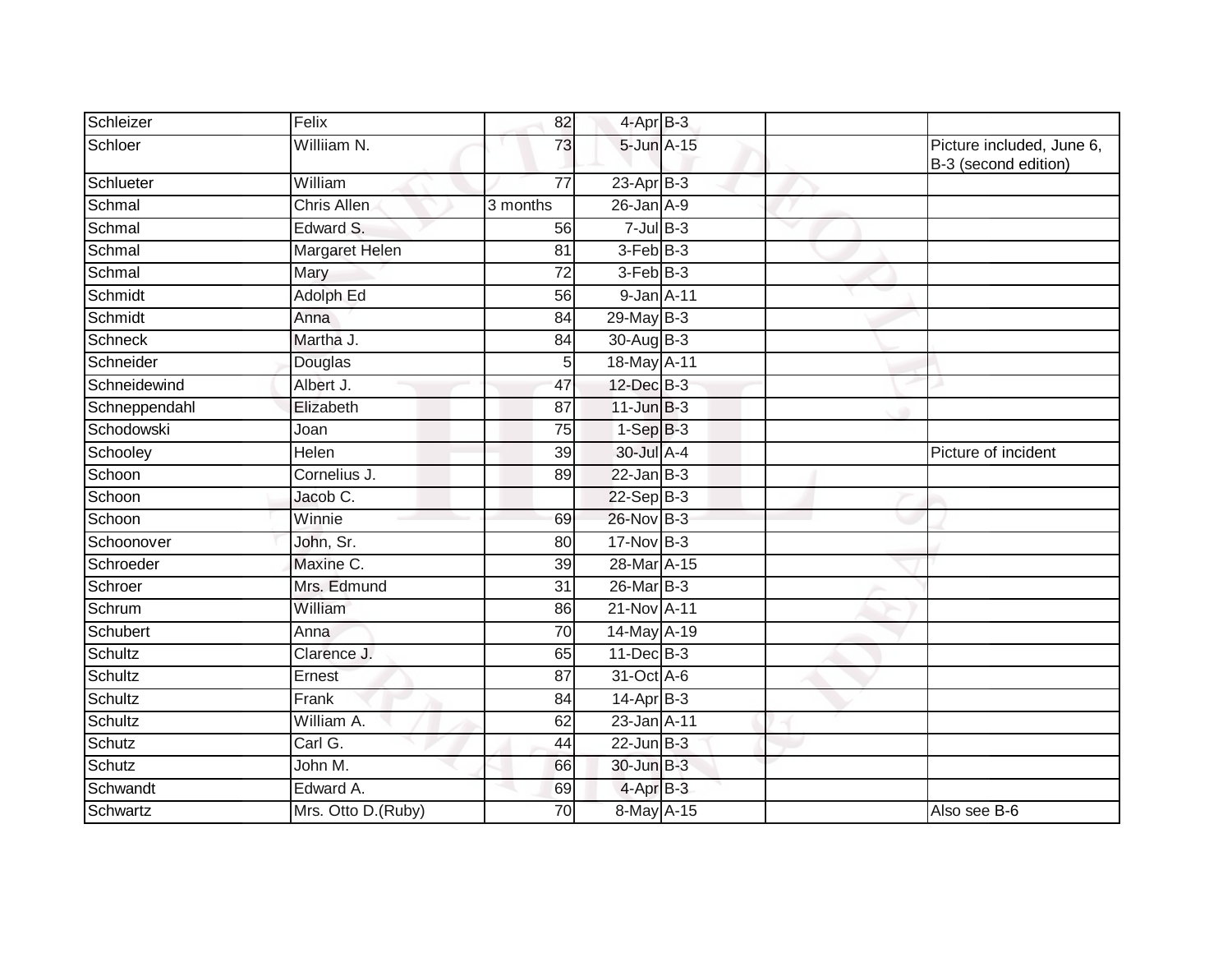| Schweiger      | Louise Eggerbrecht  | 78              | $30 - Jan$ $B-3$ |              |                                |
|----------------|---------------------|-----------------|------------------|--------------|--------------------------------|
| Schweitzer     | Etta                | 99              | 16-Mar B-3       |              |                                |
| <b>Sciens</b>  | Samuel              | 63              | 14-May A-19      |              |                                |
| Scimesina      | Charles, Sr.        |                 | $15$ -Jan $B-3$  |              | Name also spelled Simon        |
| Scofield       | <b>Effie Eldora</b> | 74              | $19$ -Feb $B-3$  | <b>Blake</b> |                                |
| Scott          | Charles R.          | 68              | 21-Aug A-11      |              |                                |
| Scott          | James R.            | 63              | $14$ -Jul B-3    |              |                                |
| Scott          | Mrs. Roscoe G.      | 53              | 9-Feb A-11       |              |                                |
| Scripnec       | Michael             | 74              | $14$ -Dec $B-3$  |              |                                |
| Seall          | Mrs. Larkin         | 83              | $26$ -Apr $B-3$  |              |                                |
| Seay           | Sophie              | 62              | $1-Jan$ B-3      |              |                                |
| Seberger       | Nicholas C.         | $\overline{77}$ | 21-Mar B-3       |              |                                |
| <b>Sedlik</b>  | <b>Stanley</b>      | 53              | $9-Nov$ B-3      |              |                                |
| Seestadt       | Arthur F.           | 58              | 30-Jul B-3       |              |                                |
| Segert         | Anna                | 75              | 28-Jun B-3       |              |                                |
| <b>Seifert</b> | <b>Martin Otto</b>  | 78              | $18$ -Jan $B-3$  |              |                                |
| Seigel         | Harry N.            | 60              | $6-Sep$ $C-3$    |              |                                |
| Sejda          | Walter L.           | 45              | 12-Oct A-15      |              |                                |
| Sekulich       | Mrs. Daniel         | 68              | $5$ -Jun $A$ -15 |              | First name Mary, see B-4       |
| Selberg        | Edward              | 57              | $11$ -Dec $B-3$  |              |                                |
| Sell           | Edith M.            | 42              | $15$ -Feb $B$ -3 |              |                                |
| Sergison       | John                | 55              | $1-Feb$ C-3      |              | Name also spelled<br>Cergizan  |
| Sertic         | Joseph              | 65              | $10-Sep$ B-3     |              |                                |
| Setmeyer       | Frank               | 56              | 24-Nov B-7       |              |                                |
| Sevcik         | Mrs. John           | 66              | $1-OctB-3$       |              | First name Angela, see F-<br>4 |
| Seybold        | Harvey H.           | 65              | 5-Apr B-3        |              |                                |
| Seyferth       | Anna                | 70              | $12$ -Jul $B-3$  |              |                                |
| Shadoon        | Pauline             | 7 months        | $15$ -Jan $B-3$  |              |                                |
| Shanda         | Frank (Pete)        | 73              | $9$ -Jun $B-3$   |              |                                |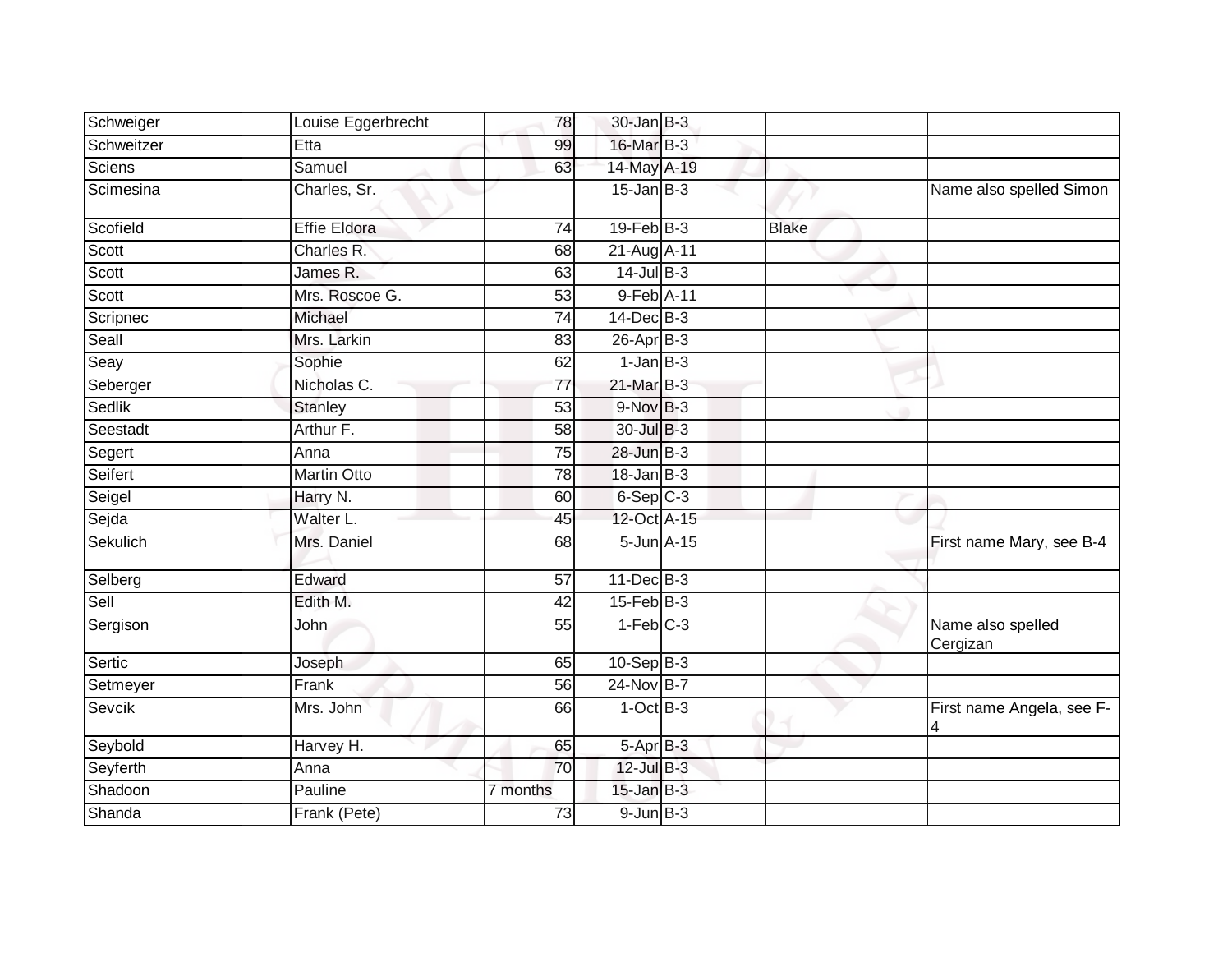| Shanklin        | Mrs. E. M.      | 82              | 27-Dec B-3           |       |              | Second edition,                        |
|-----------------|-----------------|-----------------|----------------------|-------|--------------|----------------------------------------|
| Shapoval        | Sam             | 69              | $2$ -Oct $A-15$      |       |              |                                        |
| Sharp           | Sarah E.        | 78              | 20-Aug B-3           |       |              |                                        |
| Shaw            | Ann E.          | 58              | $25 - Jan$ $B-3$     |       |              |                                        |
| Shaw            | Jane Upshaw     | 43              | 29-Aug B-3           |       |              |                                        |
| Shaw            | Paul N.         | 56              | $1-MarB-3$           |       |              |                                        |
| Shell           | Mrs. Alfred     | 58              | $8-Nov$ C-3          |       |              | First name Johannah G.<br>W., see D-10 |
| Sherby          | son             | infant          | $15$ -Feb $B$ -3     |       |              |                                        |
| Sherman         | Max H.          | 61              | 25-Jan               |       |              | photo included                         |
| <b>Shinnick</b> | Patrick J.      | 66              | 3-Oct                |       |              |                                        |
| Shirley         | Raymond E.      | 50              | $22$ -Jan $B-3$      |       |              |                                        |
| Shore           | Glenn L.        | 52              | $9$ -Jun $B-3$       |       |              |                                        |
| Short           | Agnes           | 63              | $1-OctB-3$           |       |              |                                        |
| Shosta          | Rebecca         | 72              | 19-Mar B-3           |       |              |                                        |
| Shull           | Mrs. Charles L. | 62              | $2$ -Aug C-3         |       |              | First name Mary<br>Elizabeth, see D-8  |
| Shuman          | Carl H.         | 16              | $25 -$ Jul           |       | $\mathbf{1}$ |                                        |
| Shuman          | Ivy J.          | 53              | 17-Sep B-3           |       |              |                                        |
| Sibley          | May             | 45              | $19-Sep$ $B-3$       |       |              |                                        |
| Sidel           | Carl            | 81              | $6$ -Jun $B$ -3      |       |              |                                        |
| Siebert         | Anna            | $\overline{82}$ | $21$ -May $B-3$      |       |              |                                        |
| Siegel          | Anna E.         | 75              | $19$ -Feb $B-3$      |       |              |                                        |
| Sikora          | Mary            | 70              | $31$ -May B-3        |       |              |                                        |
| Silaghi         | Ignat, Sr.      | 74              | 27-Nov A-11          |       |              |                                        |
| Silakow         | Feodore         | $\overline{77}$ | 16-Feb A-13          |       |              |                                        |
| Silakow         | <b>Maria</b>    |                 | 71 Februray<br>12    | $B-3$ |              |                                        |
| Silverman       | Toby            | 73              | 8-Feb <sup>B-3</sup> |       |              |                                        |
| <b>Simkins</b>  | Mrs. Carl H.    | 42              | 23-Oct A-15          |       |              | First name Lucille M., see<br>$B-4$    |
| <b>Simms</b>    | Clarence F.     | 71              | $11$ -Jan B-3        |       |              |                                        |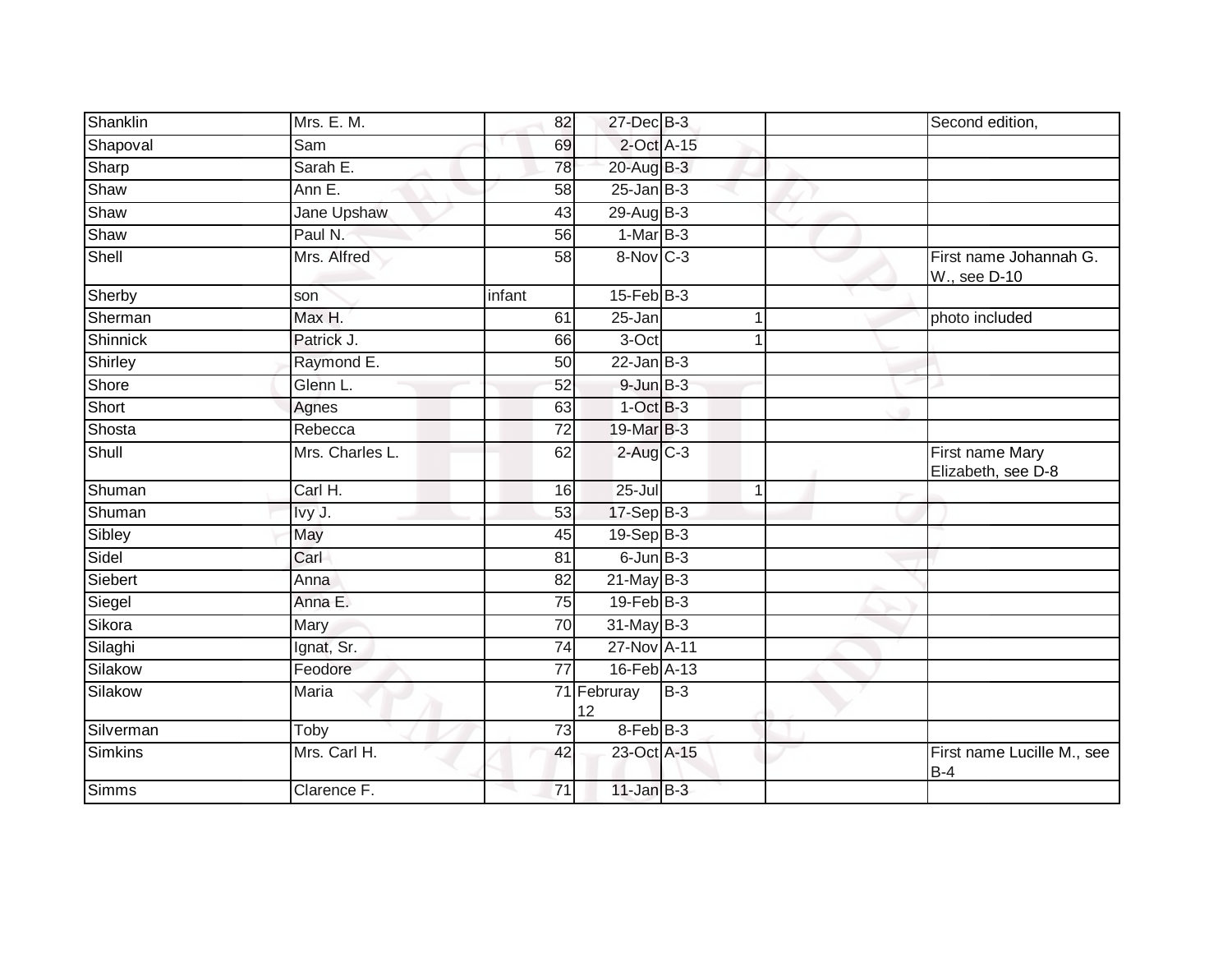| Simon           | Charles, Sr.       |                    | $15$ -Jan B-3   |              | Name also spelled<br>Scimesina |
|-----------------|--------------------|--------------------|-----------------|--------------|--------------------------------|
| Simpson         | Ethel              | 78                 | 10-Nov C-3      |              |                                |
| Sinkovitz       | Goldie             | 63                 | $4$ -Oct B-3    |              |                                |
| Siwinski        | Stefan             | 77                 | 28-Jul B-3      |              |                                |
| Siwinski        | Stephen John       | 43                 | 22-Jan          | $\mathbf{1}$ | photo included                 |
| <b>Skarbek</b>  | Joseph             | 68                 | 30-Jul B-3      |              |                                |
| Skibley         | Clarence D.        | 66                 | $19-Nov$ B-3    |              |                                |
| Skoczewski      | Alexander J.       | 79                 | $10$ -Jan B-3   |              |                                |
| Skoczylas       | Richard            | 5 months           | Februray<br>17  | $B-3$        |                                |
| Skony           | Walter Z.          | 88                 | 31-Dec B-3      |              |                                |
| <b>Skrip</b>    | <b>Steve</b>       | 46                 | 20-Jan A-15     |              |                                |
| Skrzekut        | Casimer            | 47                 | 23-Jan A-11     |              |                                |
| Skwiertz        | Robert             | $1$ day            | 11-Dec B-3      |              |                                |
| <b>Skwiertz</b> | Roberta            | $\overline{1}$ day | 11-Dec B-3      |              |                                |
| Slamearski      | Frances            | 38                 | $22$ -Feb $C-3$ |              |                                |
| Slaughter       | Pauline M.         | 87                 | $14$ -Jul B-3   |              |                                |
| Slazyk          | Anthony            | 56                 | $23$ -Apr $B-3$ |              |                                |
| Slivka          | Raymond J.         | 39                 | $3-AprB-3$      |              |                                |
| Smallman        | Mrs. James L., Sr. | $\overline{57}$    | 8-Aug A-13      |              | First name Laura, see B-4      |
| Smaron          | Walter             | 48                 | $2$ -May $A-15$ |              |                                |
| Smart           | Lenore W.          |                    | 19-Jun A-15     |              |                                |
| Smartz          | Mary               | 76                 | 8-Mar B-3       |              |                                |
| Smelser         | Lyda               | $\overline{75}$    | 30-Aug B-3      |              |                                |
| Smith           | Buell A.           | 59                 | 15-May A-11     |              |                                |
| Smith           | Charles W.         | 47                 | $10$ -Dec $B-3$ |              |                                |
| Smith           | Don                | 27                 | 27-Apr          | $\mathbf{1}$ |                                |
| Smith           | Edgar L.           | 71                 | 28-Jul B-3      |              |                                |
| Smith           | Everett Lee        | 40                 | $1$ -Jun $B-3$  |              |                                |
| Smith           | Joseph             | 73                 | 17-May B-3      |              |                                |
| Smith           | Lillian M.         | $\overline{71}$    | $10$ -Feb $B-3$ |              |                                |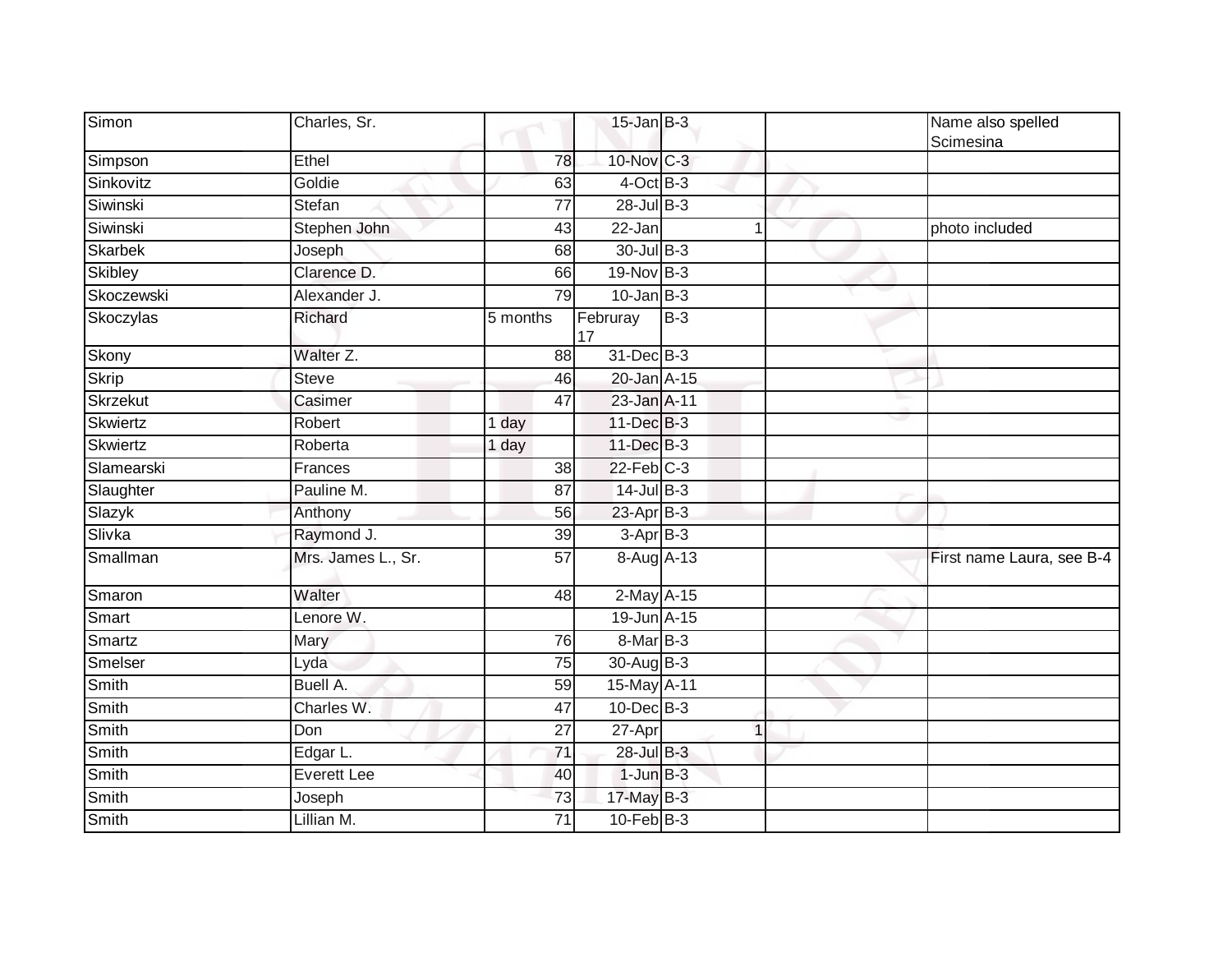| Smith         | Louise               | 75              | 6-Apr A-17       |   |                                       |
|---------------|----------------------|-----------------|------------------|---|---------------------------------------|
| Smith         | Margaret Ann         | 75              | 21-May B-3       |   |                                       |
| <b>Smith</b>  | Margaret B           | 46              | 8-Jan B-3        |   |                                       |
| Smith         | Mary Rose            | 85              | 30-Aug B-3       |   |                                       |
| Smith         | Mrs. Cloyd E.        | 73              | $1$ -Jun $B-3$   |   | First name Belle, see D-5             |
| Smith         | Mrs. Horace          | 70              | $27 - Apr$ B-3   |   |                                       |
| Smith         | Mrs. Thomas          | 75              | $1-AugB-3$       |   | First name Grace M., see<br>$B-6$     |
| Smith         | Owen                 | 83              | 18-Oct C-3       |   |                                       |
| Smith         | Richard L.           | 69              | 30-Nov B-3       |   |                                       |
| Smith         | Robert E.            | 30              | $16$ -Aug $C-3$  |   |                                       |
| Smith         | Rose                 | 82              | $2$ -May $A-15$  |   |                                       |
| Smith         | Stella C.            | $\overline{72}$ | $20$ -Aug $B-3$  |   |                                       |
| <b>Smith</b>  | William              | $\overline{28}$ | 14-Nov           | 1 |                                       |
| Smolen        | Andrew, Sr.          | 74              | 26-Oct B-3       |   |                                       |
| Smoltz        | Martha               | 65              | $2$ -Jul $B-3$   |   |                                       |
| Smulski       | Casimir              | 46              | 25-Jul A-15      |   | aka Osmulski, Casimir                 |
| Snarich       | Mrs. Joseph, Sr.     |                 | 5-Sep B-3        |   | First name Mary T., see C-            |
| Snyder        | Mrs. Earl H.         | 68              | 15-Oct B-3       |   | First name Winifred O.,<br>see D-6    |
| Snyder        | Mrs. Venton          | 72              | 30-Jul B-3       |   |                                       |
| Solman        | Fred J.              | 89              | $27 - Jun$ $B-3$ |   |                                       |
| <b>Soltis</b> | <b>David Matthew</b> | 7 weeks         | $21$ -May B-3    |   |                                       |
| <b>Soltis</b> | Mary                 | 81              | $15$ -Jan B-3    |   |                                       |
| Sommer        | <b>Emma</b>          | 77              | 15-May A-11      |   |                                       |
| Sopko         | Mrs. Michael         | 39              | $19$ -May C-3    |   | First name Julia, see May<br>21, D-12 |
| Soroka        | Andrew               | 73              | $31$ -May B-3    |   |                                       |
| Sorokach      | Michael              | $\overline{72}$ | $10$ -Jan $B-3$  |   |                                       |
| Sorrell       | William S.           | 65              | 29-Dec A-15      |   |                                       |
| Soy           | Joseph V., Sr.       |                 | 3-May B-3        |   |                                       |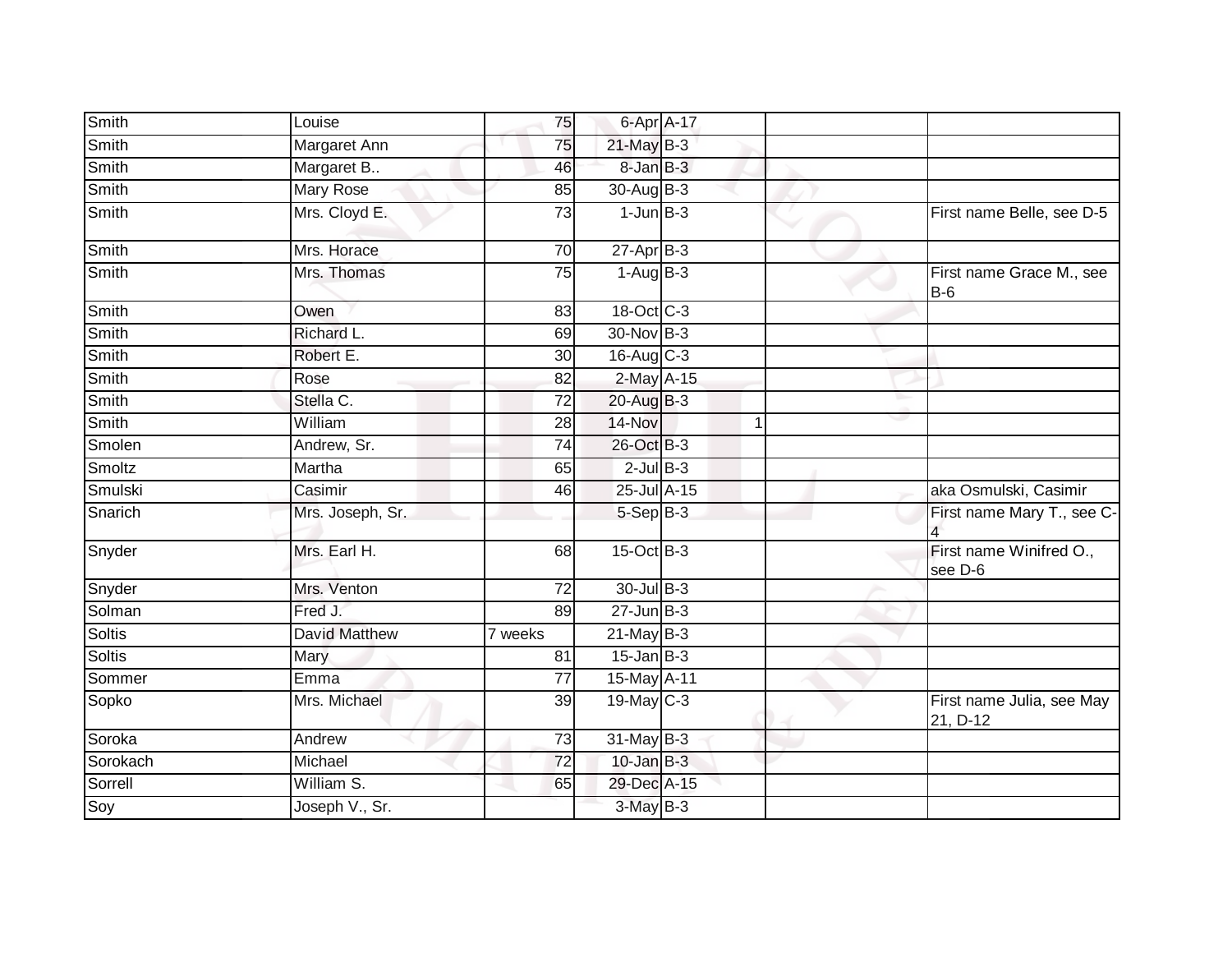|                 |                      | 62              | $2$ -Nov $B-3$         |   |                                               |
|-----------------|----------------------|-----------------|------------------------|---|-----------------------------------------------|
| Soy             | Josephine            |                 |                        |   |                                               |
| Spain           | James W.             | 51              | 7-Mar B-3              |   |                                               |
| Spanupz         | George               | 81              | $27$ -Aug $B-3$        |   |                                               |
| Sperka          | Josephine            | 79              | $10-Auq$ B-3           |   |                                               |
| Spilewski       | Henry                | $\overline{37}$ | $13 - Jan$             | 1 | See also Jan. 16, p. B-3                      |
| Spornick        | Steve                | 72              | $3-Feb$ $B-3$          |   |                                               |
| Sprague         | Mrs. Harold E.       |                 | $9$ -Jun $B-3$         |   | First name Clare V., see C-<br>10             |
| Spray           | <b>James Vanwert</b> | 60              | $27$ -Jan B-3          |   |                                               |
| Spreiter        | Lorenz               | 73              | 20-Aug B-3             |   |                                               |
| Spriggs         | Ralph E.             | 32              | $2$ -Jul $D-5$         |   |                                               |
| Springs         | James                | 59              | $2-Apr$ <sub>C-3</sub> |   |                                               |
| Stachura        | Peter, Sr.           | 66              | 30-Apr B-3             |   |                                               |
| <b>Staikos</b>  | Thomas               | 75              | 24-Dec B-3             |   |                                               |
| Stailey         | Mrs. Walter          | 59              | $13-Sep$ B-3           |   | First name Martha J., see<br>$D-4$            |
| <b>Stamelos</b> | George J.            | 77              | 11-Oct B-3             |   |                                               |
| <b>Stanek</b>   | <b>Thaddeus</b>      | 47              | 8-Mar B-3              |   |                                               |
| Stanislawski    | Mrs. Michael         | 68              | 24-Dec B-3             |   |                                               |
| Staniszewski    | Stefania             | $\overline{71}$ | $6$ -Feb $B-3$         |   |                                               |
| Stanley         | Alice G.             | 83              | $4$ -Jun $B-3$         |   |                                               |
| Stanley         | John                 | 68              | 16-Jul B-3             |   |                                               |
| <b>Staples</b>  | Homer                | 59              | 2-Nov                  |   | Picture included, also see<br>November 3, C-3 |
| <b>Stark</b>    | Arthur               | 70              | 2-Mar A-11             |   |                                               |
| <b>Stark</b>    | George               | $\overline{70}$ | 21-Nov A-11            |   |                                               |
| <b>Starkey</b>  | Adeline              | 68              | $26$ -Jul $B-3$        |   |                                               |
| Starr           | Oliver               | 77              | 29-Mar B-3             |   |                                               |
| <b>Stasiak</b>  | Mrs. Walentyna       | $\overline{75}$ | 2-Oct A-15             |   |                                               |
| Stasko          | Mrs. Andrew          | 62              | 5-Dec B-3              |   | First name Stella, see B-8                    |
| Steelman        | Berton J.            | 82              | $16$ -Jan $B-3$        |   |                                               |
| Stefanowicz     | Zygmunt              | 68              | $\overline{3}$ -Apr    | 1 |                                               |
|                 |                      |                 |                        |   |                                               |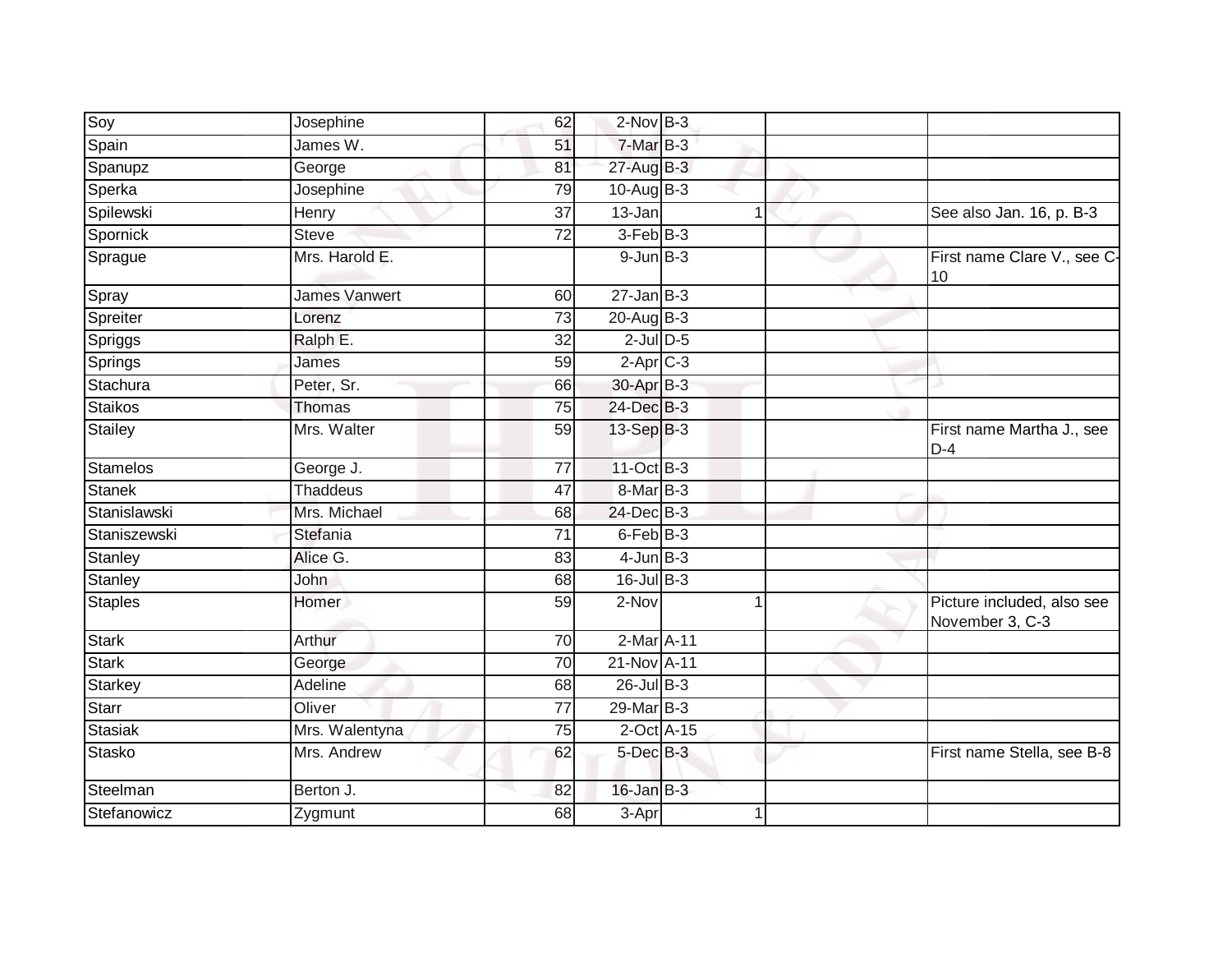| Steffer           | Perry O.       | 78              | $22$ -Feb $C-3$ |  |                                           |
|-------------------|----------------|-----------------|-----------------|--|-------------------------------------------|
| Steinhauer        | Edward C.      | 73              | 30-Apr B-3      |  |                                           |
| <b>Steinke</b>    | Ernestine      | 79              | $1-MarB-3$      |  |                                           |
| <b>Steinkraus</b> | William J.     | 62              | 25-Apr A-15     |  |                                           |
| Stephenson        | Warren         | 69              | $22$ -Dec $B-3$ |  |                                           |
| Sternerg          | Florilla       | 78              | 3-Aug A-11      |  |                                           |
| Steuer            | Emil C. (Pete) | 68              | 23-Oct A-15     |  |                                           |
| <b>Stewart</b>    | Dilver D.      | 78              | $10$ -Feb $B-3$ |  |                                           |
| <b>Stewart</b>    | Lenard         | 41              | $6-SepC-3$      |  |                                           |
| <b>Stewart</b>    | Mrs. Albert O. | 60              | 20-Nov B-3      |  | First name Nancy Ellen,<br>see D-4        |
| <b>Stewart</b>    | William R.     | 83              | $16$ -Jul B-3   |  |                                           |
| Stipulin          | William C.     | 54              | 7-Mar B-3       |  |                                           |
| <b>Stock</b>      | Mary           | 66              | $24-SepB-3$     |  |                                           |
| Stone             | James F.       | 61              | 31-Jan A-11     |  |                                           |
| Stordeur          | <b>Charles</b> | 76              | 5-Oct A-6       |  |                                           |
| Story             | Claude L.      | 69              | 16-May B-3      |  |                                           |
| Stout             | George         | 77              | $2$ -Jul B-3    |  |                                           |
| Stout             | Maude          | 81              | $27 - Jan$ B-3  |  |                                           |
| Stowell           | Dorothy        | 54              | $26$ -Feb $B-3$ |  |                                           |
| Strandquist       | Mrs. Norman    | 34              | 22-Nov B-3      |  | First name Jane (Jackie<br>Mays), see F-6 |
| Strickhorn        | John           | 85              | 8-Mar B-3       |  |                                           |
| Strickland        | Mrs. Bert      | $\overline{71}$ | $24-SepB-3$     |  | First name Lou, see E-5                   |
| Stronach          | Roy            | 56              | $5-Sep B-3$     |  |                                           |
| Stubblefield      | <b>B. M.</b>   | 69              | 20-Sep          |  | Also see September 21, B-<br>3            |
| Stubbler          | Mary           | Infant          | 30-Nov B-3      |  |                                           |
| <b>Stubbs</b>     | Roy            | $\overline{74}$ | $1-Feb$ $C-3$   |  |                                           |
| Stults            | Fred M., Sr.   | 72              | 13-Aug D-3      |  | Picture included                          |
| <b>Sturgess</b>   | Mrs. George    | 74              | 10-Oct A-19     |  | First name Eva K., see B-<br>8            |
| Suchanuk          | Robert         | 33              | $5$ -Dec $B$ -3 |  |                                           |
|                   |                |                 |                 |  |                                           |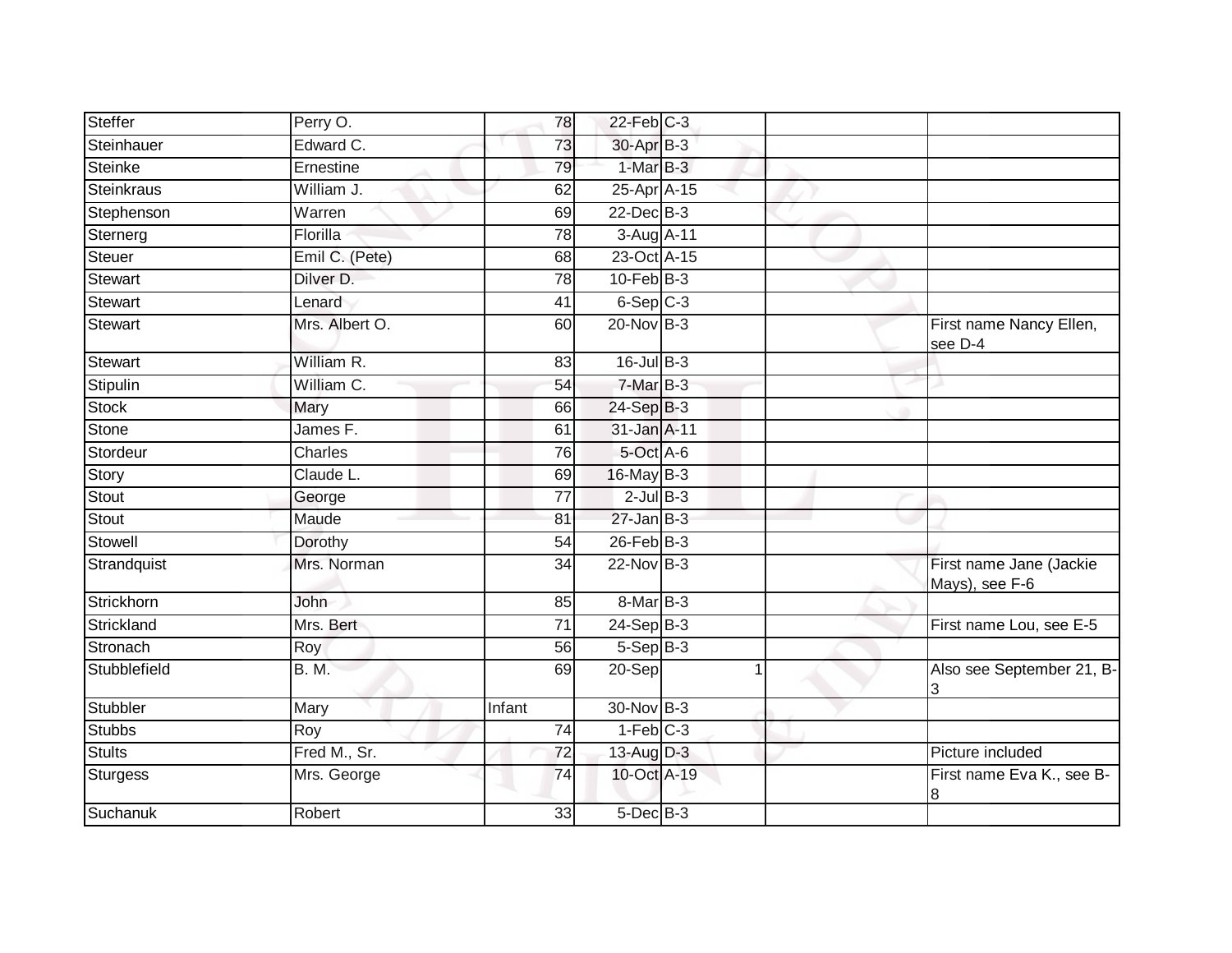| Suchecki       | Frank                | 72              | 26-Apr B-3     |             |                           |
|----------------|----------------------|-----------------|----------------|-------------|---------------------------|
| Suffak         | Andrew               | 69              | 3-Apr B-3      |             |                           |
| Sulkowski      | Katherine            |                 | 18-Jul B-3     |             |                           |
| Sullivan       | James M.             | 76              | $1-MayB-3$     |             |                           |
| Sullivan       | Jerome F.            | $\overline{37}$ | 16-Jun         | $\mathbf 1$ | Also see June 18, B-3     |
| Summers        | Agnes S.             | 79              | $16$ -Jan B-3  |             |                           |
| <b>Summers</b> | Lydia Cean           |                 | 5-Jan A-13     |             |                           |
| Sutton         | Second Lt. Robert    | 22              | 10-Nov         |             |                           |
| <b>Swatts</b>  | Marie B.             | 40              | 20-Mar B-3     |             |                           |
| Sweet          | Edith L.             | 78              | 31-Oct B-3     |             |                           |
| Swentzel       | Mrs. Phillip (Laura) |                 | $3-MayB-3$     |             |                           |
| Swetnam        | Eugene D.            | 63              | 20-Mar B-3     |             |                           |
| Swierc         | Albert               | 77              | 8-Feb B-3      |             |                           |
| Syp            | Matensz (Mateusz)    | 66              | 8-May A-15     |             |                           |
| Sypult         | George O.            | 50              | 10-Nov C-3     |             |                           |
| <b>Szabo</b>   | Mrs. Stephen         | $\overline{74}$ | 20-Nov B-3     |             | First name Julia, see D-4 |
| Szafarz        | Joseph               | $\overline{77}$ | $1$ -Dec $B-3$ |             |                           |
| <b>Szakacs</b> | Mary                 | 66              | 2-May A-15     |             |                           |
| Szalona        | Aniela               | 78              | $21$ -May B-3  |             |                           |
| Szczepanik     | Anna                 |                 | 13-Mar A-15    |             |                           |
| Szczepanski    | Mary                 | 77              | 13-Nov A-15    |             |                           |
| Szczepkowski   | Josephine            | $\overline{77}$ | 19-Jun A-15    |             |                           |
| Szczepkowski   | <b>Stella</b>        | 80              | 12-Dec B-3     |             |                           |
| Szczombrowski  | <b>Nicholes Mike</b> | 66              | 28-Aug B-3     |             |                           |
| Szczypinski    | Adam                 | $\overline{73}$ | 26-Nov B-3     |             |                           |
| <b>Szitas</b>  | <b>Steve</b>         | 63              | $1-MarB-3$     |             |                           |
| Szrom          | Catherine            | 85              | $5-MarB-3$     |             |                           |
| Szywala        | Josephine            | 66              | $17-Oct$ B-3   |             |                           |
| Tabaczynski    | Mrs. Louis           | 68              | 28-Jun B-3     |             |                           |
| Tabor          | Everett J.           | 10 weeks        | 16-Mar B-3     |             |                           |
| Tadich         | Mildred              | 72              | 20-Mar B-3     |             |                           |
| Talmadge       | Alva E.              | $\overline{70}$ | $9-NovB-3$     |             |                           |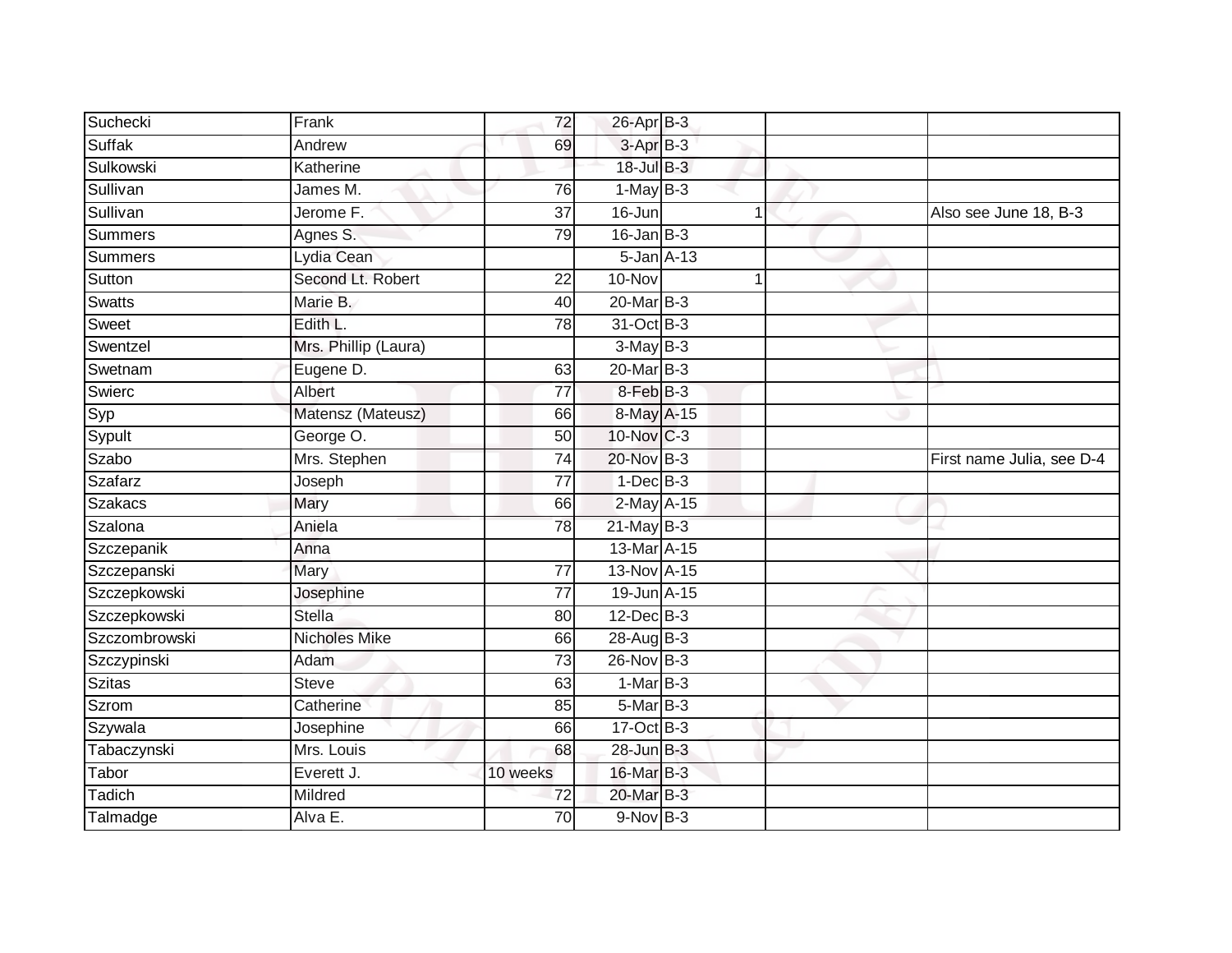| Tanasijevich  | George                  | 68              | 31-May B-3          |        |                                      |
|---------------|-------------------------|-----------------|---------------------|--------|--------------------------------------|
| Tanner        | Mrs. Roy                | 64              | 10-Sep B-3          |        | First name Leona Mae,<br>see E-3     |
| Tapajna       | William B.              | 54              | $11$ -Jun $B-3$     |        |                                      |
| Tarr          | Leone B.                | 64              | $24$ -May $B-3$     |        |                                      |
| Tataren       | <b>Nellie</b>           | 71              | 5-May B-3           |        |                                      |
| Taylor        | Carol O.                | 63              | 15-Aug B-3          |        |                                      |
| Taylor        | Charles H.              | 72              | $5-$ Sep $B-3$      |        |                                      |
| Taylor        | John J.                 | 60              | $6 - \text{AugB-3}$ |        |                                      |
| Taylor        | Mary                    | 78              | $16$ -Jan B-3       |        |                                      |
| Taylor        | Mary Louella            | 8 <sup>1</sup>  | 16-Mar B-3          |        | Picture included on March<br>17, B-3 |
| Taylor        | Pearl                   | 67              | $24$ -Dec $B-3$     |        |                                      |
| Tchalo        | Alex D.                 | 56              | $1-MarB-3$          |        | Picture included                     |
| Teeter        | Grace B.                | 75              | $21$ -Apr $B-3$     |        |                                      |
| Telapa        | Julie B.                | $\overline{77}$ | 30-Jan B-3          |        |                                      |
| Terry         | Esther                  | 70              | $29$ -May B-3       |        |                                      |
| Therese       | <b>Sister Elizabeth</b> | 69              | $7 -$ Jul $B - 3$   |        |                                      |
| Thibedeau     | Mrs. Oliver             | 60              | 8-Sep B-3           |        | First name Beatrice, see C-          |
| Thiel         | Adelia                  | 73              | 14-Nov B-3          |        |                                      |
| Thomas        | Carol Ann               | 4 days          | 14-May A-19         |        |                                      |
| Thomas        | Elmer                   | 32              | $6$ -Jan $B$ -3     |        |                                      |
| Thomas        | Evelyn                  | 36              | $19$ -Feb $B-3$     | Hunter |                                      |
| Thomas        | Helen                   | 69              | 27-Oct C-3          |        |                                      |
| Thomas        | Joseph B.               | 65              | 26-Sep A-19         |        |                                      |
| <b>Thomas</b> | Mary (Thomaszewski)     | 67              | $4$ -Jun $B-3$      |        |                                      |
| Thompson      | Mrs. William            | 62              | 18-Apr B-3          |        |                                      |
| Thompson      | Pvt. Thomas O.          | 20              | 7-Jun               |        |                                      |
| Thornborrow   | William C.              | 82              | $5-FebB-3$          |        |                                      |
| Thornton      | Grace                   | 67              | 15-Mar B-3          |        |                                      |
| Thornton      | Mrs. Frank              | 50              | 26-Nov B-3          |        | First name Carrie Anne,<br>see E-7   |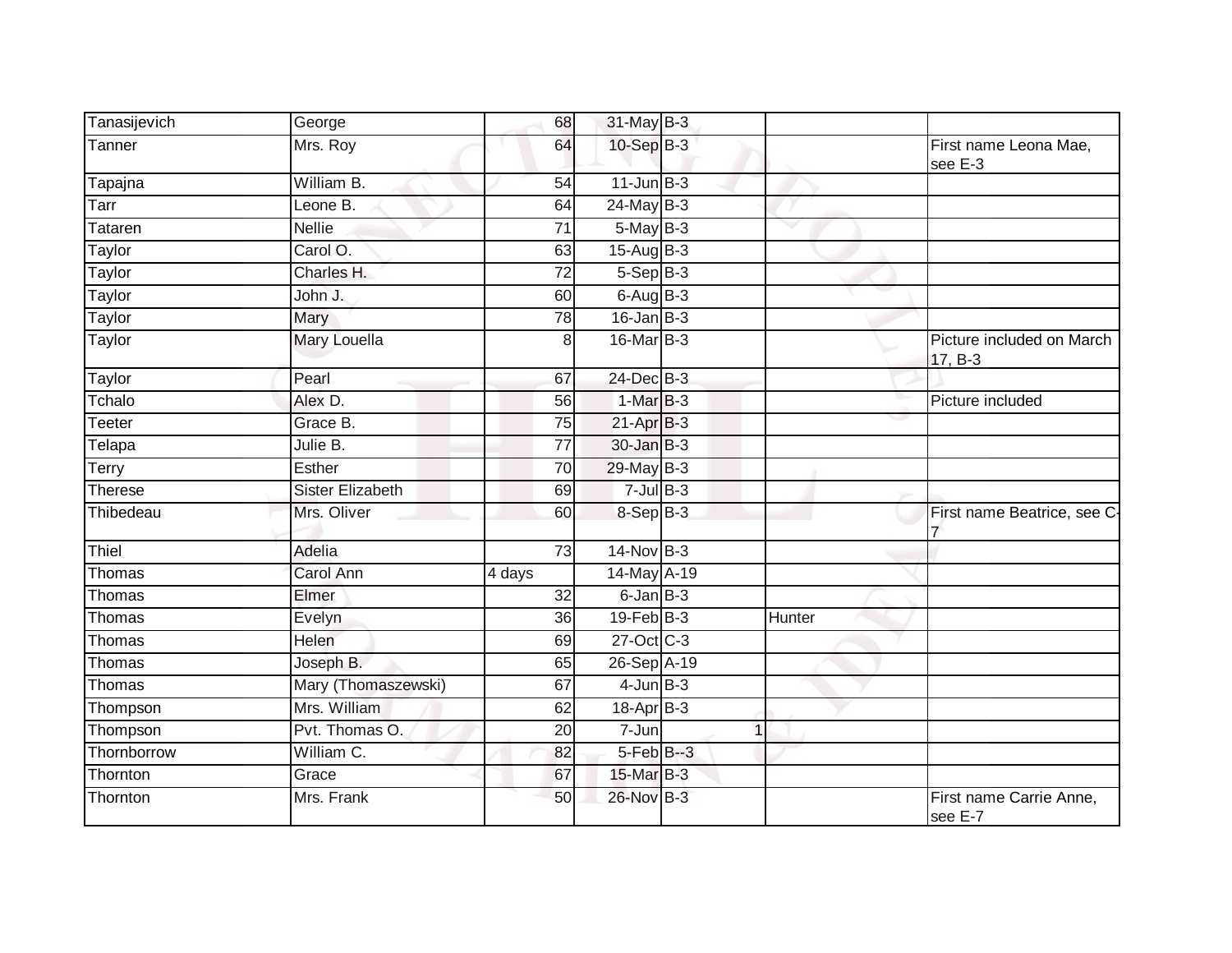| Thurman         | Ralph                 | 72              | 3-Aug A-11      |              |                                        |
|-----------------|-----------------------|-----------------|-----------------|--------------|----------------------------------------|
| Tiemann         | Everett               | 60              | 2-Oct A-15      |              |                                        |
| Tilton          | Donald B., Jr.        | 15 months       | 19-Mar B-3      |              |                                        |
| Tima            | Almeda Ann            | 37              | $10 -$ Jul      | 1            |                                        |
| Timko           | Fred F.               | 75              | $22$ -Oct B-3   |              |                                        |
| <b>Tippy</b>    | <b>Marty Allen</b>    | 6 months        | $29$ -Aug B-3   |              |                                        |
| Todd            | Rufus L.              | 93              | $3-FebB-3$      |              |                                        |
| <b>Tolles</b>   | Ida                   | 93              | $2$ -Oct $A-15$ |              |                                        |
| Toma            | Marie E.              | 43              | 28-Aug B-3      |              |                                        |
| Tomkutonis      | <b>Mike</b>           | 89              | $7-Feb$ A-11    |              |                                        |
| Tonkovich       | John                  | 55              | $10 -$ Jul      | 1            |                                        |
| Tonkovich       | Stephan               | 75              | $3-FebB-3$      |              |                                        |
| Toomire         | Robert C.             | 48              | 18-Jun B-3      |              |                                        |
| Toth            | Andrew                | $\overline{73}$ | 28-Jun C-12     |              |                                        |
| Totzke          | August L.             | 62              | 9-Mar B-3       |              |                                        |
| Townsley        | Robert J.             | 56              | $5$ -Jul $B-3$  |              |                                        |
| Towry           | Donald                | $\overline{20}$ | $20$ -Oct       | $\mathbf{1}$ |                                        |
| Tresnowski      | David Angel           | infant          | 9-Jan A-11      |              |                                        |
| Tresnowski      | Nicholas              | 82              | $3-MayB-3$      |              |                                        |
| Trieb           | <b>William Eugene</b> | $\overline{77}$ | $3-Nov$ $C-3$   |              |                                        |
| Trifunavich     | Sava                  | 46              | 23-Jan A-11     |              | Name also spelled<br>Trifunovich       |
| Trifunovich     | Sava                  | 46              | 23-Jan A-11     |              | Name also spelled<br>Trifunavich       |
| Trinowski       | Frank                 | 74              | 12-Nov C-3      |              |                                        |
| Trinowski       | John                  | 71              | $24$ -Jul B-3   |              |                                        |
| Trotter         | Harland B.            | $\overline{37}$ | 11-Jul A-15     |              |                                        |
| <b>Trowe</b>    | Donald E.             | 38              | 19-Oct A-2      |              |                                        |
| Trudgeon        | Caroline              | 78              | 20-Mar B-3      |              |                                        |
| <b>Trzeciak</b> | Mrs. Paul             | 65              | 6-Nov B-3       |              | First name Veronica, see<br><b>B-8</b> |
| Trzeciakowski   | Stefania (Tracey)     | 76              | 23-Apr B-3      |              |                                        |
| <b>Trzupek</b>  | Antoni, Sr.           | 70              | $24$ -Feb $B-3$ |              |                                        |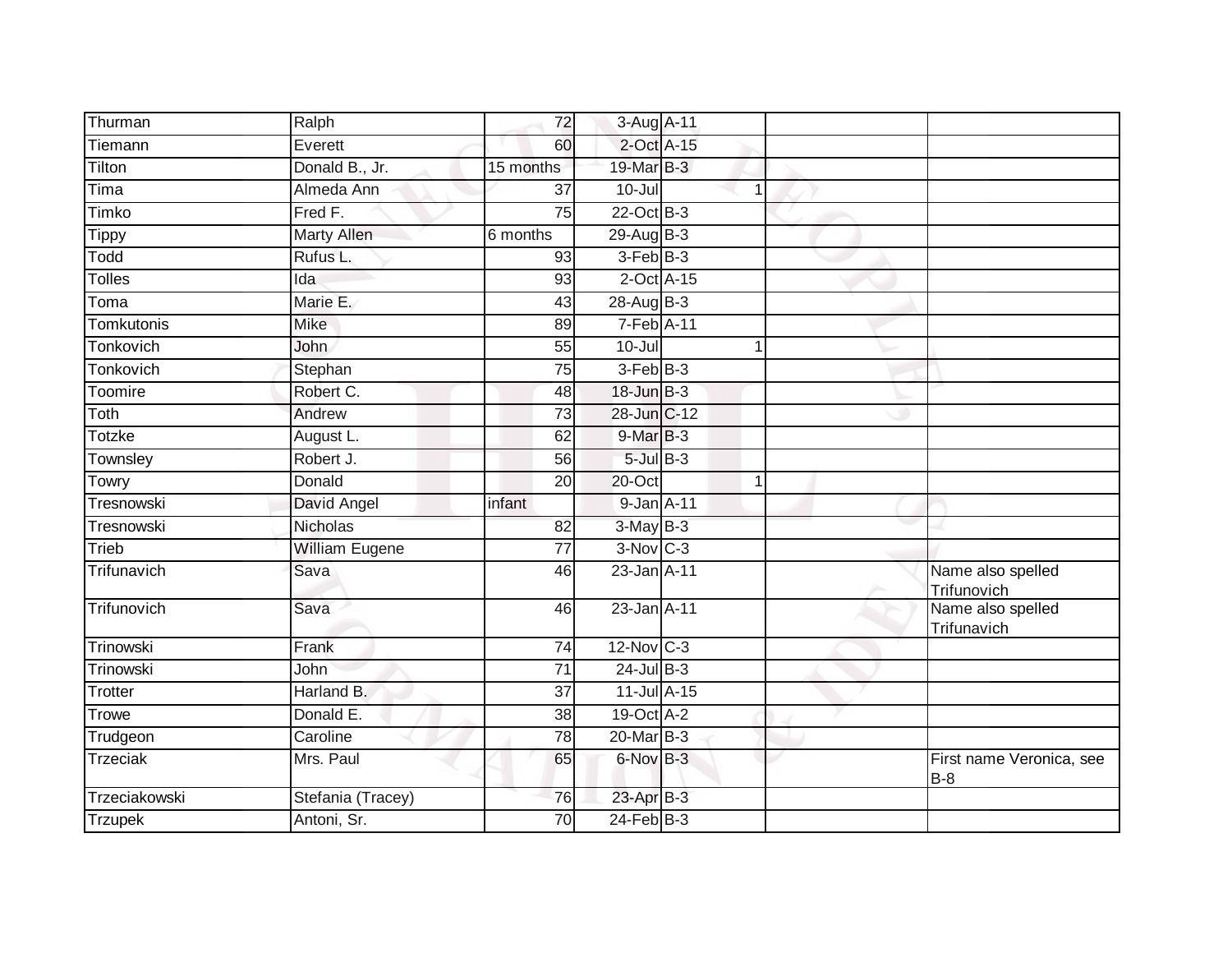| Tucker          | Franklin              | 48              | 5-Mar B-3                |   |                                   |
|-----------------|-----------------------|-----------------|--------------------------|---|-----------------------------------|
| <b>Tucker</b>   | Mrs. Howard           | 59              | $20$ -Jul B-3            |   | First name Julia M., see D-<br>4  |
| Tull            | Anna Bertha           | 78              | 18-Sep A-11              |   |                                   |
| Tumbiolo        | Salvatore (Tony)      | 70              | $10$ -Feb $B-3$          |   |                                   |
| Tumidalsky      | <b>John Gerard</b>    | Infant          | 18-Oct C-3               |   |                                   |
| Tumo            | Mrs. Paul             | 65              | $18 - Jun$ $B-3$         |   | First name Theresa, see D-<br>18  |
| Turbyfill       | Gladys                | 57              | 23-Mar                   | 1 | Also see Mar 24, B-3              |
| Turich          | Kathryn               | 42              | $29$ -Jan $B-3$          |   |                                   |
| Turner          | Hazel I.              | $\overline{71}$ | 10-Sep B-3               |   |                                   |
| Turner          | <b>Mark</b>           | 86              | $17$ -May B-3            |   |                                   |
| Turner          | Mary M.               | 95              | 5-Jun A-15               |   |                                   |
| Tweedle         | Robert R.             | 45              | 19-Mar B-3               |   |                                   |
| Tyma            | Edwin                 | $\overline{51}$ | 26-May B-3               |   |                                   |
| <b>Tyrrell</b>  | Kelly M.              | 2 weeks         | 18-Oct C-3               |   |                                   |
| Ulber           | Mary                  | 58              | 26-Apr B-3               |   |                                   |
| <b>Ulbrich</b>  | Arnold, Sr.           | 60              | 26-Feb B-3               |   |                                   |
| Ulm             | Mrs. Charles          | 51              | $6$ -Jul $B$ -3          |   |                                   |
| <b>Umphryes</b> | Mary A.               | 33              | $2$ -Feb $A-15$          |   |                                   |
| Unsworth        | Mrs. Henry J.         | 69              | $6$ -Nov $B-3$           |   | First name Agnes R., see<br>$B-8$ |
| Urbanczyk       | Charles               | 68              | $16$ -Jan $B-3$          |   |                                   |
| Vadas           | Imlich, Sr.           | $\overline{72}$ | 29-Aug B-3               |   |                                   |
| Valentino       | Louis                 |                 | 16-May B-3               |   |                                   |
| Van Alstine     | Cyle, Sr.             | 63              | $1-AugB-3$               |   |                                   |
| Van Der Heyden  | Pearl                 | 82              | $15 - \text{Aug } B - 3$ |   |                                   |
| Van Der Veen    | Mrs. Abraham (Jessie) | 72              | $10$ -May B-3            |   | Also see D-6                      |
| Van Schouwen    | Joseph, Sr.           | 83              | 16-Feb A-13              |   |                                   |
| Van Til         | Henry R.              | 54              | 29-Sep B-3               |   |                                   |
| Vance           | Linda Kay             | Infant          | $2-Apr$                  | 1 |                                   |
| Vandenorth      | P.J.                  |                 | 22-Dec                   |   |                                   |
| VanDriel        | Johanna               | $\overline{50}$ | $26$ -Jan $A-9$          |   |                                   |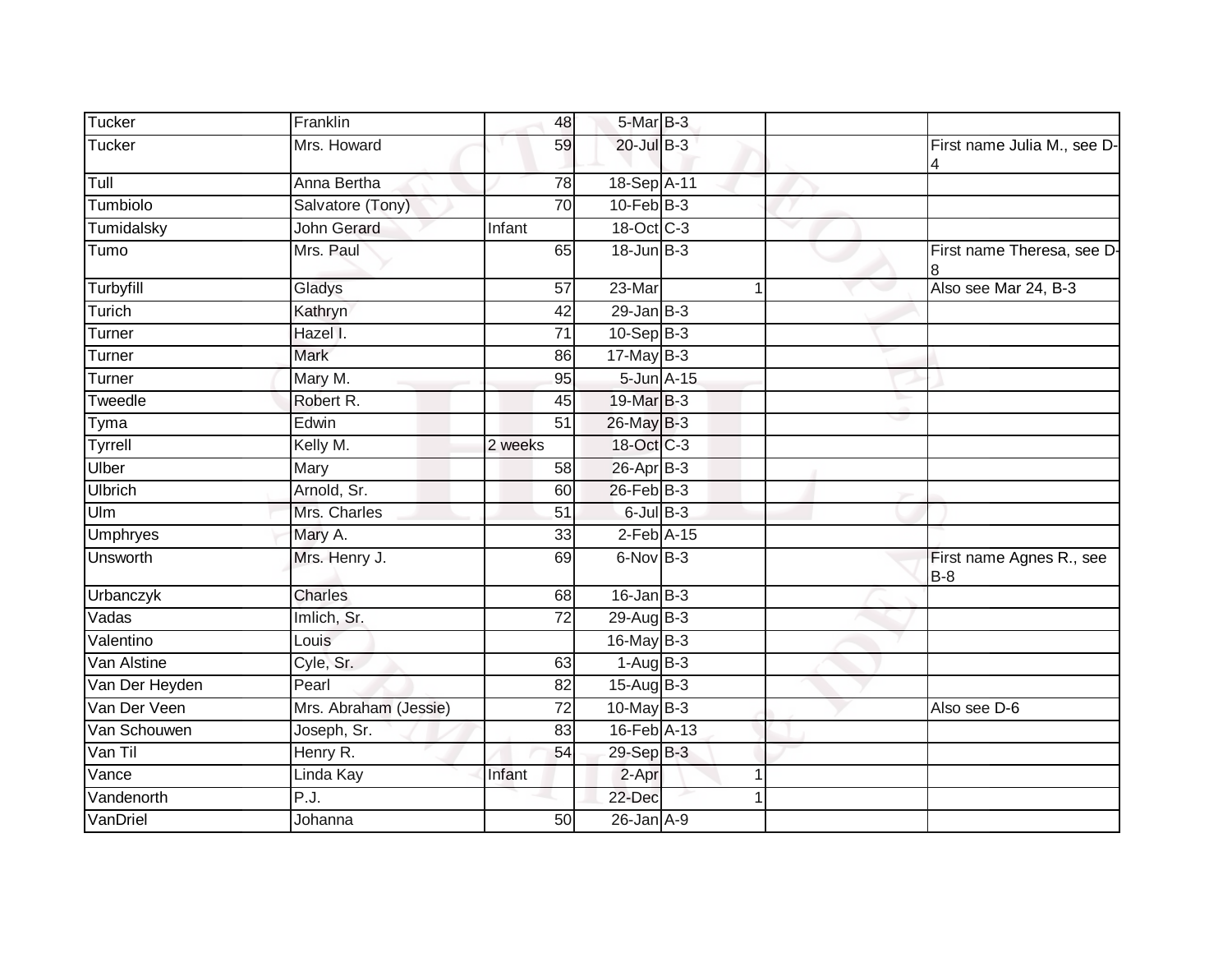| VanDrunen     | <b>Nellie</b>      | 81              | 5-Feb B-3       |             |                                                          |
|---------------|--------------------|-----------------|-----------------|-------------|----------------------------------------------------------|
| Vanover       | <b>Mary Louise</b> | 7 months        | $5-FebB-3$      |             |                                                          |
| VanTilburg    | $V$ irgil $V$ .    | 73              | 9-Jan A-11      |             |                                                          |
| Varady        | Katie              | 79              | $29$ -Jan $B-3$ |             |                                                          |
| Varner        | James H.           | 48              | 20-Feb A-13     |             |                                                          |
| Vaughn        | Charles            | 55              | $11-AprB-3$     |             |                                                          |
| Vavrecan      | Mrs. Joseph        | 69              | 20-Nov B-3      |             | First name Christine, see<br>$D-4$                       |
| Veach         | Edith              | $\overline{78}$ | 31-Mar B-3      |             |                                                          |
| Vecsey        | Zoltan             | 75              | 21-Mar B-3      |             |                                                          |
| Velasquez     | Federico           | 6               | 26-Oct B-3      |             |                                                          |
| Vena          | James              | $\overline{72}$ | 17-Oct B-3      |             |                                                          |
| Ventimiglia   | Sarah              | 86              | 24-Mar B-3      |             |                                                          |
| Veray         | Jacob              | infant          | $12$ -Feb $B-3$ |             |                                                          |
| Verner        | Mrs. Anton         | 74              | $24$ -Jul B-3   |             | First name Marie, see B-8                                |
| Vestal        | Jimmie A.          | 16              | 20-Oct          | $\mathbf 1$ |                                                          |
| Vicari        | Mary               | 78              | 27-Apr B-3      |             |                                                          |
| Villarreal    | Mrs. Francisco     |                 | 5-Nov B-3       |             |                                                          |
| Vinovich      | Michael            | $\overline{57}$ | 21-Jun          |             | Picture included, also see<br>June 22, B-3; June 23, B-3 |
| Visnyak       | Amon               | 78              | $30 -$ Jul B-3  |             |                                                          |
| Visnyak       | Anton              | 78              | $28$ -Jul B-3   |             |                                                          |
| Vitek         | Rudolph J.         |                 | 16-Jan          |             |                                                          |
| <b>Vitkus</b> | Frank J.           | 70              | 15-Nov B-3      |             |                                                          |
| Vladic        | Nicholas           | 77              | 13-Dec C-3      |             |                                                          |
| Vogt          | William            | 63              | $2$ -Jul $B-3$  |             |                                                          |
| Voigli        | Albert             | 55              | $1$ -Jun $B-3$  |             |                                                          |
| Vojvoda       | Frank              | 80              | 27-Mar B-3      |             |                                                          |
| Volk          | Mrs. Edward J.     | 58              | 7-Aug A-11      |             | First name Mae, see B-6                                  |
| Volk          | Rose R. E.         | 68              | 8-Jun B-3       |             |                                                          |
| Voras         | Frank J.           | 64              | 29-Mar B-3      |             |                                                          |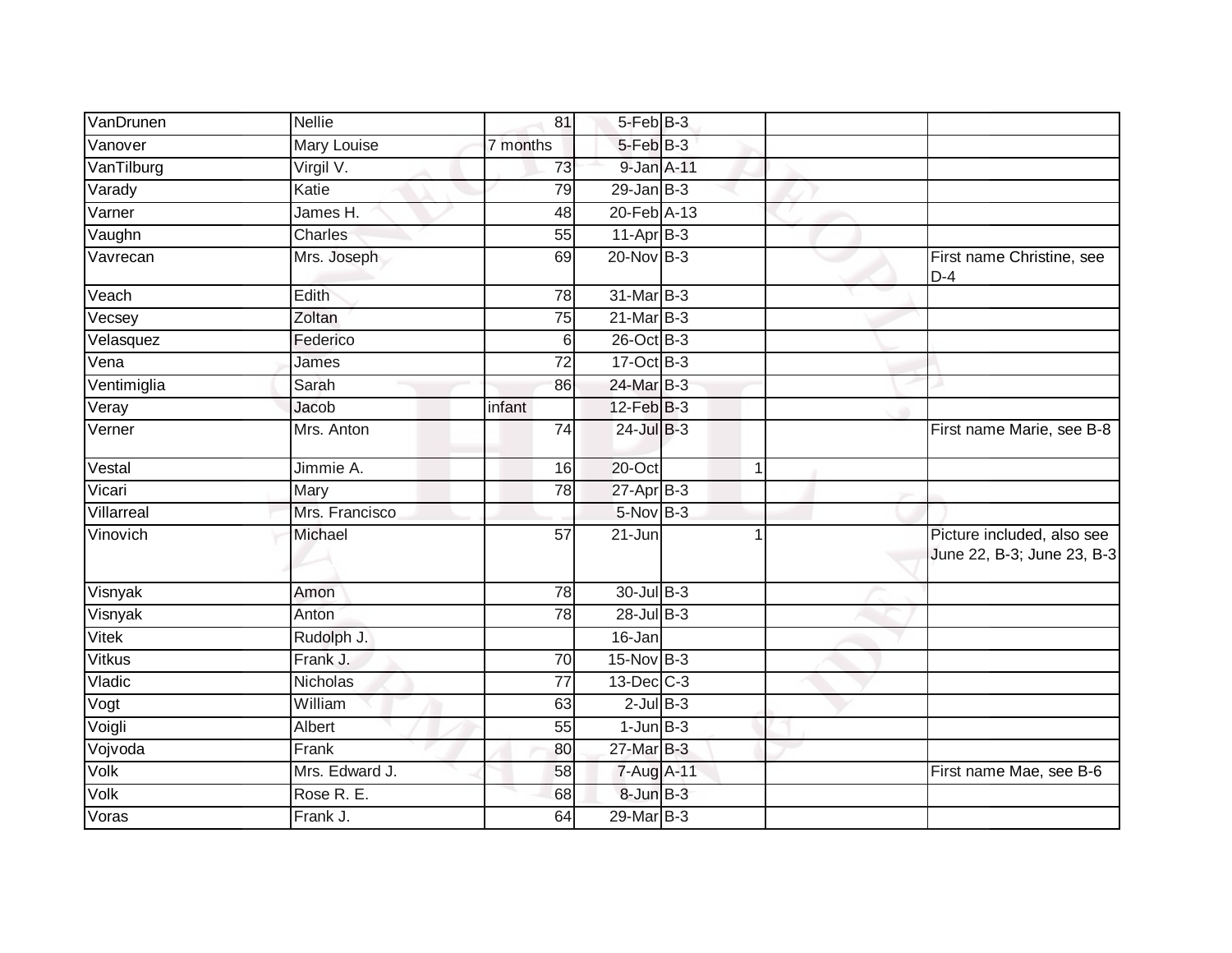| <b>Voss</b>    | William               | 65              | 27-Oct C-3        |               |                                       |
|----------------|-----------------------|-----------------|-------------------|---------------|---------------------------------------|
| Vrbancic       | Imbro                 | 87              | 9-Nov B-3         |               |                                       |
| Vrbancic       | <b>Steve</b>          | 47              | $16$ -Jan $B-3$   |               |                                       |
| Vuckovich      | Mrs. Marko            | 69              | $19$ -Dec $B$ -3  |               | First name Smilja Amelia,<br>see B-13 |
| Wacnik         | <b>Bernice</b>        | 47              | 5-Oct A-6         |               |                                       |
| Wagner         | Lucile M.             | 49              | $6$ -Jul $B$ -3   |               |                                       |
| Wahl           | <b>Edward William</b> | 65              | $19$ -Jan B-3     |               | See also Jan. 20, p. A-15             |
| Walcis         | George                | 88              | 8-Mar B-3         |               |                                       |
| Walerowicz     | Mary                  | 67              | $4$ -Oct B-3      |               |                                       |
| Walker         | Bernard W., Sr.       | 62              | 26-Oct B-3        |               |                                       |
| Walker         | Mrs. John Perry       |                 | $22$ -Dec $B-3$   | <b>Barnes</b> | First name Martha                     |
| Walker         | Mrs. Ralph            | 80              | 14-Dec B-3        |               |                                       |
| Walsh          | Anna B.               | $\overline{73}$ | 23-Oct A-15       |               |                                       |
| Walsko         | Anna                  |                 | 31-Dec B-3        |               |                                       |
| Walsko         | Paul                  | 54              | $24-Sep$ B-3      |               |                                       |
| Walter         | Leo                   | 65              | 10-Sep B-3        |               |                                       |
| Walter         | Thomas N.             | 47              | $24$ -Aug B-3     |               |                                       |
| <b>Walters</b> | Joseph E.             | 50              | 17-Jan A-11       |               |                                       |
| Wampler        | Esco M.               | 44              | $16$ -Jul $B-3$   |               |                                       |
| Wanat          | Robert                | 7               | $31 -$ Jul        | 1             |                                       |
| Wanecke        | Andrew                | 50              | $19$ -Feb $B - 3$ |               |                                       |
| Wangercyn      | Anna R.               | 81              | $16$ -Jan $B-3$   |               |                                       |
| Wanicki        | Mrs. Frank, Sr.       | 48              | $13$ -Jul B-3     |               | First name Genevieve M.,<br>see D-3   |
| Warchol        | Joseph                | 72              | 28-Aug B-3        |               |                                       |
| Ward           | Forrest R.            | 55              | $1$ -Jun $B-3$    |               |                                       |
| Ward           | Hubert, Sr.           | 75              | $12$ -Dec $B-3$   |               |                                       |
| Warkentien     | Elmer                 | 70              | 16-Oct A-15       |               |                                       |
| Wasson         | <b>Stella</b>         |                 | 6-Dec B-3         |               |                                       |
| Watkins        | Mrs. Harry            | $\overline{77}$ | 12-Jul B-3        |               |                                       |
| Watts          | Loretta M.            | $\overline{47}$ | 16-May B-10       | Fortier       |                                       |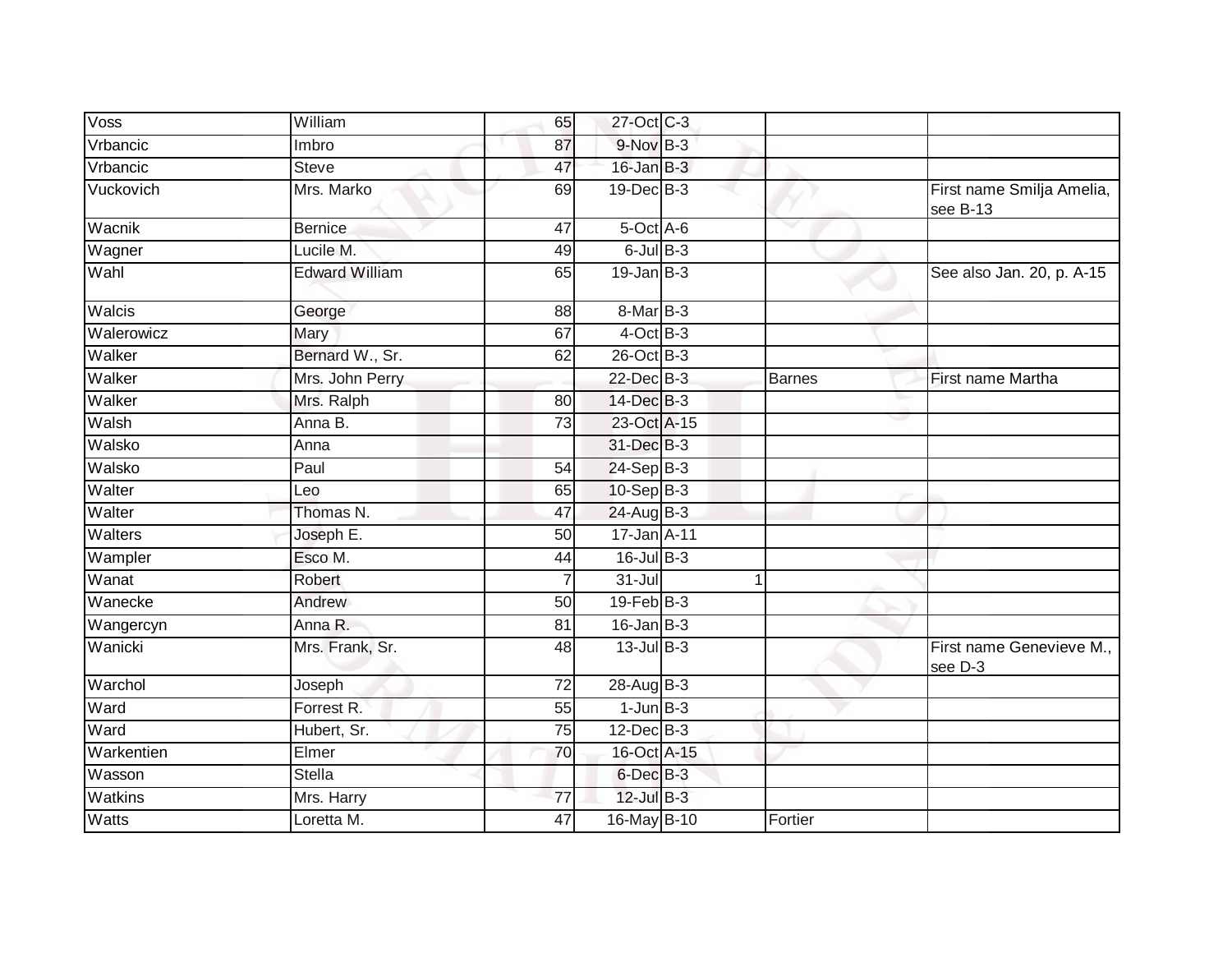| Waugaman    | Burt C.             | 74              | 12-Oct A-15              |   |                                    |
|-------------|---------------------|-----------------|--------------------------|---|------------------------------------|
| Wayman      | Ignatz              | 67              | 21-Sep B-3               |   |                                    |
| Wayne       | William F.          | $\overline{57}$ | $11$ -Jun $B-3$          |   |                                    |
| Wdowka      | Joseph              | 65              | 5-May B-3                |   |                                    |
| Weaver      | EIIa                | 84              | $27 - Dec$ B-3           |   |                                    |
| Weaver      | Grace               | $\overline{72}$ | $3 - Jan$ $B-3$          |   |                                    |
| Weaver      | Mrs. Charles        | 78              | $14 - \text{Aug } B - 3$ |   | First name Mary, see B-8           |
| Webb        | Hugo V.             | 64              | 11-Sep A-11              |   |                                    |
| Weber       | Graydon R.          | 59              | $29-Sep$ B-3             |   |                                    |
| Wedgwood    | Emily E.            | 85              | $9-AprB-3$               |   |                                    |
| Weger       | Richard             | 2 months        | $10-Sep$ B-3             |   |                                    |
| Wein        | Mathias P.          | 75              | 7-Aug A-11               |   |                                    |
| Weldon      | Thomas F.           | $\overline{22}$ | 13-Apr A-11              |   |                                    |
| Wells       | Alvin               | 23              | 4-Dec                    | 1 |                                    |
| Wells       | Mary B.             | $\overline{87}$ | $1-MayB-3$               |   |                                    |
| Werremeyer  | Otto                | 70              | 18-May A-11              |   |                                    |
| Werremeyer  | Viola               | 63              | 24-Mar B-3               |   |                                    |
| Wershay     | Mrs. John           | 81              | 28-Aug B-3               |   | First name Katharina, see<br>$B-8$ |
| Wertzberger | Lawrence H.         | 67              | 7-Aug                    | 1 | Picture included                   |
| Whelan      | Thomas B.           | 67              | 29-Dec A-15              |   |                                    |
| Whitaker    | L. Bryce            | 80              | $5$ -May $B-3$           |   | Photo included                     |
| Whitaker    | William (Bud)       | 40              | $2$ -Oct $A$ -15         |   |                                    |
| White       | Talton D.           | 2 months        | 18-Apr B-3               |   |                                    |
| White       | William R.          | 75              | $28$ -Jun $B-3$          |   |                                    |
| Whiting     | Joseph D.           | $\overline{27}$ | $5-MarB-3$               |   |                                    |
| Wickstrom   | John A.             | 73              | $5$ -Jul $B$ -3          |   |                                    |
| Widerberg   | $\overline{V}$ itus | 62              | 9-Oct A-13               |   |                                    |
| Widiger     | Meda                | 69              | 30-Jul B-3               |   |                                    |
| Widis       | Sophia              | 74              | $17$ -Mar $B-3$          |   |                                    |
| Wiening     | Daryl H.            |                 | 16-May B-3               |   |                                    |
| Wilcox      | Rachel I.           | 69              | 31-Jan A-11              |   |                                    |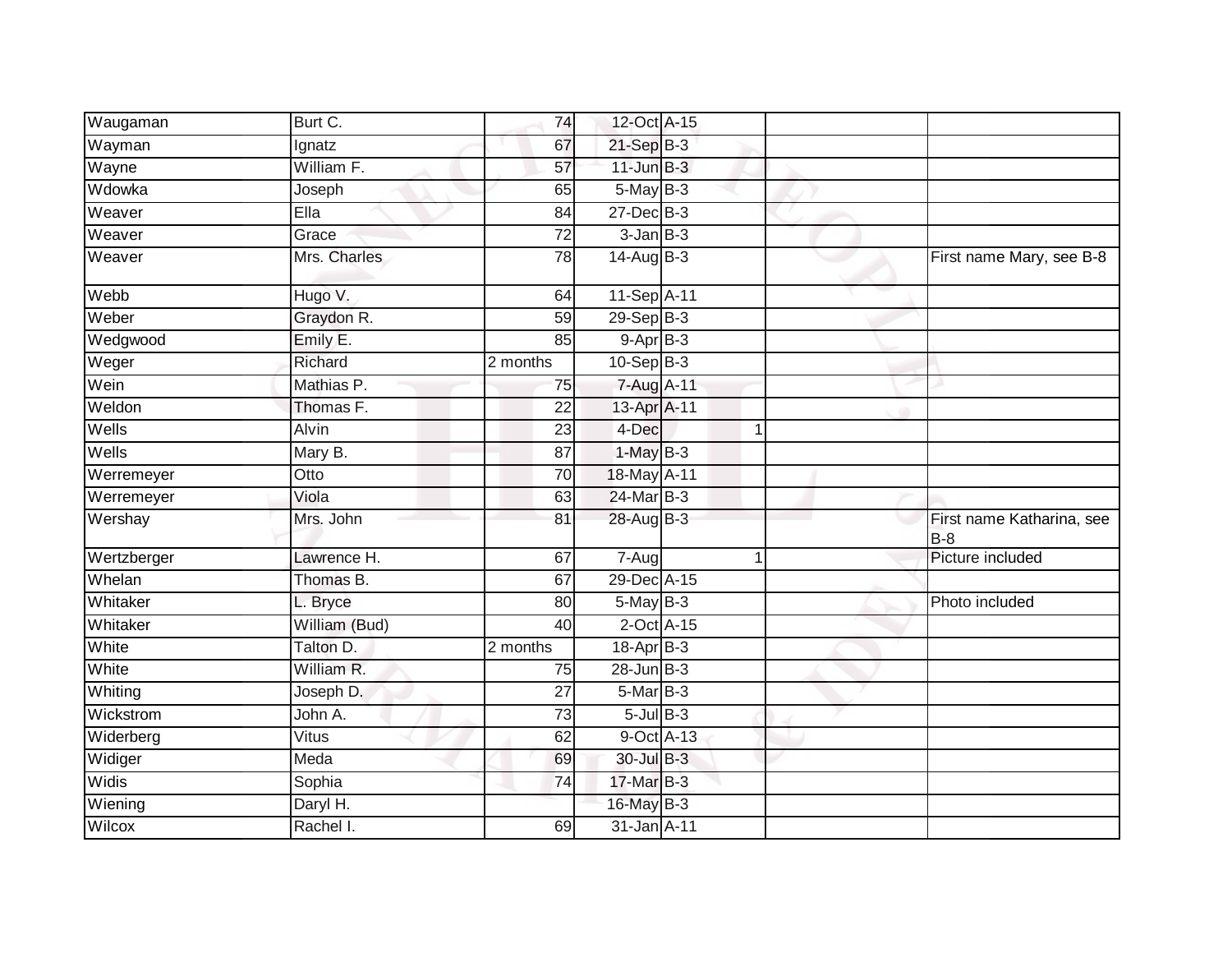| Wiley          | Thomas J.           | 64              | 5-Feb B-3              |             |                                   |
|----------------|---------------------|-----------------|------------------------|-------------|-----------------------------------|
| Wilkins        | George W.           | 78              | 24-May B-3             |             |                                   |
| <b>Wilkins</b> | Louise A.           | 91              | 13-Nov A-15            |             |                                   |
| Wilkison       | Theotus M.          | 84              | $1-MayB-3$             |             |                                   |
| Williams       | Albert N.           | 73              | 3-Oct A-19             |             |                                   |
| Williams       | Anna (Mrs. Patrick) | 76              | $11-AprB-3$            |             |                                   |
| Williams       | George T.           |                 | $23$ -Jul B-3          |             |                                   |
| Williams       | June                | $\overline{2}$  | $3-AprB-3$             |             |                                   |
| Williams       | Mrs. Jessie         | 74              | $31$ -May $B-3$        |             |                                   |
| Williamson     | John L.             | 56              | $17$ -Mar $B-3$        |             |                                   |
| Willig         | George              | 94              | $5-AprB-3$             |             |                                   |
| Wilse          | Karen               | 64              | $6$ -Mar $B$ -3        |             |                                   |
| Wilson         | Donald E.           | 63              | 6-Jun B-3              |             |                                   |
| Wilson         | Dora M.             | 75              | 27-Feb B-3             |             |                                   |
| Wilson         | Frank               | $\overline{74}$ | $7 - Jun$ $B-3$        |             |                                   |
| Wilson         | Lee                 | 68              | $3$ -May $B-3$         |             |                                   |
| Wilson         | Lorine              | 56              | $15$ -Feb $B$ -3       |             |                                   |
| Wilson         | Mrs. Roy            | 80              | $3-Nov$ <sub>C-3</sub> |             | First name Bessie Lee,<br>see C-8 |
| Wilson         | Rev. James A.       | 90              | 26-Sep A-19            |             |                                   |
| Wilson         | W. C. (Bill)        |                 | $14-Sep$ B-3           |             |                                   |
| Wilt           | Helen               | 64              | $10$ -Feb $B-3$        |             |                                   |
| Wimberly       | David Harry         | 4 months        | $24$ -Feb $B-3$        |             |                                   |
| Winberg        | George L.           | 64              | $29$ -Jan B-3          |             |                                   |
| Winchell       | Kenneth             | 52              | 24-Jan A-15            |             |                                   |
| Winebrenner    | Daniel R.           | 3 months        | 29-Dec A-15            |             |                                   |
| Winiger        | Arthur J.           | 62              | $9$ -Jul $B$ -3        |             |                                   |
| Winkler        | Calvin, Sr.         |                 | 13-Mar A-15            |             |                                   |
| Winsberg       | Mrs. Mayo Stave     |                 | 24-Apr A-15            |             |                                   |
| Wintersteen    | Lloyd               | 50              | 22-Aug B-3             |             |                                   |
| Wireman        | Allen G.            | 23              | 24-Oct                 | $\mathbf 1$ |                                   |
| Wireman        | Cleveland           | 52              | 10-Oct                 |             |                                   |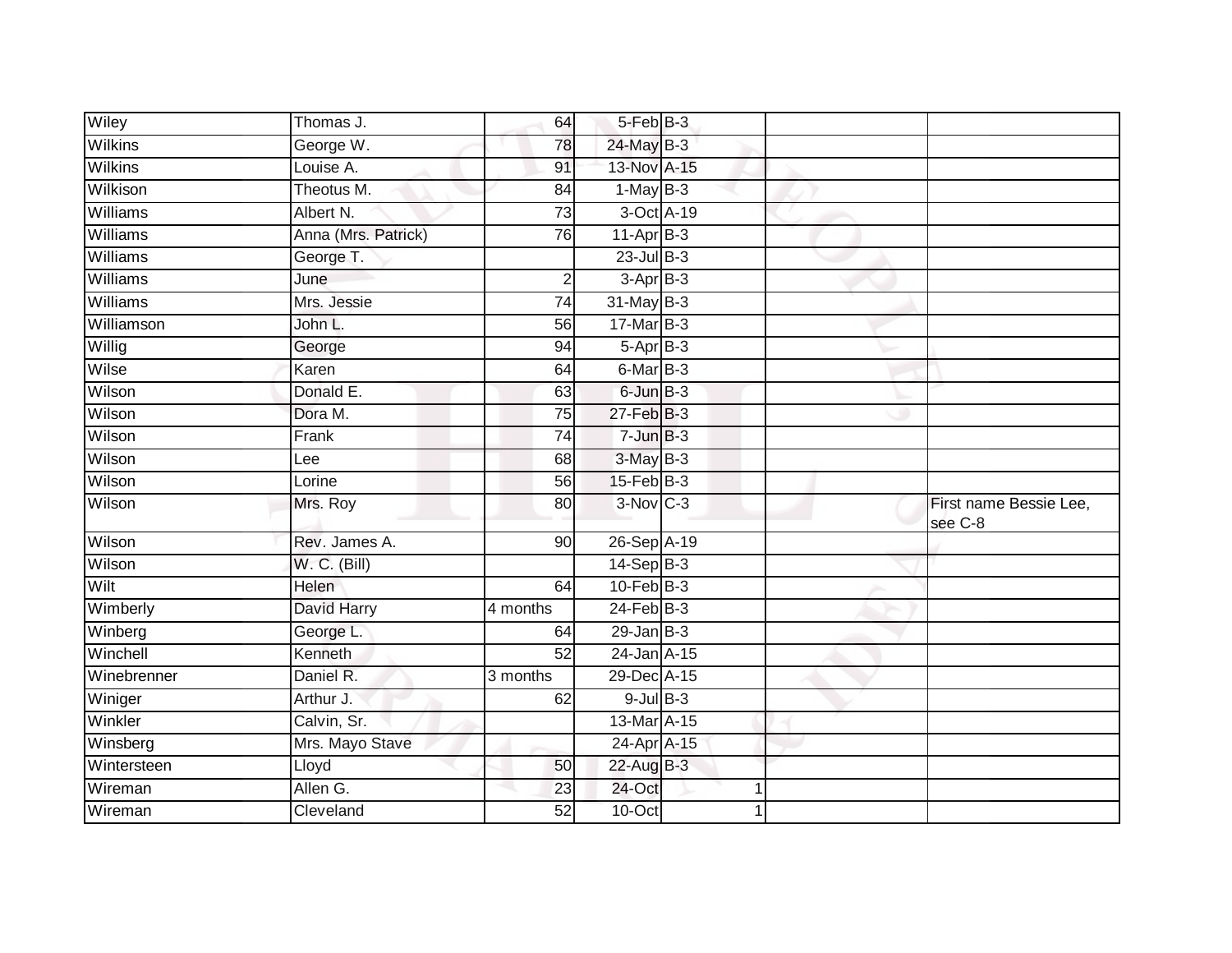| Wireman       | George               | 22              | 23-Jan          | 1 |                                       |
|---------------|----------------------|-----------------|-----------------|---|---------------------------------------|
| Wirtz         | Peter                | 76              | $21$ -Feb $C-3$ |   |                                       |
| Wisinski      | Edward P.            | 45              | 8-May A-15      |   |                                       |
| Wisinski      | Joseph               | 86              | $26$ -Feb $B-3$ |   |                                       |
| Wisner        | <b>Ruth Anna</b>     | $\overline{58}$ | 19-Jun A-15     |   |                                       |
| Wisniewski    | Frank                | 67              | $15$ -Jan B-3   |   |                                       |
| Wisniewski    | Mrs. Stephen (Julia) | 51              | 24-Apr A-15     |   |                                       |
| Wittig        | Mrs. Fred            | 69              | $3-Sep$ B-3     |   | First name Esther A., see<br>$E-6$    |
| Wojciechowski | Mrs. Joseph          | $\overline{75}$ | 6-Dec B-3       |   | First name Minnie, see F-<br>8        |
| Wojtanowski   | Harriet              | 66              | $8$ -Dec $B$ -3 |   |                                       |
| Wojtena       | Anna                 | 62              | $23$ -Jul $B-3$ |   |                                       |
| Wolfe         | Emil                 | 49              | $24$ -Aug $B-3$ |   |                                       |
| Wolfrath      | Neil C.              | 48              | 11-Oct          | 1 |                                       |
| Wollenberge   | Reka                 | 93              | 24-Feb B-3      |   |                                       |
| Wolters       | Anna B.              | 73              | 11-Dec B-3      |   |                                       |
| Wonn          | Mrs. Charles         | 79              | 28-Jul B-3      |   | First name Pearl E., see C-<br>8      |
| Wood          | Paul John            |                 | $4$ -May $B-3$  |   |                                       |
| Woods         | Ronald               | $\overline{17}$ | $2 -$ Jul       |   |                                       |
| Woosley       | Ora Eugene           | 52              | $3-MarB-3$      |   |                                       |
| Worner        | Leon L.              | 68              | $19-Apr$ B-3    |   |                                       |
| Wright        | Elizabeth B.         | 79              | 23-Jan A-11     |   |                                       |
| Wright        | Mrs. Ralph           |                 | $25$ -Jun $B-3$ |   |                                       |
| Wright        | Paul L.              | $\overline{77}$ | $4$ -Oct B-3    |   |                                       |
| Wroblewski    | Mrs. Alexander       | 74              | 24-Nov B-7      |   | First name Sophie (Parot),<br>see F-3 |
| Wrona         | Ignatius             | 75              | $15$ -Jan B-3   |   |                                       |
| Wrona         | John S.              | 46              | 25-Oct D-3      |   |                                       |
| Wrona         | Joseph               | 68              | 20-Oct B-3      |   |                                       |
| Wrzesien      | Martin               | 76              | 15-Sep B-7      |   |                                       |
| Wszolek       | Anna                 | 71              | 8-Sep B-3       |   |                                       |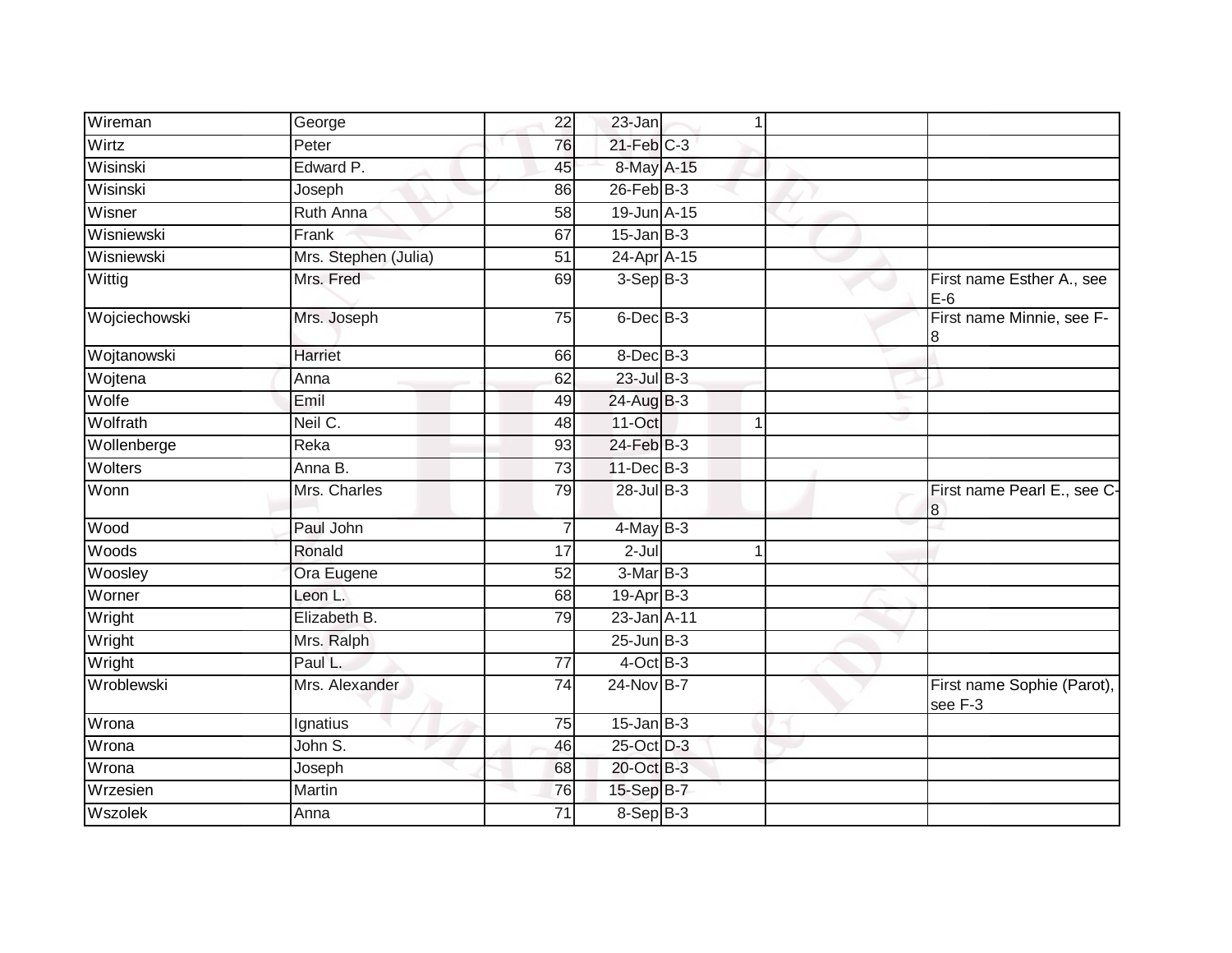| Wydra               | Walter                       | 53              | $13$ -Jan B-3              |               |            |                                                    |
|---------------------|------------------------------|-----------------|----------------------------|---------------|------------|----------------------------------------------------|
| Yacuk               | Radion                       | 63              | 15-Dec B-3                 |               |            |                                                    |
| Yahnke              | Mary A.                      | 76              | $10$ -Aug $B-3$            |               |            |                                                    |
| Yakish              | Katherine                    | 91              | $27$ -Jun $B-3$            |               |            |                                                    |
| Yankey              | Joseph, Sr.                  | $\overline{71}$ | $28$ -Jun $b-3$            |               |            |                                                    |
| Yarnell             | Howard I.                    | 76              | $19-$ Sep $\overline{B-3}$ |               |            |                                                    |
| Yatsko              | Mary                         | 64              | $4$ -Jan $B-3$             |               |            |                                                    |
| Yedinak             | Mrs. Jacob                   | 70              | $17$ -May B-3              |               |            | aka Mrs. Jacob Yuhasz,<br>first name Mary, see F-6 |
| Yonke               | George A.                    | 77              | 3-Mar B-3                  |               |            |                                                    |
| York                | Delno C.                     | 52              |                            | 9-Oct 1, A-13 |            | Picture included                                   |
| $\overline{Y}$ oung | Alonzo S.                    | 67              | $1$ -Jun $B-3$             |               |            |                                                    |
| Young               | Frank W.                     | 79              | 15-May A-11                |               |            |                                                    |
| Yuen                | Soo (Fred Lee)               | 39              | 24-Dec B-3                 |               |            |                                                    |
| Yuhasz              | Mrs. Alex                    | 61              | 21-Nov A-11                |               |            | First name Julia, see B-6                          |
| Zack                | Lee $\overline{\mathsf{R}.}$ | 50              | 6-Jan B-3                  |               |            |                                                    |
| Zack                | Leo G., Sr.                  | 64              | $9$ -Jun $B-3$             |               |            |                                                    |
| Zadruszenski        | Walter                       | 74              | $5$ -Dec $B$ -3            |               |            |                                                    |
| Zahora              | Paul, Sr.                    | 67              | $2$ -Apr $C-3$             |               |            |                                                    |
| Zaitz               | Alex                         | 59              | 24-Nov B-7                 |               |            |                                                    |
| Zajac               | Joseph                       | 53              | 14-Mar B-3                 |               |            |                                                    |
| Zajac               | Michael M.                   | 79              | $1$ -Jun $B-3$             |               |            |                                                    |
| Zakhar              | <b>Borbala</b>               | 84              | 5-Feb B-3                  |               |            |                                                    |
| Zaley               | Stanley E., Sr.              | 62              | $16$ -Jan B-3              |               |            |                                                    |
| Zamba               | <b>John</b>                  |                 | 12-Jan A-11                |               |            |                                                    |
| Zambrana            | Katherine Lynne              | 14 days         | $6$ -Jul $B$ -3            |               |            |                                                    |
| Zarante             | Cosmo "Curley"               | 65              | $4$ -Jun $B-3$             |               |            |                                                    |
| Zarndt              | Clarence W.                  | 45              | 18-Dec B-3                 |               |            |                                                    |
| Zarndt              | Martha (Gumm)                | 78              | $2-AprC-3$                 |               |            |                                                    |
| Zawadski            | Francis                      | 78              | 5-Mar B-3                  |               |            |                                                    |
| Zbikowski           | Marion J.                    | 35              | $30 - Jan$ $B-3$           |               | Slusarczyk |                                                    |
| Zeleznik            | Michael                      | 73              | 26-Sep A-19                |               |            |                                                    |